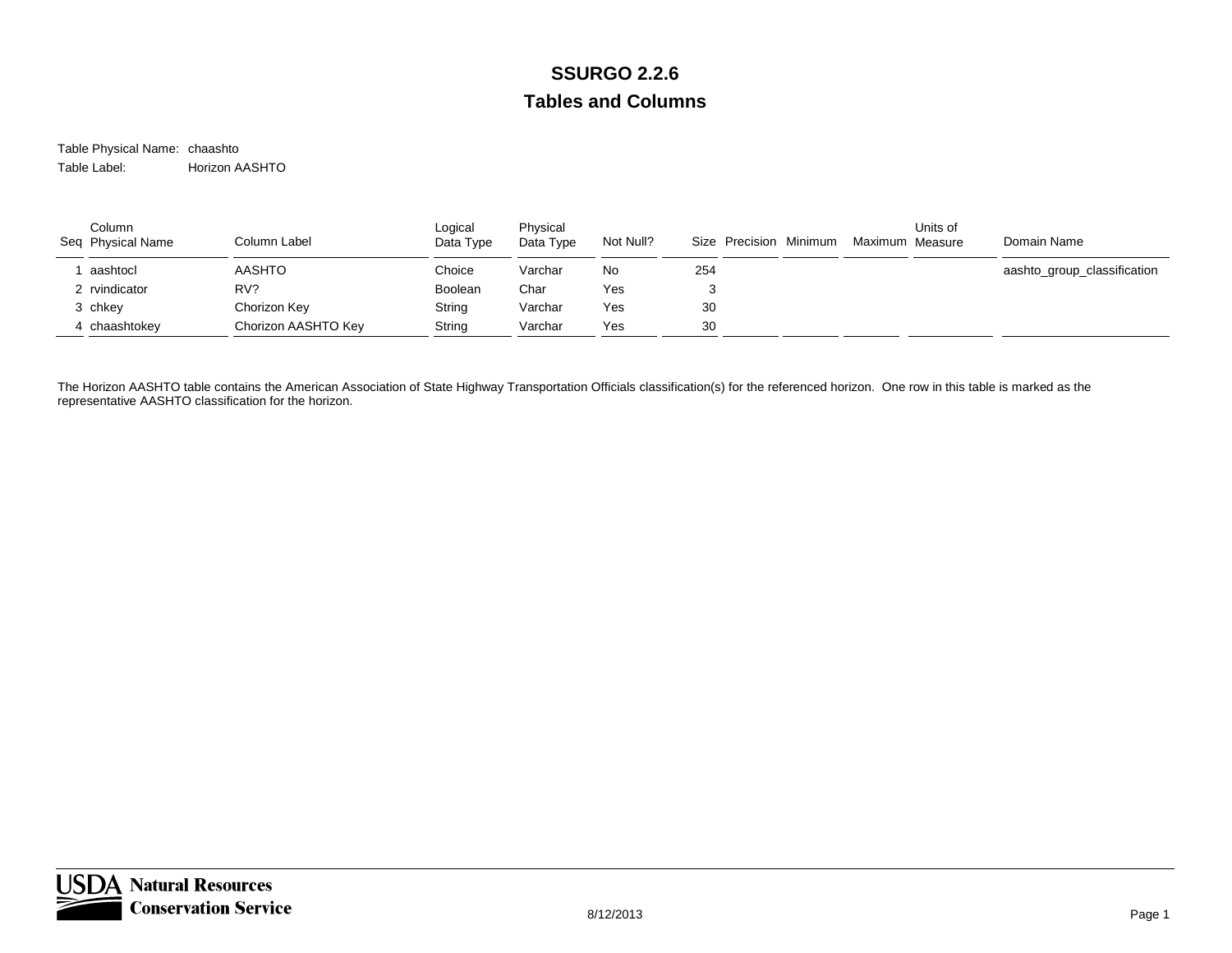#### Table Physical Name: chconsistence Table Label:Horizon Consistence

| Column<br>Seq Physical Name | Column Label             | Logical<br>Data Type | Physical<br>Data Type | Not Null? | Size Precision Minimum | Maximum Measure | Units of | Domain Name                |
|-----------------------------|--------------------------|----------------------|-----------------------|-----------|------------------------|-----------------|----------|----------------------------|
| rupresblkmst                | <b>Rupture Moist</b>     | Choice               | Varchar               | No        | 254                    |                 |          | rupture_resist_block_moist |
| 2 rupresblkdry              | <b>Rupture Dry</b>       | Choice               | Varchar               | No        | 254                    |                 |          | rupture_resist_block_dry   |
| 3 rupresblkcem              | <b>Rupture Cement</b>    | Choice               | Varchar               | No        | 254                    |                 |          | rupture_resist_block_cem   |
| 4 rupresplate               | <b>Rupture Plate</b>     | Choice               | Varchar               | No        | 254                    |                 |          | rupture_resist_plate       |
| 5 mannerfailure             | <b>Manner of Failure</b> | Choice               | Varchar               | No        | 254                    |                 |          | manner of failure          |
| 6 stickiness                | <b>Stickiness</b>        | Choice               | Varchar               | No        | 254                    |                 |          | stickiness                 |
| 7 plasticity                | Plasticity               | Choice               | Varchar               | No        | 254                    |                 |          | plasticity                 |
| 8 rvindicator               | RV?                      | Boolean              | Char                  | Yes       | 3                      |                 |          |                            |
| 9 chkey                     | Chorizon Key             | String               | Varchar               | Yes       | 30                     |                 |          |                            |
| 10 chconsistkey             | Chorizon Consistence Key | String               | Varchar               | Yes       | 30                     |                 |          |                            |

The Horizon Consistence table contains descriptive terms of soil consistence -- rupture resistance, plasticity, and stickiness -- for the referenced horizon. One row in this table is marked as having the representative characteristics for the horizon.

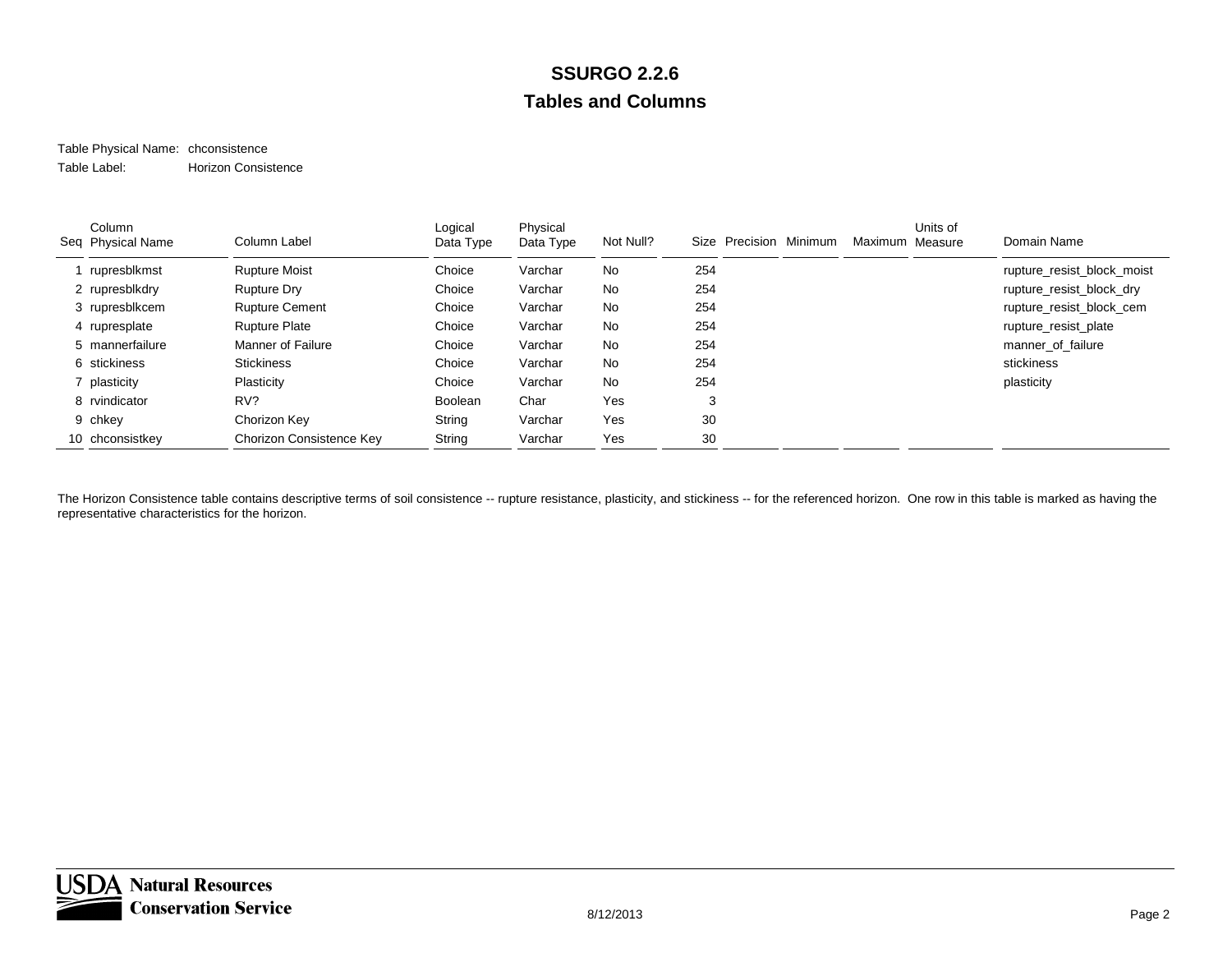Table Physical Name: chdesgnsuffix Table Label:Horizon Designation Suffix

| Column<br>Seq Physical Name | Column Label                           | Logical<br>Data Type | Physical<br>Data Type | Not Null? | Size Precision Minimum | Maximum Measure | Units of | Domain Name              |
|-----------------------------|----------------------------------------|----------------------|-----------------------|-----------|------------------------|-----------------|----------|--------------------------|
| desgnsuffix                 | Suffix                                 | Choice               | Varchar               | No        | 254                    |                 |          | horz_desgn_letter_suffix |
| 2 chkey                     | Chorizon Key                           | String               | Varchar               | Yes       | 30                     |                 |          |                          |
| 3 chdesgnsfxkey             | <b>Chorizon Designation Suffix Key</b> | String               | Varchar               | Yes       | 30                     |                 |          |                          |

The Horizon Designation Suffix table contains the designation suffix(es), one per row, for the referenced horizon. For example, the "h" and "s" of a Bhs horizon appear as two rows in this table.

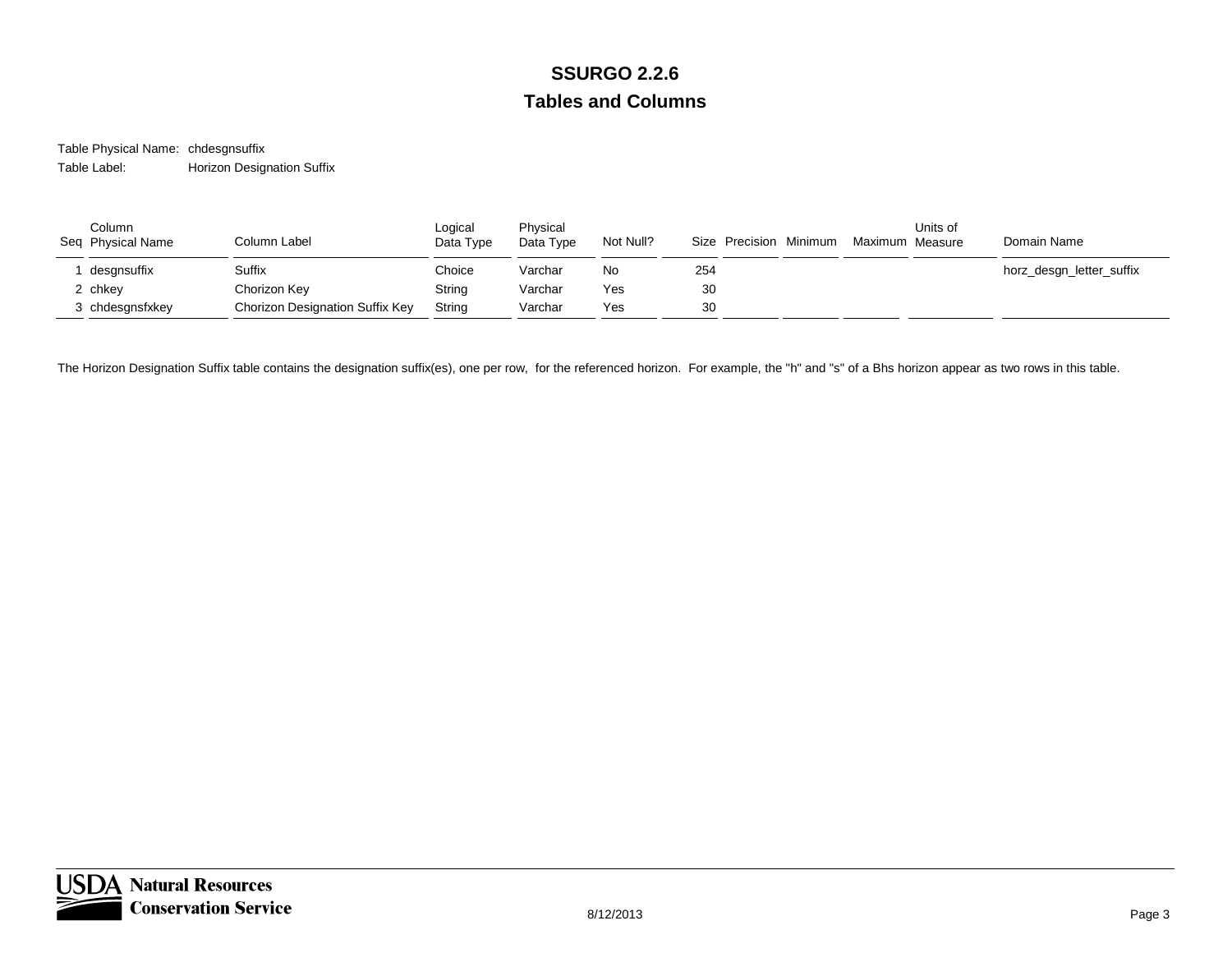#### Table Physical Name: chfrags Table Label:Horizon Fragments

| Column<br>Seq Physical Name | Column Label           | Logical<br>Data Type | Physical<br>Data Type | Not Null? | Size | Precision Minimum | Maximum Measure | Units of    | Domain Name              |
|-----------------------------|------------------------|----------------------|-----------------------|-----------|------|-------------------|-----------------|-------------|--------------------------|
| fragvol_l                   | Low                    | Integer              | Smallint              | No        |      | 0                 |                 | 100 percent |                          |
| 2 fragvol_r                 | <b>RV</b>              | Integer              | Smallint              | No        |      | 0                 |                 | 100 percent |                          |
| 3 fragvol_h                 | High                   | Integer              | Smallint              | No        |      | 0                 |                 | 100 percent |                          |
| 4 fragkind                  | Kind                   | Choice               | Varchar               | No        | 254  |                   |                 |             | fragment kind            |
| 5 fragsize_l                | Low                    | Integer              | Smallint              | No        |      | $\overline{2}$    | 3000 mm         |             |                          |
| 6 fragsize_r                | <b>RV</b>              | Integer              | Smallint              | No        |      | 2                 | 3000 mm         |             |                          |
| 7 fragsize_h                | High                   | Integer              | Smallint              | No        |      | 2                 | 3000 mm         |             |                          |
| 8 fragshp                   | Shape                  | Choice               | Varchar               | No        | 254  |                   |                 |             | fragment_shape           |
| 9 fraground                 | Roundness              | Choice               | Varchar               | No        | 254  |                   |                 |             | fragment_roundness       |
| 10 fraghard                 | <b>Hardness</b>        | Choice               | Varchar               | No        | 254  |                   |                 |             | rupture_resist_block_cem |
| 11 chkey                    | Chorizon Key           | String               | Varchar               | Yes       | 30   |                   |                 |             |                          |
| 12 chfragskey               | Chorizon Fragments Key | String               | Varchar               | Yes       | 30   |                   |                 |             |                          |

The Horizon Fragments table lists the mineral and organic fragments that generally occur in the referenced horizon. If the Volume % is greater than zero (low=5, RV=10, high=15) in a row, the kind and size of fragment in that row exists everywhere this horizon and component occur in the map unit. If the Volume % includes zero (low=0, RV=5, high=10), the kind and size of fragment may exist in some places, but not in others.

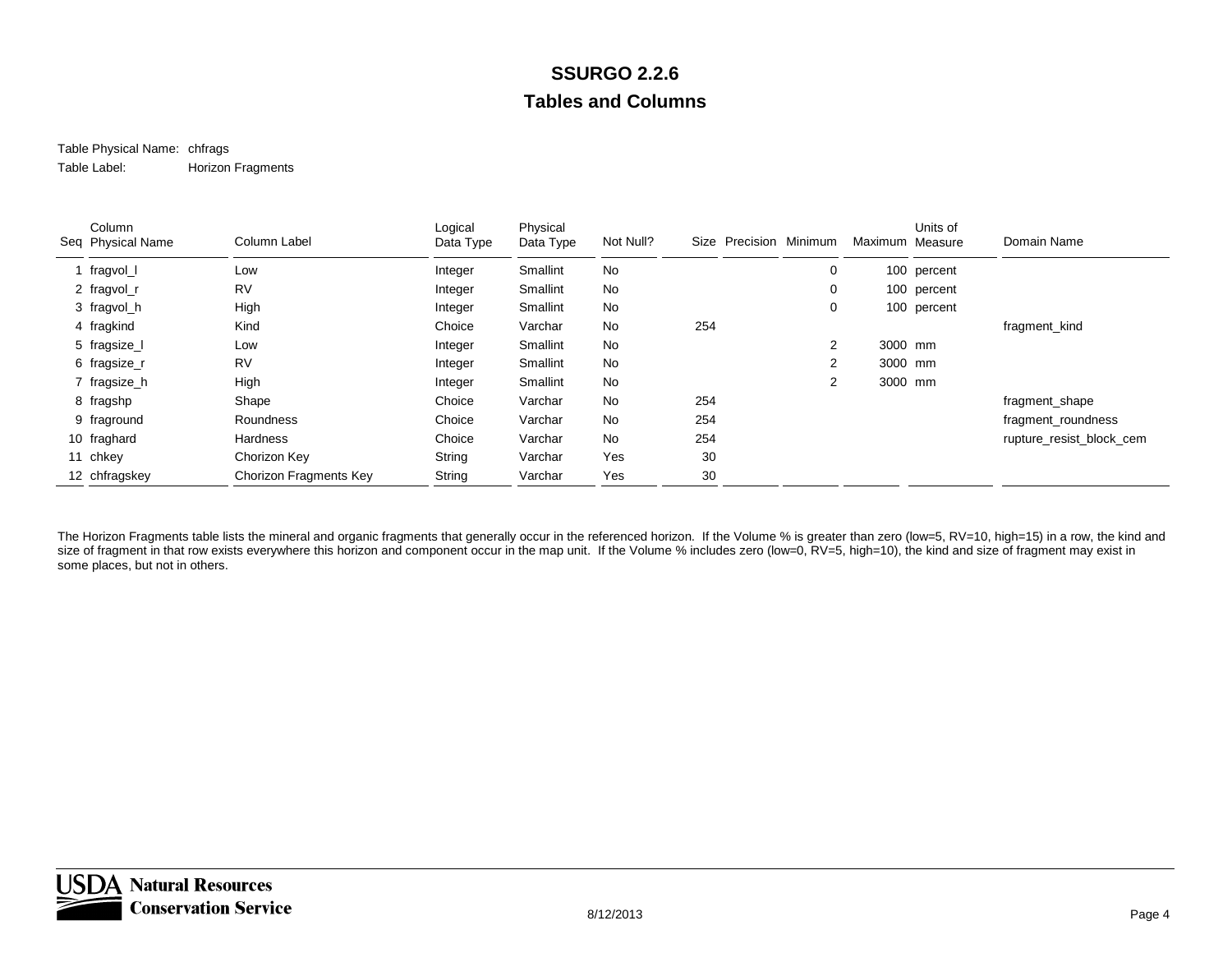#### Table Physical Name: chorizon Table Label:Horizon

| Column<br>Seq Physical Name | Column Label | Logical<br>Data Type | Physical<br>Data Type | Not Null? |     | Size Precision Minimum |   | Maximum Measure | Units of    | Domain Name             |
|-----------------------------|--------------|----------------------|-----------------------|-----------|-----|------------------------|---|-----------------|-------------|-------------------------|
| 1 hzname                    | Designation  | String               | Varchar               | No        | 12  |                        |   |                 |             |                         |
| 2 desgndisc                 | <b>Disc</b>  | Integer              | Smallint              | No        |     |                        | 2 | 99              |             |                         |
| 3 desgnmaster               | Master       | Choice               | Varchar               | No        | 254 |                        |   |                 |             | horz_desgn_master       |
| 4 desgnmasterprime          | Prime        | Choice               | Varchar               | No        | 254 |                        |   |                 |             | horz_desgn_master_prime |
| 5 desgnvert                 | Sub          | Integer              | Smallint              | No        |     |                        | 1 |                 |             |                         |
| 6 hzdept_l                  | Low          | Integer              | Smallint              | No        |     |                        | 0 | 9999 cm         |             |                         |
| 7 hzdept_r                  | <b>RV</b>    | Integer              | Smallint              | No        |     |                        | 0 | 9999 cm         |             |                         |
| 8 hzdept_h                  | High         | Integer              | Smallint              | No        |     |                        | 0 | 9999 cm         |             |                         |
| 9 hzdepb_l                  | Low          | Integer              | Smallint              | No        |     |                        | 0 | 9999 cm         |             |                         |
| 10 hzdepb_r                 | <b>RV</b>    | Integer              | Smallint              | No        |     |                        | 0 | 9999 cm         |             |                         |
| 11 hzdepb_h                 | High         | Integer              | Smallint              | No        |     |                        | 0 | 9999 cm         |             |                         |
| 12 hzthk_l                  | Low          | Integer              | Smallint              | No        |     |                        | 0 | 9999 cm         |             |                         |
| 13 hzthk_r                  | <b>RV</b>    | Integer              | Smallint              | No        |     |                        | 0 | 9999 cm         |             |                         |
| 14 hzthk_h                  | High         | Integer              | Smallint              | No        |     |                        | 0 | 9999 cm         |             |                         |
| 15 fraggt10_I               | Low          | Integer              | Smallint              | No        |     |                        | 0 |                 | 100 percent |                         |
| 16 fraggt10_r               | <b>RV</b>    | Integer              | Smallint              | No        |     |                        | 0 |                 | 100 percent |                         |
| 17 fraggt10_h               | High         | Integer              | Smallint              | No        |     |                        | 0 |                 | 100 percent |                         |
| 18 frag3to10_l              | Low          | Integer              | Smallint              | No        |     |                        | 0 |                 | 100 percent |                         |
| 19 frag3to10_r              | <b>RV</b>    | Integer              | Smallint              | No        |     |                        | 0 |                 | 100 percent |                         |
| 20 frag3to10_h              | High         | Integer              | Smallint              | No        |     |                        | 0 |                 | 100 percent |                         |
| 21 sieveno4_l               | Low          | Float                | Real                  | No        |     |                        | 0 |                 | 100 percent |                         |
| 22 sieveno4_r               | <b>RV</b>    | Float                | Real                  | No        |     |                        | 0 |                 | 100 percent |                         |
| 23 sieveno4_h               | High         | Float                | Real                  | No        |     |                        | 0 |                 | 100 percent |                         |
| 24 sieveno10 l              | Low          | Float                | Real                  | No        |     |                        | 0 |                 | 100 percent |                         |
| 25 sieveno10 r              | <b>RV</b>    | Float                | Real                  | No        |     |                        | 0 |                 | 100 percent |                         |
| 26 sieveno10_h              | High         | Float                | Real                  | No        |     |                        | 0 |                 | 100 percent |                         |
| 27 sieveno40_l              | Low          | Float                | Real                  | No        |     |                        | 0 |                 | 100 percent |                         |
| 28 sieveno40 r              | <b>RV</b>    | Float                | Real                  | No        |     |                        | 0 |                 | 100 percent |                         |
| 29 sieveno40_h              | High         | Float                | Real                  | No        |     | 1                      | 0 |                 | 100 percent |                         |
| 30 sieveno200_l             | Low          | Float                | Real                  | No        |     |                        | 0 |                 | 100 percent |                         |
| 31 sieveno200_r             | <b>RV</b>    | Float                | Real                  | No        |     |                        | 0 |                 | 100 percent |                         |
| 32 sieveno200_h             | High         | Float                | Real                  | No        |     | 1                      | 0 |                 | 100 percent |                         |

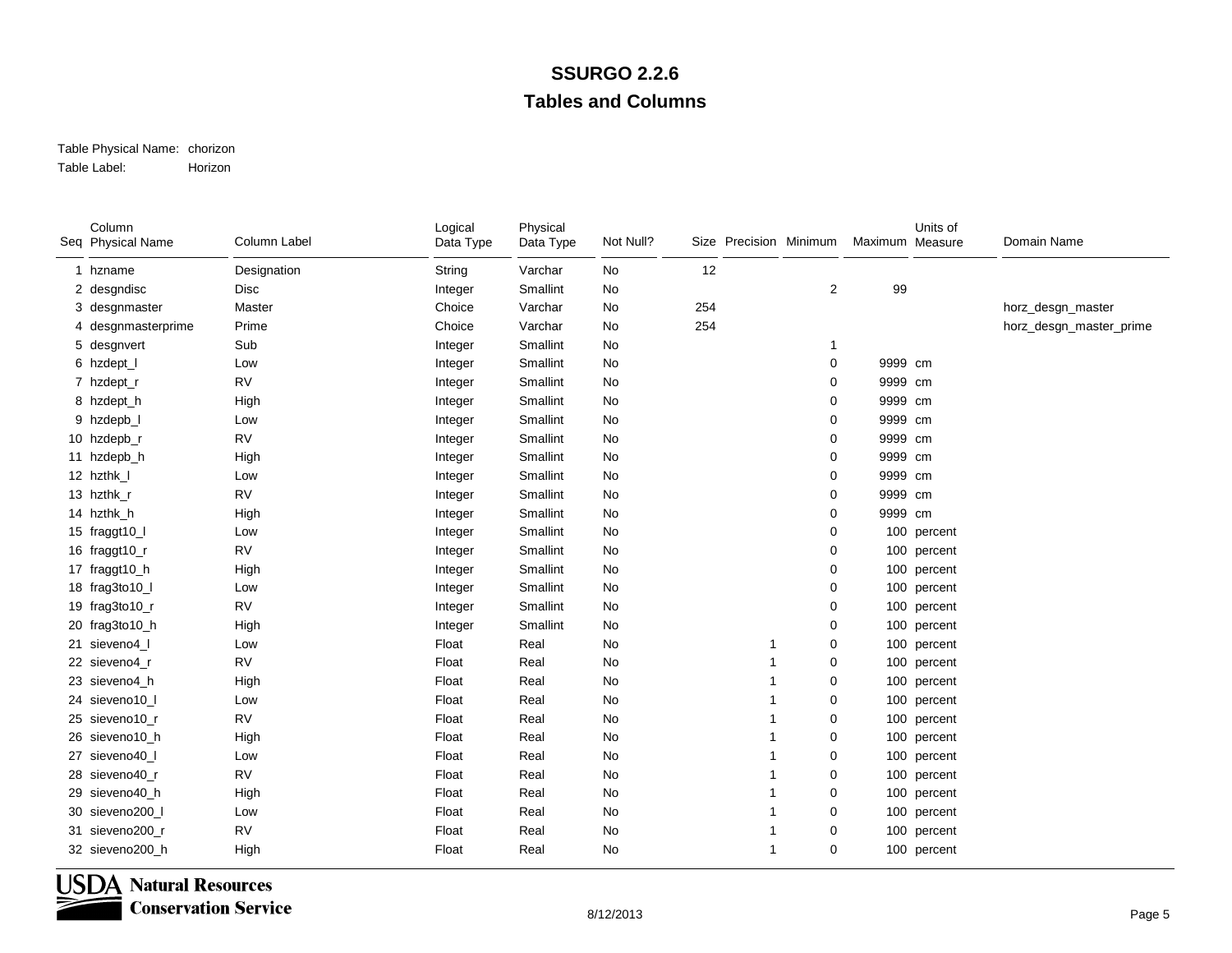#### Table Physical Name: chorizon Table Label:Horizon

| Column<br>Seq Physical Name | Column Label | Logical<br>Data Type | Physical<br>Data Type | Not Null?     | Size Precision Minimum |   | Maximum Measure | Units of    | Domain Name |
|-----------------------------|--------------|----------------------|-----------------------|---------------|------------------------|---|-----------------|-------------|-------------|
| 33 sandtotal_I              | Low          | Float                | Real                  | No            |                        | 0 |                 | 100 percent |             |
| 34 sandtotal_r              | <b>RV</b>    | Float                | Real                  | No            |                        | 0 |                 | 100 percent |             |
| 35 sandtotal_h              | High         | Float                | Real                  | No            |                        | 0 |                 | 100 percent |             |
| 36 sandvc_l                 | Low          | Float                | Real                  | $\mathsf{No}$ |                        | 0 |                 | 100 percent |             |
| 37 sandvc_r                 | <b>RV</b>    | Float                | Real                  | No            |                        | 0 |                 | 100 percent |             |
| 38 sandvc_h                 | High         | Float                | Real                  | No            |                        | 0 |                 | 100 percent |             |
| 39 sandco_l                 | Low          | Float                | Real                  | No            |                        | 0 |                 | 100 percent |             |
| 40 sandco_r                 | <b>RV</b>    | Float                | Real                  | No            |                        | 0 |                 | 100 percent |             |
| 41 sandco_h                 | High         | Float                | Real                  | No            |                        | 0 |                 | 100 percent |             |
| 42 sandmed_l                | Low          | Float                | Real                  | No            |                        | 0 |                 | 100 percent |             |
| 43 sandmed r                | <b>RV</b>    | Float                | Real                  | No            |                        | 0 |                 | 100 percent |             |
| 44 sandmed h                | High         | Float                | Real                  | No            |                        | 0 |                 | 100 percent |             |
| 45 sandfine_I               | Low          | Float                | Real                  | $\mathsf{No}$ |                        | 0 |                 | 100 percent |             |
| 46 sandfine_r               | <b>RV</b>    | Float                | Real                  | $\mathsf{No}$ |                        | 0 |                 | 100 percent |             |
| 47 sandfine_h               | High         | Float                | Real                  | No            |                        | 0 |                 | 100 percent |             |
| 48 sandvf                   | Low          | Float                | Real                  | No            |                        | 0 |                 | 100 percent |             |
| 49 sandvf r                 | <b>RV</b>    | Float                | Real                  | No            |                        | 0 |                 | 100 percent |             |
| 50 sandvf_h                 | High         | Float                | Real                  | $\mathsf{No}$ |                        | 0 |                 | 100 percent |             |
| 51 silttotal_l              | Low          | Float                | Real                  | No            |                        | 0 |                 | 100 percent |             |
| 52 silttotal_r              | <b>RV</b>    | Float                | Real                  | No            |                        | 0 |                 | 100 percent |             |
| 53 silttotal_h              | High         | Float                | Real                  | No            |                        | 0 |                 | 100 percent |             |
| 54 siltco_l                 | Low          | Float                | Real                  | No            |                        | 0 |                 | 100 percent |             |
| 55 siltco_r                 | <b>RV</b>    | Float                | Real                  | No            |                        | 0 |                 | 100 percent |             |
| 56 siltco_h                 | High         | Float                | Real                  | No            |                        | 0 |                 | 100 percent |             |
| 57 siltfine_l               | Low          | Float                | Real                  | No            |                        | 0 |                 | 100 percent |             |
| 58 siltfine_r               | <b>RV</b>    | Float                | Real                  | No            |                        | 0 |                 | 100 percent |             |
| 59 siltfine_h               | High         | Float                | Real                  | $\mathsf{No}$ |                        | 0 |                 | 100 percent |             |
| 60 claytotal_l              | Low          | Float                | Real                  | No            |                        | 0 |                 | 100 percent |             |
| 61 claytotal_r              | <b>RV</b>    | Float                | Real                  | No            |                        | 0 |                 | 100 percent |             |
| 62 claytotal_h              | High         | Float                | Real                  | No            |                        | 0 |                 | 100 percent |             |
| 63 claysizedcarb_l          | Low          | Float                | Real                  | No            |                        | 0 |                 | 100 percent |             |
| 64 claysizedcarb_r          | <b>RV</b>    | Float                | Real                  | No            | -1                     | 0 |                 | 100 percent |             |

**USDA Natural Resources**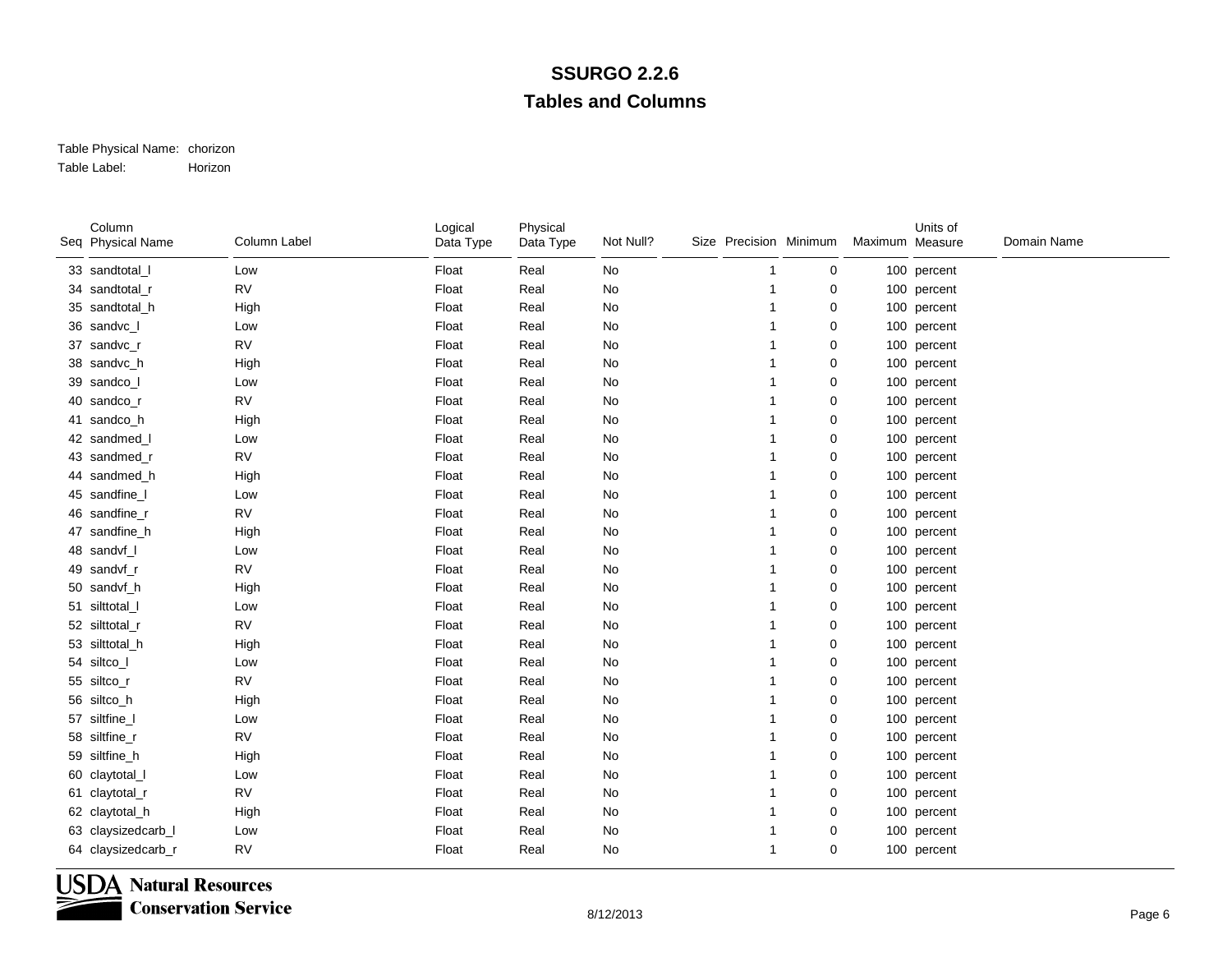#### Table Physical Name: chorizon Table Label:Horizon

| Column<br>Seq Physical Name | Column Label | Logical<br>Data Type | Physical<br>Data Type | Not Null?     | Size Precision Minimum  |             | Maximum Measure | Units of     | Domain Name |
|-----------------------------|--------------|----------------------|-----------------------|---------------|-------------------------|-------------|-----------------|--------------|-------------|
| 65 claysizedcarb_h          | High         | Float                | Real                  | No            |                         | 0           |                 | 100 percent  |             |
| 66 om_l                     | Low          | Float                | Real                  | No            | 2                       | 0           |                 | 100 percent  |             |
| 67 om r                     | <b>RV</b>    | Float                | Real                  | No            | 2                       | 0           |                 | 100 percent  |             |
| 68 om_h                     | High         | Float                | Real                  | $\mathsf{No}$ | 2                       | $\mathbf 0$ |                 | 100 percent  |             |
| 69 dbtenthbar_l             | Low          | Float                | Real                  | No            | 2                       | 0.02        |                 | 2.6 g/cm3    |             |
| 70 dbtenthbar_r             | <b>RV</b>    | Float                | Real                  | No            | 2                       | 0.02        |                 | 2.6 g/cm3    |             |
| 71 dbtenthbar_h             | High         | Float                | Real                  | No            | 2                       | 0.02        |                 | 2.6 g/cm3    |             |
| 72 dbthirdbar_l             | Low          | Float                | Real                  | No            | 2                       | 0.02        |                 | 2.6 g/cm3    |             |
| 73 dbthirdbar_r             | <b>RV</b>    | Float                | Real                  | No            | 2                       | 0.02        |                 | 2.6 g/cm3    |             |
| 74 dbthirdbar_h             | High         | Float                | Real                  | No            | 2                       | 0.02        |                 | 2.6 g/cm3    |             |
| 75 dbfifteenbar I           | Low          | Float                | Real                  | No            | 2                       | 0.02        |                 | 2.6 g/cm3    |             |
| 76 dbfifteenbar_r           | <b>RV</b>    | Float                | Real                  | No            | 2                       | 0.02        |                 | 2.6 g/cm3    |             |
| 77 dbfifteenbar_h           | High         | Float                | Real                  | $\mathsf{No}$ | 2                       | 0.02        |                 | 2.6 g/cm3    |             |
| 78 dbovendry_I              | Low          | Float                | Float                 | No            | 2                       | 0.02        |                 | 2.6 g/cm3    |             |
| 79 dbovendry_r              | <b>RV</b>    | Float                | Float                 | No            | 2                       | 0.02        |                 | 2.6 g/cm3    |             |
| 80 dbovendry_h              | High         | Float                | Float                 | No            | 2                       | 0.02        |                 | $2.6$ g/cm3  |             |
| 81 partdensity              | Dp           | Float                | Real                  | No            | 2                       | 0.01        |                 | 5 g/cm3      |             |
| 82 ksat_l                   | Low          | Float                | Real                  | $\mathsf{No}$ | 4                       | 0           |                 | 705 um/s     |             |
| 83 ksat_r                   | <b>RV</b>    | Float                | Real                  | No            |                         | 0           |                 | 705 um/s     |             |
| 84 ksat_h                   | High         | Float                | Real                  | No            | 4                       | 0           |                 | 705 um/s     |             |
| 85 awc_l                    | Low          | Float                | Real                  | No            | 2                       | 0           |                 | $0.7$ cm/cm  |             |
| 86 awc_r                    | <b>RV</b>    | Float                | Real                  | No            | $\overline{\mathbf{c}}$ | 0           |                 | $0.7$ cm/cm  |             |
| 87 awc_h                    | High         | Float                | Real                  | No            | $\overline{\mathbf{c}}$ | 0           |                 | $0.7$ cm/cm  |             |
| 88 wtenthbar_l              | Low          | Float                | Real                  | No            |                         | 0           |                 | 2000 percent |             |
| 89 wtenthbar_r              | <b>RV</b>    | Float                | Real                  | No            |                         | 0           |                 | 2000 percent |             |
| 90 wtenthbar h              | High         | Float                | Real                  | No            |                         | 0           |                 | 2000 percent |             |
| 91 wthirdbar_l              | Low          | Float                | Real                  | $\mathsf{No}$ |                         | 0           |                 | 2000 percent |             |
| 92 wthirdbar_r              | <b>RV</b>    | Float                | Real                  | No            |                         | 0           |                 | 2000 percent |             |
| 93 wthirdbar_h              | High         | Float                | Real                  | No            |                         | 0           |                 | 2000 percent |             |
| 94 wfifteenbar_l            | Low          | Float                | Real                  | No            |                         | 0           |                 | 400 percent  |             |
| 95 wfifteenbar_r            | <b>RV</b>    | Float                | Real                  | No            |                         | 0           |                 | 400 percent  |             |
| 96 wfifteenbar_h            | High         | Float                | Real                  | No            | 1                       | $\Omega$    |                 | 400 percent  |             |



**USDA Natural Resources** 

**Conservation Service**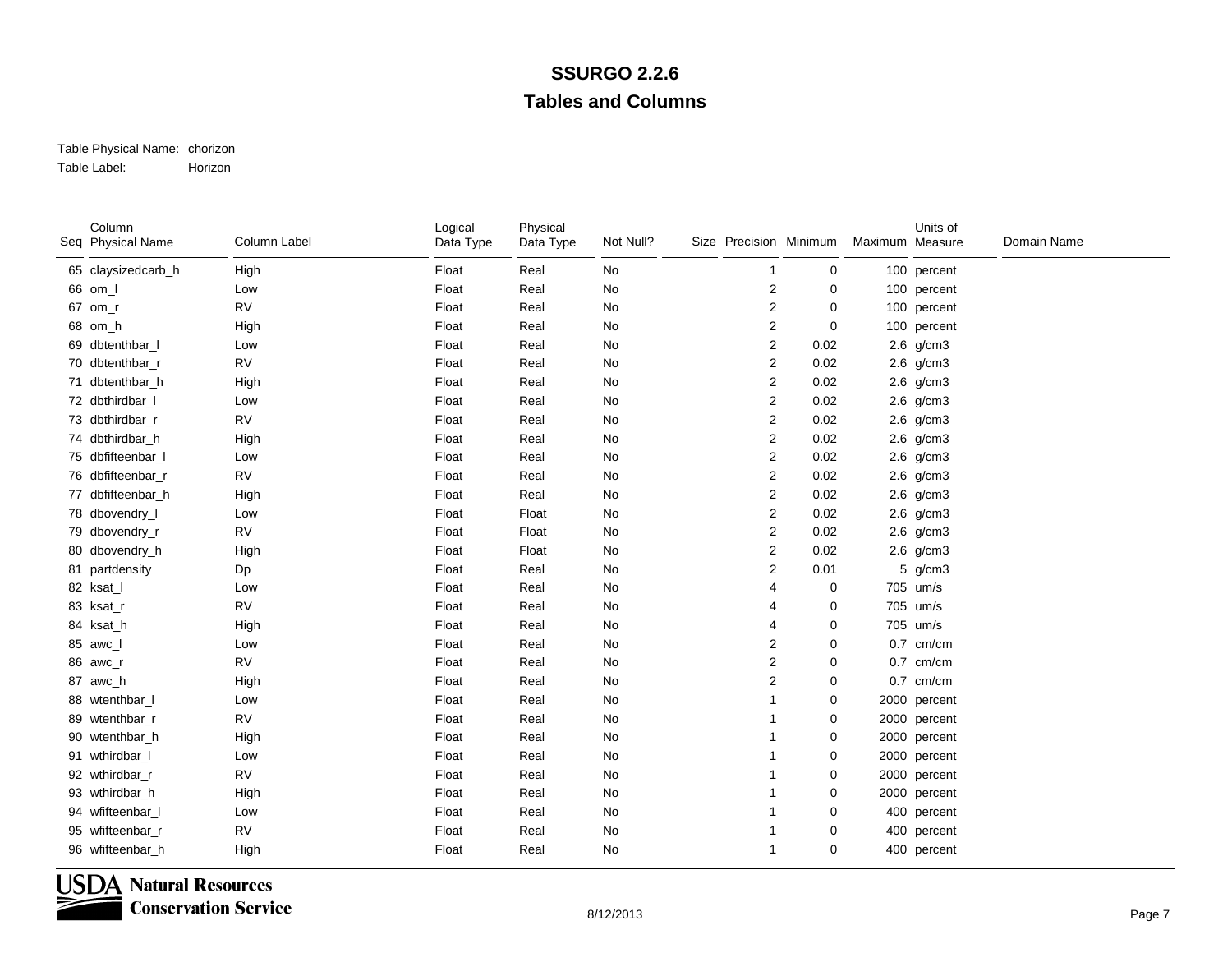#### Table Physical Name: chorizon Table Label:Horizon

|          | Column<br>Seq Physical Name | Column Label | Logical<br>Data Type | Physical<br>Data Type | Not Null? |     | Size Precision Minimum |             | Maximum Measure | Units of     | Domain Name             |
|----------|-----------------------------|--------------|----------------------|-----------------------|-----------|-----|------------------------|-------------|-----------------|--------------|-------------------------|
|          | 97 wsatiated_l              | Low          | Integer              | Smallint              | No        |     |                        | 10          |                 | 70 percent   |                         |
|          | 98 wsatiated_r              | <b>RV</b>    | Integer              | Smallint              | No        |     |                        | 10          |                 | 70 percent   |                         |
|          | 99 wsatiated_h              | High         | Integer              | Smallint              | No        |     |                        | 10          |                 | 70 percent   |                         |
|          | 100 lep_l                   | Low          | Float                | Real                  | No        |     |                        | 0           |                 | 30 percent   |                         |
|          | 101 lep_r                   | <b>RV</b>    | Float                | Real                  | No        |     |                        | 0           |                 | 30 percent   |                         |
|          | 102 lep_h                   | High         | Float                | Real                  | No        |     |                        | 0           |                 | 30 percent   |                         |
| 103 IL   |                             | Low          | Float                | Real                  | No        |     |                        | 0           |                 | 400 percent  |                         |
| 104 ILr  |                             | <b>RV</b>    | Float                | Real                  | No        |     |                        | 0           |                 | 400 percent  |                         |
|          | 105 II_h                    | High         | Float                | Real                  | No        |     |                        | 0           |                 | 400 percent  |                         |
| 106 pi_l |                             | Low          | Float                | Real                  | No        |     |                        | 0           |                 | 130 percent  |                         |
|          | 107 pi_r                    | <b>RV</b>    | Float                | Real                  | No        |     |                        | 0           |                 | 130 percent  |                         |
|          | 108 pi_h                    | High         | Float                | Real                  | No        |     | 1                      | 0           |                 | 130 percent  |                         |
|          | 109 aashind_l               | Low          | Integer              | Smallint              | No        |     |                        | 0           | 120             |              |                         |
|          | 110 aashind_r               | <b>RV</b>    | Integer              | Smallint              | No        |     |                        | 0           | 120             |              |                         |
|          | 111 aashind_h               | High         | Integer              | Smallint              | No        |     |                        | 0           | 120             |              |                         |
|          | 112 kwfact                  | Kw           | Choice               | Varchar               | No        | 254 |                        |             |                 |              | soil_erodibility_factor |
|          | 113 kffact                  | Kf           | Choice               | Varchar               | No        | 254 |                        |             |                 |              | soil_erodibility_factor |
|          | 114 $caco3$                 | Low          | Integer              | Smallint              | No        |     |                        | 0           |                 | 110 percent  |                         |
|          | 115 caco3_r                 | <b>RV</b>    | Integer              | Smallint              | No        |     |                        | 0           |                 | 110 percent  |                         |
|          | 116 caco3_h                 | High         | Integer              | Smallint              | No        |     |                        | 0           |                 | 110 percent  |                         |
|          | 117 gypsum_l                | Low          | Integer              | Smallint              | No        |     |                        | 0           |                 | 120 percent  |                         |
|          | 118 gypsum_r                | <b>RV</b>    | Integer              | Smallint              | No        |     |                        | 0           |                 | 120 percent  |                         |
|          | 119 gypsum_h                | High         | Integer              | Smallint              | No        |     |                        | 0           |                 | 120 percent  |                         |
|          | 120 sar_l                   | Low          | Float                | Real                  | No        |     |                        | 0           | 9999            |              |                         |
|          | 121 sar_r                   | <b>RV</b>    | Float                | Real                  | No        |     |                        | 0           | 9999            |              |                         |
|          | 122 sar_h                   | High         | Float                | Real                  | No        |     |                        | 0           | 9999            |              |                         |
|          | 123 ec_l                    | Low          | Float                | Real                  | No        |     |                        | 0           | 15000 dS/m      |              |                         |
|          | 124 ec_r                    | <b>RV</b>    | Float                | Real                  | No        |     |                        | 0           | 15000 dS/m      |              |                         |
|          | 125 ec_h                    | High         | Float                | Real                  | No        |     |                        | 0           | 15000 dS/m      |              |                         |
|          | 126 cec7_l                  | Low          | Float                | Real                  | No        |     |                        | 0           |                 | 400 meg/100g |                         |
|          | 127 cec7_r                  | <b>RV</b>    | Float                | Real                  | No        |     |                        | 0           |                 | 400 meg/100g |                         |
|          | 128 cec7_h                  | High         | Float                | Real                  | No        |     | 1                      | $\mathbf 0$ |                 | 400 meg/100g |                         |

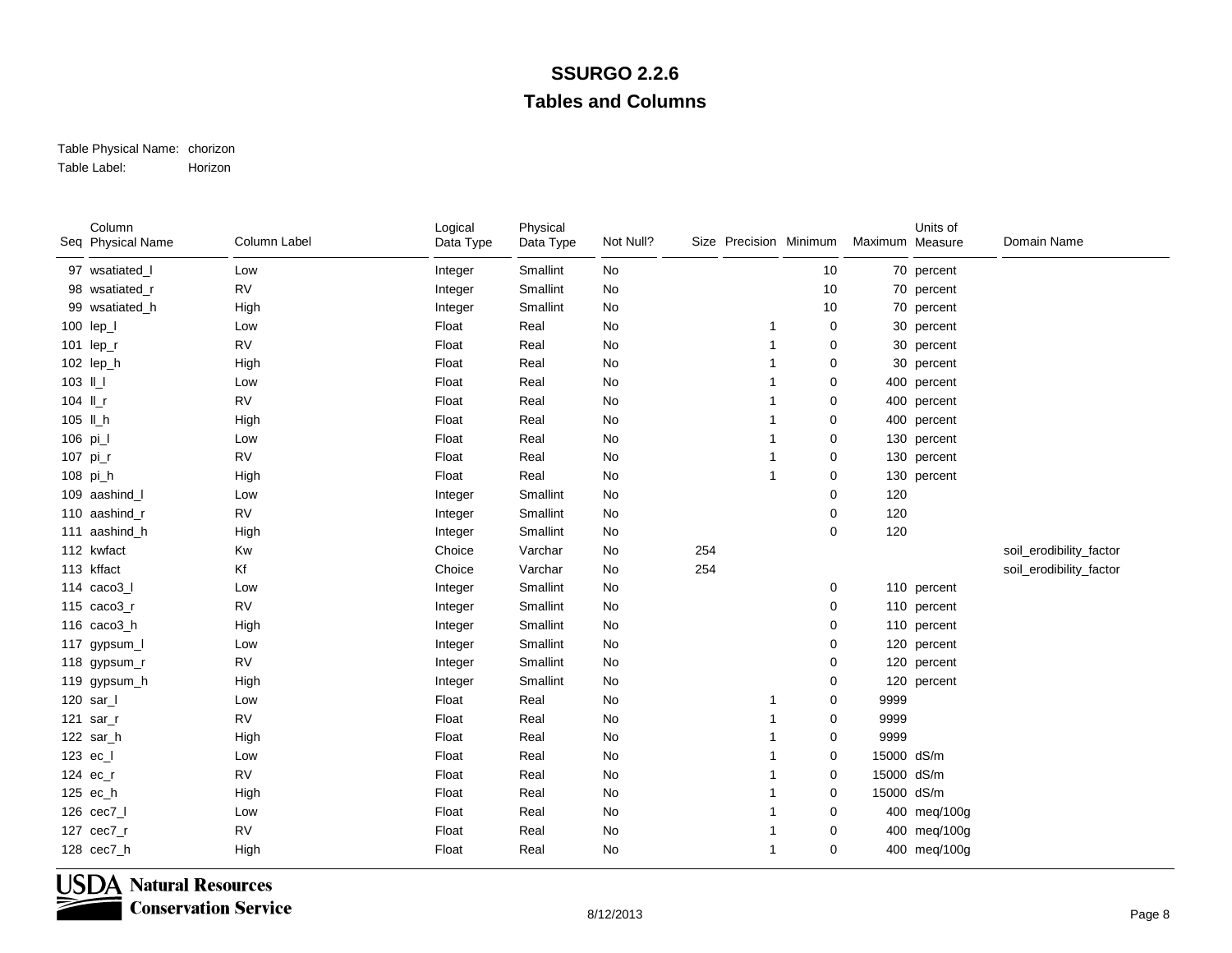#### Table Physical Name: chorizon Table Label:Horizon

| Column<br>Seq Physical Name | Column Label | Logical<br>Data Type | Physical<br>Data Type | Not Null?     | Size Precision Minimum |                |             | Maximum Measure | Units of     | Domain Name |
|-----------------------------|--------------|----------------------|-----------------------|---------------|------------------------|----------------|-------------|-----------------|--------------|-------------|
| 129 ecec_l                  | Low          | Float                | Real                  | No            |                        |                | 0           |                 | 400 meg/100g |             |
| 130 ecec_r                  | <b>RV</b>    | Float                | Real                  | No            |                        |                | 0           |                 | 400 meg/100g |             |
| 131 ecec_h                  | High         | Float                | Real                  | No            |                        |                | 0           |                 | 400 meg/100g |             |
| 132 sumbases I              | Low          | Float                | Float                 | No            |                        |                | 0           |                 | 300 meg/100g |             |
| 133 sumbases_r              | <b>RV</b>    | Float                | Float                 | $\mathsf{No}$ |                        |                | $\mathbf 0$ |                 | 300 meg/100g |             |
| 134 sumbases_h              | High         | Float                | Float                 | No            |                        |                | 0           |                 | 300 meg/100g |             |
| 135 ph1to1h2o_l             | Low          | Float                | Real                  | No            |                        |                | 1.8         | 11              |              |             |
| 136 ph1to1h2o_r             | <b>RV</b>    | Float                | Real                  | No            |                        |                | 1.8         | 11              |              |             |
| 137 ph1to1h2o_h             | High         | Float                | Real                  | No            |                        |                | 1.8         | 11              |              |             |
| 138 ph01mcacl2_l            | Low          | Float                | Real                  | No            |                        |                | 1.8         | 11              |              |             |
| 139 ph01mcacl2_r            | <b>RV</b>    | Float                | Real                  | No            |                        |                | 1.8         | 11              |              |             |
| 140 ph01mcacl2_h            | High         | Float                | Real                  | No            |                        |                | 1.8         | 11              |              |             |
| 141 freeiron_I              | Low          | Float                | Real                  | No            |                        | 2              | 0           |                 | 100 percent  |             |
| 142 freeiron_r              | <b>RV</b>    | Float                | Real                  | No            |                        | $\overline{2}$ | 0           |                 | 100 percent  |             |
| 143 freeiron h              | High         | Float                | Real                  | No            |                        | $\overline{2}$ | 0           |                 | 100 percent  |             |
| 144 feoxalate_I             | Low          | Float                | Real                  | No            |                        | $\overline{2}$ | 0           | 150000 mg/kg    |              |             |
| 145 feoxalate_r             | <b>RV</b>    | Float                | Real                  | No            |                        | 2              | $\mathbf 0$ | 150000 mg/kg    |              |             |
| 146 feoxalate_h             | High         | Float                | Real                  | No            |                        | $\overline{2}$ | 0           | 150000 mg/kg    |              |             |
| 147 extracid_I              | Low          | Float                | Real                  | No            |                        |                | 0           |                 | 250 meg/100g |             |
| 148 extracid r              | <b>RV</b>    | Float                | Real                  | No            |                        |                | 0           |                 | 250 meg/100g |             |
| 149 extracid_h              | High         | Float                | Real                  | No            |                        |                | 0           |                 | 250 meg/100g |             |
| 150 extral_I                | Low          | Float                | Real                  | $\mathsf{No}$ |                        | 2              | $\mathbf 0$ |                 | 150 meg/100g |             |
| 151 extral_r                | <b>RV</b>    | Float                | Real                  | No            |                        | $\overline{c}$ | 0           |                 | 150 meg/100g |             |
| 152 extral_h                | High         | Float                | Real                  | No            |                        | $\overline{2}$ | 0           |                 | 150 meg/100g |             |
| 153 aloxalate_I             | Low          | Float                | Real                  | No            |                        |                | 0           | 170000 mg/kg    |              |             |
| 154 aloxalate_r             | <b>RV</b>    | Float                | Real                  | No            |                        |                | 0           | 170000 mg/kg    |              |             |
| 155 aloxalate_h             | High         | Float                | Real                  | No            |                        |                | $\mathbf 0$ | 170000 mg/kg    |              |             |
| 156 pbray1_l                | Low          | Float                | Real                  | No            |                        |                | $\mathbf 0$ |                 | 500 mg/kg    |             |
| 157 pbray1_r                | <b>RV</b>    | Float                | Real                  | No            |                        |                | 0           |                 | 500 mg/kg    |             |
| 158 pbray1_h                | High         | Float                | Real                  | No            |                        |                | 0           |                 | 500 mg/kg    |             |
| 159 poxalate_l              | Low          | Float                | Real                  | No            |                        |                | 0           |                 | mg/kg        |             |
| 160 poxalate_r              | <b>RV</b>    | Float                | Real                  | No            |                        |                | $\mathbf 0$ |                 | mg/kg        |             |

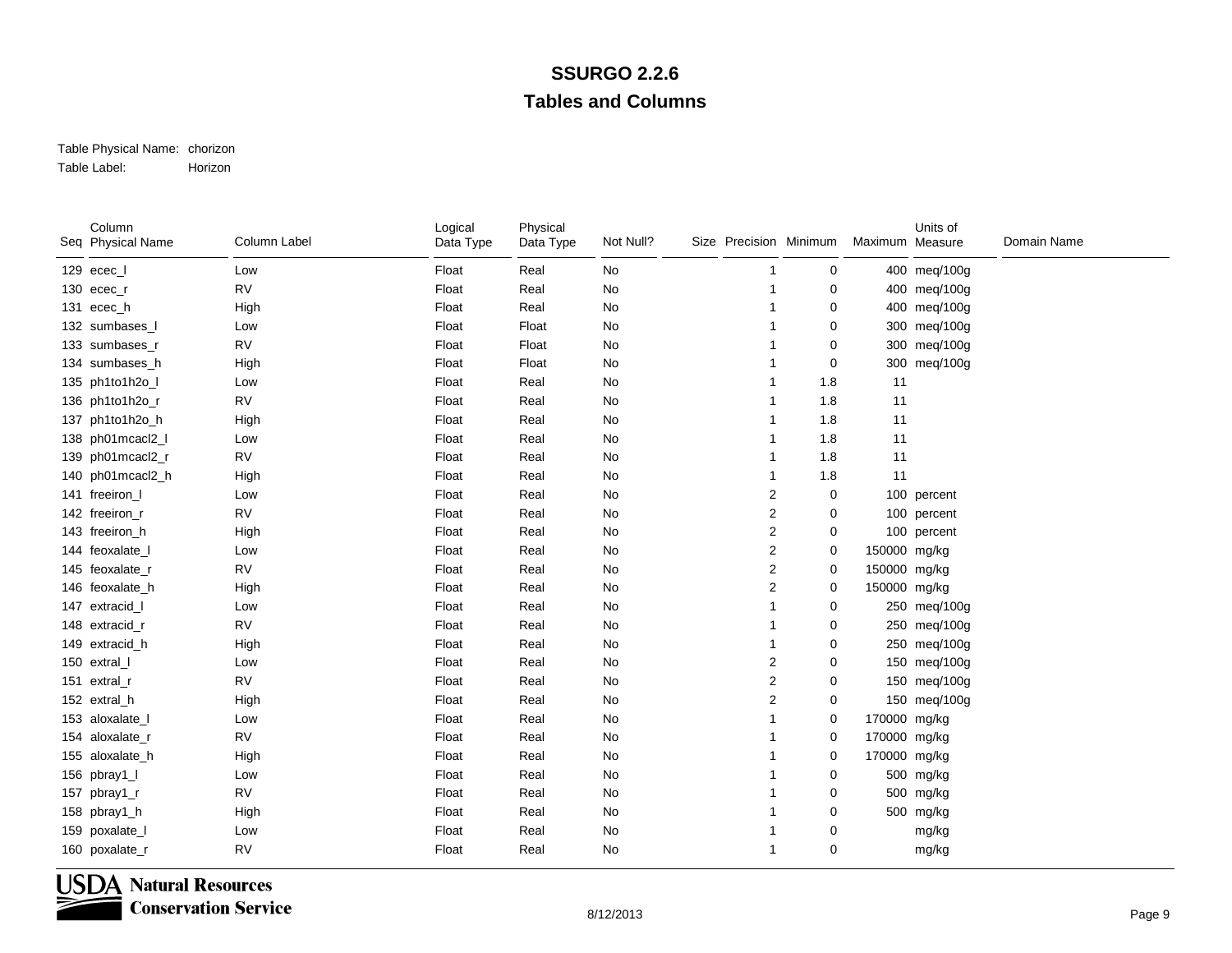#### Table Physical Name: chorizon Table Label:Horizon

| Column<br>Seq Physical Name | Column Label               | Logical<br>Data Type | Physical<br>Data Type | Not Null? | Size |                | Precision Minimum | Maximum Measure | Units of   | Domain Name                 |
|-----------------------------|----------------------------|----------------------|-----------------------|-----------|------|----------------|-------------------|-----------------|------------|-----------------------------|
| 161 poxalate_h              | High                       | Float                | Real                  | No        |      |                | 0                 |                 | mg/kg      |                             |
| 162 ph2osoluble_l           | Low                        | Float                | Real                  | No        |      |                | 0                 |                 | 5000 mg/kg |                             |
| 163 ph2osoluble_r           | <b>RV</b>                  | Float                | Real                  | No        |      |                | 0                 |                 | 5000 mg/kg |                             |
| 164 ph2osoluble h           | High                       | Float                | Real                  | No        |      |                | 0                 |                 | 5000 mg/kg |                             |
| 165 ptotal_l                | Low                        | Float                | Real                  | No        |      | $\overline{2}$ | 0                 |                 | percent    |                             |
| 166 ptotal_r                | <b>RV</b>                  | Float                | Real                  | No        |      | 2              | 0                 |                 | percent    |                             |
| 167 ptotal_h                | High                       | Float                | Real                  | No        |      | $\overline{2}$ | 0                 |                 | percent    |                             |
| 168 excavdifcl              | Excay Diff                 | Choice               | Varchar               | No        | 254  |                |                   |                 |            | excavation_difficulty_class |
| 169 excavdifms              | <b>Excav Diff Moisture</b> | Choice               | Varchar               | No        | 254  |                |                   |                 |            | observed soil moisture stat |
|                             |                            |                      |                       |           |      |                |                   |                 |            | us                          |
| 170 cokey                   | Component Key              | String               | Varchar               | Yes       | 30   |                |                   |                 |            |                             |
| 171 chkey                   | Chorizon Key               | String               | Varchar               | Yes       | 30   |                |                   |                 |            |                             |

The Horizon table lists the horizon(s) and related data for the referenced map unit component. If the horizon thickness is greater than zero (low=5, RV=8, high=12), the horizon exists everywhere this component occurs. If the horizon thickness includes zero (low=0, RV=1, high=3), the horizon may exist in some places, but not in other places. Horizons that have two distinct parts, such as E/B or E&Bt horizons, are recorded twice. Once for the characteristics of the first part; and again on another row, using the same depths and thicknesses, for the characteristics of the other part.

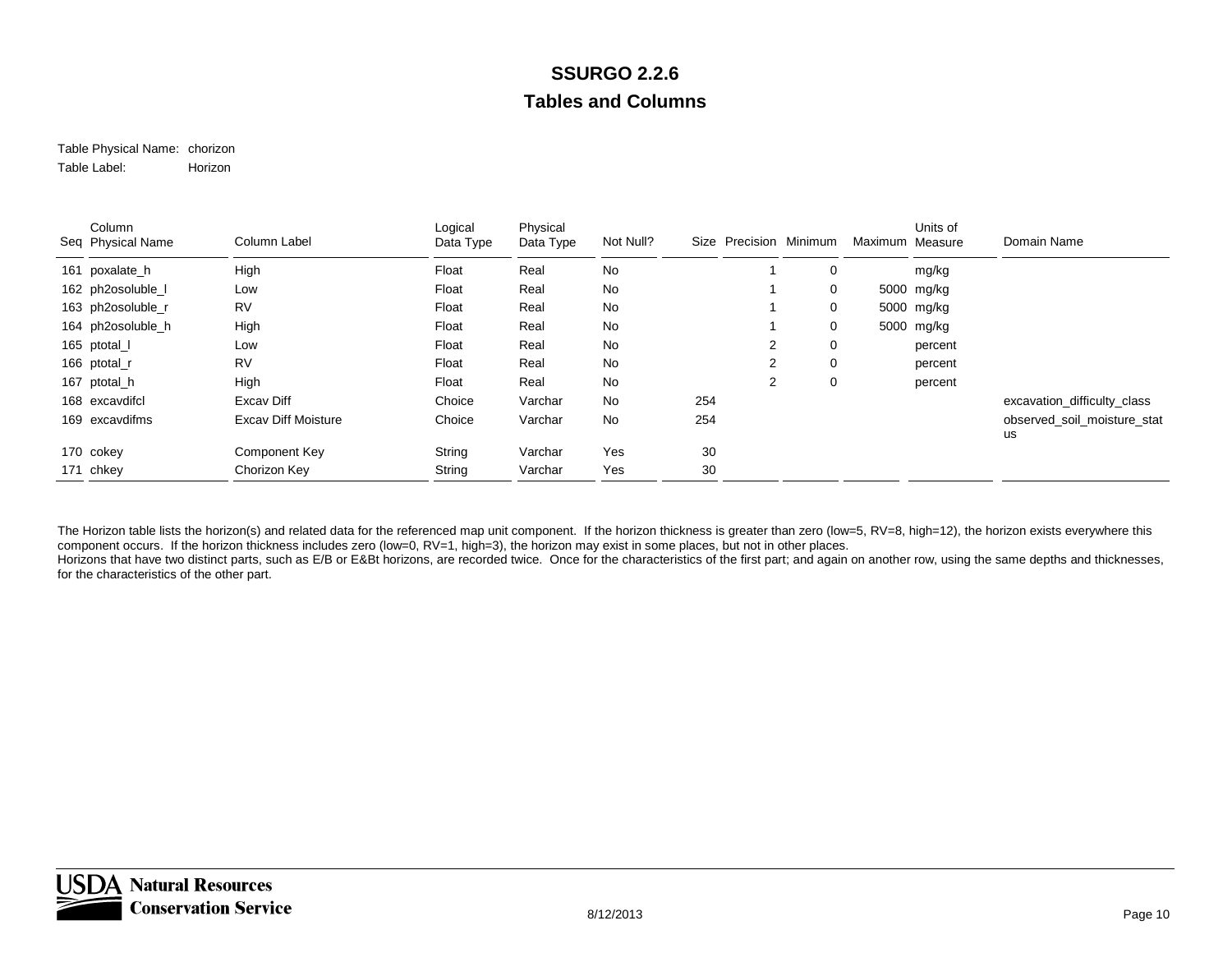#### Table Physical Name: chpores Table Label:Horizon Pores

| Column<br>Seq Physical Name | Column Label       | Logical<br>Data Type | Physical<br>Data Type | Not Null? | Size | Precision Minimum | Maximum Measure | Units of      | Domain Name              |
|-----------------------------|--------------------|----------------------|-----------------------|-----------|------|-------------------|-----------------|---------------|--------------------------|
| poregty_l                   | Low                | Float                | Real                  | No        |      | 0                 |                 | 99 pores/area |                          |
| 2 poregty_r                 | <b>RV</b>          | Float                | Real                  | No        |      | 0                 |                 | 99 pores/area |                          |
| 3 poregty_h                 | High               | Float                | Real                  | No        |      | 0                 |                 | 99 pores/area |                          |
| 4 poresize                  | Size               | Choice               | Varchar               | No        | 254  |                   |                 |               | pore_root_size           |
| 5 porecont                  | Continuity         | Choice               | Varchar               | No        | 254  |                   |                 |               | pore_continuity_vertical |
| 6 poreshp                   | Shape              | Choice               | Varchar               | No        | 254  |                   |                 |               | pore_shape               |
| 7 rvindicator               | RV?                | Boolean              | Char                  | Yes       | 3    |                   |                 |               |                          |
| 8 chkey                     | Chorizon Key       | String               | Varchar               | Yes       | 30   |                   |                 |               |                          |
| 9 chporeskey                | Chorizon Pores Key | String               | Varchar               | Yes       | 30   |                   |                 |               |                          |

The Horizon Pores table lists the voids for the referenced horizon. If the Quantity is greater than zero (low=2, RV=5, high=10) in a row, the voids in that row exist everywhere the horizon and component occur in the map unit. If the Quantity includes zero (low=0, RV=2, high=5), the voids may exist in some places, but not in others. More than one row can be marked as an RV row because a horizon may have more than one size or shape of void.

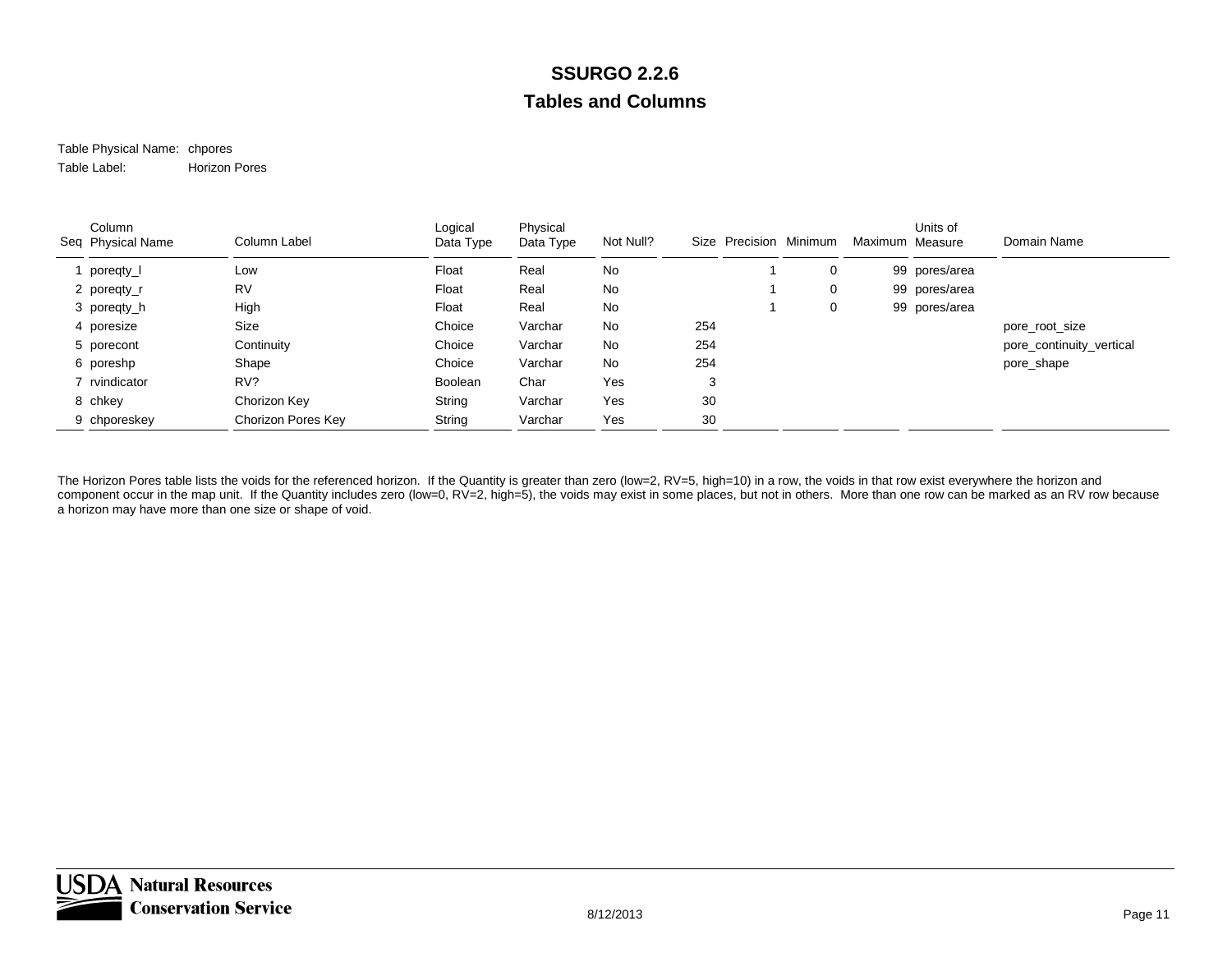#### Table Physical Name: chstruct Table Label:Horizon Structure

| Column<br>Seq Physical Name | Column Label                 | Logical<br>Data Type | Physical<br>Data Type | Not Null? | Size Precision Minimum | Maximum Measure | Units of | Domain Name     |
|-----------------------------|------------------------------|----------------------|-----------------------|-----------|------------------------|-----------------|----------|-----------------|
| structgrade                 | Grade                        | Choice               | Varchar               | No        | 254                    |                 |          | structure_grade |
| 2 structsize                | Size                         | Choice               | Varchar               | No        | 254                    |                 |          | structure size  |
| 3 structtype                | Type                         | Choice               | Varchar               | No        | 254                    |                 |          | structure_type  |
| 4 structid                  | Structure ID                 | Integer              | Smallint              | No        |                        |                 |          |                 |
| 5 structpartsto             | Parts to Structure ID        | Integer              | Smallint              | <b>No</b> |                        |                 |          |                 |
| 6 chstructgrpkey            | Chorizon Structure Group Key | String               | Varchar               | Yes       | 30                     |                 |          |                 |
| chstructkey                 | Chorizon Structure Key       | String               | Varchar               | Yes       | 30                     |                 |          |                 |

The Horizon Structure table lists the individual soil structure size, grade, and shape terms for the referenced horizon. Terms in this table are assembled into a structure group string which is recorded in the Horizon Structure Group table.

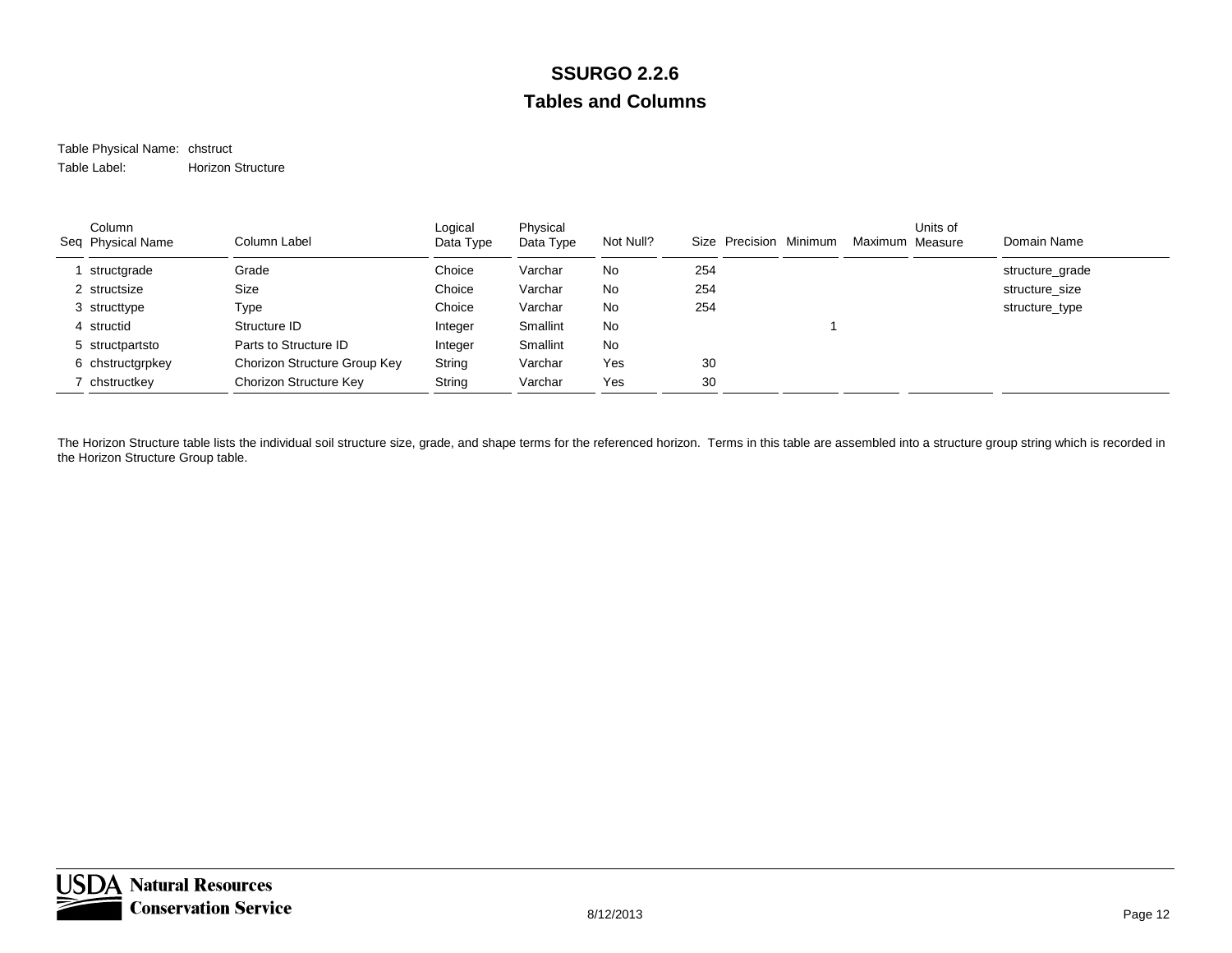Table Physical Name: chstructgrp Table Label:Horizon Structure Group

| Column<br>Seq Physical Name | Column Label                 | Logical<br>Data Type | Physical<br>Data Type | Not Null? | Size Precision Minimum | Maximum Measure | Units of | Domain Name |
|-----------------------------|------------------------------|----------------------|-----------------------|-----------|------------------------|-----------------|----------|-------------|
| structgrpname               | Structure                    | String               | Varchar               | No        | 100                    |                 |          |             |
| 2 rvindicator               | RV?                          | Boolean              | Char                  | Yes       |                        |                 |          |             |
| 3 chkey                     | Chorizon Key                 | String               | Varchar               | Yes       | 30                     |                 |          |             |
| 4 chstructgrpkey            | Chorizon Structure Group Key | String               | Varchar               | Yes       | 30                     |                 |          |             |

The Horizon Structure Group table lists the ranges of soil structure for the referenced horizon. The row with the typically occurring structure is marked as being representative. The entry in this table is based on grouping of entries in the Horizon Structure table.

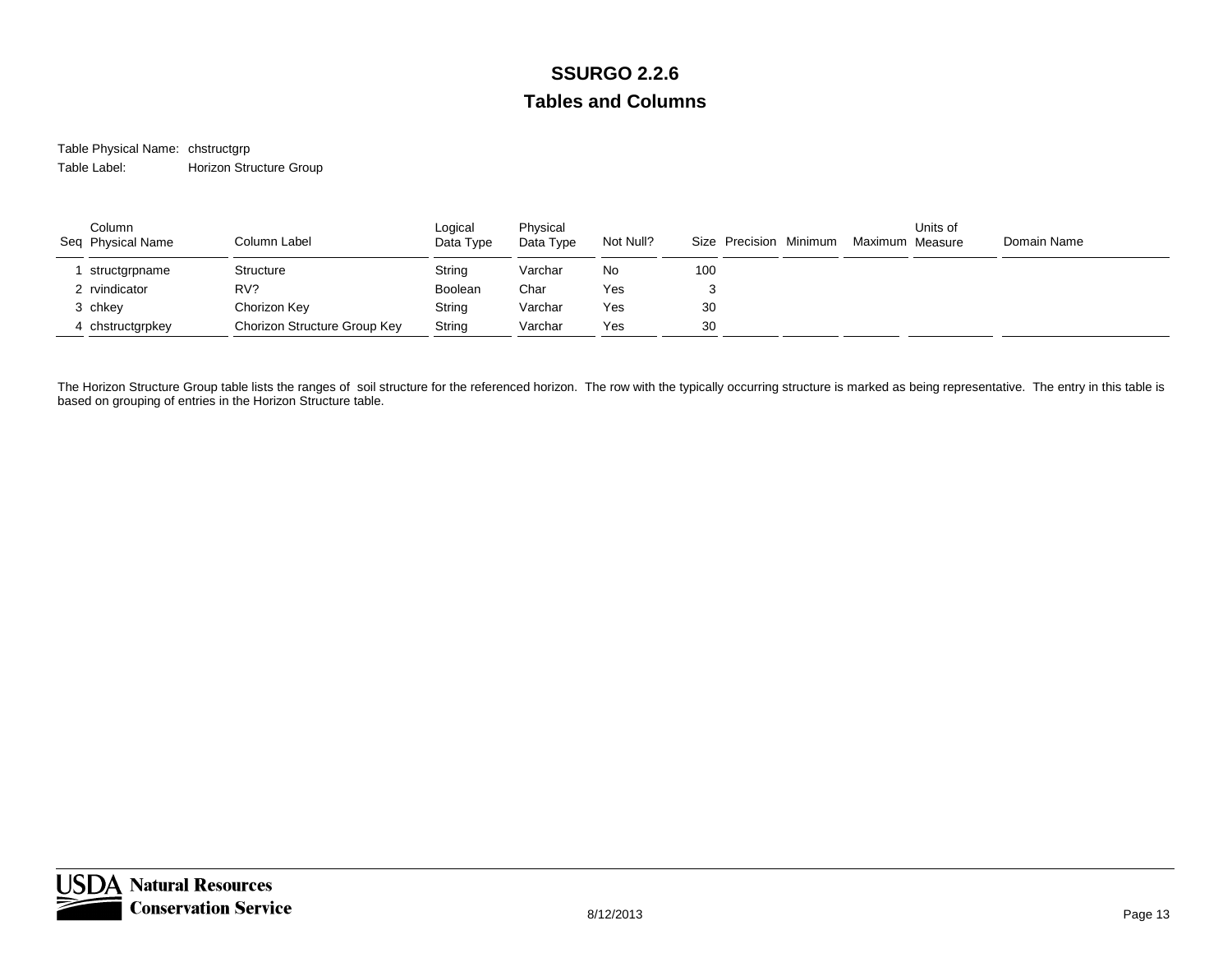#### Table Physical Name: chtext Table Label:Horizon Text

| Column<br>Seq Physical Name | Column Label      | Logical<br>Data Type | Physical<br>Data Type | Not Null? | Size Precision Minimum | Maximum Measure | Units of | Domain Name        |
|-----------------------------|-------------------|----------------------|-----------------------|-----------|------------------------|-----------------|----------|--------------------|
| recdate                     | Date              | Date/Time            | Datetime              | No        |                        |                 |          |                    |
| 2 chorizontextkind          | Kind              | Choice               | Varchar               | No        | 254                    |                 |          | chorizon_text_kind |
| 3 textcat                   | Category          | String               | Varchar               | No        | 20                     |                 |          |                    |
| 4 textsubcat                | Subcategory       | String               | Varchar               | No        | 20                     |                 |          |                    |
| 5 text                      | Text              | Narrative<br>Text    | Varchar(max No        |           |                        |                 |          |                    |
| 6 chkey                     | Chorizon Key      | String               | Varchar               | Yes       | 30                     |                 |          |                    |
| chtextkey                   | Chorizon Text Key | String               | Varchar               | Yes       | 30                     |                 |          |                    |

The Horizon Text table contains notes and narrative descriptions related to the referenced horizon. Some notes may provide additional information about the horizon for which there is no explicit column for such data. In many cases, the table is empty for a particular horizon.

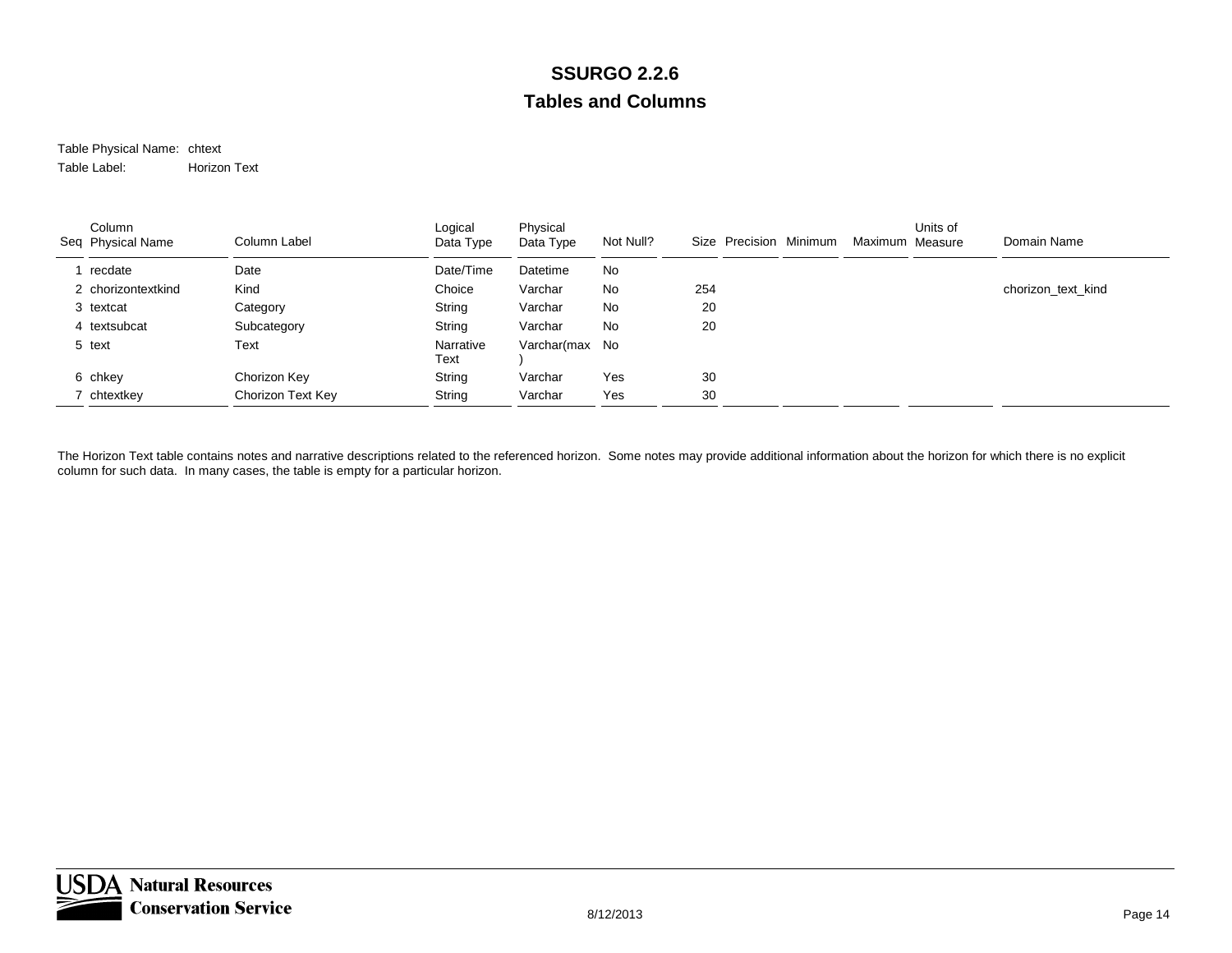#### Table Physical Name: chtexture Table Label:Horizon Texture

| Column<br>Seq Physical Name | Column Label               | Logical<br>Data Type | Physical<br>Data Type | Not Null? | Size Precision Minimum | Maximum Measure | Units of | Domain Name                       |
|-----------------------------|----------------------------|----------------------|-----------------------|-----------|------------------------|-----------------|----------|-----------------------------------|
| texcl                       | Texture                    | Choice               | Varchar               | No        | 254                    |                 |          | texture class                     |
| 2 lieutex                   | In Lieu                    | Choice               | Varchar               | No        | 254                    |                 |          | terms used in lieu of textur<br>e |
| 3 chtgkey                   | Chorizon Texture Group Key | String               | Varchar               | Yes       | 30                     |                 |          |                                   |
| 4 chtkey                    | Chorizon Texture Key       | String               | Varchar               | Yes       | 30                     |                 |          |                                   |

The Horizon Texture table lists the individual texture(s), or term(s) used in lieu of texture, for the referenced horizon. Only the unmodified texture terms are listed in the Horizon Texture table; modifiers are listed in the Horizon Texture Modifier table. For example, a gravelly loamy sand is shown as "GR-LS" in the Horizon Texture Group table, "Is" in the Horizon Texture table, and "gr" in the Horizon Texture Modifier table.

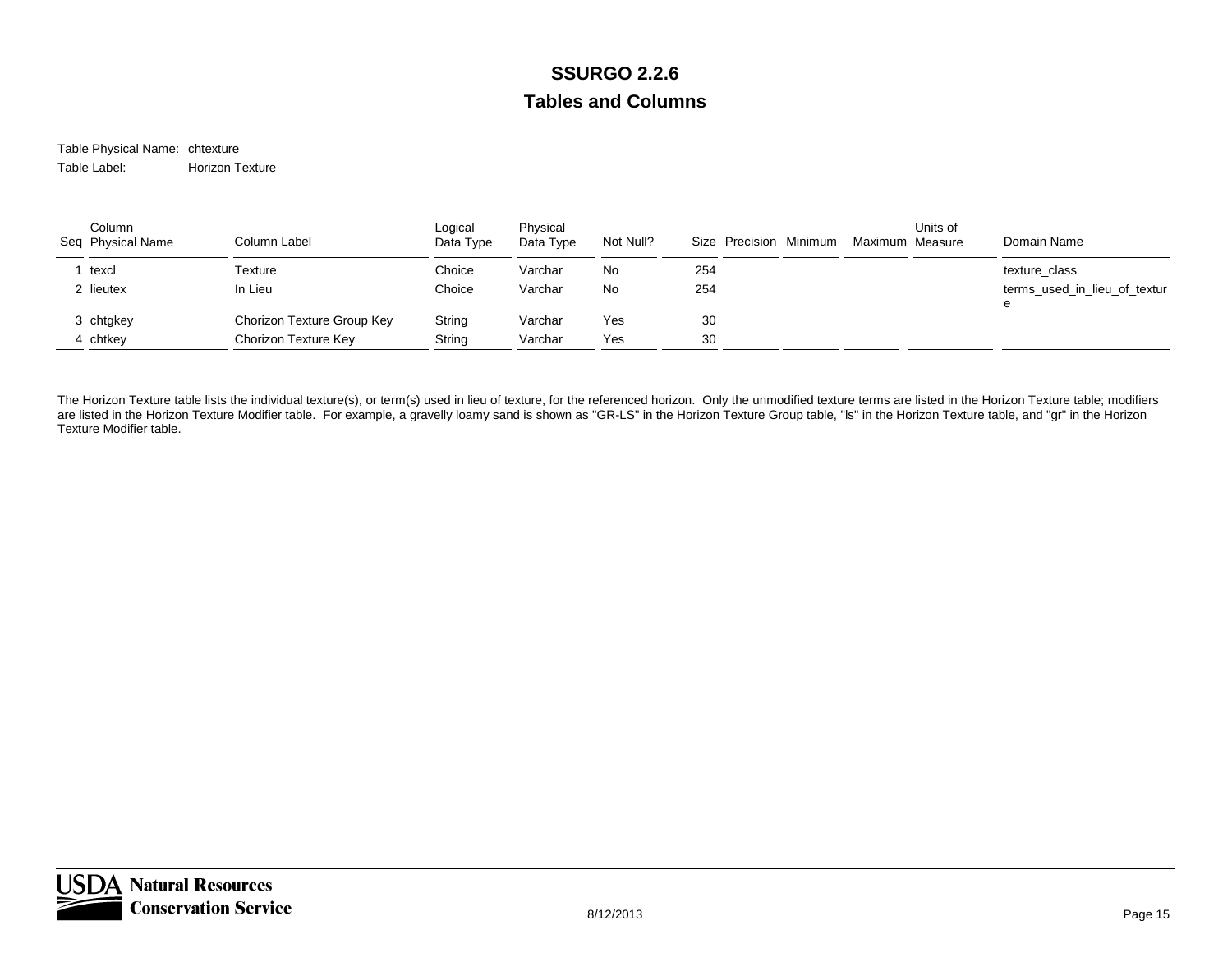#### Table Physical Name: chtexturegrp Table Label:Horizon Texture Group

| Column<br>Seq Physical Name | Column Label               | Logical<br>Data Type | Physical<br>Data Type | Not Null? | Size Precision Minimum | Maximum Measure | Units of | Domain Name |
|-----------------------------|----------------------------|----------------------|-----------------------|-----------|------------------------|-----------------|----------|-------------|
| texture                     | Tex Mod & Class            | String               | Varchar               | No        | 30                     |                 |          |             |
| 2 stratextsflag             | Stratified?                | <b>Boolean</b>       | Char                  | Yes       | 3                      |                 |          |             |
| 3 rvindicator               | RV?                        | Boolean              | Char                  | Yes       | 3                      |                 |          |             |
| 4 texdesc                   | <b>Texture Description</b> | Narrative<br>Text    | Varchar(max No        |           |                        |                 |          |             |
| 5 chkey                     | Chorizon Key               | String               | Varchar               | Yes       | 30                     |                 |          |             |
| 6 chtgkey                   | Chorizon Texture Group Key | String               | Varchar               | Yes       | 30                     |                 |          |             |

The Horizon Texture Group table lists the range of textures for the referenced horizon as a concatenation of horizon texture and texture modifier(s). For example, a horizon that is gravelly loamy sand in some places and gravelly loamy coarse sand in other places is shown as GR-LS on one row and GR-LCOS on another row in this table. The row with the typically occurring texture is identified as the RV row. Stratified textures are shown in one row. For example, a horizon that is stratified gravelly loamy fine sand and cobbly coarse sand is shown as SR- GR-LFS CB-COS on one row and the Stratified? column for that row is marked "yes". If two or more textures always occur together but are not stratified, all of the textures are listed on one row and the Stratified? column for that row is marked "no".

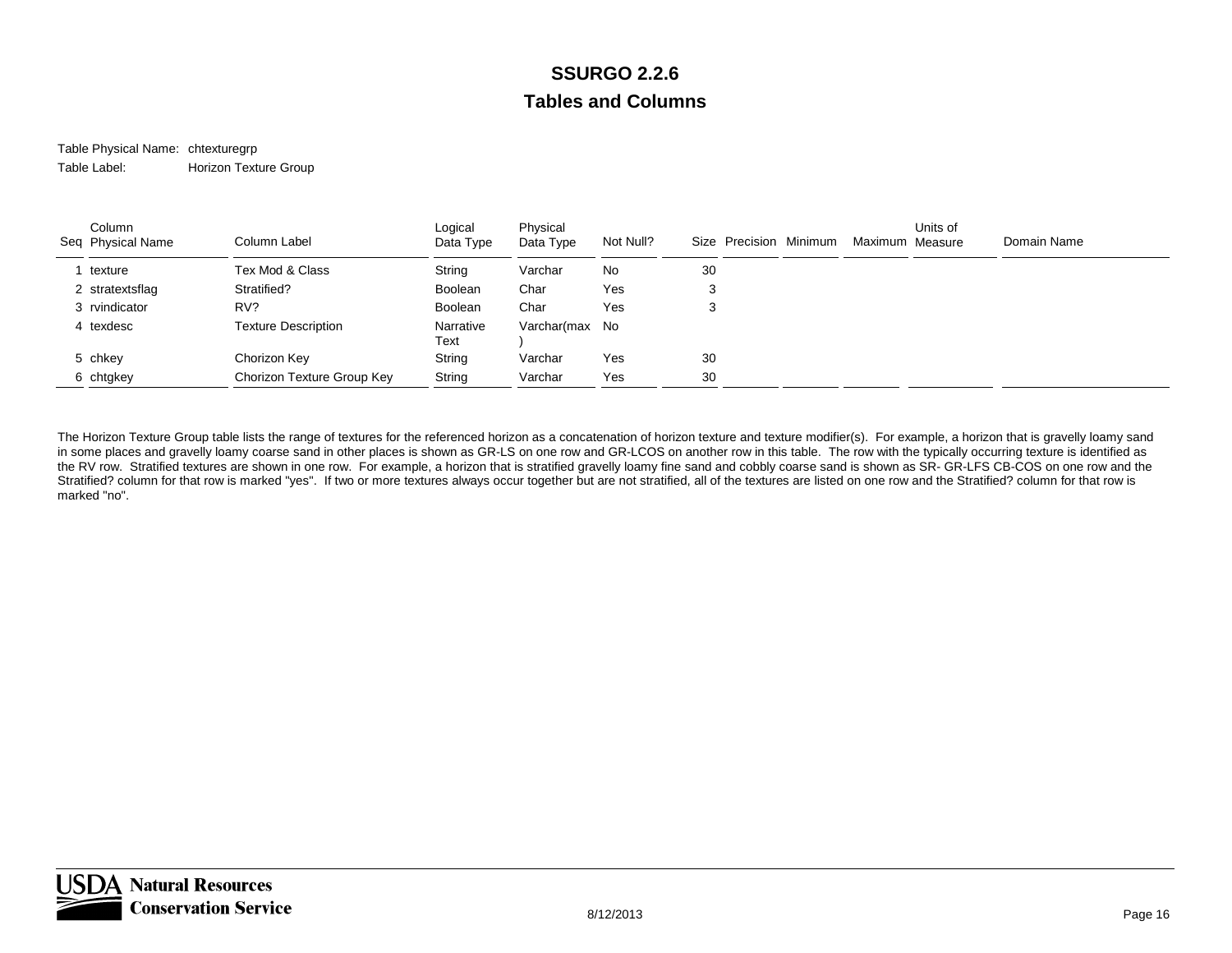Table Physical Name: chtexturemod Table Label:Horizon Texture Modifier

| Column<br>Seq Physical Name | Column Label                  | Logical<br>Data Type | Physical<br>Data Type | Not Null? | Size Precision Minimum | Units of<br>Maximum Measure | Domain Name      |
|-----------------------------|-------------------------------|----------------------|-----------------------|-----------|------------------------|-----------------------------|------------------|
| texmod                      | Modifier                      | Choice               | Varchar               | No        | 254                    |                             | texture modifier |
| 2 chtkey                    | Chorizon Texture Key          | String               | Varchar               | Yes       | 30                     |                             |                  |
| 3 chtexmodkey               | Chorizon Texture Modifier Key | String               | Varchar               | Yes       | 30                     |                             |                  |

The Horizon Texture Modifier table lists the texture modifier(s) for the referenced texture. For example, a gravelly loamy sand is shown as "GR-LS" in the Horizon Texture Group table, "Is" in the Horizon Texture table, and "gr" in this table.

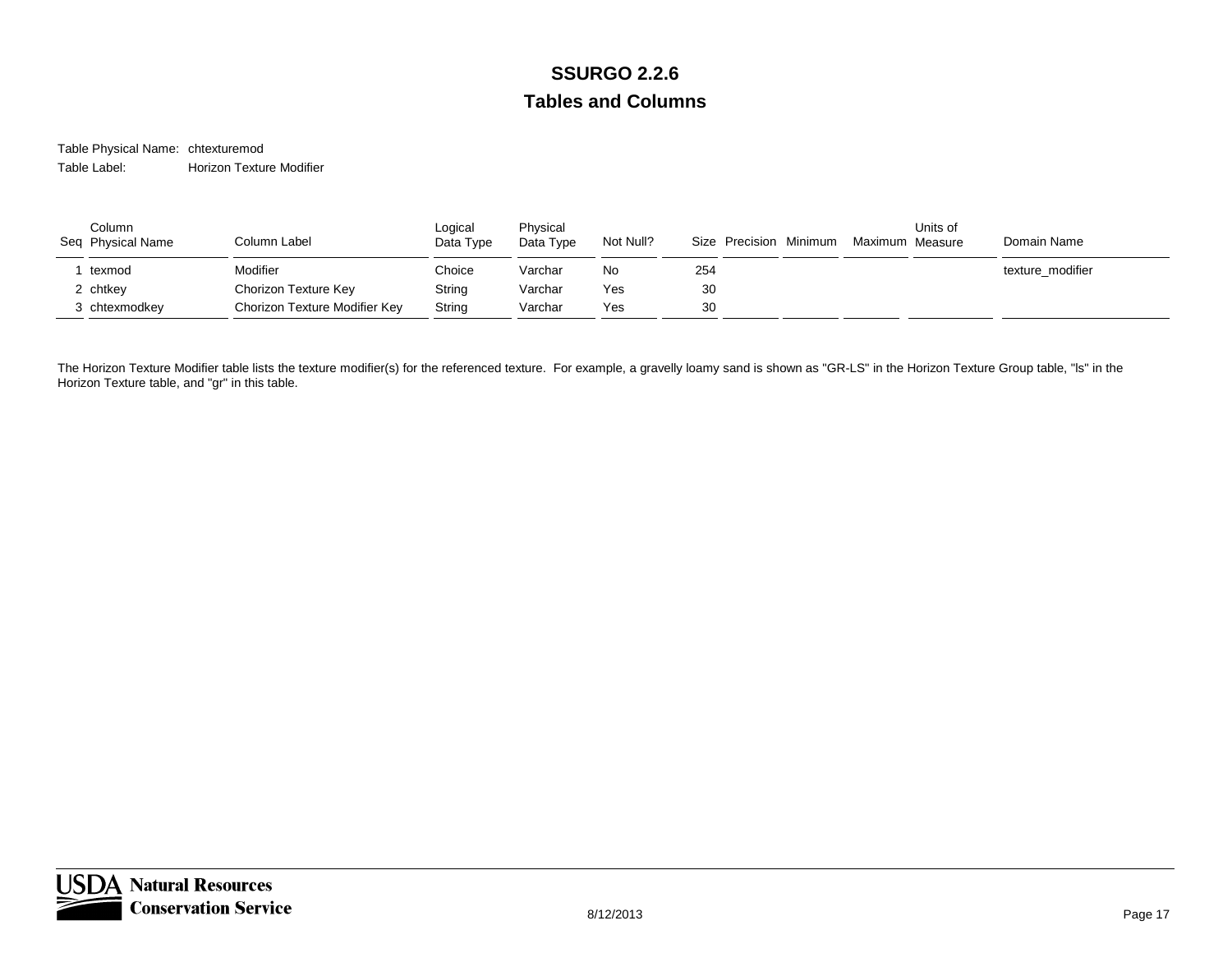Table Physical Name: chunified Table Label:Horizon Unified

| Column<br>Seq Physical Name | Column Label         | Logical<br>Data Type | Physical<br>Data Type | Not Null? | Size Precision Minimum | Maximum Measure | Units of | Domain Name                 |
|-----------------------------|----------------------|----------------------|-----------------------|-----------|------------------------|-----------------|----------|-----------------------------|
| unifiedcl                   | Unified              | Choice               | Varchar               | No        | 254                    |                 |          | unified soil classification |
| 2 rvindicator               | RV?                  | Boolean              | Char                  | Yes       |                        |                 |          |                             |
| 3 chkey                     | Chorizon Key         | String               | Varchar               | Yes       | 30                     |                 |          |                             |
| 4 chunifiedkey              | Chorizon Unified Key | String               | Varchar               | Yes       | 30                     |                 |          |                             |

The Horizon Unified table contains the Unified Soil Classification(s) for the referenced horizon. One row in the Horizon Unified table is marked as the representative Unified classification for the horizon.

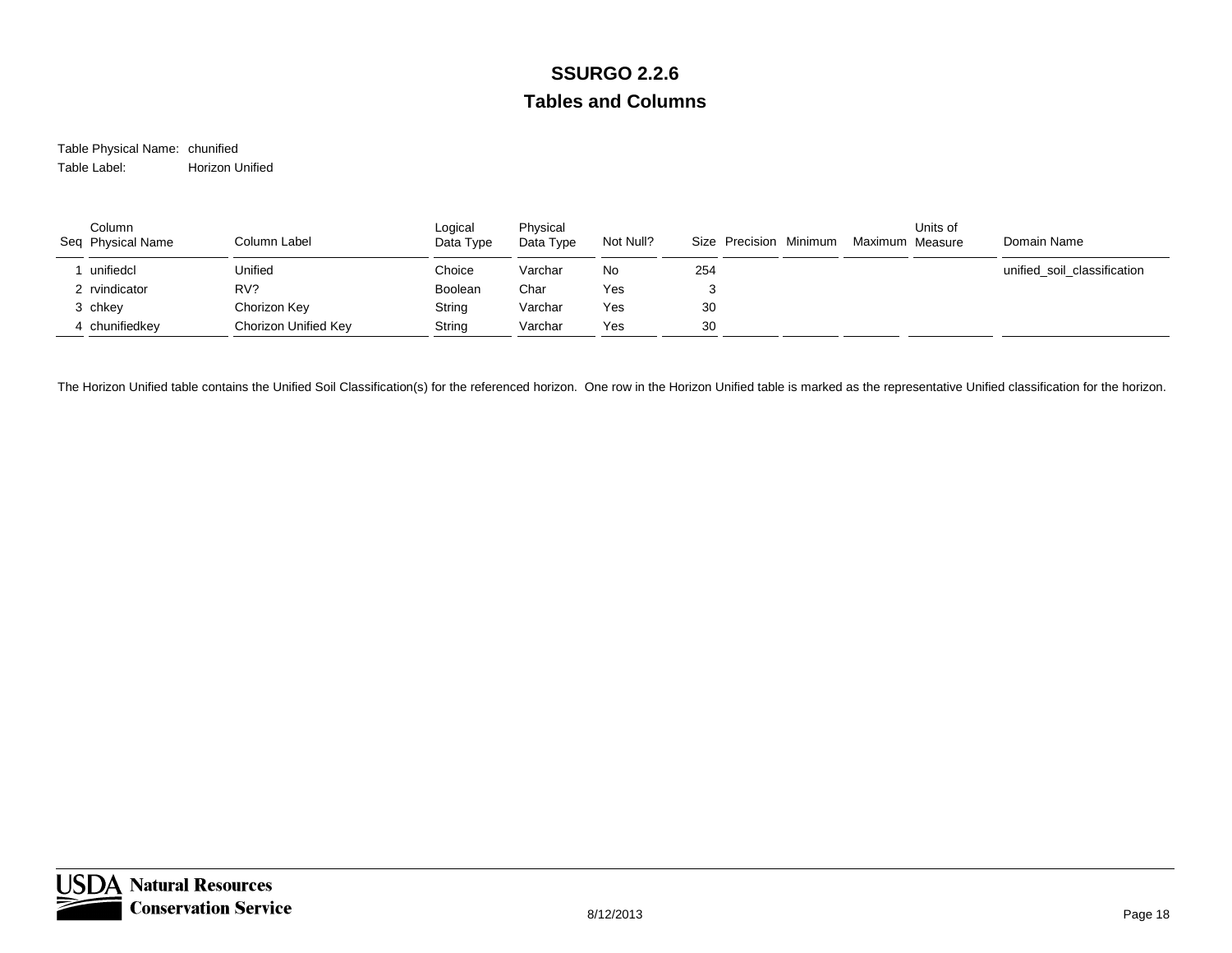#### Table Physical Name: cocanopycover Table Label:Component Canopy Cover

| Column<br>Seq Physical Name | Column Label               | Logical<br>Data Type | Physical<br>Data Type | Not Null? |     | Size Precision Minimum | Maximum Measure | Units of    | Domain Name |
|-----------------------------|----------------------------|----------------------|-----------------------|-----------|-----|------------------------|-----------------|-------------|-------------|
| plantcov                    | Canopy Cover %             | Integer              | Smallint              | No        |     | 0                      |                 | 100 percent |             |
| 2 plantsym                  | <b>Plant Symbol</b>        | String               | Varchar               | Yes       | 8   |                        |                 |             |             |
| 3 plantsciname              | <b>Scientific Name</b>     | String               | Varchar               | No        | 127 |                        |                 |             |             |
| 4 plantcomname              | Common Name                | String               | Varchar               | No        | 60  |                        |                 |             |             |
| 5 cokey                     | Component Key              | String               | Varchar               | Yes       | 30  |                        |                 |             |             |
| 6 cocanopycovkey            | Component Canopy Cover Key | String               | Varchar               | Yes       | 30  |                        |                 |             |             |

The Component Canopy Cover table lists the overstory plants that typically occur on the referenced map unit component.

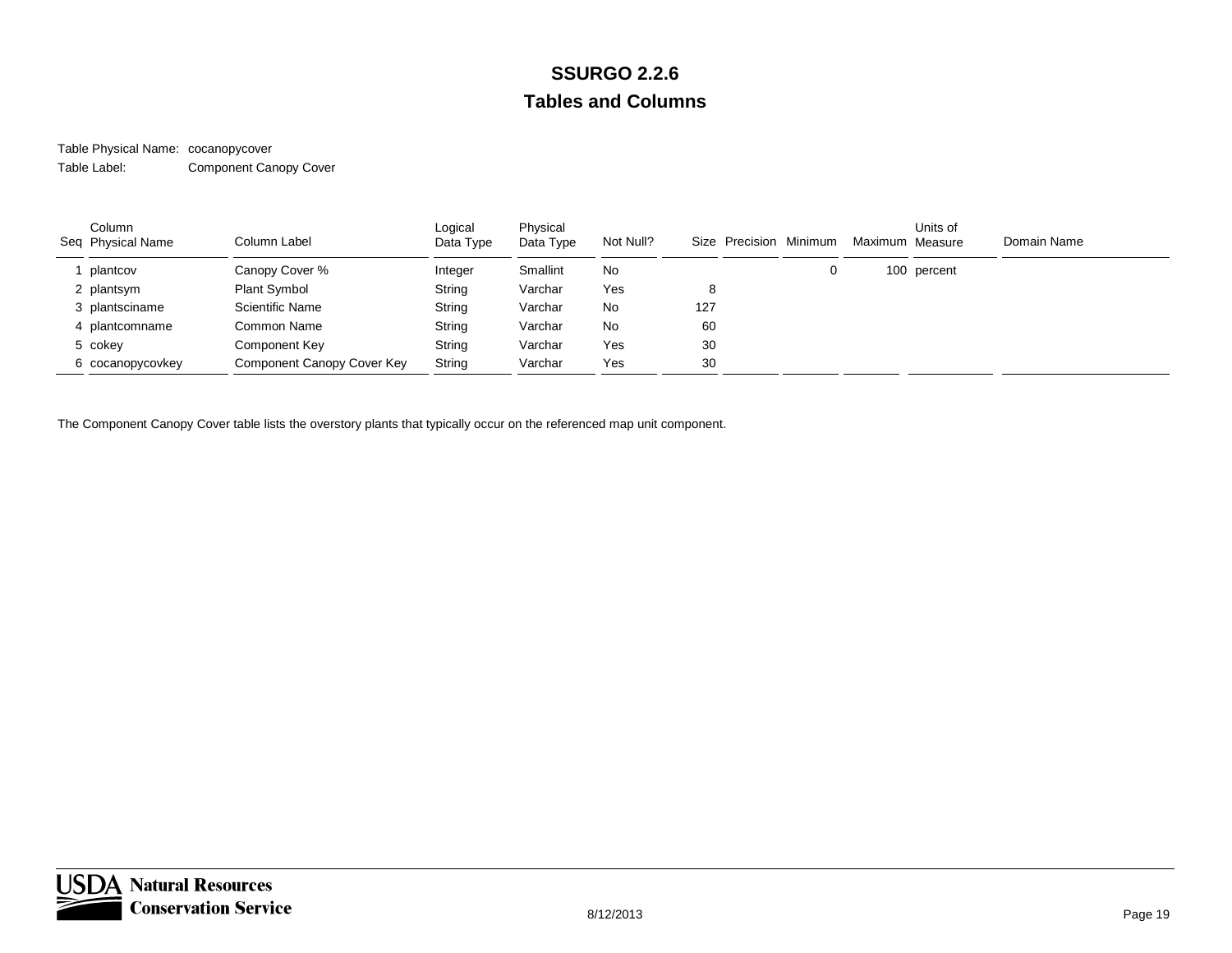#### Table Physical Name: cocropyld Table Label:Component Crop Yield

| Column<br>Seq Physical Name | Column Label             | Logical<br>Data Type | Physical<br>Data Type | Not Null? |     | Size Precision Minimum |          | Maximum Measure | Units of | Domain Name                |
|-----------------------------|--------------------------|----------------------|-----------------------|-----------|-----|------------------------|----------|-----------------|----------|----------------------------|
| 1 cropname                  | Crop Name                | Choice               | Varchar               | <b>No</b> | 254 |                        |          |                 |          | crop_name                  |
| 2 yldunits                  | Units                    | Choice               | Varchar               | No        | 254 |                        |          |                 |          | crop_yield_units           |
| 3 nonirryield I             | Low                      | Float                | Real                  | No        |     | $\overline{2}$         | 0        | 9999.99         |          |                            |
| 4 nonirryield r             | <b>RV</b>                | Float                | Real                  | No        |     | $\overline{2}$         | 0        | 9999.99         |          |                            |
| 5 nonirryield h             | High                     | Float                | Real                  | No        |     | $\overline{2}$         | 0        | 9999.99         |          |                            |
| 6 irryield_l                | Low                      | Float                | Real                  | No        |     | 2                      | $\Omega$ | 9999.99         |          |                            |
| 7 irryield_r                | <b>RV</b>                | Float                | Real                  | No        |     | $\overline{2}$         | 0        | 9999.99         |          |                            |
| 8 irryield_h                | High                     | Float                | Real                  | No        |     | $\overline{2}$         | 0        | 9999.99         |          |                            |
| 9 cropprodindex             | Prod Index               | Integer              | Smallint              | No        |     |                        | 0        | 100             |          |                            |
| 10 vasoiprdgrp              | VA Soil Prod Grp         | Choice               | Varchar               | No        | 254 |                        |          |                 |          | va_soil_productivity_group |
| 11 cokey                    | Component Key            | String               | Varchar               | Yes       | 30  |                        |          |                 |          |                            |
| 12 cocropyldkey             | Component Crop Yield Key | String               | Varchar               | Yes       | 30  |                        |          |                 |          |                            |

The Component Crop Yield table lists commonly grown crops and their expected range in yields when grown on the referenced map unit component. Yields for the map unit as a whole are given in the Mapunit Crop Yield table.

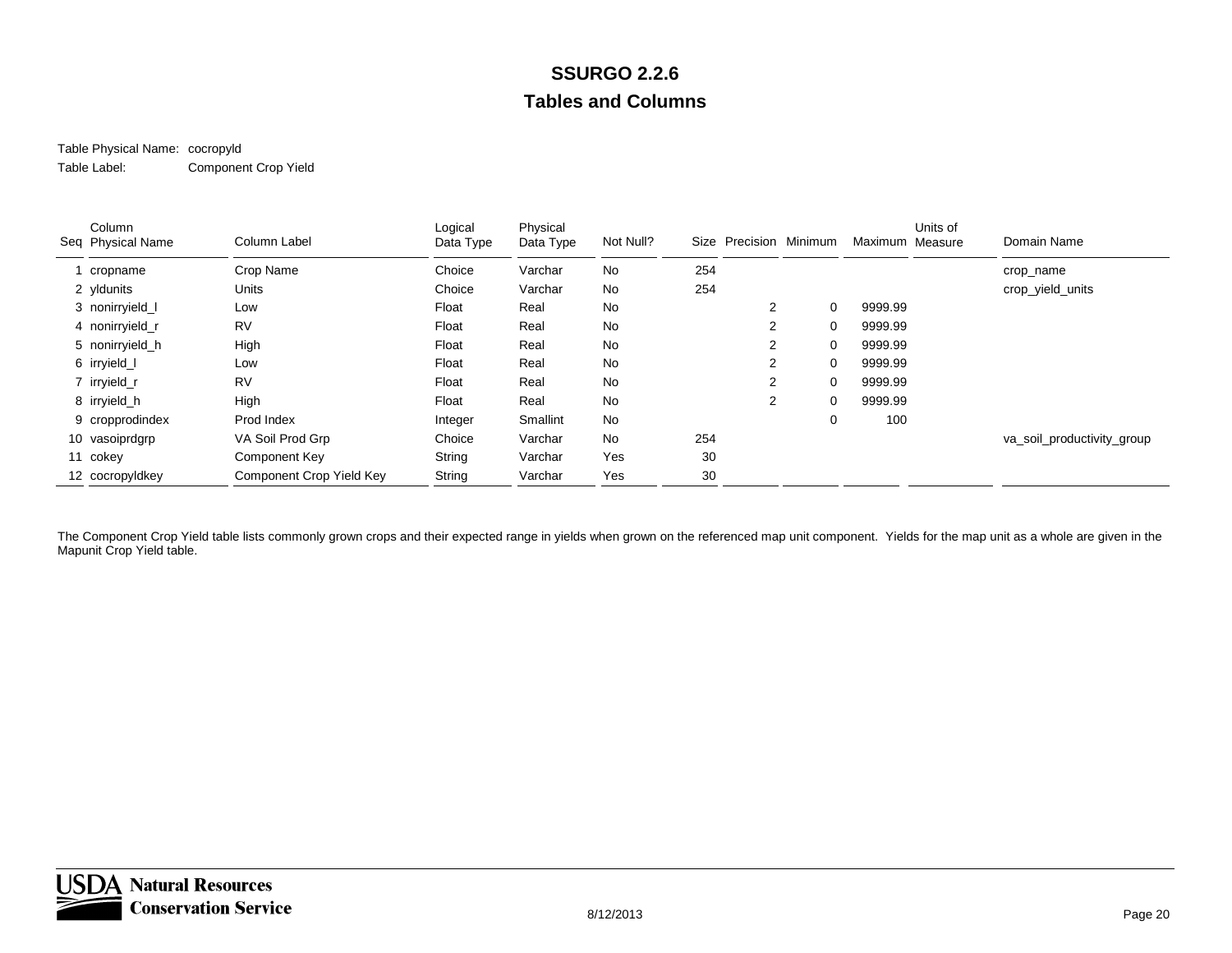### Table Physical Name: codiagfeatures

Table Label:Component Diagnostic Features

| Column<br>Seq Physical Name | Column Label                                | Logical<br>Data Type | Physical<br>Data Type | Not Null? |     | Size Precision Minimum |   | Maximum Measure | Units of | Domain Name         |
|-----------------------------|---------------------------------------------|----------------------|-----------------------|-----------|-----|------------------------|---|-----------------|----------|---------------------|
| featkind                    | Kind                                        | Choice               | Varchar               | No        | 254 |                        |   |                 |          | diag_horz_feat_kind |
| 2 featdept_l                | Low                                         | Integer              | Smallint              | No        |     |                        | 0 | 9999 cm         |          |                     |
| 3 featdept_r                | <b>RV</b>                                   | Integer              | Smallint              | No        |     |                        | 0 | 9999 cm         |          |                     |
| 4 featdept_h                | High                                        | Integer              | Smallint              | No        |     |                        | 0 | 9999 cm         |          |                     |
| 5 featdepb_l                | Low                                         | Integer              | Smallint              | No        |     |                        | 0 | 9999 cm         |          |                     |
| 6 featdepb_r                | <b>RV</b>                                   | Integer              | Smallint              | <b>No</b> |     |                        | 0 | 9999 cm         |          |                     |
| 7 featdepb_h                | High                                        | Integer              | Smallint              | No        |     |                        | 0 | 9999 cm         |          |                     |
| 8 featthick I               | Low                                         | Integer              | Smallint              | <b>No</b> |     |                        | 0 | 9999 cm         |          |                     |
| 9 featthick r               | <b>RV</b>                                   | Integer              | Smallint              | No        |     |                        | 0 | 9999 cm         |          |                     |
| 10 featthick h              | High                                        | Integer              | Smallint              | No        |     |                        | 0 | 9999 cm         |          |                     |
| 11 cokey                    | Component Key                               | String               | Varchar               | Yes       | 30  |                        |   |                 |          |                     |
| 12 codiagfeatkey            | <b>Component Diagnostic Features</b><br>Key | String               | Varchar               | Yes       | 30  |                        |   |                 |          |                     |

The Component Diagnostic Features table lists the typical soil features, such as ochric epipedon or cambic horizon, for the referenced map unit component.

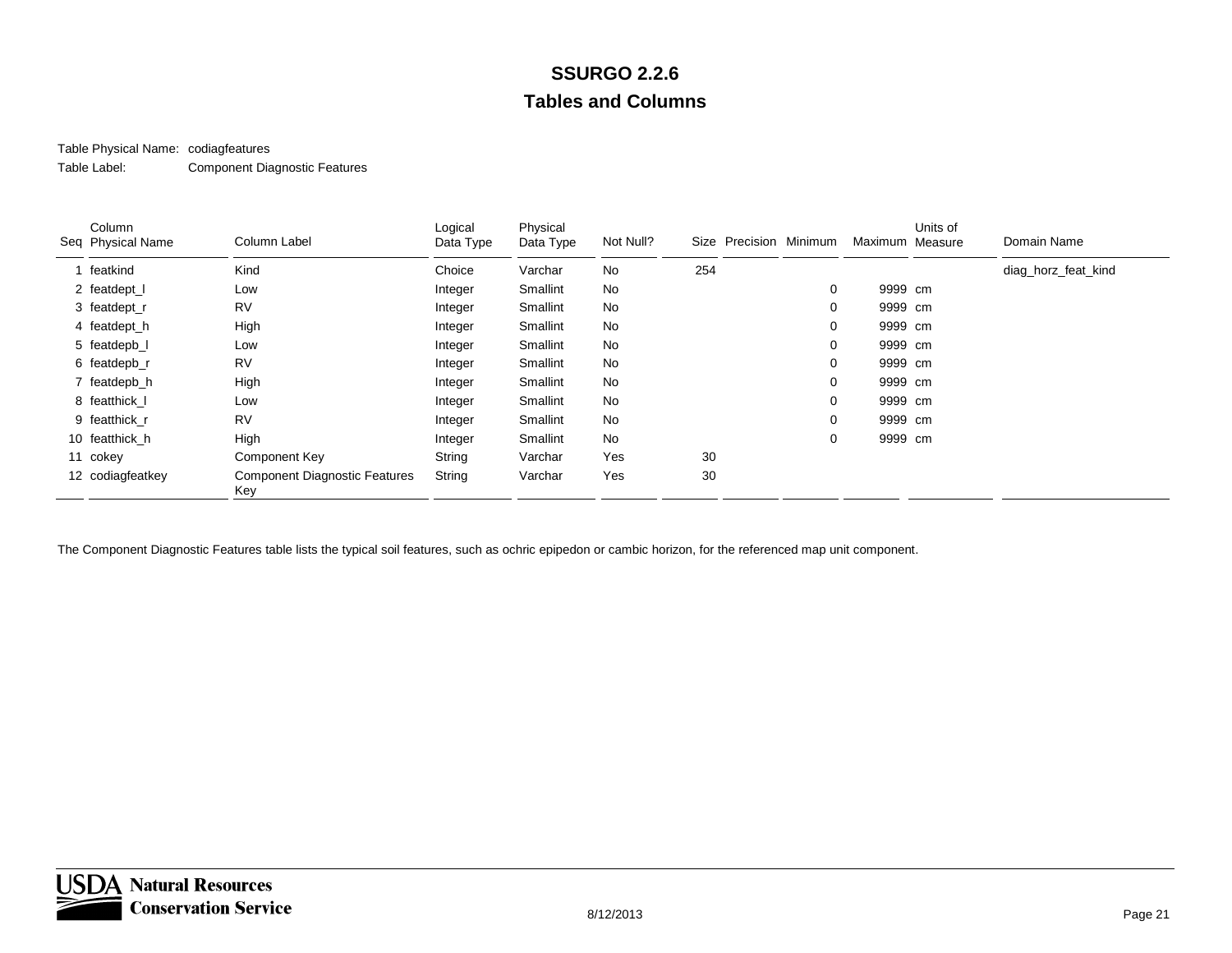Table Physical Name: coecoclass

Table Label:Component Ecological Classification

| Column<br>Seq Physical Name | Column Label                                             | Logical<br>Data Type | Physical<br>Data Type | Not Null? |     | Size Precision Minimum | Maximum Measure | Units of | Domain Name |
|-----------------------------|----------------------------------------------------------|----------------------|-----------------------|-----------|-----|------------------------|-----------------|----------|-------------|
| ecoclasstypename            | Ecological Classification Type<br>Name                   | String               | Varchar               | Yes       | 60  |                        |                 |          |             |
| 2 ecoclassref               | Ecological Classification<br>Reference                   | String               | Varchar               | No        | 254 |                        |                 |          |             |
| 3 ecoclassid                | Ecological Classification ID                             | String               | Varchar               | Yes       | 30  |                        |                 |          |             |
| 4 ecoclassname              | Ecological Classification Name                           | Narrative<br>Text    | Varchar(max No        |           |     |                        |                 |          |             |
| 5 cokey                     | Component Key                                            | String               | Varchar               | Yes       | 30  |                        |                 |          |             |
| 6 coecoclasskey             | <b>Component Ecological</b><br><b>Classification Key</b> | String               | Varchar               | Yes       | 30  |                        |                 |          |             |

The Component Ecological Classification table identifies the ecological sites typically associated with the referenced map unit component. These may include the official NRCS forestland and rangland ecological sites, as well as those of other classification systems, such as the USFS Habitat Types.

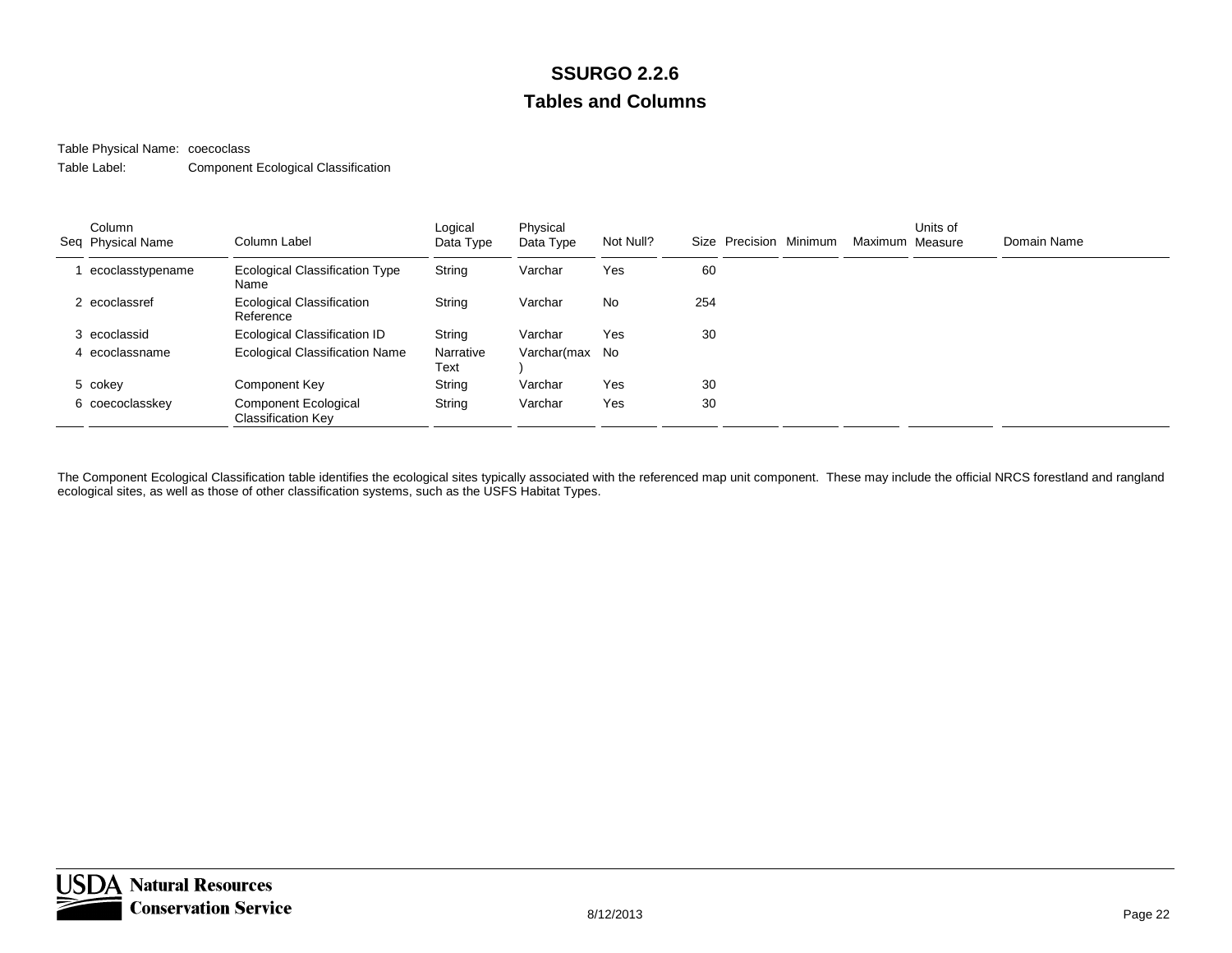#### Table Physical Name: coeplants Table Label:Component Existing Plants

| Column<br>Seq Physical Name | Column Label                  | Logical<br>Data Type | Physical<br>Data Type | Not Null? | Size Precision Minimum |   | Maximum Measure | Units of    | Domain Name |
|-----------------------------|-------------------------------|----------------------|-----------------------|-----------|------------------------|---|-----------------|-------------|-------------|
| plantsym                    | <b>Plant Symbol</b>           | String               | Varchar               | Yes       | 8                      |   |                 |             |             |
| 2 plantsciname              | Scientific Name               | String               | Varchar               | No        | 127                    |   |                 |             |             |
| 3 plantcomname              | Common Name                   | String               | Varchar               | No        | 60                     |   |                 |             |             |
| 4 forestunprod              | Understory Prod %             | Integer              | Smallint              | <b>No</b> |                        | 0 |                 | 100 percent |             |
| 5 rangeprod                 | Range Prod %                  | Integer              | Smallint              | <b>No</b> |                        | 0 |                 | 100 percent |             |
| 6 cokey                     | Component Key                 | String               | Varchar               | Yes       | 30                     |   |                 |             |             |
| coeplantskey                | Component Existing Plants Key | String               | Varchar               | Yes       | 30                     |   |                 |             |             |

The Component Existing Plants table lists the plants, either rangeland or forestland plants, that typically occur on the referenced map unit component.

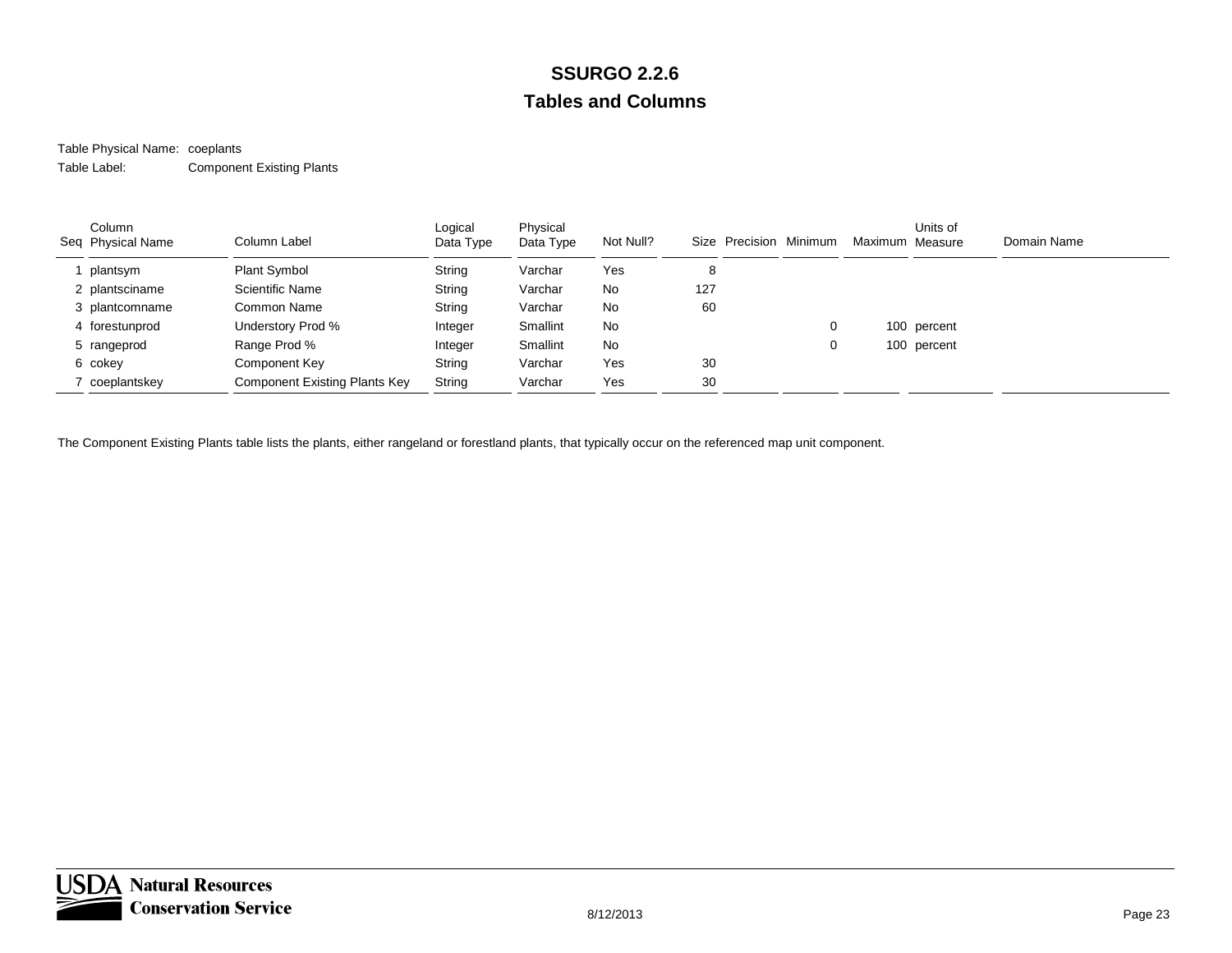Table Physical Name: coerosionacc Table Label:Component Erosion Accelerated

| Column<br>Seq Physical Name | Column Label                                | Logical<br>Data Type | Physical<br>Data Type | Not Null? | Size Precision Minimum | Maximum Measure | Units of | Domain Name              |
|-----------------------------|---------------------------------------------|----------------------|-----------------------|-----------|------------------------|-----------------|----------|--------------------------|
| erokind                     | Kind                                        | Choice               | Varchar               | No.       | 254                    |                 |          | erosion_accelerated_kind |
| 2 rvindicator               | RV?                                         | Boolean              | Char                  | Yes       |                        |                 |          |                          |
| 3 cokey                     | <b>Component Key</b>                        | String               | Varchar               | Yes       | 30                     |                 |          |                          |
| 4 coeroacckey               | <b>Component Erosion Accelerated</b><br>Key | String               | Varchar               | Yes       | 30                     |                 |          |                          |

The Component Erosion Accelerated table lists the kinds of accelerated erosion that occur on the referenced map unit component. One row in this table is marked as the representative kind of accelerated erosion for that component.

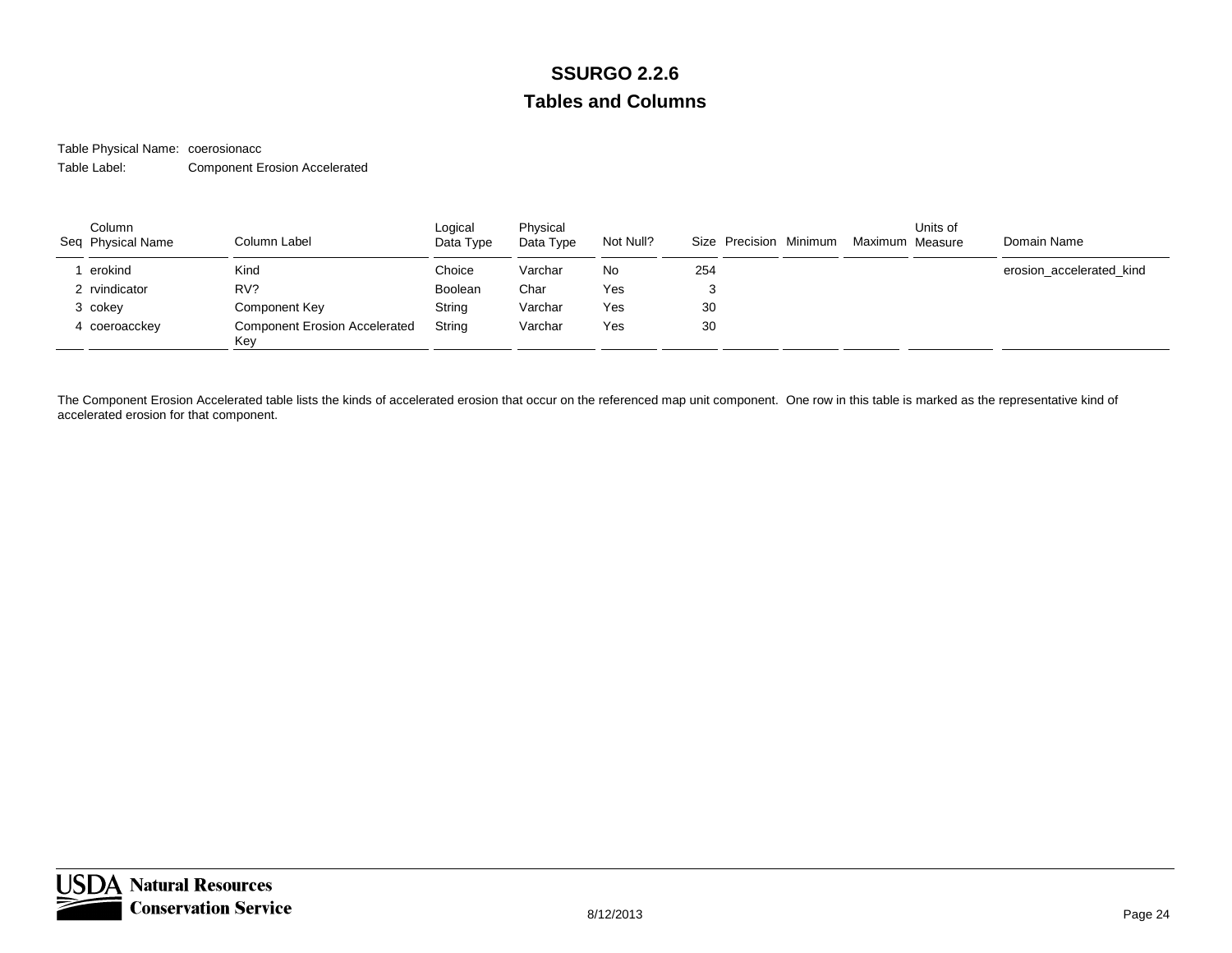### Table Physical Name: coforprod

Table Label:Component Forest Productivity

| Column<br>Seq Physical Name | Column Label                                | Logical<br>Data Type | Physical<br>Data Type | Not Null? | Size | Precision Minimum |             | Maximum Measure | Units of | Domain Name       |
|-----------------------------|---------------------------------------------|----------------------|-----------------------|-----------|------|-------------------|-------------|-----------------|----------|-------------------|
| 1 plantsym                  | Plant Symbol                                | String               | Varchar               | Yes       | 8    |                   |             |                 |          |                   |
| 2 plantsciname              | <b>Scientific Name</b>                      | String               | Varchar               | No        | 127  |                   |             |                 |          |                   |
| 3 plantcomname              | Common Name                                 | String               | Varchar               | No        | 60   |                   |             |                 |          |                   |
| 4 siteindexbase             | Site Index Base                             | Choice               | Varchar               | No        | 254  |                   |             |                 |          | site_index_curves |
| 5 siteindex I               | Low                                         | Integer              | Smallint              | No        |      |                   |             | 300             |          |                   |
| 6 siteindex r               | RV                                          | Integer              | Smallint              | No        |      |                   |             | 300             |          |                   |
| 7 siteindex_h               | High                                        | Integer              | Smallint              | No        |      |                   |             | 300             |          |                   |
| 8 fprod_l                   | Low                                         | Float                | Real                  | No        |      | 2                 | $\Omega$    | 9999            |          |                   |
| 9 fprod_r                   | <b>RV</b>                                   | Float                | Real                  | No        |      | 2                 | $\mathbf 0$ | 9999            |          |                   |
| 10 fprod_h                  | High                                        | Float                | Real                  | No        |      | $\overline{2}$    | $\mathbf 0$ | 9999            |          |                   |
| 11 cokey                    | Component Key                               | String               | Varchar               | Yes       | 30   |                   |             |                 |          |                   |
| 12 cofprodkey               | <b>Component Forest Productivity</b><br>Key | String               | Varchar               | Yes       | 30   |                   |             |                 |          |                   |

The Component Forest Productivity table lists the site index and the annual productivity in cubic feet per acre per year (CAMI) of forest overstory tree species that typically occur on the referenced map unit component.

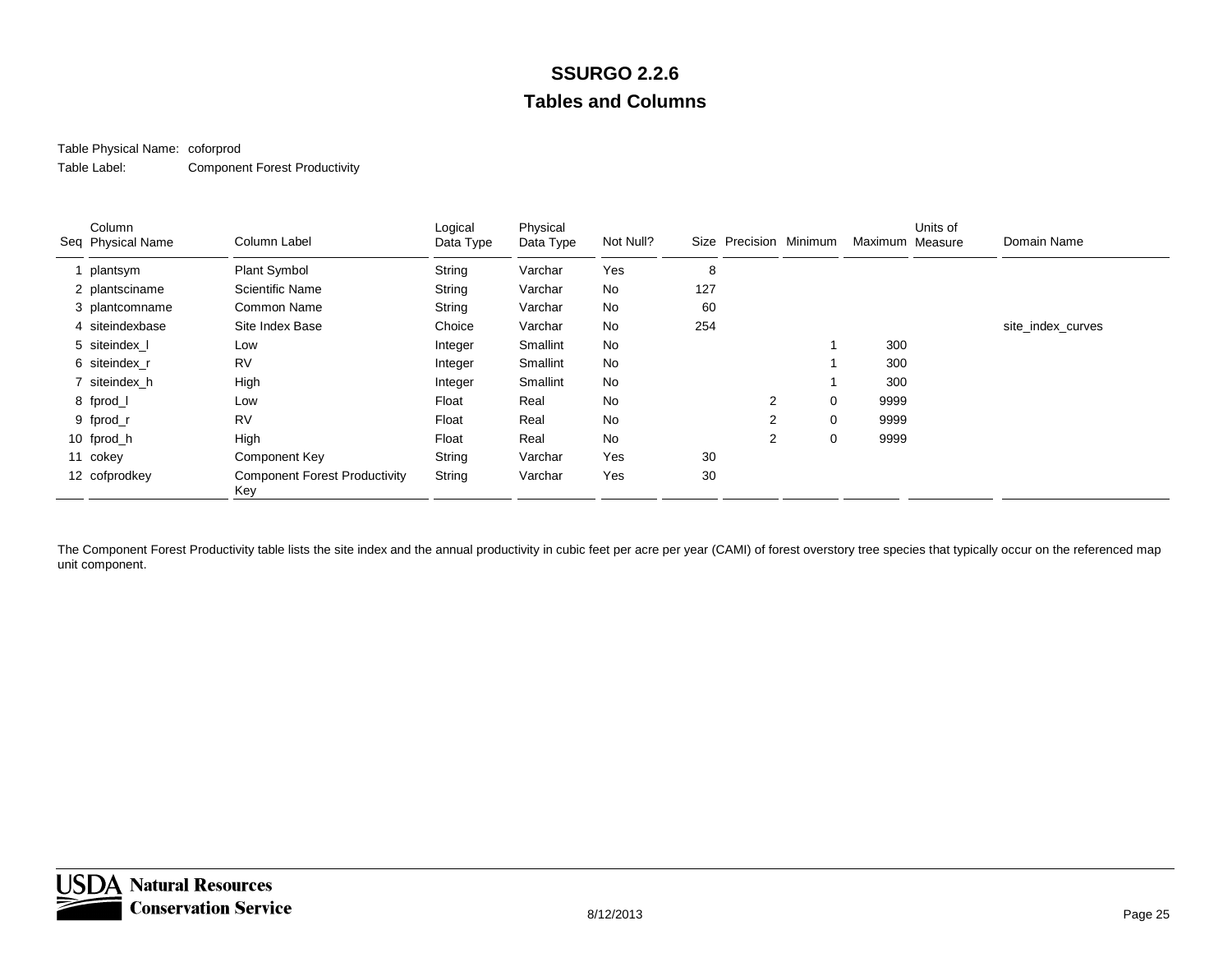### Table Physical Name: coforprodo

Table Label:Component Forest Productivity - Other

| Column<br>Seq Physical Name | Column Label                                      | Logical<br>Data Type | Physical<br>Data Type | Not Null? | Size | Precision Minimum |          | Maximum Measure | Units of | Domain Name               |
|-----------------------------|---------------------------------------------------|----------------------|-----------------------|-----------|------|-------------------|----------|-----------------|----------|---------------------------|
| siteindexbase               | Site Index Base                                   | Choice               | Varchar               | No        | 254  |                   |          |                 |          | site index curves         |
| 2 siteindex I               | Low                                               | Integer              | Smallint              | No        |      |                   |          | 300             |          |                           |
| 3 siteindex r               | <b>RV</b>                                         | Integer              | Smallint              | No        |      |                   |          | 300             |          |                           |
| 4 siteindex h               | High                                              | Integer              | Smallint              | No        |      |                   |          | 300             |          |                           |
| 5 fprod_l                   | Low                                               | Float                | Real                  | No        |      | $\overline{2}$    | $\Omega$ | 9999            |          |                           |
| 6 fprod_r                   | <b>RV</b>                                         | Float                | Real                  | No        |      | 2                 | $\Omega$ | 9999            |          |                           |
| 7 fprod_h                   | High                                              | Float                | Real                  | No        |      | 2                 | 0        | 9999            |          |                           |
| 8 fprodunits                | Units                                             | Choice               | Varchar               | No        | 254  |                   |          |                 |          | forest_productivity_units |
| 9 cofprodkey                | <b>Component Forest Productivity</b><br>Key       | String               | Varchar               | Yes       | 30   |                   |          |                 |          |                           |
| 10 cofprodokey              | <b>Component Forest Productivity</b><br>Other Key | String               | Varchar               | Yes       | 30   |                   |          |                 |          |                           |

The Component Forest Productivity - Other table lists the site index and annual productivity of forest overstory tree species in units other than cubic feet per acre per year for trees that typically occur on the referenced map unit component.

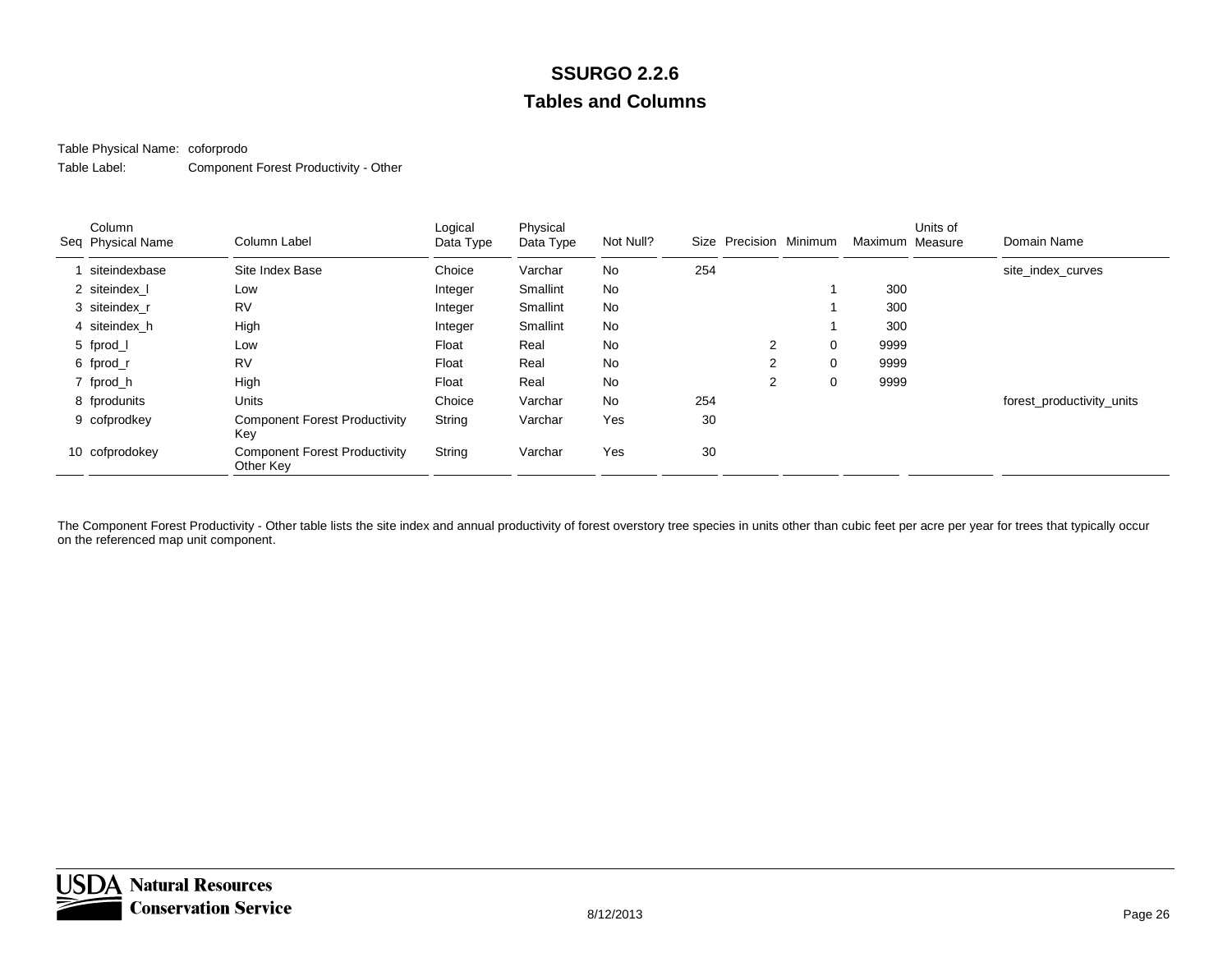### Table Physical Name: cogeomordesc

Table Label:Component Geomorphic Description

| Column<br>Seq Physical Name | Column Label                                   | Logical<br>Data Type | Physical<br>Data Type | Not Null? | Size Precision Minimum | Maximum Measure | Units of | Domain Name |
|-----------------------------|------------------------------------------------|----------------------|-----------------------|-----------|------------------------|-----------------|----------|-------------|
| geomftname                  | Feature Type                                   | String               | Varchar               | Yes       | 30                     |                 |          |             |
| 2 geomfname                 | Feature Name                                   | String               | Varchar               | Yes       | 50                     |                 |          |             |
| 3 geomfmod                  | <b>Feature Modifier</b>                        | String               | Varchar               | No        | 60                     |                 |          |             |
| 4 geomfeatid                | Feature ID                                     | Integer              | Smallint              | No        |                        |                 |          |             |
| 5 existsonfeat              | Exists On Feature ID                           | Integer              | Smallint              | No        |                        |                 |          |             |
| 6 rvindicator               | RV?                                            | Boolean              | Char                  | Yes       | 3                      |                 |          |             |
| 7 cokey                     | Component Key                                  | String               | Varchar               | Yes       | 30                     |                 |          |             |
| 8 cogeomdkey                | <b>Component Geomorphic</b><br>Description Key | String               | Varchar               | Yes       | 30                     |                 |          |             |

The Component Geomorphic Description table lists the geomorphic features on which the referenced map unit component typically occurs.

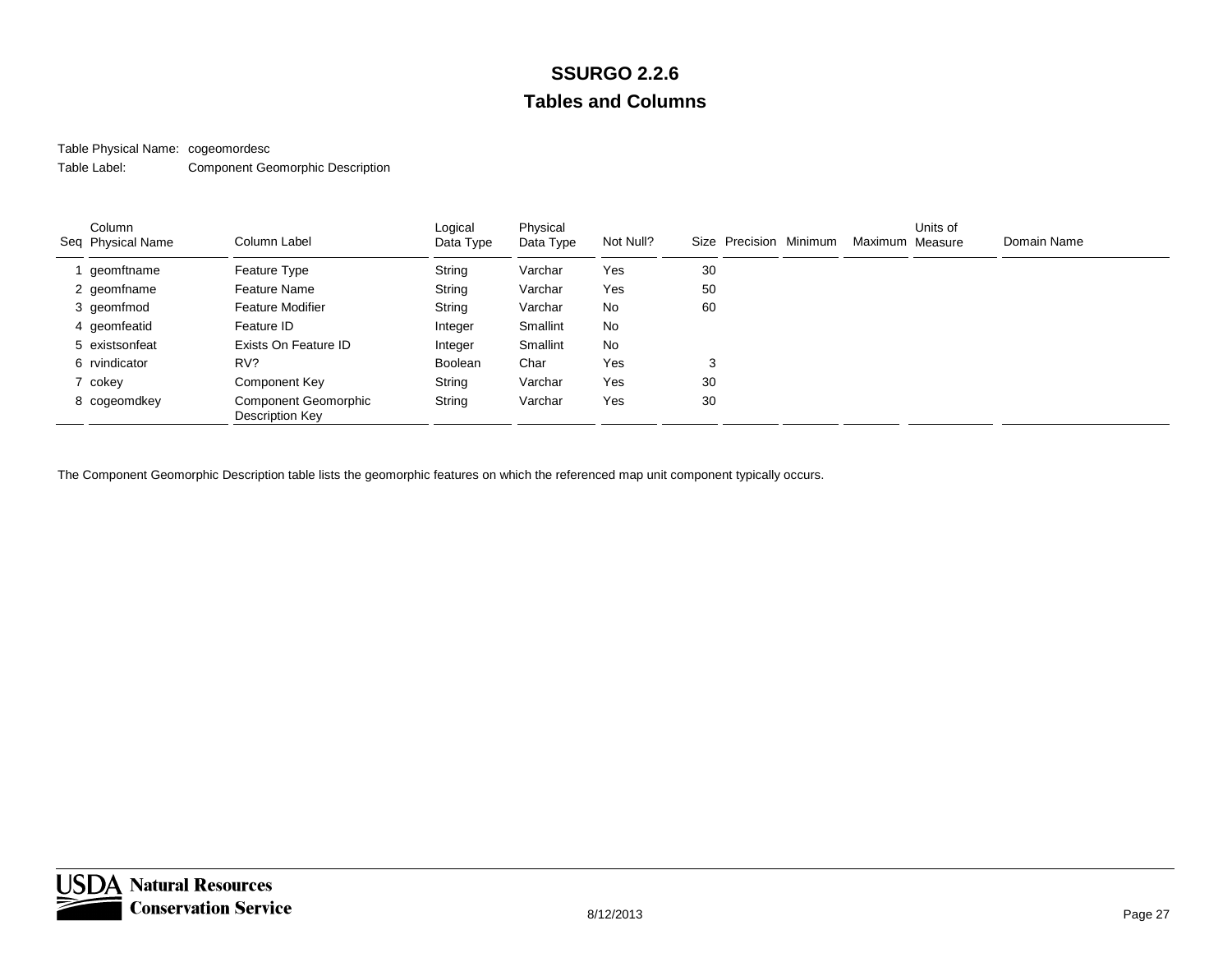Table Physical Name: cohydriccriteria Table Label:Component Hydric Criteria

| Column<br>Seq Physical Name | Column Label                  | Logical<br>Data Type | Physical<br>Data Type | Not Null? | Size Precision Minimum | Maximum Measure | Units of | Domain Name     |
|-----------------------------|-------------------------------|----------------------|-----------------------|-----------|------------------------|-----------------|----------|-----------------|
| hydriccriterion             | <b>Hydric Criterion</b>       | Choice               | Varchar               | No        | 254                    |                 |          | hydric_criteria |
| 2 cokey                     | Component Key                 | String               | Varchar               | Yes       | 30                     |                 |          |                 |
| 3 cohydcritkey              | Component Hydric Criteria Key | String               | Varchar               | Yes       | 30                     |                 |          |                 |

The Component Hydric Criteria table lists the hydric soil criteria met for those referenced map unit components that are classified as a "hydric soil."

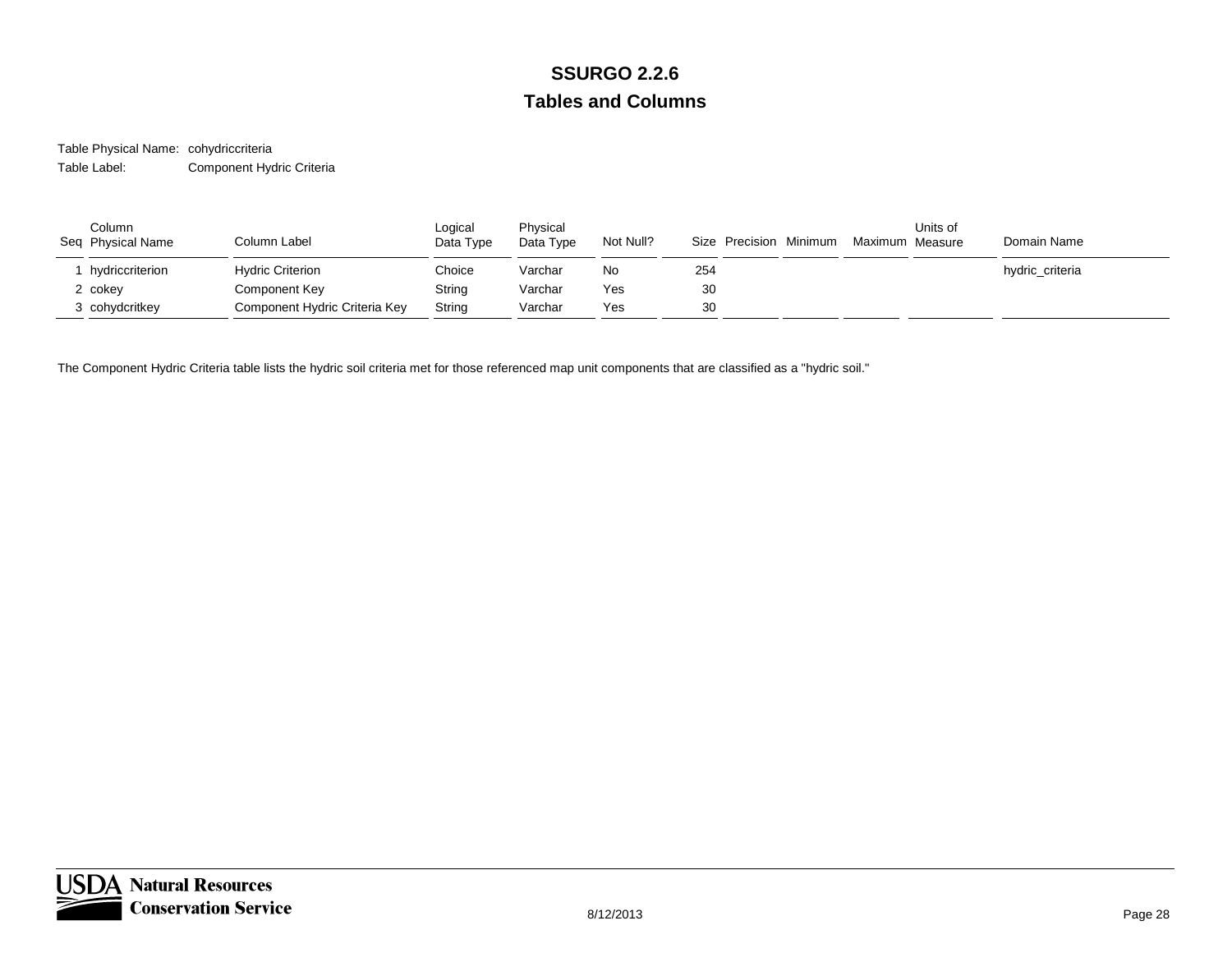### Table Physical Name: cointerp

Table Label:Component Interpretation

| Column<br>Seq Physical Name | Column Label                              | Logical<br>Data Type | Physical<br>Data Type | Not Null? |     | Size Precision Minimum | Maximum Measure | Units of | Domain Name |
|-----------------------------|-------------------------------------------|----------------------|-----------------------|-----------|-----|------------------------|-----------------|----------|-------------|
| 1 cokey                     | Component Key                             | String               | Varchar               | Yes       | 30  |                        |                 |          |             |
| 2 mrulekey                  | Main Rule Key                             | String               | Varchar               | Yes       | 30  |                        |                 |          |             |
| 3 mrulename                 | Main Rule Name                            | String               | Varchar               | Yes       | 60  |                        |                 |          |             |
| 4 seqnum                    | Seq                                       | Integer              | Smallint              | Yes       |     |                        |                 |          |             |
| 5 rulekey                   | Rule Key                                  | String               | Varchar               | Yes       | 30  |                        |                 |          |             |
| 6 rulename                  | Rule Name                                 | String               | Varchar               | Yes       | 60  |                        |                 |          |             |
| 7 ruledepth                 | Rule Depth                                | Integer              | Smallint              | Yes       |     |                        |                 |          |             |
| 8 interpll                  | Interp Low Low                            | Float                | Float                 | No        |     | 2                      |                 |          |             |
| 9 interplic                 | Interp Low Low Class                      | String               | Varchar               | No        | 254 |                        |                 |          |             |
| 10 interplr                 | Interp Low Representative Value           | Float                | Float                 | No        |     | 2                      |                 |          |             |
| 11 interplrc                | Interp Low Representative Value<br>Class  | String               | Varchar               | No        | 254 |                        |                 |          |             |
| 12 interphr                 | Interp High Representative Value          | Float                | Float                 | No        |     | $\overline{c}$         |                 |          |             |
| 13 interphrc                | Interp High Representative Value<br>Class | String               | Varchar               | No        | 254 |                        |                 |          |             |
| 14 interphh                 | Interp High High                          | Float                | Float                 | No        |     | $\overline{2}$         |                 |          |             |
| 15 interphhc                | Interp High High Class                    | String               | Varchar               | No        | 254 |                        |                 |          |             |
| 16 nullpropdatabool         | Null Property Data Boolean                | Boolean              | Char                  | No        | 3   |                        |                 |          |             |
| 17 defpropdatabool          | Default Property Data Boolean             | Boolean              | Char                  | No        | 3   |                        |                 |          |             |
| 18 incpropdatabool          | Inconsistent Property Data<br>Boolean     | Boolean              | Char                  | No        | 3   |                        |                 |          |             |
| 19 cointerpkey              | Component Interpretation Key              | String               | Varchar               | Yes       | 30  |                        |                 |          |             |

The Component Interpretation table lists the predictions of behavior and limiting features for specified uses made for the referenced map unit component.

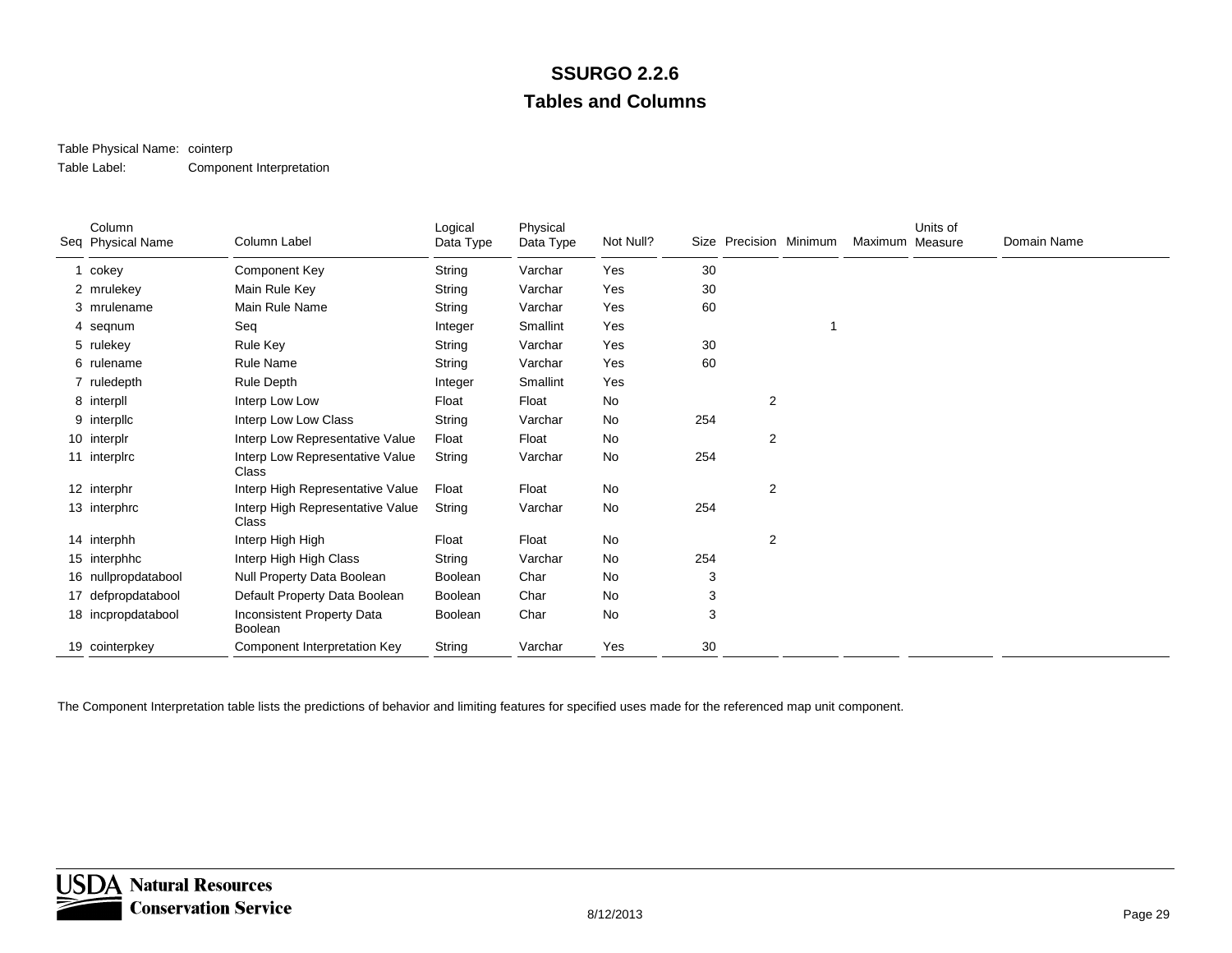#### Table Physical Name: comonth Table Label:Component Month

| Column<br>Seq Physical Name | Column Label              | Logical<br>Data Type | Physical<br>Data Type | Not Null? |     | Size Precision Minimum | Maximum | Units of<br>Measure | Domain Name              |
|-----------------------------|---------------------------|----------------------|-----------------------|-----------|-----|------------------------|---------|---------------------|--------------------------|
| monthseg                    | Month Sequence            | Integer              | Smallint              | <b>No</b> |     |                        | 12      |                     |                          |
| 2 month                     | Month                     | Choice               | Varchar               | <b>No</b> | 254 |                        |         |                     | flooding_ponding_month   |
| 3 flodfregcl                | <b>Flooding Frequency</b> | Choice               | Varchar               | No        | 254 |                        |         |                     | flooding_frequency_class |
| 4 floddurcl                 | <b>Flooding Duration</b>  | Choice               | Varchar               | No        | 254 |                        |         |                     | flooding_duration_class  |
| 5 pondfregcl                | Ponding Frequency         | Choice               | Varchar               | No        | 254 |                        |         |                     | ponding_frequency_class  |
| 6 ponddurcl                 | Ponding Duration          | Choice               | Varchar               | No        | 254 |                        |         |                     | ponding_duration_class   |
| 7 ponddep_l                 | Low                       | Integer              | Smallint              | No        |     | 0                      | 185 cm  |                     |                          |
| 8 ponddep_r                 | <b>RV</b>                 | Integer              | Smallint              | <b>No</b> |     | 0                      | 185 cm  |                     |                          |
| 9 ponddep_h                 | High                      | Integer              | Smallint              | <b>No</b> |     | 0                      | 185 cm  |                     |                          |
| 10 dlyavgprecip_I           | Low                       | Integer              | Smallint              | <b>No</b> |     | 0                      |         | 750 mm              |                          |
| 11 dlyavgprecip_r           | <b>RV</b>                 | Integer              | Smallint              | No        |     | 0                      |         | 750 mm              |                          |
| 12 dlyavgprecip_h           | High                      | Integer              | Smallint              | No        |     | 0                      |         | 750 mm              |                          |
| 13 dlyavgpotet_I            | Low                       | Integer              | Smallint              | No        |     | 0                      |         | 300 mm              |                          |
| 14 dlyavgpotet_r            | <b>RV</b>                 | Integer              | Smallint              | No        |     | 0                      |         | 300 mm              |                          |
| 15 dlyavgpotet_h            | High                      | Integer              | Smallint              | No        |     | 0                      |         | 300 mm              |                          |
| 16 cokey                    | Component Key             | String               | Varchar               | Yes       | 30  |                        |         |                     |                          |
| 17 comonthkey               | Component Month Key       | String               | Varchar               | Yes       | 30  |                        |         |                     |                          |

The Component Month table lists the monthly flooding and ponding characteristics for the referenced map unit component. This table has one row for each month of the year.

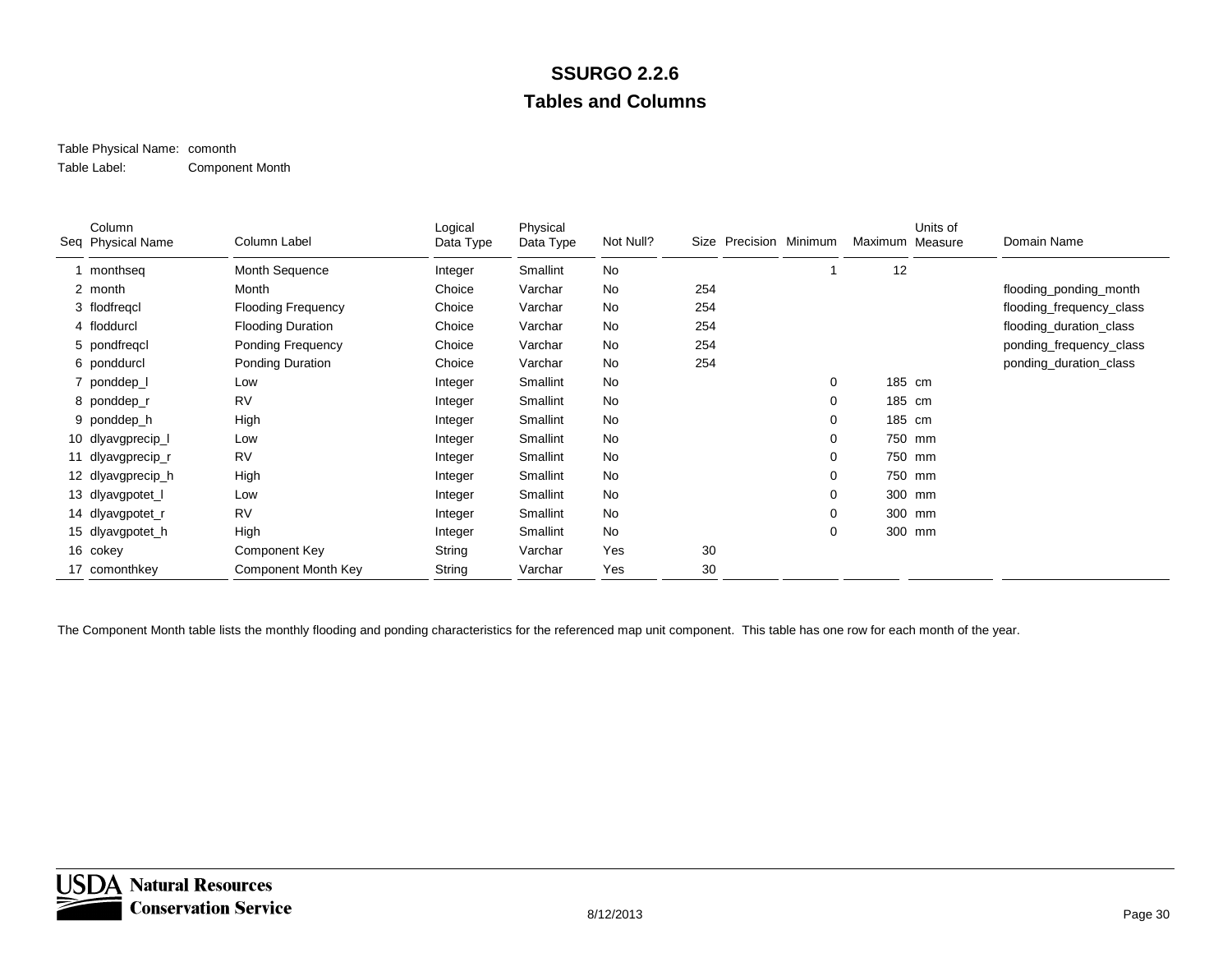#### Table Physical Name: component Table Label:Component

| Column<br>Seq Physical Name | Column Label                    | Logical<br>Data Type | Physical<br>Data Type | Not Null? |     | Size Precision Minimum |                | Maximum Measure | Units of       | Domain Name                |
|-----------------------------|---------------------------------|----------------------|-----------------------|-----------|-----|------------------------|----------------|-----------------|----------------|----------------------------|
| 1 comppct_l                 | Low                             | Integer              | Smallint              | <b>No</b> |     |                        | 0              |                 | 100 percent    |                            |
| 2 comppct_r                 | <b>RV</b>                       | Integer              | Smallint              | No        |     |                        | $\mathbf 0$    |                 | 100 percent    |                            |
| 3 comppct_h                 | High                            | Integer              | Smallint              | No        |     |                        | $\mathbf 0$    |                 | 100 percent    |                            |
| 4 compname                  | <b>Component Name</b>           | String               | Varchar               | No        | 60  |                        |                |                 |                |                            |
| 5 compkind                  | Kind                            | Choice               | Varchar               | No        | 254 |                        |                |                 |                | component_kind             |
| 6 majcompflag               | Major Component                 | Boolean              | Char                  | No        | 3   |                        |                |                 |                |                            |
| 7 otherph                   | SIR phase                       | String               | Varchar               | No        | 40  |                        |                |                 |                |                            |
| 8 localphase                | <b>Local Phase</b>              | String               | Varchar               | No        | 40  |                        |                |                 |                |                            |
| 9 slope_l                   | Low                             | Float                | Real                  | No        |     | 1                      | 0              |                 | 999 percent    |                            |
| 10 slope_r                  | <b>RV</b>                       | Float                | Real                  | No        |     | 1                      | 0              |                 | 999 percent    |                            |
| 11 slope_h                  | High                            | Float                | Real                  | No        |     | $\mathbf{1}$           | 0              |                 | 999 percent    |                            |
| 12 slopelenusle_I           | Low                             | Integer              | Smallint              | No        |     |                        | $\mathbf 0$    |                 | 4000 meters    |                            |
| 13 slopelenusle_r           | <b>RV</b>                       | Integer              | Smallint              | No        |     |                        | 0              |                 | 4000 meters    |                            |
| 14 slopelenusle_h           | High                            | Integer              | Smallint              | No        |     |                        | $\mathbf 0$    |                 | 4000 meters    |                            |
| 15 runoff                   | <b>Runoff Class</b>             | Choice               | Varchar               | No        | 254 |                        |                |                 |                | runoff                     |
| 16 tfact                    | т                               | Integer              | Smallint              | No        |     |                        | $\overline{1}$ |                 | 5 tons/acre/yr |                            |
| 17 wei                      | WEI                             | Choice               | Varchar               | No        | 254 |                        |                |                 | tons/acre/yr   | wind_erodibility_index     |
| 18 weg                      | WEG                             | Choice               | Varchar               | No        | 254 |                        |                |                 |                | wind_erodibility_group     |
| 19 erocl                    | <b>Erosion Class</b>            | Choice               | Varchar               | No        | 254 |                        |                |                 |                | erosion class              |
| 20 earthcovkind1            | Cover Kind 1                    | Choice               | Varchar               | No        | 254 |                        |                |                 |                | earth_cover_kind_level_one |
| 21 earthcovkind2            | Cover Kind 2                    | Choice               | Varchar               | No        | 254 |                        |                |                 |                | earth_cover_kind_level_two |
| 22 hydricon                 | <b>Hydric Condition</b>         | Choice               | Varchar               | No        | 254 |                        |                |                 |                | hydric_condition           |
| 23 hydricrating             | <b>Hydric Rating</b>            | Choice               | Varchar               | <b>No</b> | 254 |                        |                |                 |                | hydric_rating              |
| 24 drainagecl               | Drainage Class                  | Choice               | Varchar               | No        | 254 |                        |                |                 |                | drainage_class             |
| 25 elev_l                   | Low                             | Float                | Real                  | No        |     | 1                      | $-300$         |                 | 8550 meters    |                            |
| 26 elev_r                   | <b>RV</b>                       | Float                | Real                  | No        |     | 1                      | $-300$         |                 | 8550 meters    |                            |
| 27 elev_h                   | High                            | Float                | Real                  | No        |     | 1                      | $-300$         |                 | 8550 meters    |                            |
| 28 aspectccwise             | <b>Aspect Counter Clockwise</b> | Integer              | Smallint              | No        |     |                        | 0              |                 | 360 degrees    |                            |
| 29 aspectrep                | <b>Aspect Representative</b>    | Integer              | Smallint              | No        |     |                        | 0              |                 | 360 degrees    |                            |
| 30 aspectcwise              | <b>Aspect Clockwise</b>         | Integer              | Smallint              | No        |     |                        | $\mathbf 0$    |                 | 360 degrees    |                            |
| 31 geomdesc                 | <b>Geomorphic Description</b>   | Narrative<br>Text    | Varchar(max No        |           |     |                        |                |                 |                |                            |

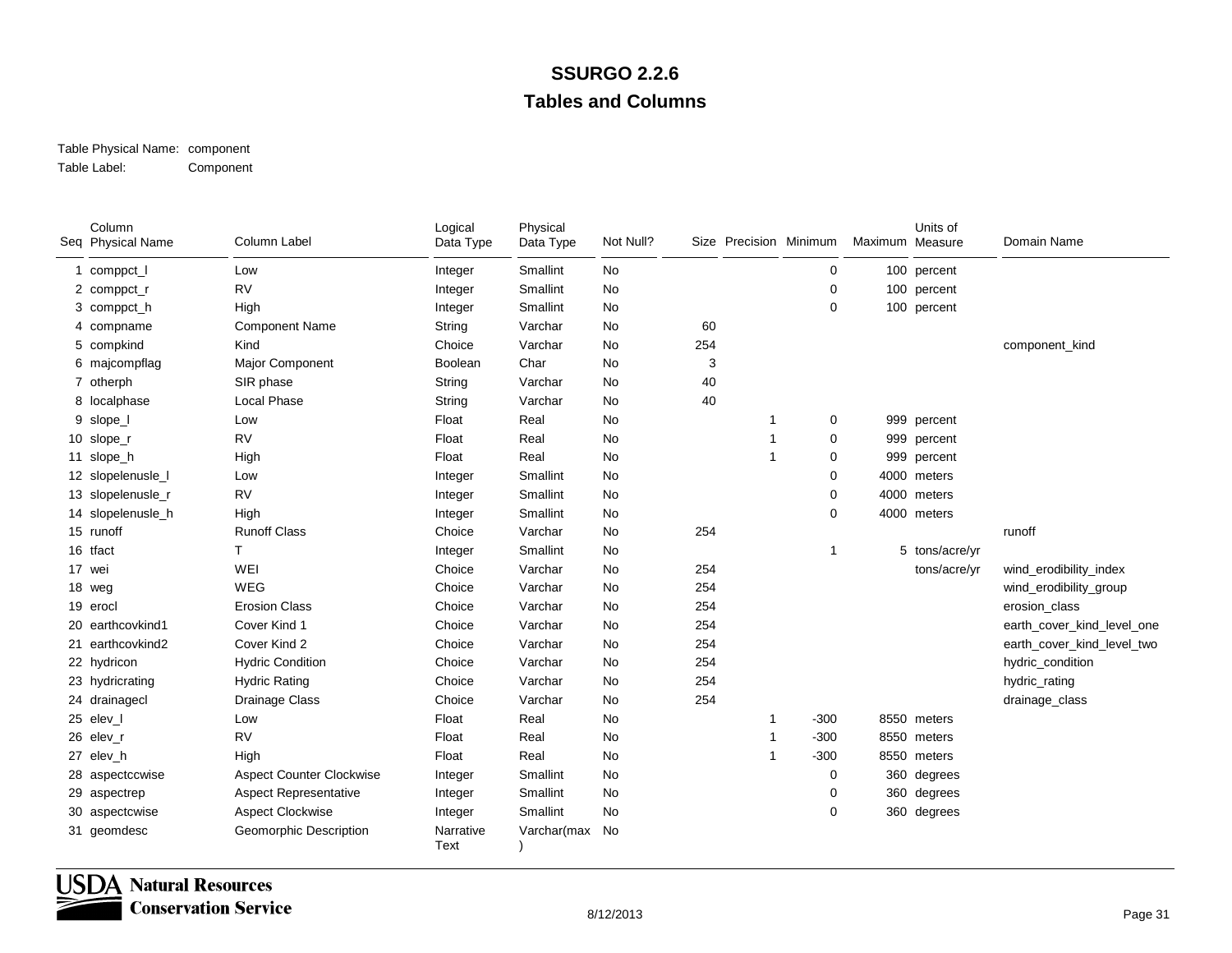#### Table Physical Name: component Table Label:Component

| Column<br>Seq Physical Name | Column Label                     | Logical<br>Data Type | Physical<br>Data Type | Not Null? |     |                | Size Precision Minimum | Maximum Measure | Units of          | Domain Name                       |
|-----------------------------|----------------------------------|----------------------|-----------------------|-----------|-----|----------------|------------------------|-----------------|-------------------|-----------------------------------|
| 32 albedodry_I              | Low                              | Float                | Real                  | No        |     | $\overline{2}$ | 0                      |                 |                   |                                   |
| 33 albedodry_r              | <b>RV</b>                        | Float                | Real                  | No        |     | $\overline{2}$ | 0                      |                 |                   |                                   |
| 34 albedodry_h              | High                             | Float                | Real                  | No        |     | $\overline{2}$ | 0                      |                 |                   |                                   |
| 35 airtempa_l               | Low                              | Float                | Real                  | No        |     | -1             | $-50$                  |                 | 50 degrees c      |                                   |
| 36 airtempa_r               | <b>RV</b>                        | Float                | Real                  | No        |     | -1             | $-50$                  |                 | 50 degrees c      |                                   |
| 37 airtempa_h               | High                             | Float                | Real                  | No        |     | -1             | $-50$                  |                 | 50 degrees c      |                                   |
| 38 map_l                    | Low                              | Integer              | Smallint              | No        |     |                | 0                      | 11500 mm        |                   |                                   |
| 39 map_r                    | <b>RV</b>                        | Integer              | Smallint              | No        |     |                | 0                      | 11500 mm        |                   |                                   |
| 40 map_h                    | High                             | Integer              | Smallint              | No        |     |                | 0                      | 11500 mm        |                   |                                   |
| 41 reannualprecip_I         | Low                              | Integer              | Smallint              | No        |     |                | 0                      | 11500 mm        |                   |                                   |
| 42 reannualprecip_r         | <b>RV</b>                        | Integer              | Smallint              | No        |     |                | 0                      | 11500 mm        |                   |                                   |
| 43 reannualprecip_h         | High                             | Integer              | Smallint              | No        |     |                | 0                      | 11500 mm        |                   |                                   |
| 44 ffd I                    | Low                              | Integer              | Smallint              | No        |     |                | 0                      |                 | 365 days          |                                   |
| 45 ffd_r                    | <b>RV</b>                        | Integer              | Smallint              | No        |     |                | 0                      |                 | 365 days          |                                   |
| 46 ffd_h                    | High                             | Integer              | Smallint              | No        |     |                | 0                      |                 | 365 days          |                                   |
| 47 nirrcapcl                | Nirr LCC                         | Choice               | Varchar               | No        | 254 |                |                        |                 |                   | capability_class                  |
| 48 nirrcapscl               | Nirr Subcl                       | Choice               | Varchar               | No        | 254 |                |                        |                 |                   | capability_subclass               |
| 49 nirrcapunit              | Nirr LCU                         | Integer              | Smallint              | No        |     |                | 1                      | 99              |                   |                                   |
| 50 irrcapcl                 | Irr LCC                          | Choice               | Varchar               | No        | 254 |                |                        |                 |                   | capability_class                  |
| 51 irrcapscl                | Irr Subcl                        | Choice               | Varchar               | No        | 254 |                |                        |                 |                   | capability_subclass               |
| 52 irrcapunit               | Irr LCU                          | Integer              | Smallint              | No        |     |                | 1                      | 99              |                   |                                   |
| 53 cropprodindex            | Prod Index                       | Integer              | Smallint              | No        |     |                | 0                      | 100             |                   |                                   |
| 54 constreeshrubgrp         | Cons Tree Shrub Group            | Choice               | Varchar               | No        | 254 |                |                        |                 |                   | conservation_tree_shrub_gro<br>up |
| 55 wndbrksuitgrp            | Windbreak Suitability (Obsolete) | Choice               | Varchar               | No        | 254 |                |                        |                 |                   | windbreak_suitability_group       |
| 56 rsprod_l                 | Low                              | Integer              | Int                   | No        |     |                | 0                      |                 | 20000 lbs/acre/yr |                                   |
| 57 rsprod_r                 | <b>RV</b>                        | Integer              | Int                   | No        |     |                | 0                      |                 | 20000 lbs/acre/yr |                                   |
| 58 rsprod_h                 | High                             | Integer              | Int                   | No        |     |                | 0                      |                 | 20000 lbs/acre/yr |                                   |
| 59 foragesuitgrpid          | Forage Suitability Group ID      | String               | Varchar               | No        | 11  |                |                        |                 |                   |                                   |
| 60 wlgrain                  | <b>Grain Habitat</b>             | Choice               | Varchar               | No        | 254 |                |                        |                 |                   | wildlife_rating                   |
| 61 wlgrass                  | <b>Grass Habitat</b>             | Choice               | Varchar               | No        | 254 |                |                        |                 |                   | wildlife_rating                   |
| 62 wlherbaceous             | <b>Herbaceous Habitat</b>        | Choice               | Varchar               | No        | 254 |                |                        |                 |                   | wildlife_rating                   |

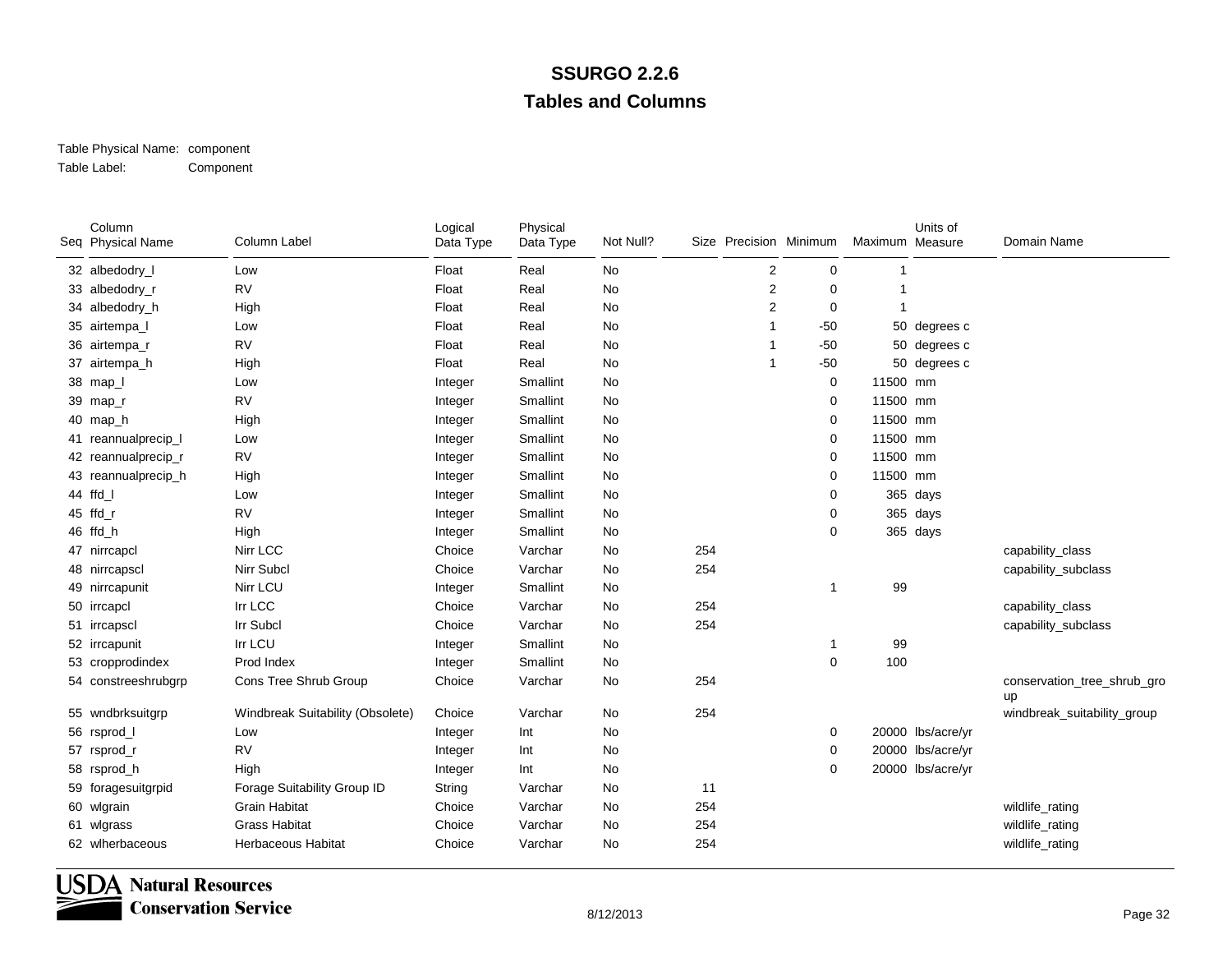#### Table Physical Name: component Table Label:Component

| Column<br>Seq Physical Name | Column Label              | Logical<br>Data Type | Physical<br>Data Type | Not Null? | Size Precision Minimum |          | Maximum Measure | Units of | Domain Name                        |
|-----------------------------|---------------------------|----------------------|-----------------------|-----------|------------------------|----------|-----------------|----------|------------------------------------|
| 63 wlshrub                  | Shrub Habitat             | Choice               | Varchar               | No        | 254                    |          |                 |          | wildlife_rating                    |
| 64 wlconiferous             | <b>Conifer Habitat</b>    | Choice               | Varchar               | No        | 254                    |          |                 |          | wildlife_rating                    |
| 65 wlhardwood               | <b>Hardwood Habitat</b>   | Choice               | Varchar               | No        | 254                    |          |                 |          | wildlife_rating                    |
| 66 wlwetplant               | <b>Wetland Habitat</b>    | Choice               | Varchar               | No        | 254                    |          |                 |          | wildlife_rating                    |
| 67 wlshallowwat             | <b>Water Habitat</b>      | Choice               | Varchar               | <b>No</b> | 254                    |          |                 |          | wildlife_rating                    |
| 68 wlrangeland              | <b>Rangeland Wildlife</b> | Choice               | Varchar               | No        | 254                    |          |                 |          | wildlife_rating                    |
| 69 wlopenland               | Openland Wildlife         | Choice               | Varchar               | No        | 254                    |          |                 |          | wildlife_rating                    |
| 70 wlwoodland               | <b>Woodland Wildlife</b>  | Choice               | Varchar               | No        | 254                    |          |                 |          | wildlife_rating                    |
| 71 wlwetland                | <b>Wetland Wildlife</b>   | Choice               | Varchar               | No        | 254                    |          |                 |          | wildlife_rating                    |
| 72 soilslippot              | Soil Slip Pot             | Choice               | Varchar               | No        | 254                    |          |                 |          | soil_slippage_potential            |
| 73 frostact                 | <b>Frost Action</b>       | Choice               | Varchar               | <b>No</b> | 254                    |          |                 |          | potential_frost_action             |
| 74 initsub l                | Low                       | Integer              | Smallint              | No        |                        | 0        | 999 cm          |          |                                    |
| 75 initsub r                | <b>RV</b>                 | Integer              | Smallint              | No        |                        | 0        | 999 cm          |          |                                    |
| 76 initsub h                | High                      | Integer              | Smallint              | No        |                        | 0        | 999 cm          |          |                                    |
| 77 totalsub I               | Low                       | Integer              | Smallint              | No        |                        | 0        | 999 cm          |          |                                    |
| 78 totalsub r               | <b>RV</b>                 | Integer              | Smallint              | No        |                        | $\Omega$ | 999 cm          |          |                                    |
| 79 totalsub_h               | High                      | Integer              | Smallint              | No        |                        | 0        | 999 cm          |          |                                    |
| 80 hydgrp                   | <b>Hydrologic Group</b>   | Choice               | Varchar               | <b>No</b> | 254                    |          |                 |          | hydrologic_group                   |
| 81 corcon                   | <b>Corrosion Concrete</b> | Choice               | Varchar               | No        | 254                    |          |                 |          | corrosion_concrete                 |
| 82 corsteel                 | <b>Corrosion Steel</b>    | Choice               | Varchar               | No        | 254                    |          |                 |          | corrosion uncoated steel           |
| 83 taxclname                | <b>Taxonomic Class</b>    | String               | Varchar               | No        | 120                    |          |                 |          |                                    |
| 84 taxorder                 | Order                     | Choice               | Varchar               | No        | 254                    |          |                 |          | taxonomic_order                    |
| 85 taxsuborder              | Suborder                  | Choice               | Varchar               | <b>No</b> | 254                    |          |                 |          | taxonomic_suborder                 |
| 86 taxgrtgroup              | <b>Great Group</b>        | Choice               | Varchar               | No        | 254                    |          |                 |          | taxonomic_great_group              |
| 87 taxsubgrp                | Subgroup                  | Choice               | Varchar               | No        | 254                    |          |                 |          | taxonomic_subgroup                 |
| 88 taxpartsize              | Particle Size             | Choice               | Varchar               | No        | 254                    |          |                 |          | taxonomic_family_particle_si<br>ze |
| 89 taxpartsizemod           | Particle Size Mod         | Choice               | Varchar               | No        | 254                    |          |                 |          | taxonomic_family_part_size_<br>mod |
| 90 taxceactcl               | <b>CEC Activity CI</b>    | Choice               | Varchar               | No        | 254                    |          |                 |          | taxonomic_family_c_e_act_cl<br>ass |
| 91 taxreaction              | Reaction                  | Choice               | Varchar               | No        | 254                    |          |                 |          | taxonomic_family_reaction          |

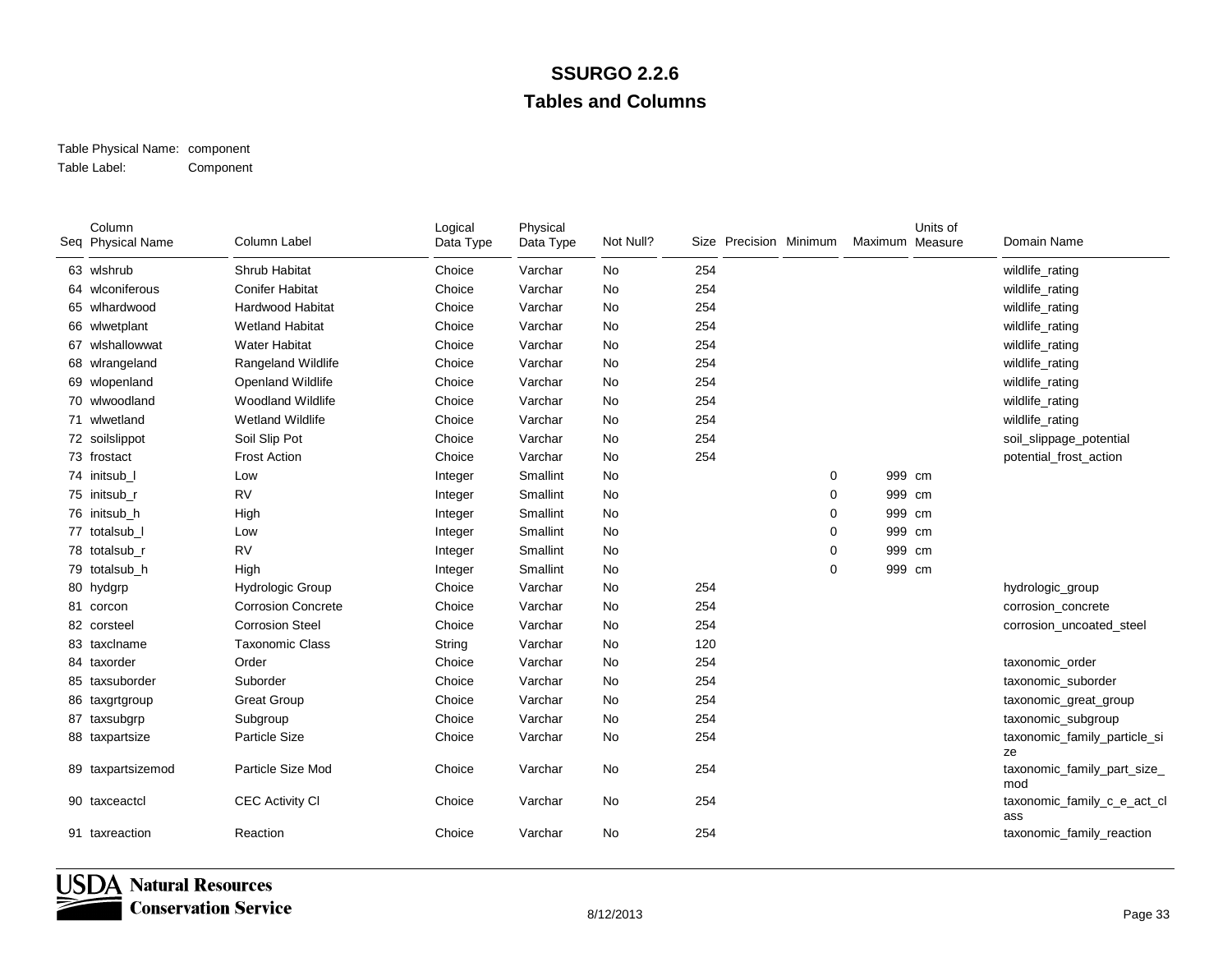#### Table Physical Name: component Table Label:Component

|     | Column<br>Seq Physical Name | Column Label                  | Logical<br>Data Type | Physical<br>Data Type | Not Null? | Size | Precision Minimum | Maximum | Units of<br>Measure | Domain Name                     |
|-----|-----------------------------|-------------------------------|----------------------|-----------------------|-----------|------|-------------------|---------|---------------------|---------------------------------|
|     | 92 taxtempcl                | Temp Class                    | Choice               | Varchar               | <b>No</b> | 254  |                   |         |                     | taxonomic_family_temp_clas<br>s |
|     | 93 taxmoistscl              | <b>Moist Subclass</b>         | Choice               | Varchar               | No        | 254  |                   |         |                     | taxonomic_moisture_subclas<br>s |
|     | 94 taxtempregime            | Temp Regime                   | Choice               | Varchar               | <b>No</b> | 254  |                   |         |                     | taxonomic_temp_regime           |
|     | 95 soiltaxedition           | Keys to Taxonomy Edition Used | Choice               | Varchar               | <b>No</b> | 254  |                   |         |                     | soil_taxonomy_edition           |
|     | 96 castorieindex            | <b>CA Storie Index</b>        | Integer              | Smallint              | No        |      | 0                 | 100     |                     |                                 |
|     | 97 flecolcomnum             | FL Ecol Comm #                | String               | Varchar               | <b>No</b> | 5    |                   |         |                     |                                 |
|     | 98 flhe                     | FL HE                         | Choice               | Char                  | <b>No</b> | 3    |                   |         |                     | yes_no_n.a.                     |
|     | 99 flphe                    | FL PHE                        | Choice               | Char                  | No        | 3    |                   |         |                     | yes_no_n.a.                     |
|     | 100 flsoilleachpot          | FL Leach Pot                  | Choice               | Varchar               | <b>No</b> | 254  |                   |         |                     | fl_soil_leaching_potential      |
|     | 101 flsoirunoffpot          | FL Runoff Pot                 | Choice               | Varchar               | <b>No</b> | 254  |                   |         |                     | fl_soil_runoff_potential        |
|     | 102 fltemik2use             | FL Temik                      | Choice               | Char                  | <b>No</b> | 3    |                   |         |                     | yes_no_n.a.                     |
|     | 103 fltriumph2use           | FL Triumph                    | Choice               | Char                  | <b>No</b> | 3    |                   |         |                     | yes_no_n.a.                     |
|     | 104 indraingrp              | <b>IN Drainage Grp</b>        | String               | Varchar               | No        | 3    |                   |         |                     |                                 |
|     | 105 innitrateleachi         | IN NO3 Leach Index            | Integer              | Smallint              | <b>No</b> |      | 0                 | 99      |                     |                                 |
|     | 106 misoimgmtgrp            | MI Soil Mgmt Grp              | Choice               | Varchar               | <b>No</b> | 254  |                   |         |                     | mi_soil_management_group        |
| 107 | vasoimgtgrp                 | VA Soil Mgmt Grp              | Choice               | Varchar               | No        | 254  |                   |         |                     | va_soil_management_group        |
|     | 108 mukey                   | Mapunit Key                   | String               | Varchar               | Yes       | 30   |                   |         |                     |                                 |
|     | 109 cokey                   | Component Key                 | String               | Varchar               | Yes       | 30   |                   |         |                     |                                 |

The Component table lists the map unit components identified in the referenced map unit, and selected properties of each component. If the Component % is greater than zero (low=65, RV=75, high=90) for a component, that component exists in every delineation of that mapunit. If the Component % includes zero (low=0, RV=50, high=90), the component may exist in some delineations, but not in others.

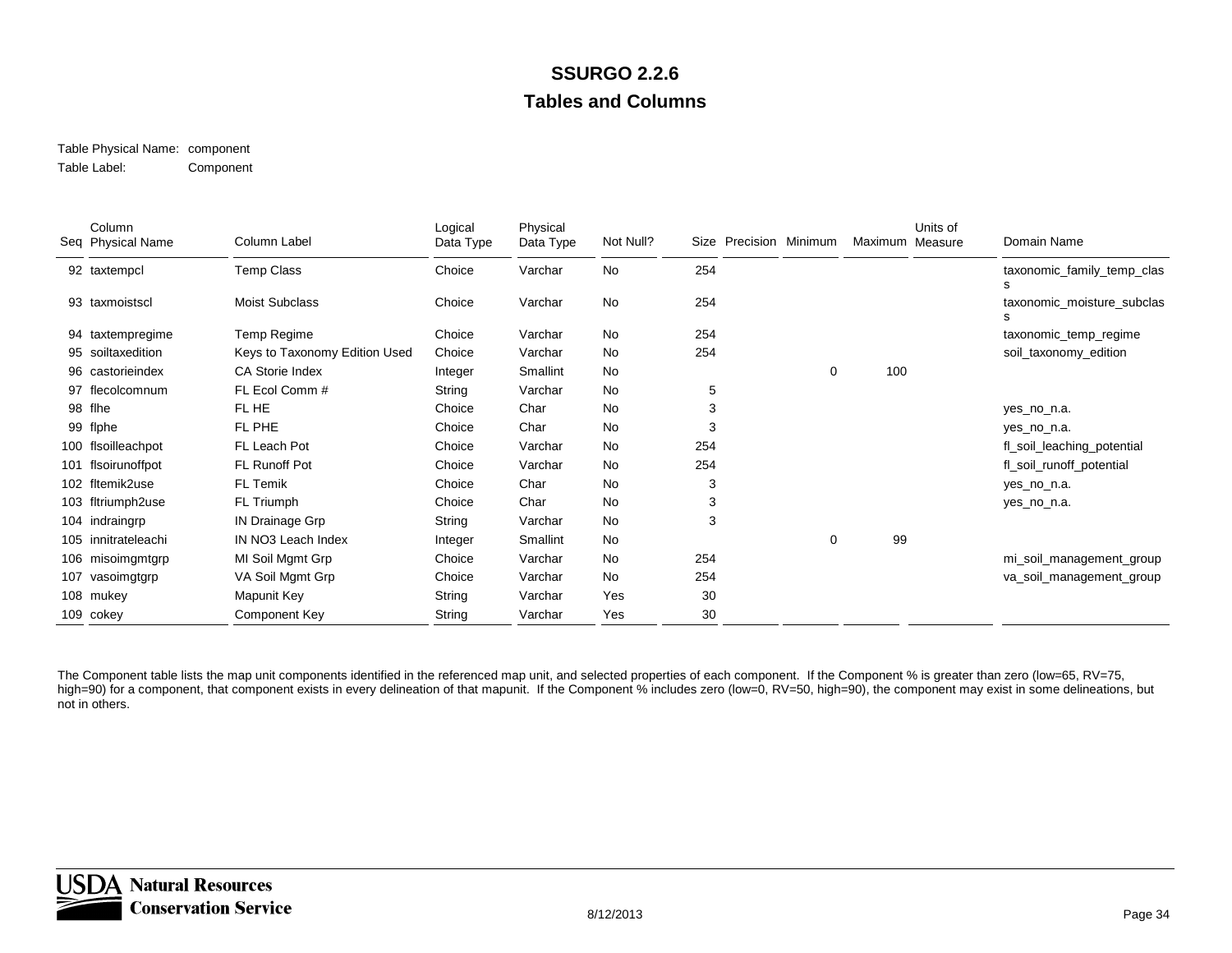### Table Physical Name: copm

Table Label:Component Parent Material

| Column<br>Seq Physical Name | Column Label                                  | Logical<br>Data Type | Physical<br>Data Type | Not Null? | Size Precision | Minimum | Maximum Measure | Units of | Domain Name              |
|-----------------------------|-----------------------------------------------|----------------------|-----------------------|-----------|----------------|---------|-----------------|----------|--------------------------|
| pmorder                     | <b>Vertical Order</b>                         | Integer              | Smallint              | <b>No</b> |                |         |                 |          |                          |
| 2 pmmodifier                | <b>Textural Modifier</b>                      | Choice               | Varchar               | <b>No</b> | 254            |         |                 |          | parent material modifier |
| 3 pmgenmod                  | General Modifier                              | String               | Varchar               | <b>No</b> | 60             |         |                 |          |                          |
| 4 pmkind                    | Kind                                          | Choice               | Varchar               | <b>No</b> | 254            |         |                 |          | parent material kind     |
| 5 pmorigin                  | Origin                                        | Choice               | Varchar               | <b>No</b> | 254            |         |                 |          | parent material origin   |
| 6 copmgrpkey                | <b>Component Parent Material</b><br>Group Key | String               | Varchar               | Yes       | 30             |         |                 |          |                          |
| 7 copmkey                   | Component Parent Material Key                 | String               | Varchar               | Yes       | 30             |         |                 |          |                          |

The Component Parent Material table lists the individual parent material(s) for the referenced map unit component. In some cases where soils developed in multiple materials in a vertical sequence, that sequence will be noted. In other cases multiple entries with no vertical sequence noted indicates the soil may have formed in one of the materials listed.

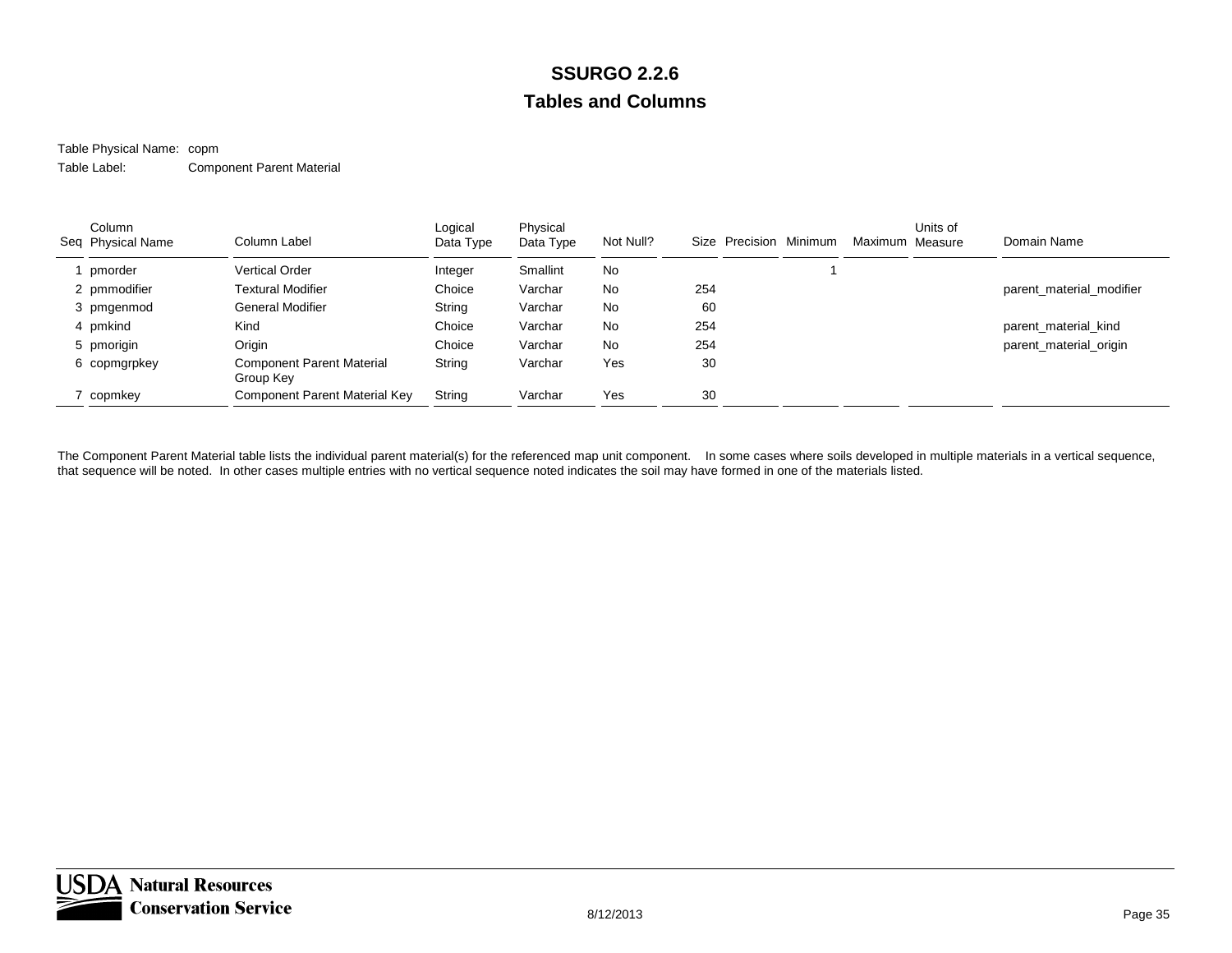Table Physical Name: copmgrp Table Label:Component Parent Material Group

| Column<br>Seq Physical Name | Column Label                                  | Logical<br>Data Type | Physical<br>Data Type | Not Null? |     | Size Precision Minimum | Maximum Measure | Units of | Domain Name |  |
|-----------------------------|-----------------------------------------------|----------------------|-----------------------|-----------|-----|------------------------|-----------------|----------|-------------|--|
| pmgroupname                 | Group Name                                    | String               | Varchar               | No        | 252 |                        |                 |          |             |  |
| 2 rvindicator               | RV?                                           | Boolean              | Char                  | Yes       |     |                        |                 |          |             |  |
| 3 cokey                     | Component Key                                 | String               | Varchar               | Yes       | 30  |                        |                 |          |             |  |
| 4 copmgrpkey                | <b>Component Parent Material</b><br>Group Key | String               | Varchar               | Yes       | 30  |                        |                 |          |             |  |

The Component Parent Material Group table lists the concatenated string of parent material(s) in which the referenced map unit component formed based on entries in the Component Parent Material table. For example, a component formed in one parent material, such as loess, or one vertical sequence of parent materials, such as loamy glacial drift over silty residuum weathered from shale, has one row in this table. A component formed in one parent material in some locations, but another parent material (or sequence of parent materials) in other locations has two rows in this table, one for each parent material (or sequence of parent materials). One row is identified as the representative parent material.

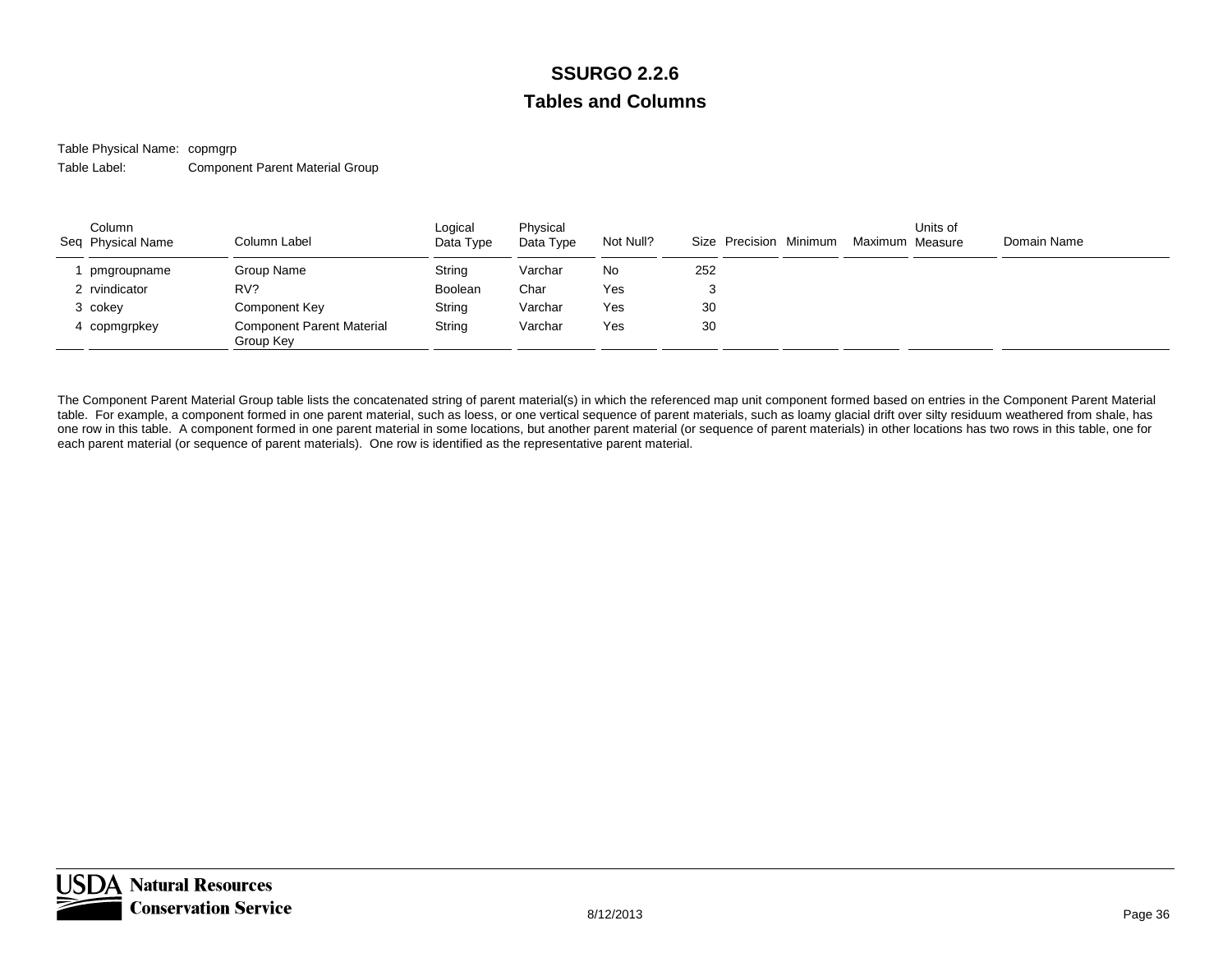## Table Physical Name: copwindbreak

Table Label:Component Potential Windbreak

| Column<br>Seq Physical Name | Column Label                                | Logical<br>Data Type | Physical<br>Data Type | Not Null? |     | Size Precision Minimum |     | Maximum Measure | Units of  | Domain Name |
|-----------------------------|---------------------------------------------|----------------------|-----------------------|-----------|-----|------------------------|-----|-----------------|-----------|-------------|
| wndbrkht I                  | Low                                         | Float                | Real                  | No        |     |                        | 0.1 |                 | 35 meters |             |
| 2 wndbrkht r                | <b>RV</b>                                   | Float                | Real                  | No        |     |                        | 0.1 |                 | 35 meters |             |
| 3 wndbrkht h                | High                                        | Float                | Real                  | No        |     |                        | 0.1 |                 | 35 meters |             |
| 4 plantsym                  | Plant Symbol                                | String               | Varchar               | Yes       | 8   |                        |     |                 |           |             |
| 5 plantsciname              | Scientific Name                             | String               | Varchar               | No        | 127 |                        |     |                 |           |             |
| 6 plantcomname              | Common Name                                 | String               | Varchar               | No        | 60  |                        |     |                 |           |             |
| 7 cokey                     | Component Key                               | String               | Varchar               | Yes       | 30  |                        |     |                 |           |             |
| 8 copwindbreakkey           | <b>Component Potential Windbreak</b><br>Key | String               | Varchar               | Yes       | 30  |                        |     |                 |           |             |

The Component Potential Windbreak table lists the windbreak plant species commonly recommended for the referenced map unit component. A windbreak plant listed in this table may be used alone or in combination with other plants.

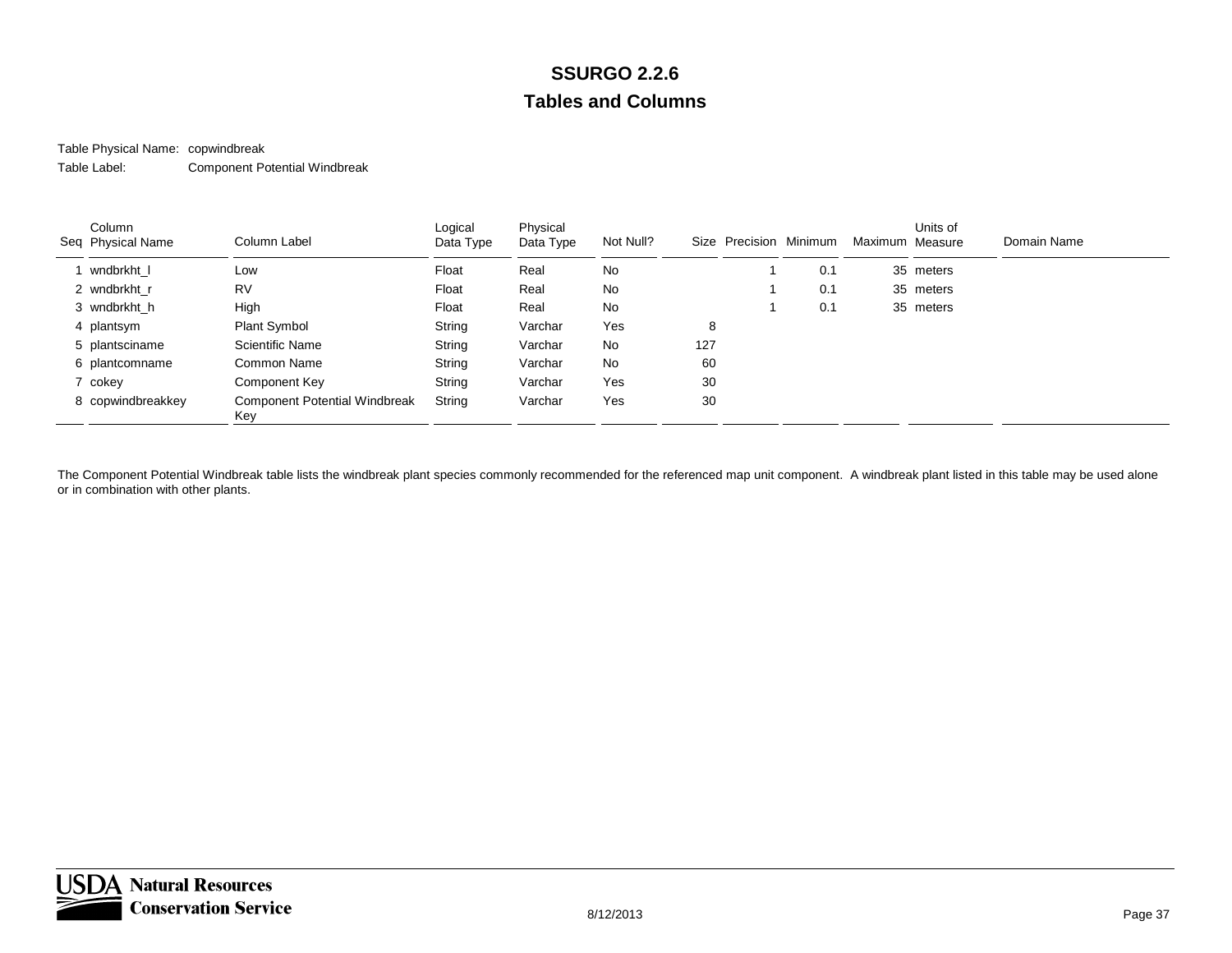#### Table Physical Name: corestrictions Table Label:Component Restrictions

| Column<br>Seq Physical Name | Column Label                      | Logical<br>Data Type | Physical<br>Data Type | Not Null? |     | Size Precision Minimum |          | Maximum Measure | Units of | Domain Name              |
|-----------------------------|-----------------------------------|----------------------|-----------------------|-----------|-----|------------------------|----------|-----------------|----------|--------------------------|
| reskind                     | Kind                              | Choice               | Varchar               | No        | 254 |                        |          |                 |          | restriction kind         |
| 2 reshard                   | Hardness                          | Choice               | Varchar               | No        | 254 |                        |          |                 |          | rupture_resist_block_cem |
| 3 resdept_l                 | Low                               | Integer              | Smallint              | No        |     |                        | 0        | 9999 cm         |          |                          |
| 4 resdept_r                 | <b>RV</b>                         | Integer              | Smallint              | No        |     |                        | 0        | 9999 cm         |          |                          |
| 5 resdept_h                 | High                              | Integer              | Smallint              | No        |     |                        | 0        | 9999 cm         |          |                          |
| 6 resdepb_l                 | Low                               | Integer              | Smallint              | No        |     |                        | 0        | 9999 cm         |          |                          |
| 7 resdepb_r                 | <b>RV</b>                         | Integer              | Smallint              | No        |     |                        | 0        | 9999 cm         |          |                          |
| 8 resdepb_h                 | High                              | Integer              | Smallint              | No        |     |                        | 0        | 9999 cm         |          |                          |
| 9 resthk_l                  | Low                               | Integer              | Smallint              | No        |     |                        | $\Omega$ | 999 cm          |          |                          |
| 10 resthk_r                 | RV                                | Integer              | Smallint              | No        |     |                        |          | 999 cm          |          |                          |
| 11 resthk h                 | High                              | Integer              | Smallint              | No        |     |                        | 0        | 999 cm          |          |                          |
| 12 cokey                    | Component Key                     | String               | Varchar               | Yes       | 30  |                        |          |                 |          |                          |
| 13 corestrictkey            | <b>Component Restrictions Key</b> | String               | Varchar               | Yes       | 30  |                        |          |                 |          |                          |

The Component Restrictions table lists the root restrictive feature(s) or layer(s) for the referenced map unit component. If the thickness of the restrictive layer is greater than zero (low=5, RV=8, high=10), the restrictive layer exists in all delineations of the map unit where the component occurs. If the thickness of the restrictive layer includes zero (low=0, RV=2, high=5), the restrictive layer may exist in some delineations, but not in others. This table will be empty if the component does not have restrictive features, but could have several rows if several restrictive features occur in the soil.

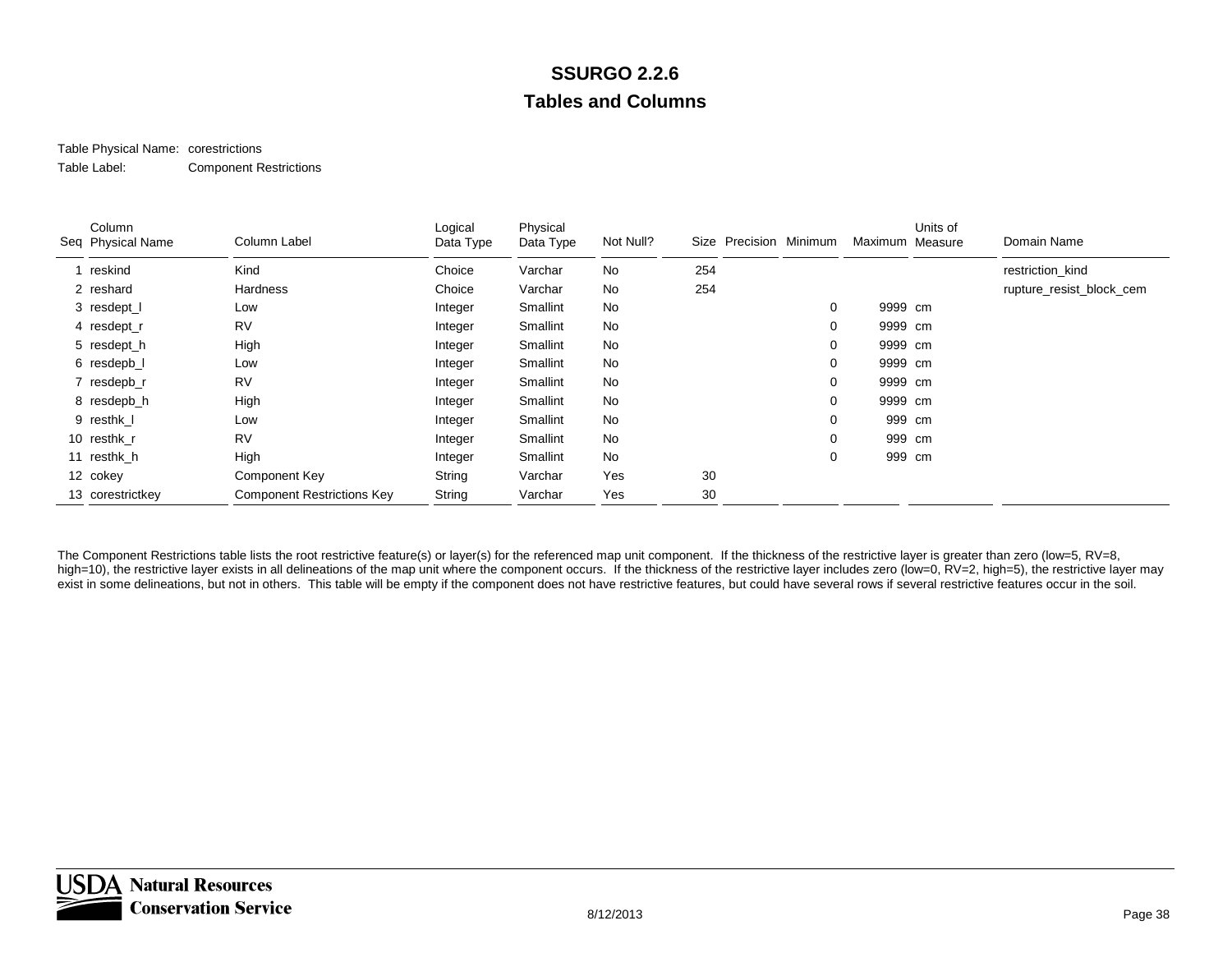#### Table Physical Name: cosoilmoist Table Label:Component Soil Moisture

| Column<br>Seq Physical Name | Column Label                | Logical<br>Data Type | Physical<br>Data Type | Not Null? | Size | Precision Minimum | Maximum Measure | Units of | Domain Name          |
|-----------------------------|-----------------------------|----------------------|-----------------------|-----------|------|-------------------|-----------------|----------|----------------------|
| soimoistdept                | Low                         | Integer              | Smallint              | No        |      | 0                 | 9999 cm         |          |                      |
| 2 soimoistdept r            | <b>RV</b>                   | Integer              | Smallint              | No        |      | 0                 | 9999 cm         |          |                      |
| 3 soimoistdept h            | High                        | Integer              | Smallint              | No        |      | 0                 | 9999 cm         |          |                      |
| 4 soimoistdepb I            | Low                         | Integer              | Smallint              | No        |      | 0                 | 9999 cm         |          |                      |
| 5 soimoistdepb r            | <b>RV</b>                   | Integer              | Smallint              | No        |      | 0                 | 9999 cm         |          |                      |
| 6 soimoistdepb_h            | High                        | Integer              | Smallint              | No        |      | 0                 | 9999 cm         |          |                      |
| soimoiststat                | <b>Moisture Status</b>      | Choice               | Varchar               | <b>No</b> | 254  |                   |                 |          | soil_moisture_status |
| 8 comonthkey                | Component Month Key         | String               | Varchar               | Yes       | 30   |                   |                 |          |                      |
| 9 cosoilmoistkey            | Component Soil Moisture Key | String               | Varchar               | Yes       | 30   |                   |                 |          |                      |

The Component Soil Moisture table describes the typical soil moisture profile for the referenced map unit component during the month referenced in the Component Month table. The soil moisture profiles for each month, taken as a group of twelve months, describe the representative situation for the component throughout the year.

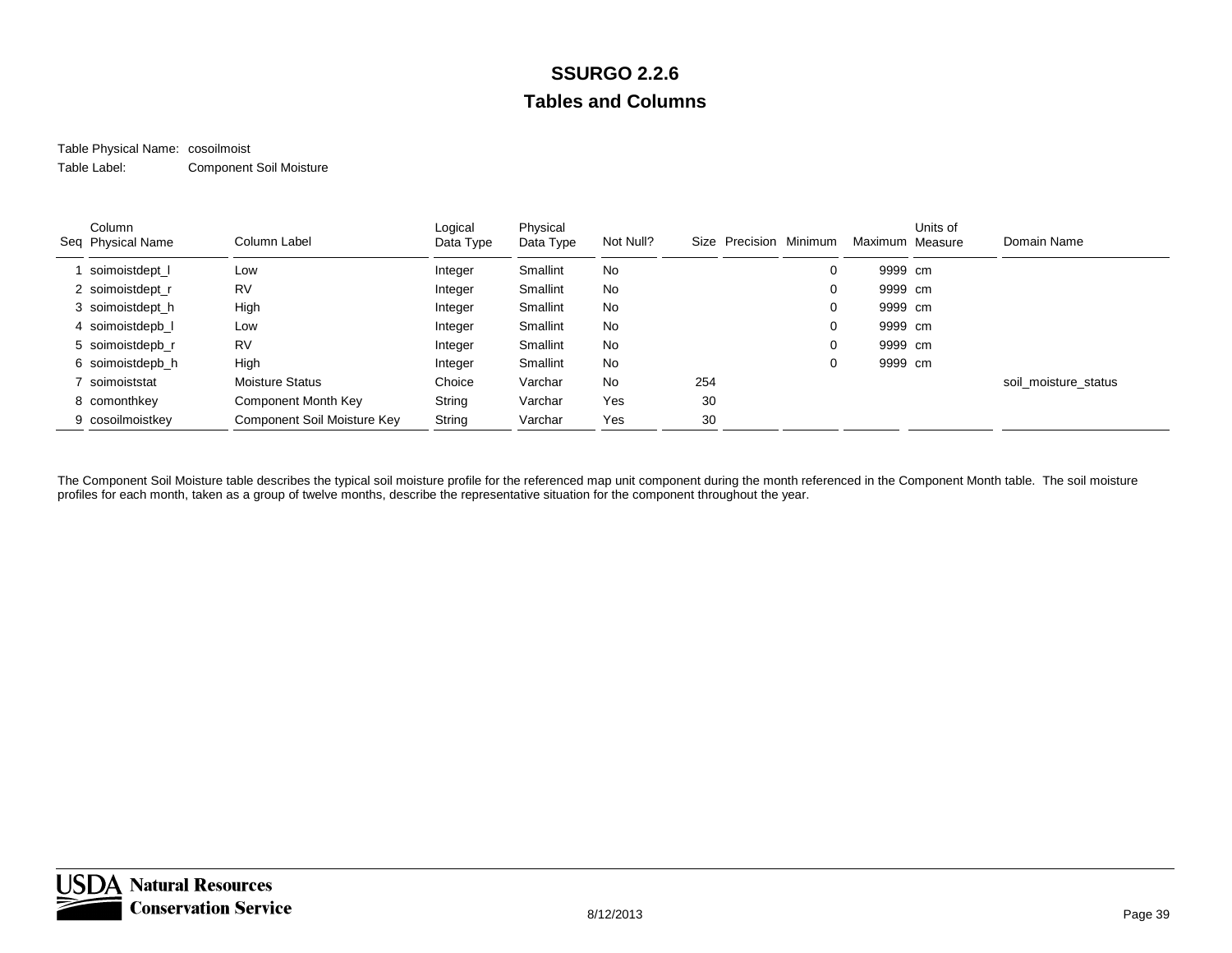#### Table Physical Name: cosoiltemp Table Label:Component Soil Temperature

| Column<br>Seq Physical Name | Column Label                   | Logical<br>Data Type | Physical<br>Data Type | Not Null? | Precision Minimum<br>Size |       | Maximum Measure | Units of     | Domain Name |
|-----------------------------|--------------------------------|----------------------|-----------------------|-----------|---------------------------|-------|-----------------|--------------|-------------|
| soitempmm                   | Monthly Temp                   | Integer              | Smallint              | No        |                           | $-25$ |                 | 50 degrees c |             |
| 2 soitempdept_l             | Low                            | Integer              | Smallint              | No        |                           | 0     | 9999 cm         |              |             |
| 3 soitempdept_r             | <b>RV</b>                      | Integer              | Smallint              | No        |                           | 0     | 9999 cm         |              |             |
| 4 soitempdept_h             | High                           | Integer              | Smallint              | No        |                           | 0     | 9999 cm         |              |             |
| 5 soitempdepb_l             | Low                            | Integer              | <b>Smallint</b>       | No        |                           | 0     | 9999 cm         |              |             |
| 6 soitempdepb_r             | <b>RV</b>                      | Integer              | Smallint              | No        |                           | 0     | 9999 cm         |              |             |
| 7 soitempdepb h             | High                           | Integer              | Smallint              | No        |                           | 0     | 9999 cm         |              |             |
| 8 comonthkey                | Component Month Key            | String               | Varchar               | Yes       | 30                        |       |                 |              |             |
| 9 cosoiltempkey             | Component Soil Temperature Key | String               | Varchar               | Yes       | 30                        |       |                 |              |             |

The Component Soil Temperature table describes the typical soil temperature profile for the referenced map unit component during the month referenced in the Component Month table. The soil temperature profiles for each month, taken as a group of twelve months, describe the representative situation for the component throughout the year.

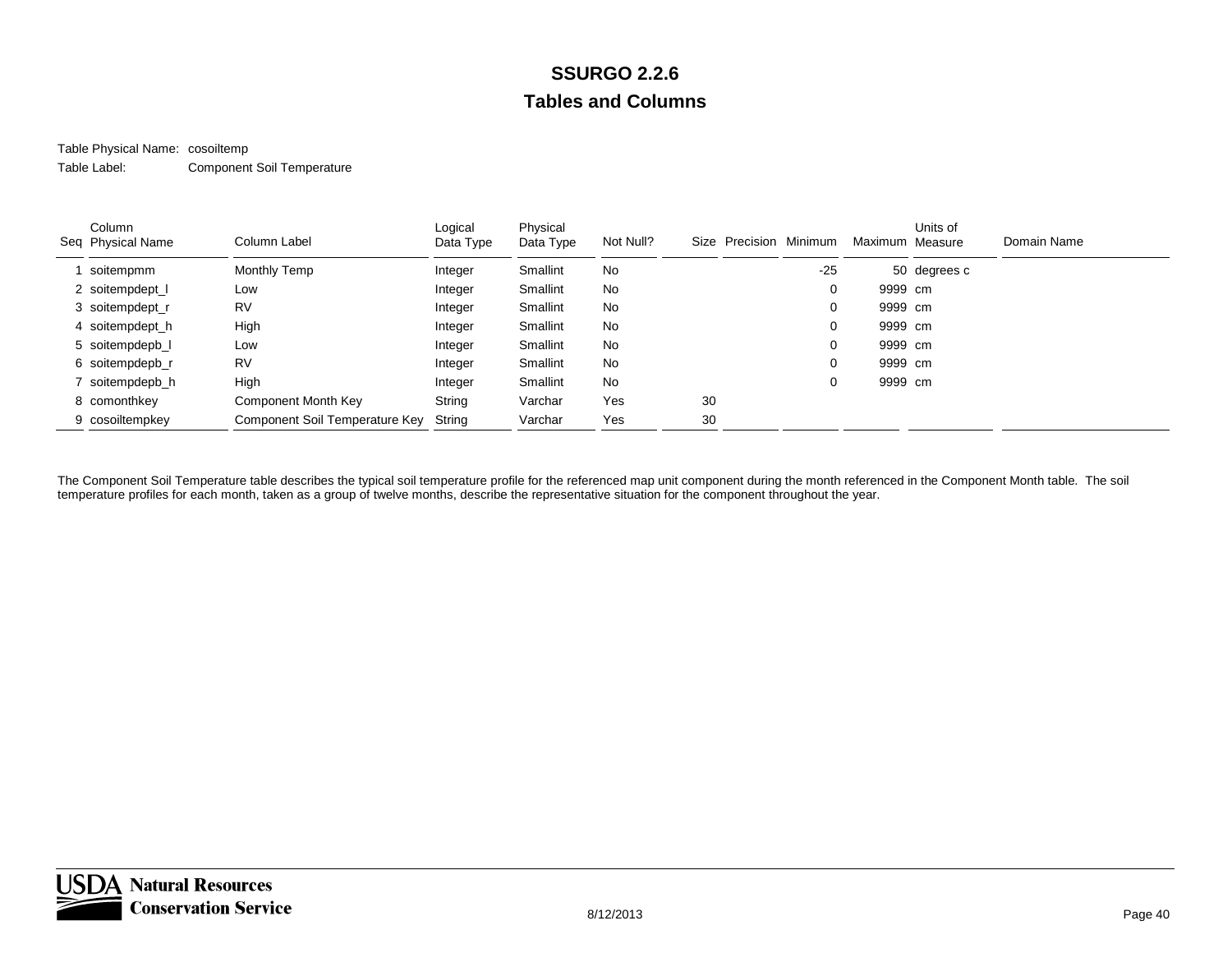#### Table Physical Name: cosurffrags

Table Label:Component Surface Fragments

| Column<br>Seq Physical Name | Column Label                              | Logical<br>Data Type | Physical<br>Data Type | Not Null? |     | Size Precision Minimum |                | Maximum Measure | Units of    | Domain Name              |
|-----------------------------|-------------------------------------------|----------------------|-----------------------|-----------|-----|------------------------|----------------|-----------------|-------------|--------------------------|
| sfragcov_l                  | Low                                       | Float                | Real                  | No        |     | 2                      | 0              |                 | 100 percent |                          |
| 2 sfragcov_r                | <b>RV</b>                                 | Float                | Real                  | No        |     | 2                      | 0              |                 | 100 percent |                          |
| 3 sfragcov_h                | High                                      | Float                | Real                  | No        |     | 2                      | 0              |                 | 100 percent |                          |
| 4 distrocks I               | Low                                       | Float                | Real                  | No        |     | 2                      | 0              |                 | 50 meters   |                          |
| 5 distrocks r               | <b>RV</b>                                 | Float                | Real                  | No        |     | 2                      | 0              |                 | 50 meters   |                          |
| 6 distrocks_h               | High                                      | Float                | Real                  | No        |     | $\overline{2}$         | 0              |                 | 50 meters   |                          |
| 7 sfragkind                 | Kind                                      | Choice               | Varchar               | No        | 254 |                        |                |                 |             | fragment_kind            |
| 8 sfragsize_l               | Low                                       | Integer              | Smallint              | <b>No</b> |     |                        | 2              | 3000 mm         |             |                          |
| 9 sfragsize_r               | <b>RV</b>                                 | Integer              | Smallint              | No        |     |                        | $\overline{2}$ | 3000 mm         |             |                          |
| 10 sfragsize_h              | High                                      | Integer              | Smallint              | No        |     |                        | $\overline{2}$ | 3000 mm         |             |                          |
| 11 sfragshp                 | Shape                                     | Choice               | Varchar               | No        | 254 |                        |                |                 |             | fragment_shape           |
| 12 sfraground               | Roundness                                 | Choice               | Varchar               | No        | 254 |                        |                |                 |             | fragment_roundness       |
| 13 sfraghard                | Hardness                                  | Choice               | Varchar               | No        | 254 |                        |                |                 |             | rupture_resist_block_cem |
| 14 cokey                    | Component Key                             | String               | Varchar               | Yes       | 30  |                        |                |                 |             |                          |
| 15 cosurffragskey           | <b>Component Surface Fragments</b><br>Key | String               | Varchar               | Yes       | 30  |                        |                |                 |             |                          |

The Component Surface Fragments table lists the organic or mineral fragments that generally occur on the surface of the referenced map unit component. If the cover percent is greater than zero (low=0.1, RV=1, high=3) for a row in this table, the fragment is in every delineation of the map unit where the referenced component occurs. If the Cover % includes zero (low=0, RV=0.01, high=1) for a row in this table, the fragment may exist in some delineations and not in others.

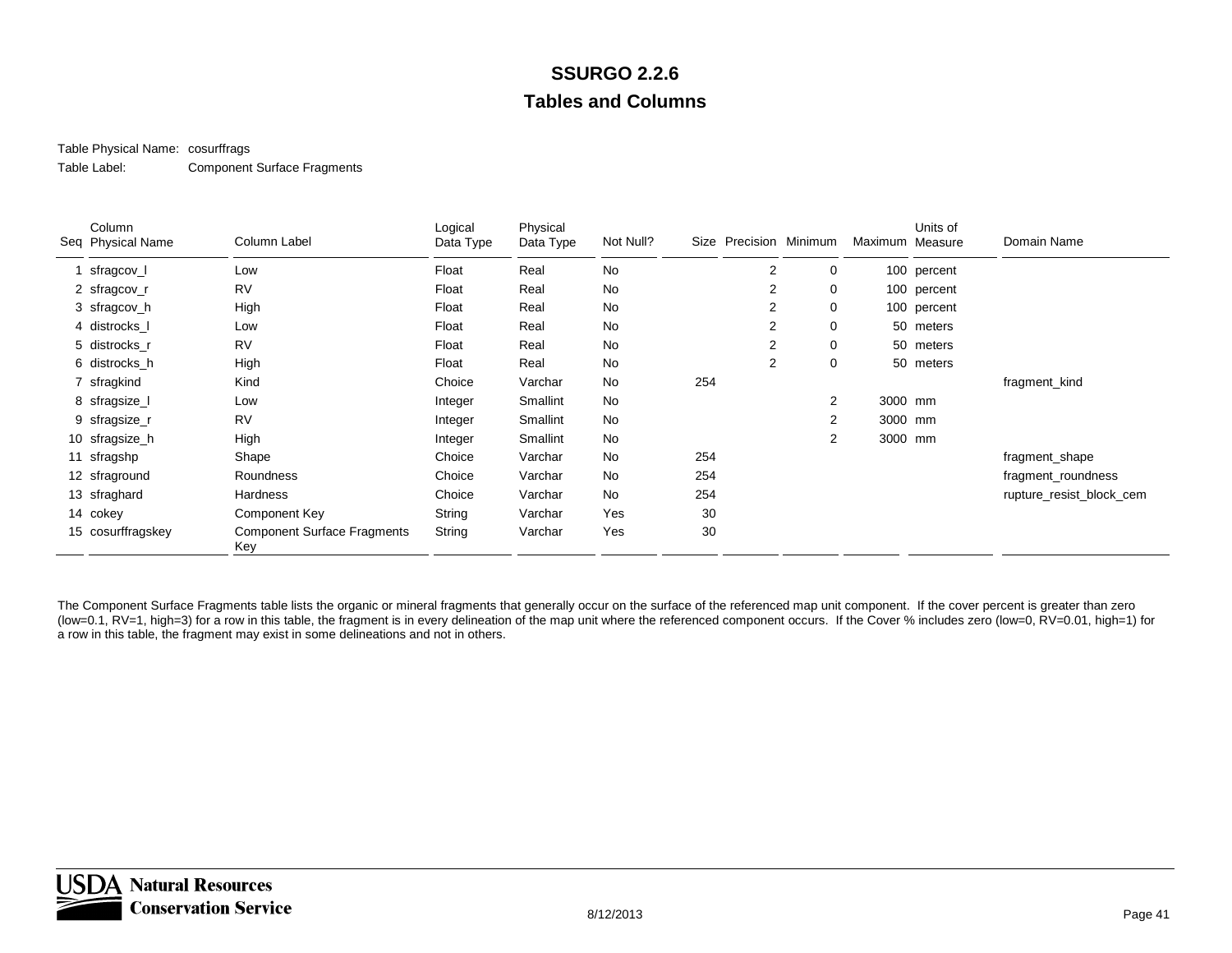Table Physical Name: cosurfmorphgc

Table Label:Component Three Dimensional Surface Morphometry

| Column<br>Seq Physical Name | Column Label                                                          | Logical<br>Data Type | Physical<br>Data Type | Not Null? | Size Precision Minimum | Maximum Measure | Units of | Domain Name         |
|-----------------------------|-----------------------------------------------------------------------|----------------------|-----------------------|-----------|------------------------|-----------------|----------|---------------------|
| geomposmntn                 | <b>Geomorphic Component -</b><br>Mountains                            | Choice               | Varchar               | No        | 254                    |                 |          | geomor_pos_mountain |
| 2 geomposhill               | Geomorphic Component - Hills                                          | Choice               | Varchar               | <b>No</b> | 254                    |                 |          | geomor_pos_hill     |
| 3 geompostrce               | <b>Geomorphic Component -</b><br>Terraces                             | Choice               | Varchar               | <b>No</b> | 254                    |                 |          | geomor_pos_terrace  |
| 4 geomposflats              | Geomorphic Component - Flats                                          | Choice               | Varchar               | <b>No</b> | 254                    |                 |          | geomor_pos_flat     |
| 5 cogeomdkey                | <b>Component Geomorphic</b><br>Description Key                        | String               | Varchar               | Yes       | 30                     |                 |          |                     |
| 6 cosurfmorgckey            | <b>Component Surface</b><br>Morphometry - Geomorphic<br>Component Key | String               | Varchar               | Yes       | 30                     |                 |          |                     |

The Component Three Dimensional Surface Morphometry table lists the typical geomorphic position (s) of the referenced map unit component, in three dimension terms. The geomorphic position(s) listed in this table apply to the geomorphic feature referenced in the Component Geomorphic Description table.

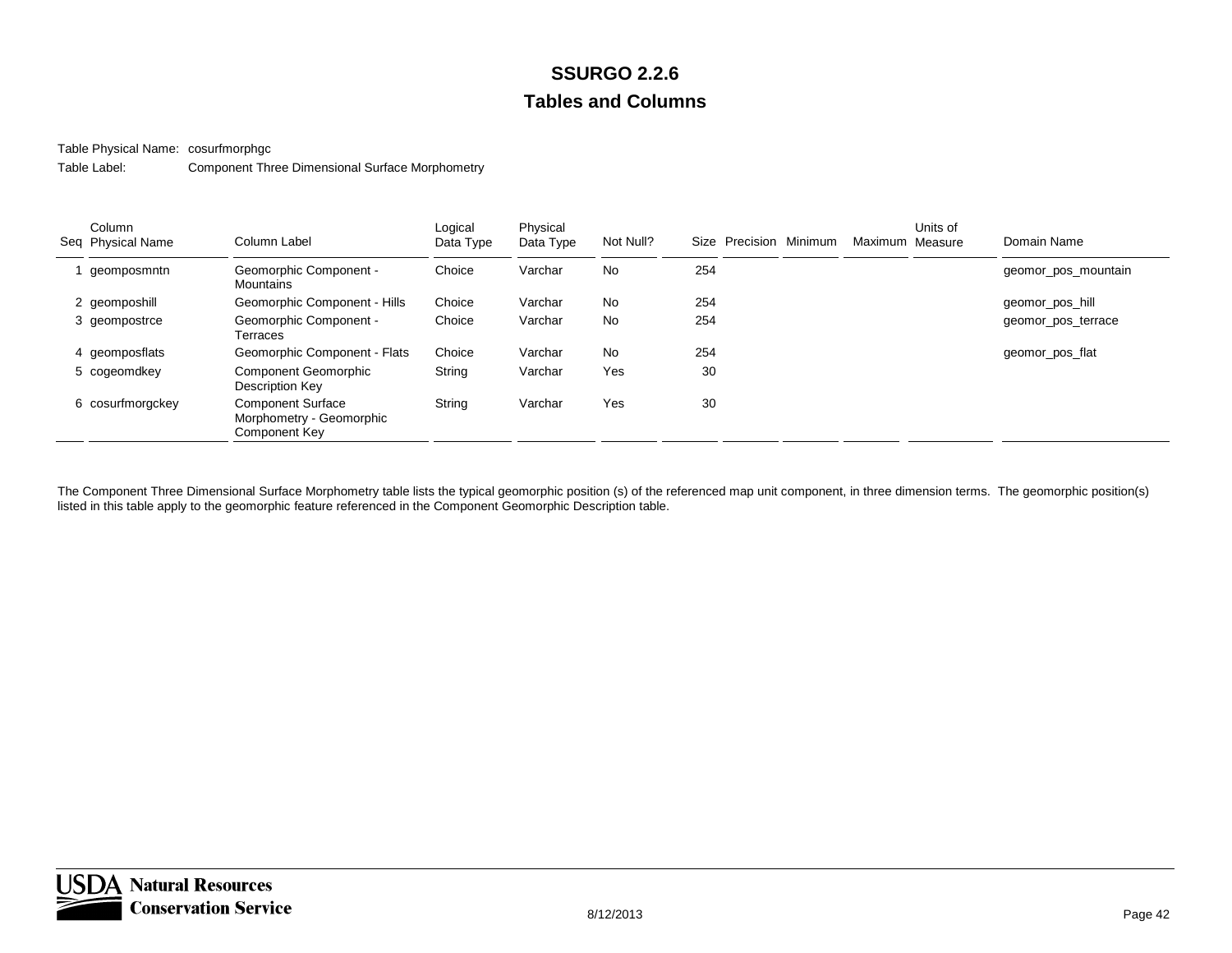Table Physical Name: cosurfmorphhpp

Table Label:Component Two Dimensional Surface Morphometry

| Column<br>Seq Physical Name | Column Label                                                            | Logical<br>Data Type | Physical<br>Data Type | Not Null? | Size Precision Minimum | Maximum Measure | Units of | Domain Name       |
|-----------------------------|-------------------------------------------------------------------------|----------------------|-----------------------|-----------|------------------------|-----------------|----------|-------------------|
| hillslopeprof               | Hillslope Profile                                                       | Choice               | Varchar               | No        | 254                    |                 |          | hillslope_profile |
| 2 cogeomdkey                | Component Geomorphic<br>Description Key                                 | String               | Varchar               | Yes       | 30                     |                 |          |                   |
| 3 cosurfmorhppkey           | <b>Component Surface</b><br>Morphometry - Hillslope Profile<br>Position | String               | Varchar               | Yes       | 30                     |                 |          |                   |

The Component Two Dimensional Surface Morphometry table lists the geomorphic position(s) of the referenced map unit component, in two dimensional hillslope profile terms. The geomorphic position(s) listed in this table apply to the geomorphic feature referenced in the Component Geomorphic Description table.

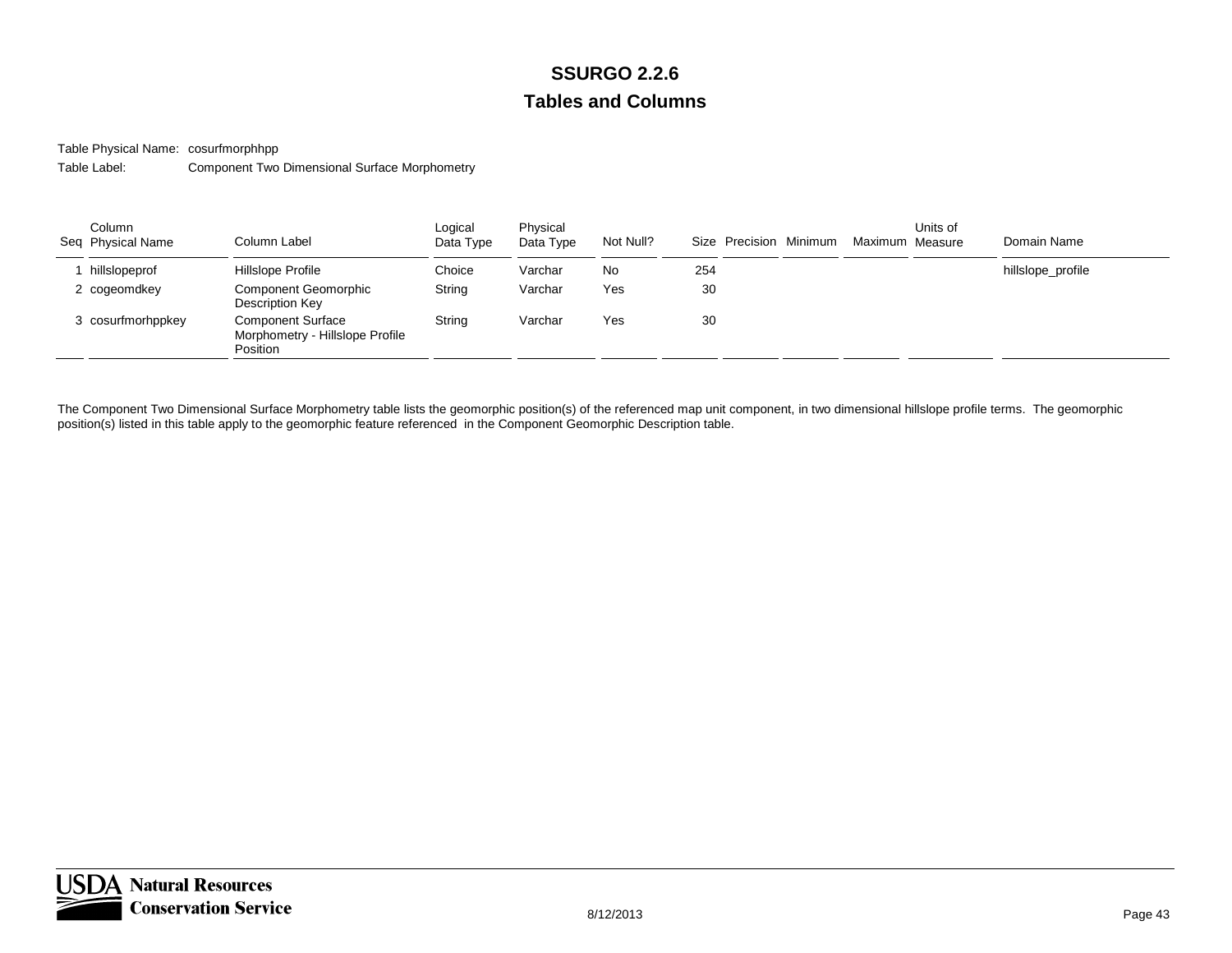Table Physical Name: cosurfmorphmr

Table Label:Component Microrelief Surface Morphometry

| Column<br>Seq Physical Name | Column Label                                               | Logical<br>Data Type | Physical<br>Data Type | Not Null? | Size Precision Minimum | Maximum Measure | Units of | Domain Name      |
|-----------------------------|------------------------------------------------------------|----------------------|-----------------------|-----------|------------------------|-----------------|----------|------------------|
| qeomicrorelief              | Microrelief Kind                                           | Choice               | Varchar               | No        | 254                    |                 |          | microrelief kind |
| 2 cogeomdkey                | <b>Component Geomorphic</b><br>Description Key             | String               | Varchar               | Yes       | 30                     |                 |          |                  |
| cosurfmormrkey >            | <b>Component Surface</b><br>Morphometry - Micro Relief Key | String               | Varchar               | Yes       | 30                     |                 |          |                  |

The Component Microrelief Surface Morphometry table lists microrelief features associated with the referenced geomorphic (microfeature) feature shown in the Component Geomorphic Description table.

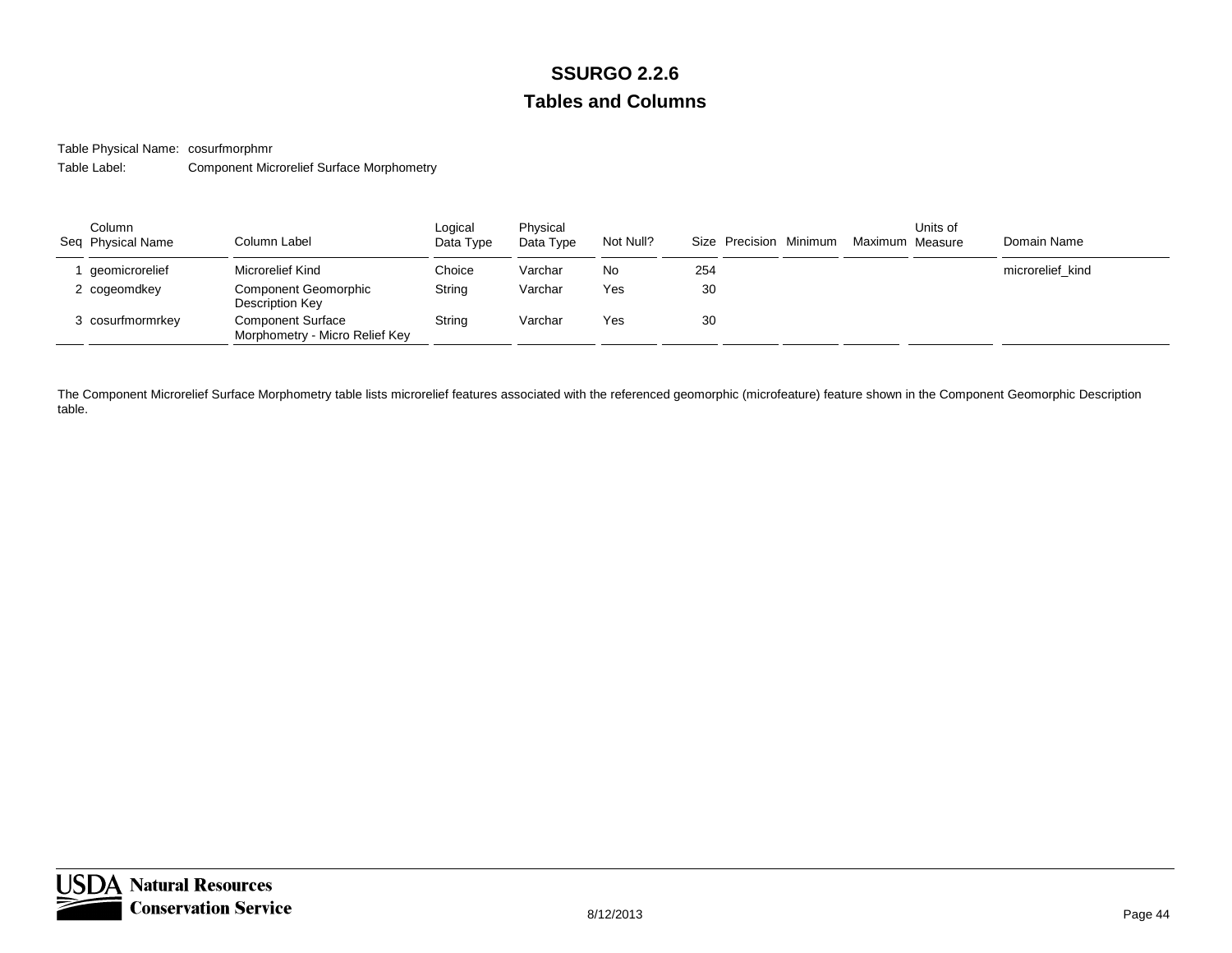Table Physical Name: cosurfmorphss

Table Label:Component Slope Shape Surface Morphometry

| Column<br>Seq Physical Name | Column Label                                              | Logical<br>Data Type | Physical<br>Data Type | Not Null? | Size Precision Minimum | Maximum Measure | Units of | Domain Name |
|-----------------------------|-----------------------------------------------------------|----------------------|-----------------------|-----------|------------------------|-----------------|----------|-------------|
| shapeacross                 | Slope Shape Across                                        | Choice               | Varchar               | No        | 254                    |                 |          | slope_shape |
| 2 shapedown                 | Slope Shape Up/Down                                       | Choice               | Varchar               | No        | 254                    |                 |          | slope_shape |
| 3 cogeomdkey                | <b>Component Geomorphic</b><br>Description Key            | String               | Varchar               | Yes       | 30                     |                 |          |             |
| 4 cosurfmorsskev            | <b>Component Surface</b><br>Morphometry - Slope Shape Key | Strina               | Varchar               | Yes       | 30                     |                 |          |             |

The Component Slope Shape Surface Morphometry table lists the geomorphic shape(s) of the referenced map unit component, in slope shape terms. The slope shape terms listed in this table apply to the referenced geomorphic feature shown in the Component Geomorphic Description table.

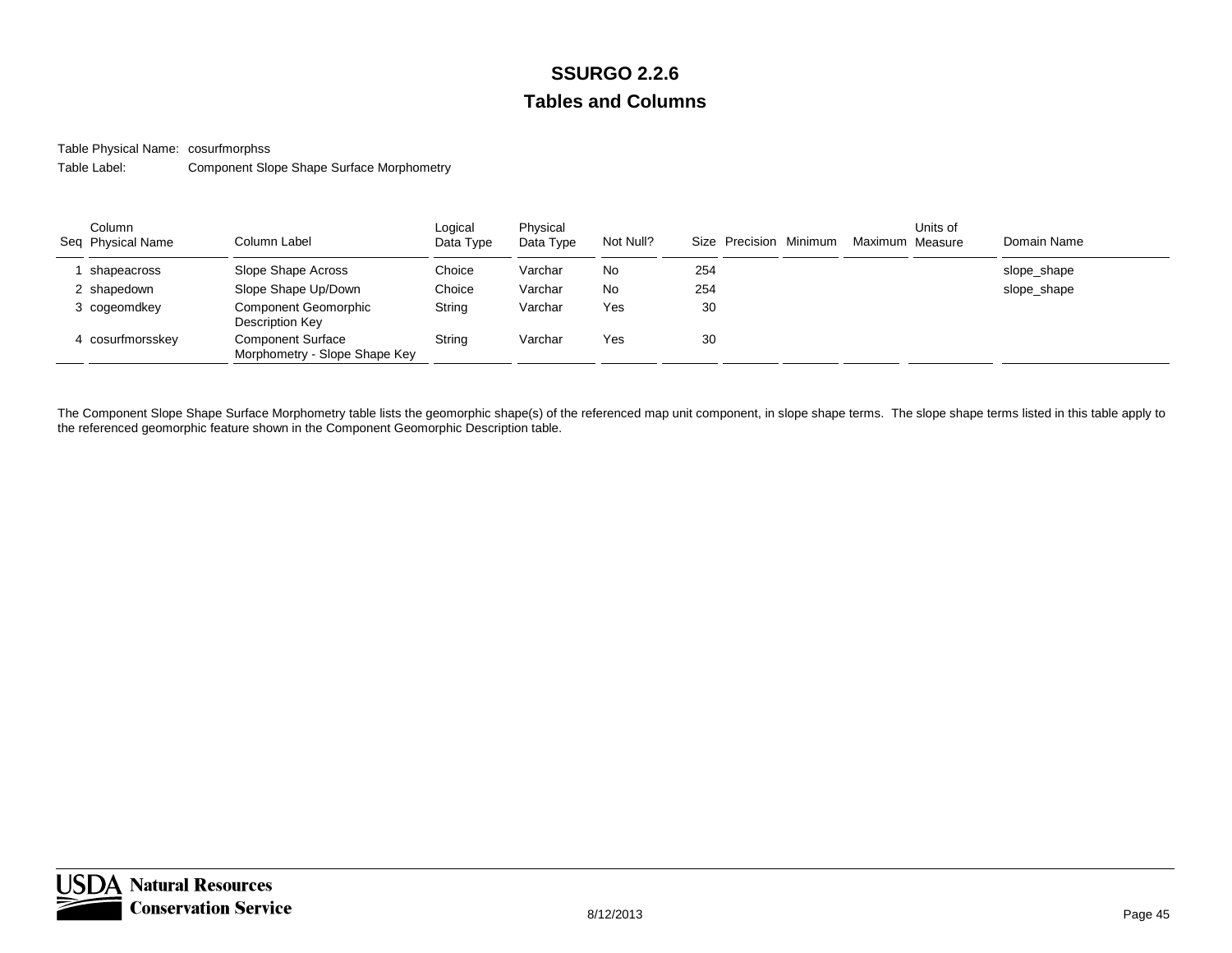Table Physical Name: cotaxfmmin

Table Label:Component Taxonomic Family Mineralogy

| Column<br>Seq Physical Name | Column Label                                 | Logical<br>Data Type | Physical<br>Data Type | Not Null? | Size Precision Minimum | Maximum Measure | Units of | Domain Name                |
|-----------------------------|----------------------------------------------|----------------------|-----------------------|-----------|------------------------|-----------------|----------|----------------------------|
| taxminalogy                 | Mineralogy                                   | Choice               | Varchar               | No.       | 254                    |                 |          | taxonomic_family_mineralog |
| 2 cokey                     | Component Key                                | String               | Varchar               | Yes       | 30                     |                 |          |                            |
| 3 cotaxfmminkey             | Component Taxonomic Family<br>Mineralogy Key | String               | Varchar               | Yes       | 30                     |                 |          |                            |

The Component Taxonomic Family Mineralogy table lists the mineralogy characteristics, as defined in Soil Taxonomy, that apply to the referenced map unit component.

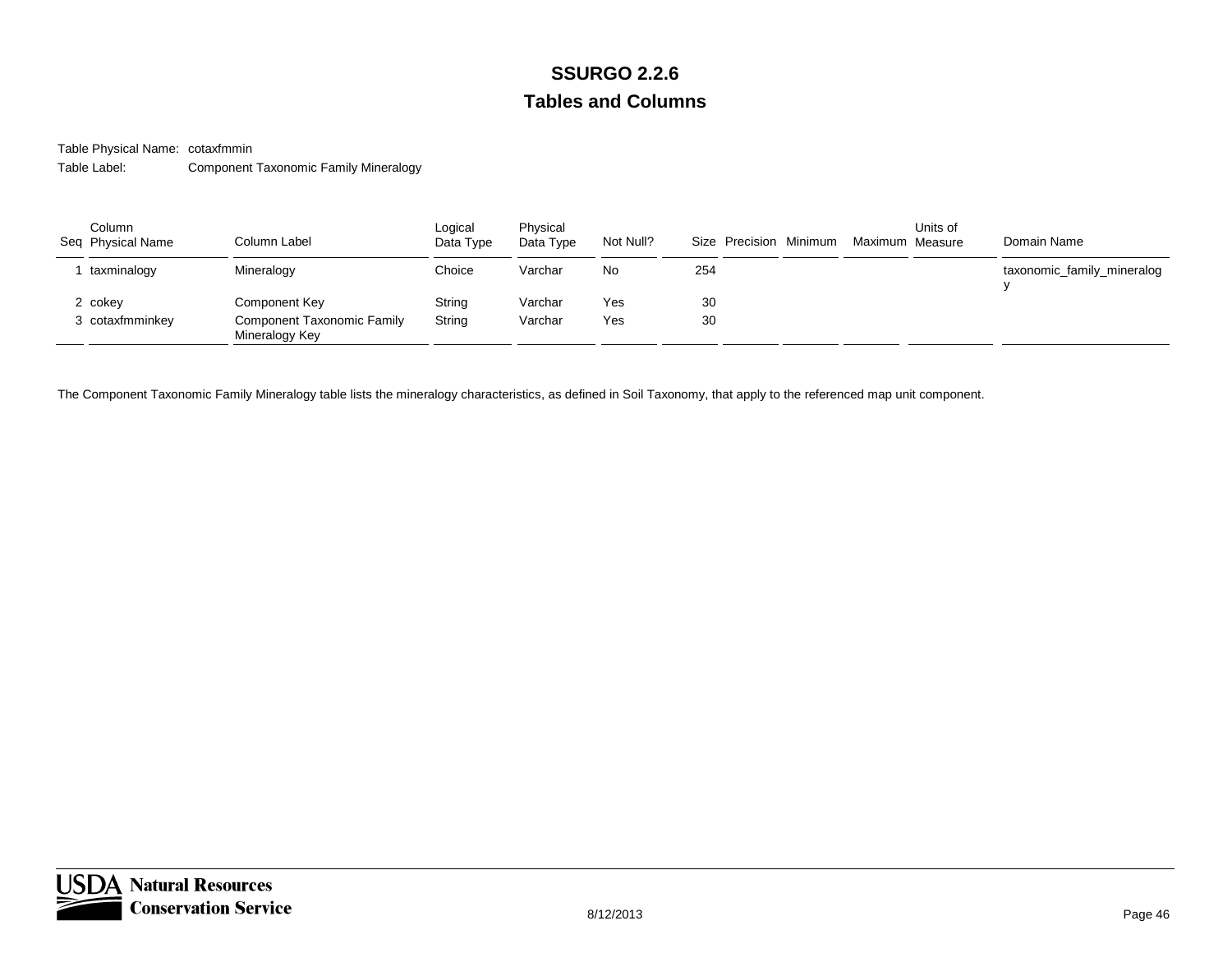Table Physical Name: cotaxmoistcl

Table Label:Component Taxonomic Moisture Class

| Column<br>Seq Physical Name | Column Label                                            | Logical<br>Data Type | Physical<br>Data Type | Not Null? | Size Precision Minimum | Maximum Measure | Units of | Domain Name              |
|-----------------------------|---------------------------------------------------------|----------------------|-----------------------|-----------|------------------------|-----------------|----------|--------------------------|
| taxmoistcl                  | Moisture Class                                          | Choice               | Varchar               | No        | 254                    |                 |          | taxonomic moisture class |
| 2 cokev                     | Component Key                                           | String               | Varchar               | Yes       | 30                     |                 |          |                          |
| cotaxmckev                  | <b>Component Taxonomic Family</b><br>Moisture Class Key | String               | Varchar               | Yes       | 30                     |                 |          |                          |

The Component Taxonomic Moisture Class table provides clear identification of the intended taxonomic moisture class, as defined in Soil Taxonomy, that apply to the referenced map unit component, even though moisture class is implied at a higher taxonomic level. The class or classes listed in this table describe the representative situation for the component.

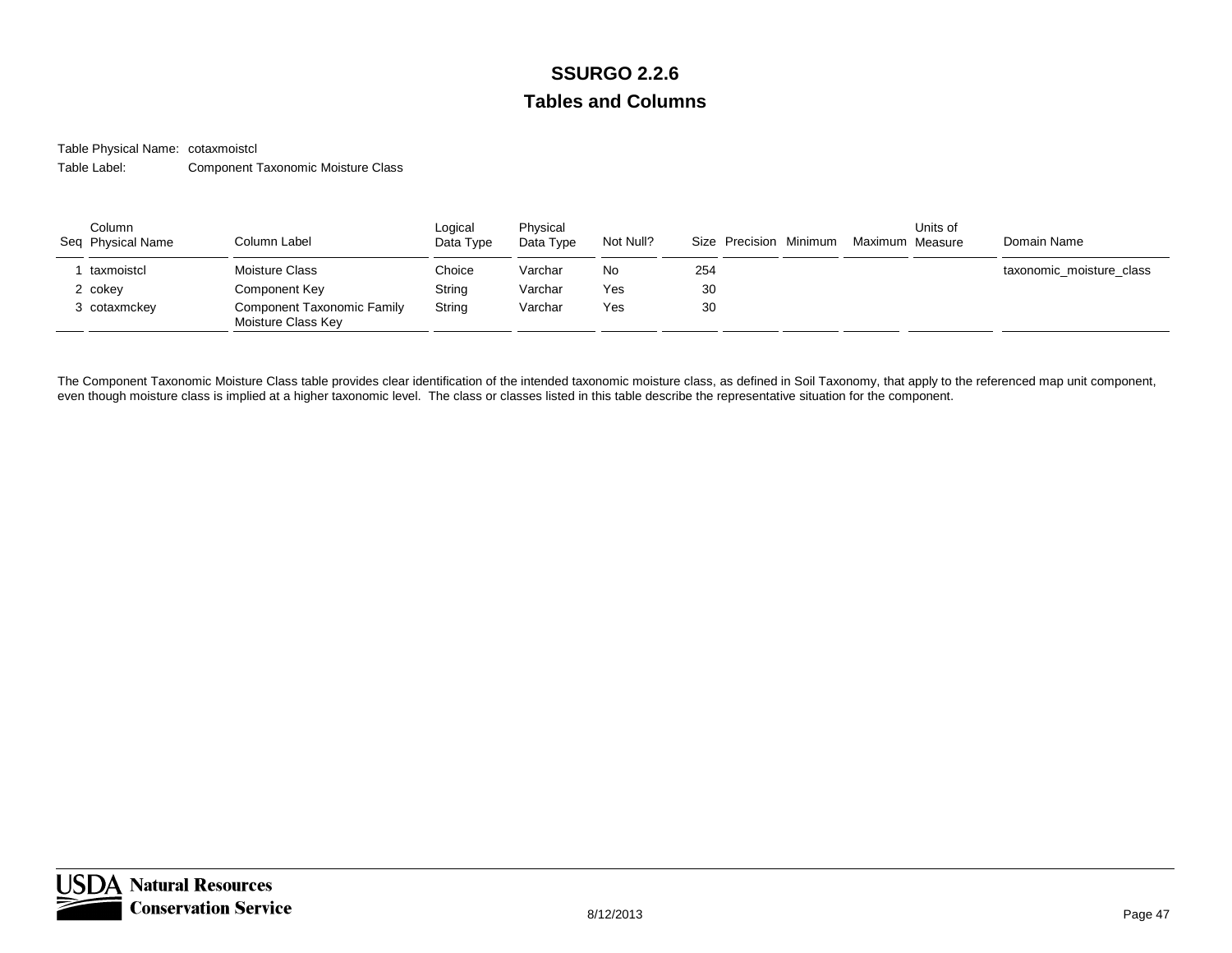#### Table Physical Name: cotext Table Label:Component Text

| Column<br>Seq Physical Name | Column Label       | Logical<br>Data Type | Physical<br>Data Type | Not Null? | Size Precision Minimum | Maximum Measure | Units of | Domain Name         |
|-----------------------------|--------------------|----------------------|-----------------------|-----------|------------------------|-----------------|----------|---------------------|
| recdate                     | Date               | Date/Time            | Datetime              | No        |                        |                 |          |                     |
| 2 comptextkind              | Kind               | Choice               | Varchar               | No        | 254                    |                 |          | component_text_kind |
| 3 textcat                   | Category           | String               | Varchar               | <b>No</b> | 20                     |                 |          |                     |
| 4 textsubcat                | Subcategory        | String               | Varchar               | No        | 20                     |                 |          |                     |
| 5 text                      | Text               | Narrative<br>Text    | Varchar(max No        |           |                        |                 |          |                     |
| 6 cokey                     | Component Key      | String               | Varchar               | Yes       | 30                     |                 |          |                     |
| 7 cotextkey                 | Component Text Key | String               | Varchar               | Yes       | 30                     |                 |          |                     |

The Component Text table contains notes and narrative descriptions for the referenced map unit component. In many cases, the table will be empty for a particular component.

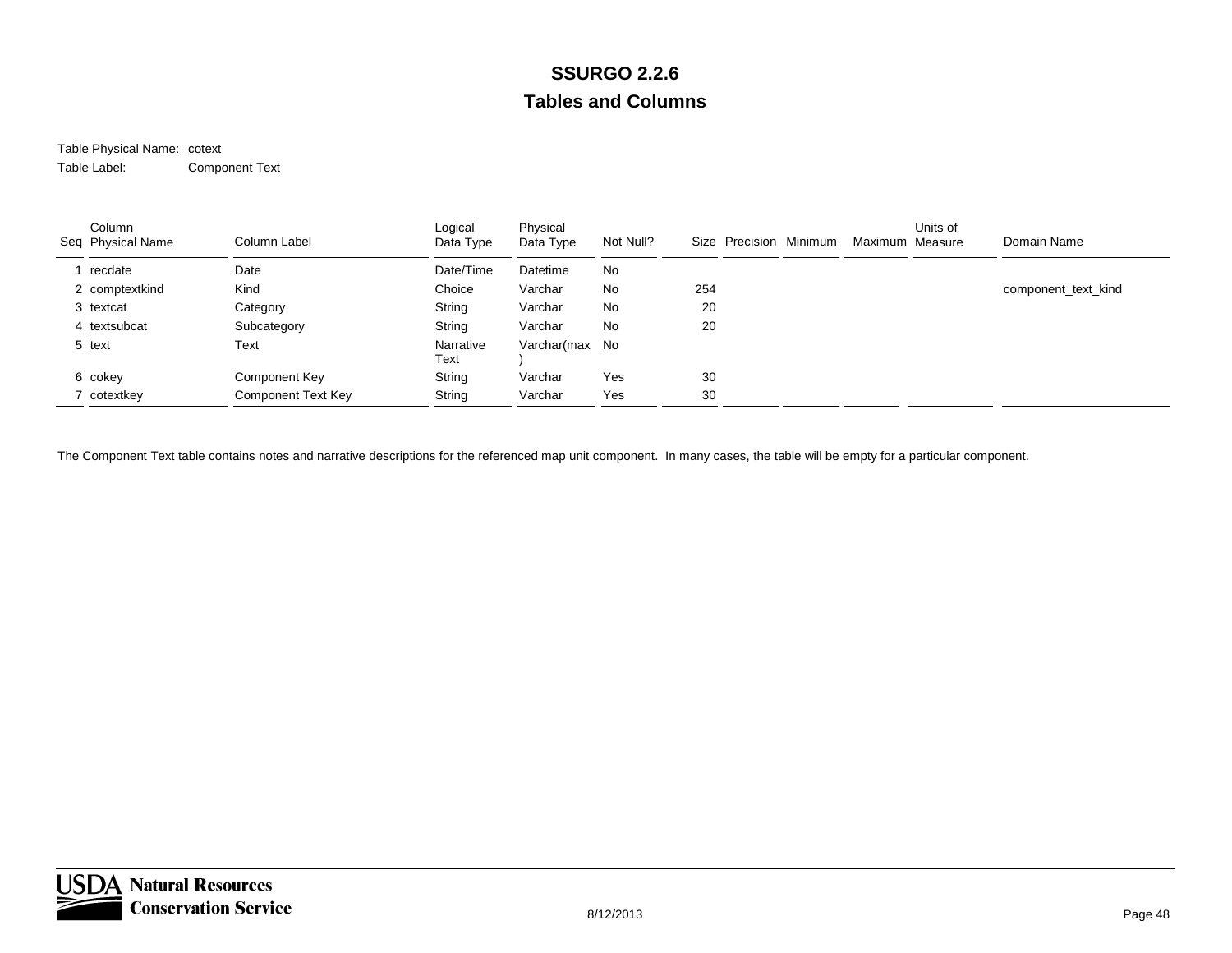#### Table Physical Name: cotreestomng Table Label:Component Trees To Manage

| Column<br>Seq Physical Name | Column Label                  | Logical<br>Data Type | Physical<br>Data Type | Not Null? | Size Precision Minimum | Maximum Measure | Units of | Domain Name |
|-----------------------------|-------------------------------|----------------------|-----------------------|-----------|------------------------|-----------------|----------|-------------|
| plantsym                    | <b>Plant Symbol</b>           | String               | Varchar               | Yes       |                        |                 |          |             |
| 2 plantsciname              | <b>Scientific Name</b>        | String               | Varchar               | No        | 127                    |                 |          |             |
| 3 plantcomname              | Common Name                   | String               | Varchar               | <b>No</b> | 60                     |                 |          |             |
| 4 cokey                     | Component Key                 | String               | Varchar               | Yes       | 30                     |                 |          |             |
| 5 cotreestomngkey           | Component Trees to Manage Key | String               | Varchar               | Yes       | 30                     |                 |          |             |

The Component Trees To Manage table lists the trees commonly recommended for managing on the referenced map unit component.

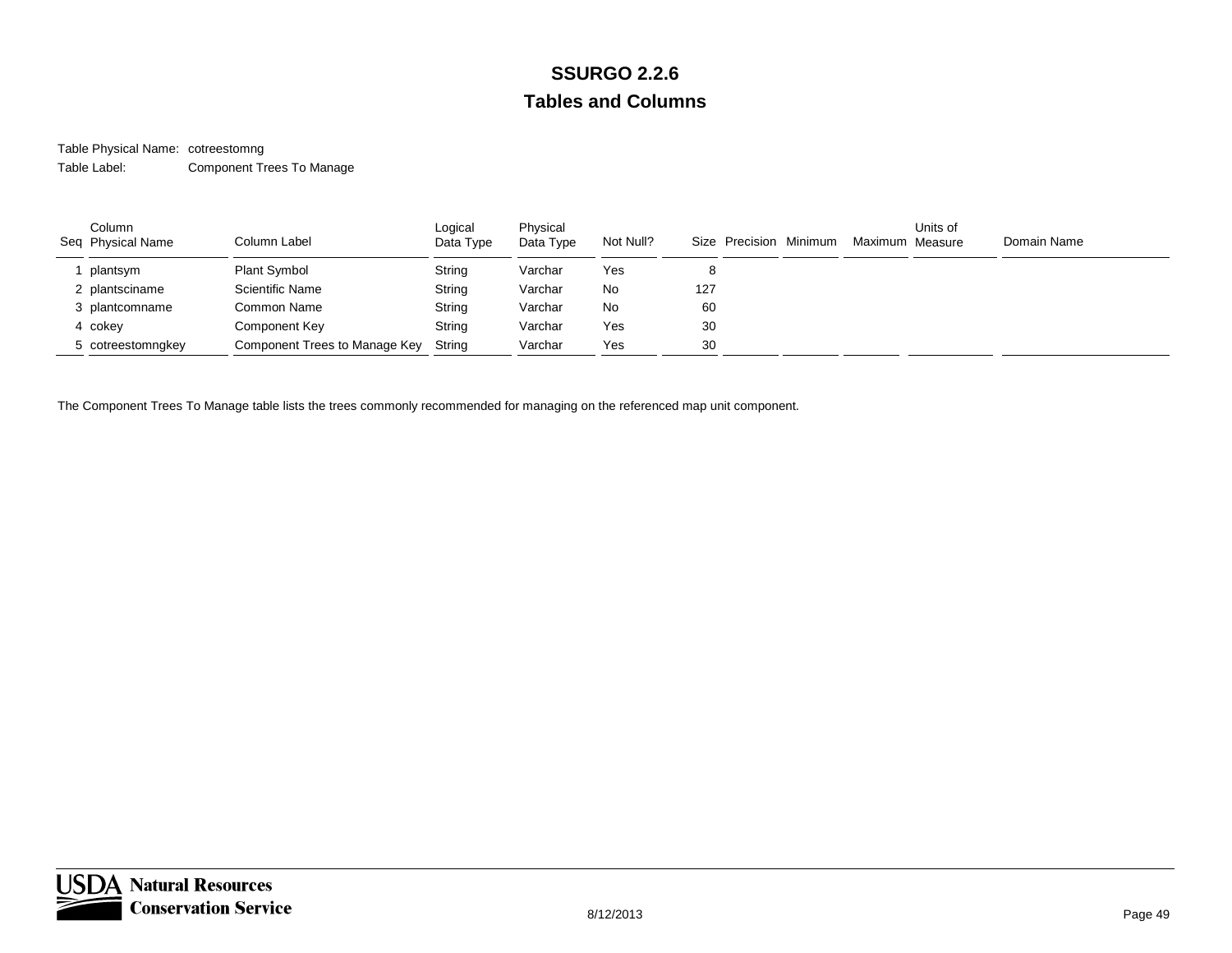Table Physical Name: cotxfmother

Table Label:Component Taxonomic Family Other Criteria

| Column<br>Seq Physical Name | Column Label                                   | Logical<br>Data Type | Physical<br>Data Type | Not Null? | Size Precision Minimum | Maximum Measure | Units of | Domain Name            |
|-----------------------------|------------------------------------------------|----------------------|-----------------------|-----------|------------------------|-----------------|----------|------------------------|
| taxfamother                 | Family Other                                   | Choice               | Varchar               | No        | 254                    |                 |          | taxonomic_family_other |
| 2 cokev                     | Component Key                                  | String               | Varchar               | Yes       | 30                     |                 |          |                        |
| 3 cotaxfokev                | <b>Component Taxonomic Family</b><br>Other Kev | String               | Varchar               | Yes       | 30                     |                 |          |                        |

The Component Taxonomic Family Other Criteria table lists the other taxonomic characteristics, such as classes of coatings or permanent cracks, as defined in Soil Taxonomy, that apply to the referenced map unit component. The characteristics listed in this table describe the representative situation for the component.

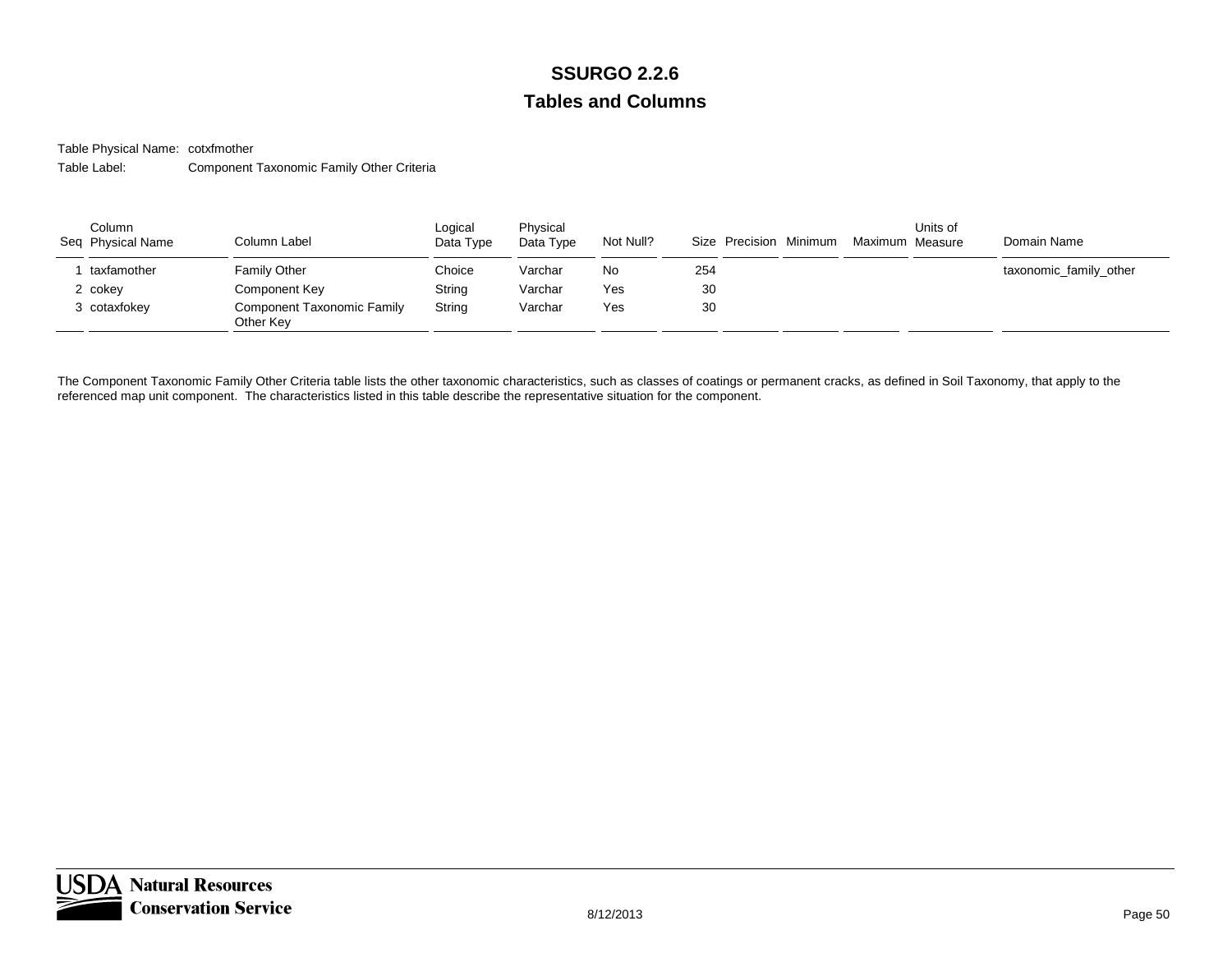# Table Physical Name: distinterpmd

Table Label:Distribution Interp Metadata

| Column<br>Seq Physical Name | Column Label                                    | Logical<br>Data Type | Physical<br>Data Type | Not Null? |     | Size Precision Minimum | Maximum Measure | Units of | Domain Name |
|-----------------------------|-------------------------------------------------|----------------------|-----------------------|-----------|-----|------------------------|-----------------|----------|-------------|
| rulename                    | <b>Rule Name</b>                                | String               | Varchar               | <b>No</b> | 60  |                        |                 |          |             |
| 2 ruledesign                | Rule Design                                     | Choice               | Varchar               | Yes       | 254 |                        |                 |          | rule_design |
| 3 ruledesc                  | Description                                     | Narrative<br>Text    | Varchar(max No        |           |     |                        |                 |          |             |
| 4 dataafuse                 | Ready to use?                                   | Boolean              | Char                  | <b>No</b> | 3   |                        |                 |          |             |
| 5 mrecentrulecwlu           | Most Recent Rule Component<br>When Last Updated | Date/Time            | Datetime              | <b>No</b> |     |                        |                 |          |             |
| 6 rulekey                   | Rule Key                                        | String               | Varchar               | Yes       | 30  |                        |                 |          |             |
| 7 distmdkey                 | Distribution Metadata Key                       | String               | Varchar               | Yes       | 30  |                        |                 |          |             |
| 8 distinterpmdkey           | Distribution Interpretation<br>Metadata Key     | String               | Varchar               | Yes       | 30  |                        |                 |          |             |

The Distribution Interp Metadata table records the set of NASIS fuzzy logic interpretations which were generated for the map unit components included in a set of distribution data.

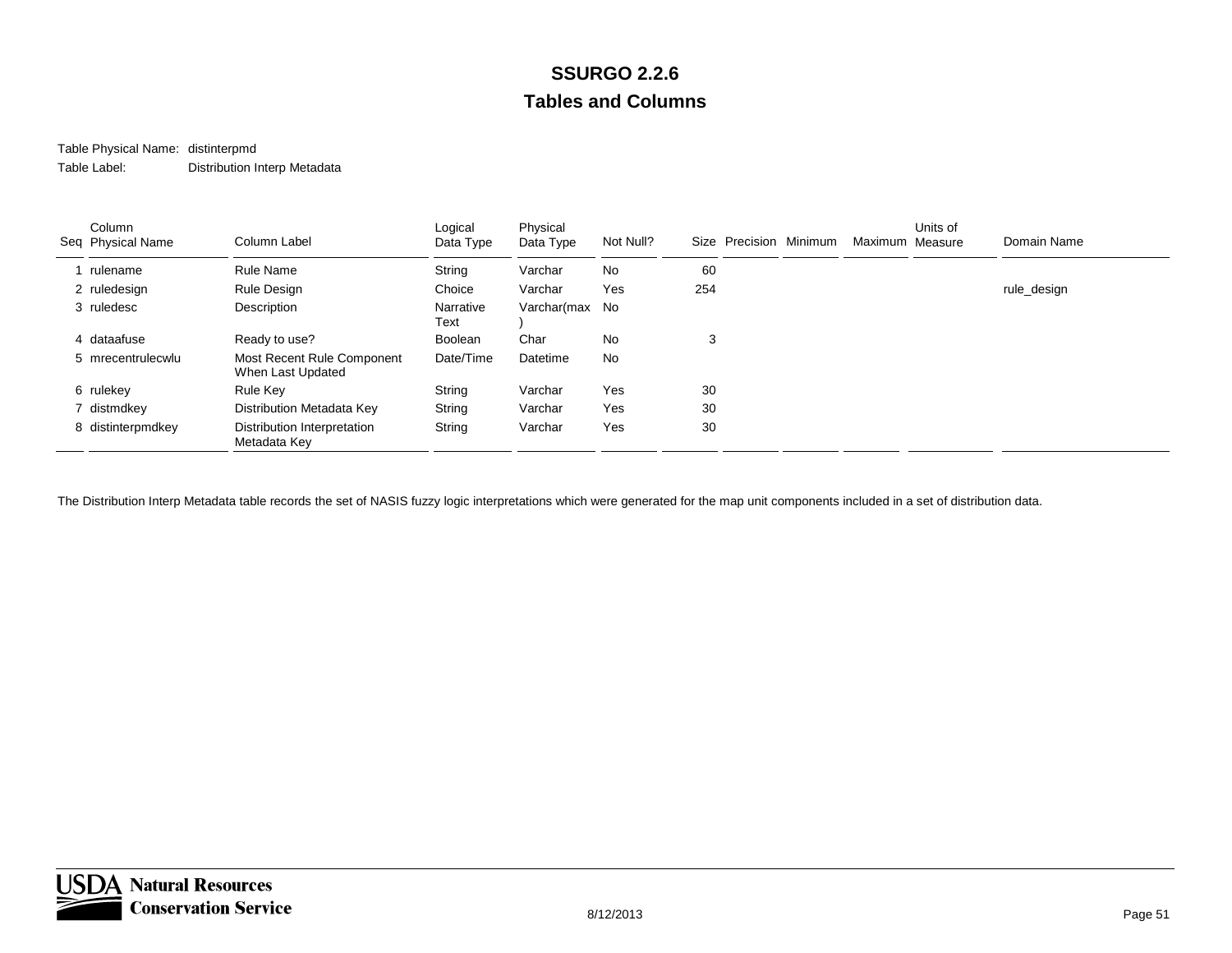#### Table Physical Name: distlegendmd Table Label:Distribution Legend Metadata

| Column<br>Seq Physical Name | Column Label                       | Logical<br>Data Type | Physical<br>Data Type | Not Null? | Size | Precision Minimum | Maximum Measure | Units of | Domain Name                 |
|-----------------------------|------------------------------------|----------------------|-----------------------|-----------|------|-------------------|-----------------|----------|-----------------------------|
| areatypename                | Area Type Name                     | String               | Varchar               | No        | 45   |                   |                 |          |                             |
| 2 areasymbol                | Area Symbol                        | String               | Varchar               | No        | 20   |                   |                 |          |                             |
| 3 areaname                  | Area Name                          | String               | Varchar               | <b>No</b> | 135  |                   |                 |          |                             |
| 4 ssastatus                 | <b>Survey Status</b>               | Choice               | Varchar               | No.       | 254  |                   |                 |          | soil_survey_area_status     |
| 5 cordate                   | <b>Correlation Date</b>            | Date/Time            | Datetime              | No        |      |                   |                 |          |                             |
| 6 exportcertstatus          | <b>Export Certification Status</b> | Choice               | Varchar               | No        | 254  |                   |                 |          | export certification status |
| 7 exportcertdate            | <b>Export Certification Date</b>   | Date/Time            | Datetime              | <b>No</b> |      |                   |                 |          |                             |
| 8 exportmetadata            | <b>Export Metadata</b>             | Narrative<br>Text    | Varchar(max No        |           |      |                   |                 |          |                             |
| 9 Ikey                      | Legend Key                         | String               | Varchar               | Yes       | 30   |                   |                 |          |                             |
| 10 distmdkey                | Distribution Metadata Key          | String               | Varchar               | Yes       | 30   |                   |                 |          |                             |
| 11 distlegendmdkey          | Distribution Legend Metadata Key   | String               | Varchar               | Yes       | 30   |                   |                 |          |                             |

The Distribution Legend Metadata table records information about the legends or soil survey areas selected for inclusion in a set of distributed data. The presence of a legend in this table does not imply that all of the available data for that legend was included in the set of data that was distributed. Only certain map units and components for that legend may have been selected. The record of the criteria used for selecting map units and components may be found in the Distribution Metadata table.

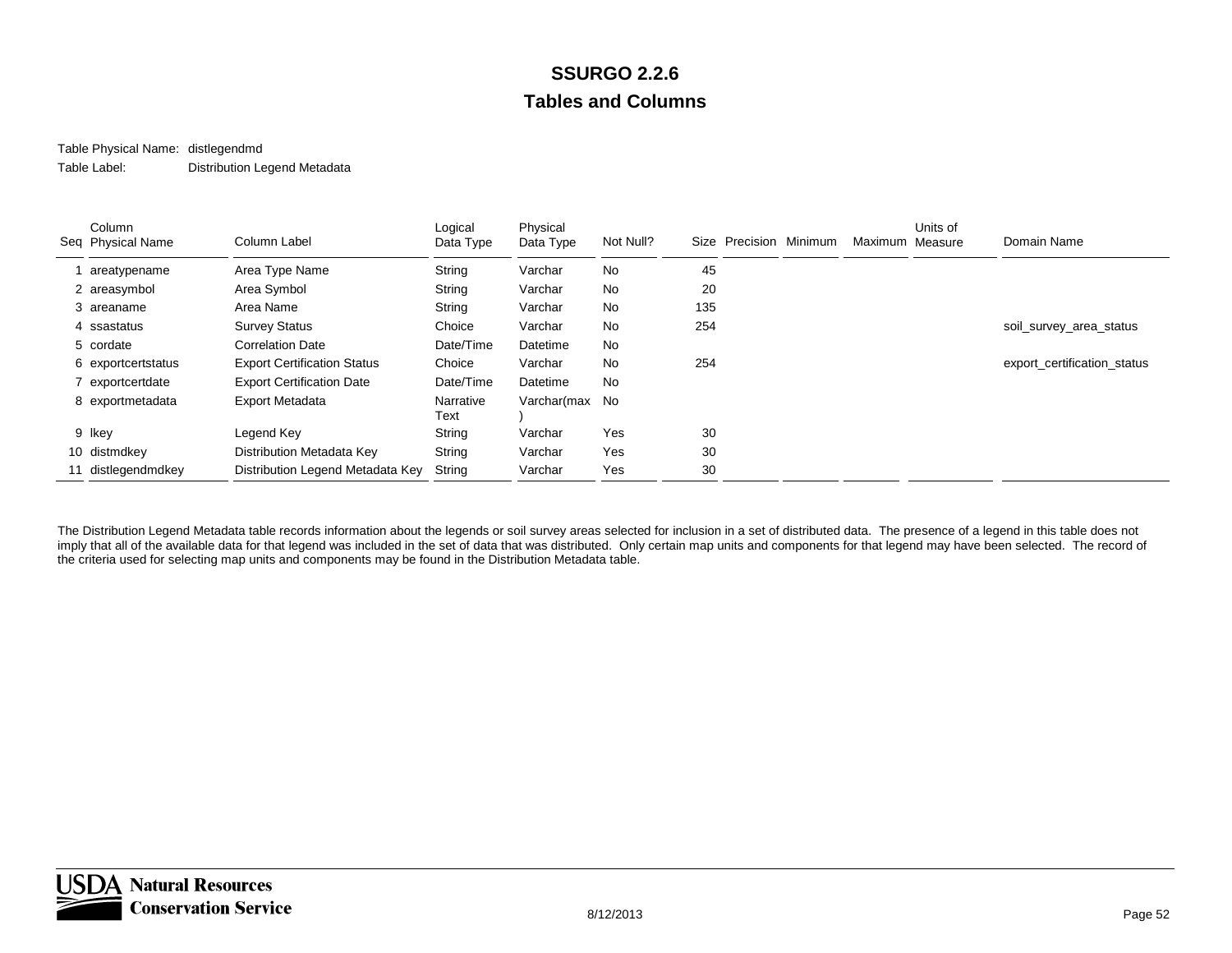Table Physical Name: distmd Table Label:Distribution Metadata

| Column<br>Seq Physical Name | Column Label                   | Logical<br>Data Type | Physical<br>Data Type | Not Null? | Size Precision Minimum | Maximum Measure | Units of | Domain Name         |
|-----------------------------|--------------------------------|----------------------|-----------------------|-----------|------------------------|-----------------|----------|---------------------|
| distgendate                 | Distribution Generation Date   | Date/Time            | Datetime              | No.       |                        |                 |          |                     |
| 2 diststatus                | <b>Distribution Status</b>     | Choice               | Varchar               | Yes       | 254                    |                 |          | distribution status |
| 3 interpmaxreasons          | Interpretation Maximum Reasons | Integer              | Smallint              | No        |                        |                 |          |                     |
| 4 distmdkey                 | Distribution Metadata Key      | String               | Varchar               | Yes       | 30                     |                 |          |                     |

The Distribution Metadata table records information associated with the selection of a set of data for distribution to some entity or information system external to NASIS. A set of distribution data may include only selected map units from a legend or legends, and only selected components of those map units. This table records the criteria used for selecting map units and components for inclusion in the set of distributed data. Other recorded information includes the name of the NASIS user who initiated a distribution request, and the times when that request was made, and when that request was ultimately processed.

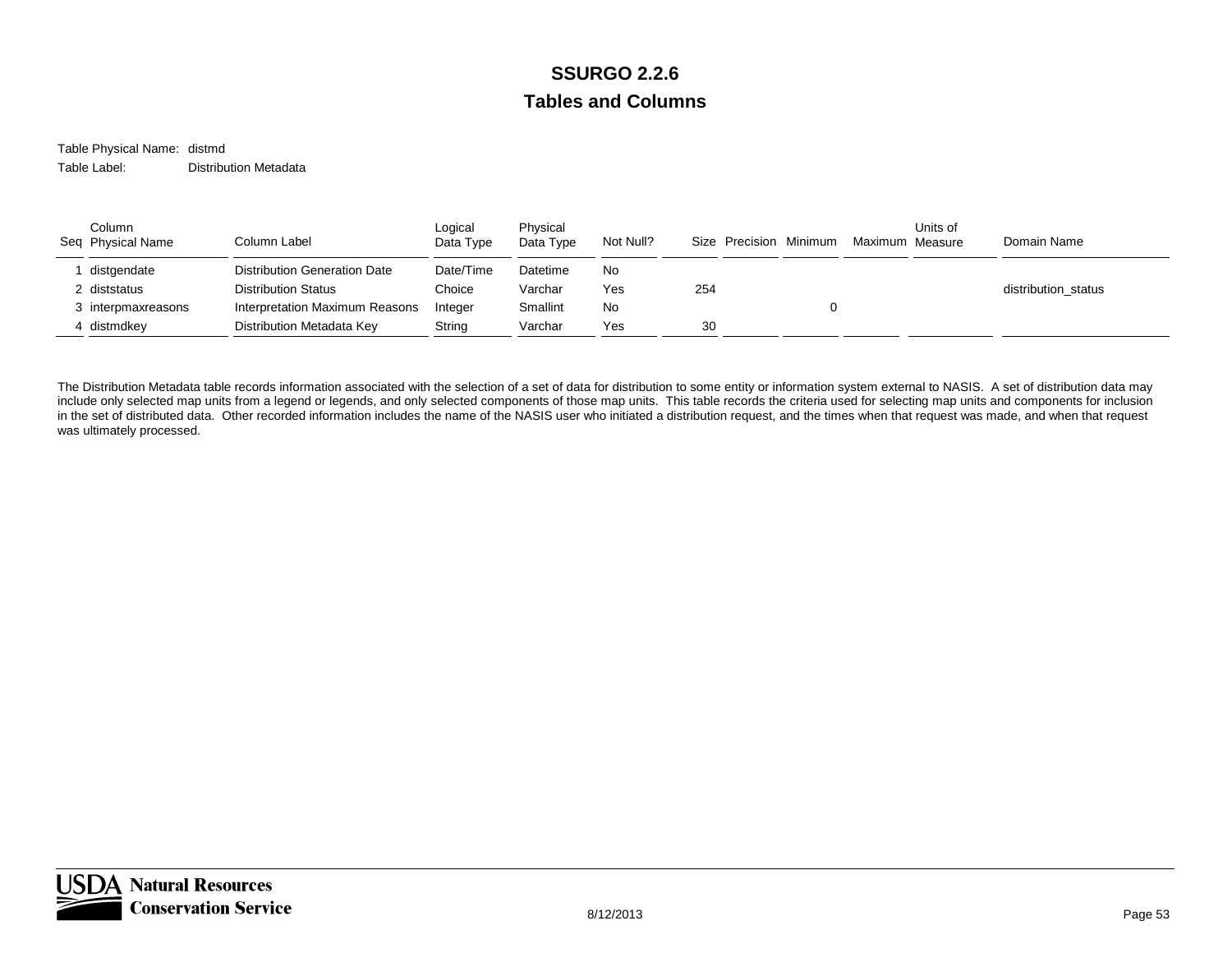#### Table Physical Name: featdesc Table Label:Feature Description

| Column<br>Seq Physical Name | Column Label               | Logical<br>Data Type | Physical<br>Data Type | Not Null? | Size Precision Minimum | Maximum Measure | Units of | Domain Name |
|-----------------------------|----------------------------|----------------------|-----------------------|-----------|------------------------|-----------------|----------|-------------|
| areasymbol                  | Area Symbol                | String               | Varchar               | Yes       | 20                     |                 |          |             |
| 2 spatialversion            | Spatial Version            | Integer              | Int                   | Yes       |                        |                 |          |             |
| 3 featsym                   | Feature Symbol             | String               | Varchar               | Yes       | 3                      |                 |          |             |
| 4 featname                  | Feature Name               | String               | Varchar               | Yes       | 80                     |                 |          |             |
| 5 featdesc                  | <b>Feature Description</b> | Narrative<br>Text    | Varchar(max           | Yes       |                        |                 |          |             |
| 6 featkey                   | Feature Key                | String               | Varchar               | Yes       | 30                     |                 |          |             |

This table records the description of all spot features that occur in a soil survey area.

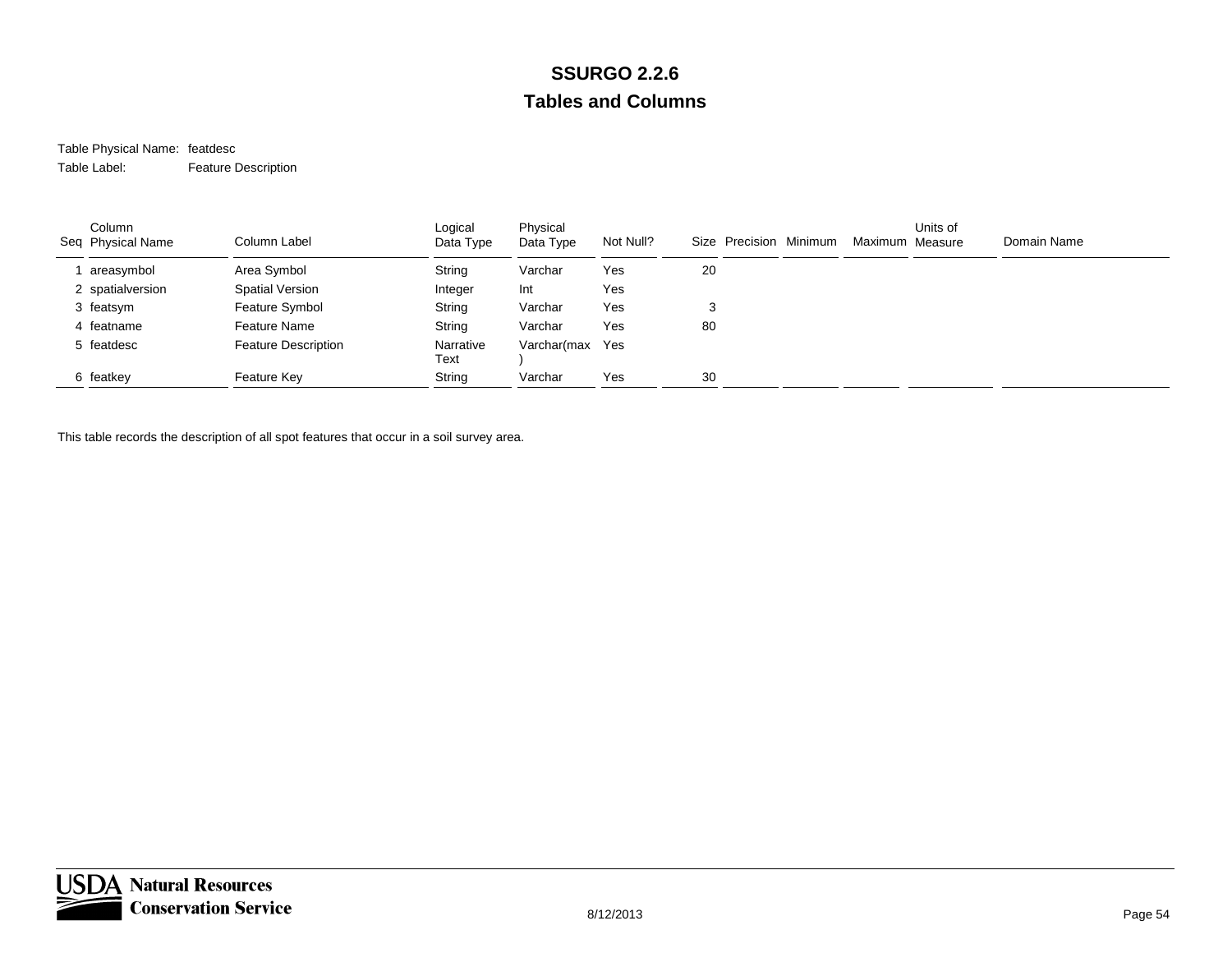Table Physical Name: featline Table Label:Feature Line

| Column<br>Seq Physical Name | Column Label           | Logical<br>Data Type | Physical<br>Data Type | Not Null? | Size Precision Minimum | Maximum Measure | Units of | Domain Name |
|-----------------------------|------------------------|----------------------|-----------------------|-----------|------------------------|-----------------|----------|-------------|
| areasymbol                  | Area Symbol            | String               | Varchar               | Yes       | 20                     |                 |          |             |
| 2 spatialversion            | <b>Spatial Version</b> | Integer              | Int                   | Yes       |                        |                 |          |             |
| 3 featsym                   | Feature Symbol         | String               | Varchar               | Yes       |                        |                 |          |             |
| 4 featkey                   | Feature Key            | String               | Varchar               | Yes       | 30                     |                 |          |             |

This table records all of the spot features of a soil survey area that are represented as one or more lines. This table is not like other tabular data tables that are delivered as ASCII delimited files. How the information is delivered depends on the spatial format that was requested at the time the corresponding soil survey area was exported. Spatial information is typically delivered in GIS vendor specific format, and more than one output file may be produced when the information for this spatial entity is exported. Consequently, no spatially oriented columns are shown, because the name and number of columns necessary to portray spatial characteristics vary depending on spatial format.

This table is documented in order to show attributes that will always be available when working with the corresponding spatial entity in a GIS. These attributes have two purposes. One purpose is to identify each instance of the corresponding spatial entity. The other purpose is to identify each instance of the corresponding tabular entity. The tabular entity corresponding to a spot feature line is represented by a record in the Feature Description table.

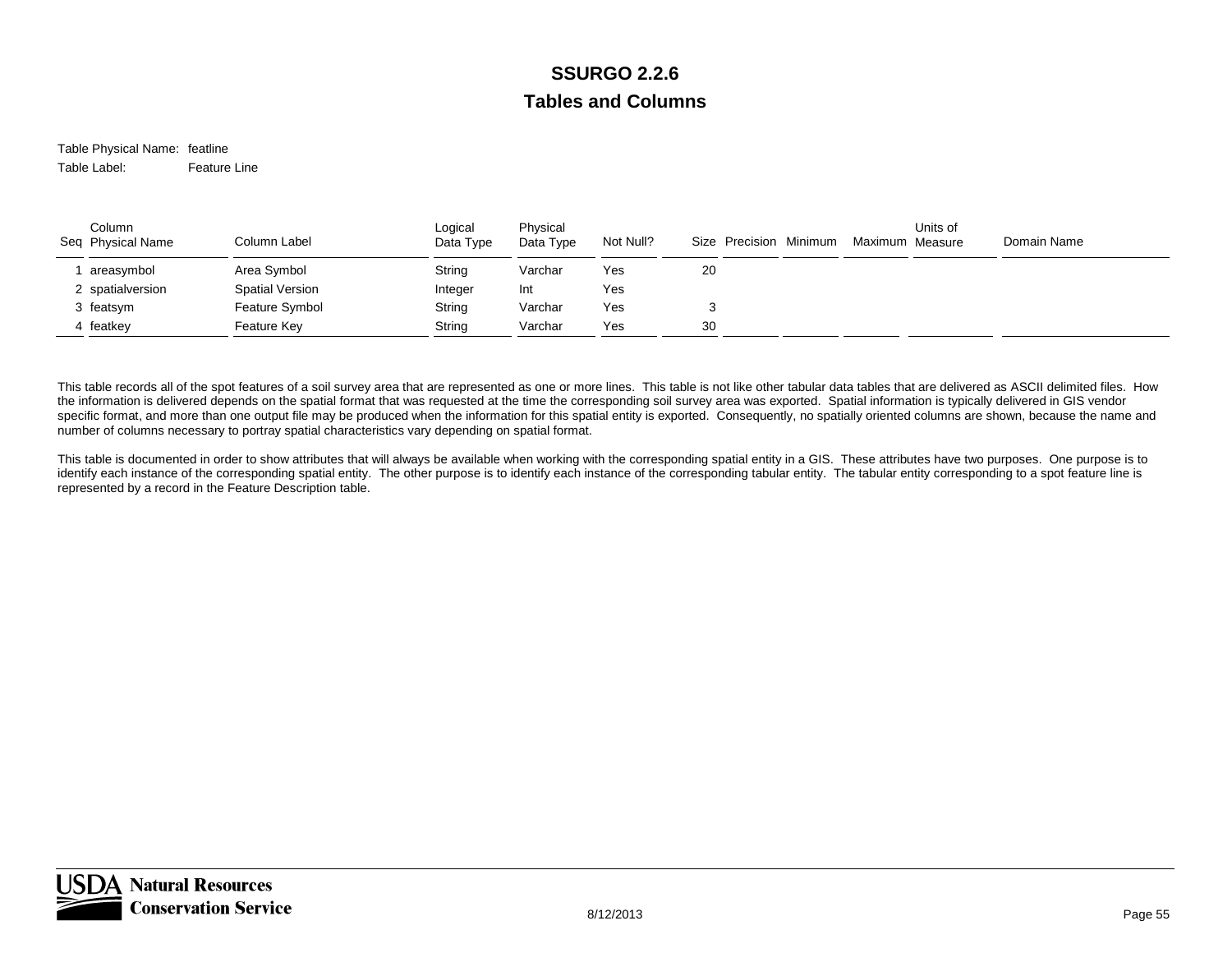#### Table Physical Name: featpoint Table Label:Feature Point

| Column<br>Seq Physical Name | Column Label           | Logical<br>Data Type | Physical<br>Data Type | Not Null? |    | Size Precision Minimum | Maximum Measure | Units of | Domain Name |
|-----------------------------|------------------------|----------------------|-----------------------|-----------|----|------------------------|-----------------|----------|-------------|
| areasymbol                  | Area Symbol            | String               | Varchar               | Yes       | 20 |                        |                 |          |             |
| 2 spatialversion            | <b>Spatial Version</b> | Integer              | Int                   | Yes       |    |                        |                 |          |             |
| 3 featsym                   | Feature Symbol         | String               | Varchar               | Yes       |    |                        |                 |          |             |
| 4 featkey                   | Feature Key            | String               | Varchar               | Yes       | 30 |                        |                 |          |             |

This table records all of the spot features of a soil survey area that are represented as one or more points. This table is not like other tabular data tables that are delivered as ASCII delimited files. How the information is delivered depends on the spatial format that was requested at the time the corresponding soil survey area was exported. Spatial information is typically delivered in GIS vendor specific format, and more than one output file may be produced when the information for this spatial entity is exported. Consequently, no spatially oriented columns are shown, because the name and number of columns necessary to portray spatial characteristics vary depending on spatial format.

This table is documented in order to show attributes that will always be available when working with the corresponding spatial entity in a GIS. These attributes have two purposes. One purpose is to identify each instance of the corresponding spatial entity. The other purpose is to identify each instance of the corresponding tabular entity. The tabular entity corresponding to a spot feature point is represented by a record in the Feature Description table.

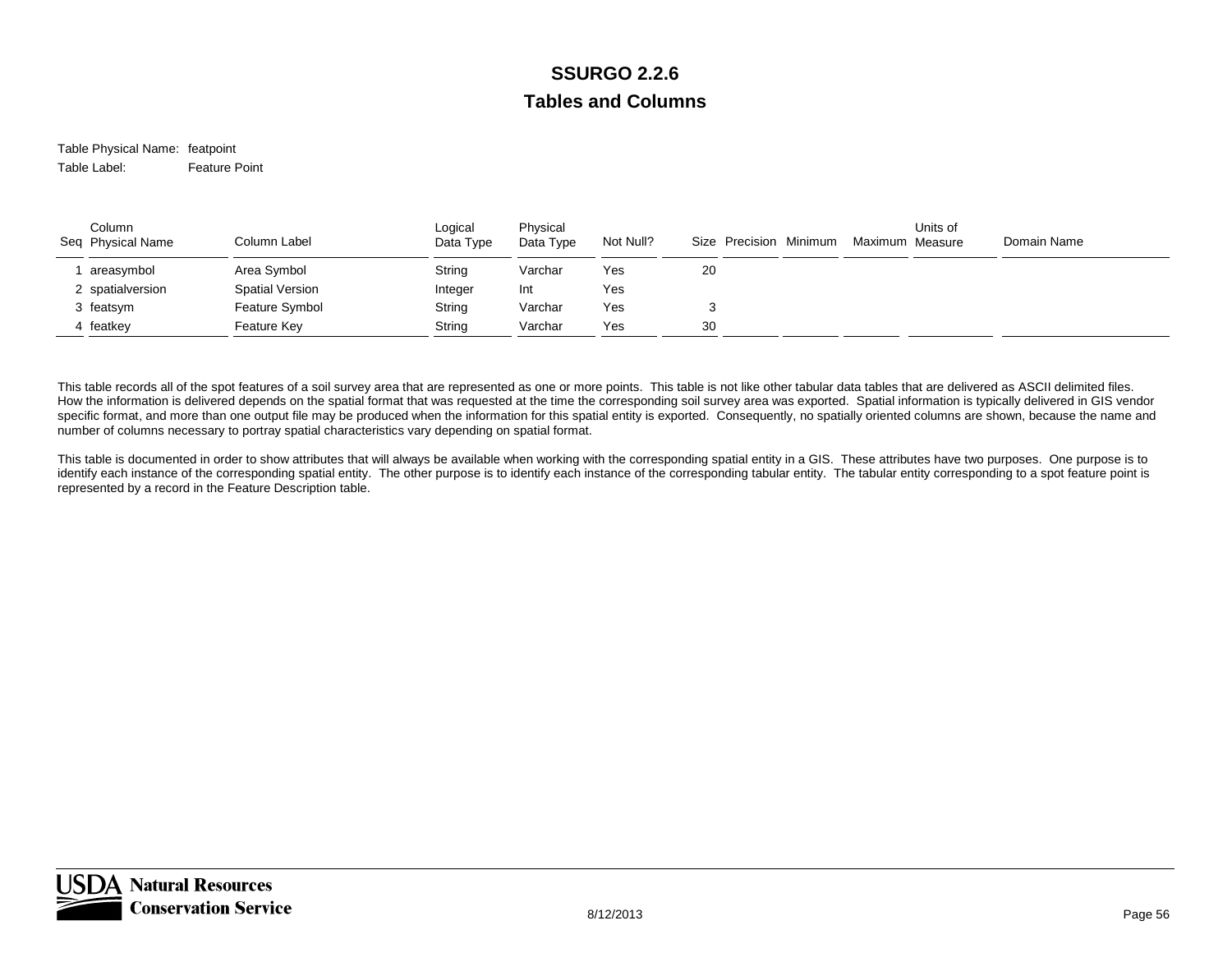#### Table Physical Name: laoverlap Table Label:Legend Area Overlap

| Column<br>Seq Physical Name | Column Label            | Logical<br>Data Type | Physical<br>Data Type | Not Null? |     | Size Precision Minimum | Maximum Measure | Units of | Domain Name |
|-----------------------------|-------------------------|----------------------|-----------------------|-----------|-----|------------------------|-----------------|----------|-------------|
| areatypename                | Area Type Name          | String               | Varchar               | Yes       | 45  |                        |                 |          |             |
| 2 areasymbol                | Area Symbol             | String               | Varchar               | Yes       | 20  |                        |                 |          |             |
| 3 areaname                  | Area Name               | String               | Varchar               | No        | 135 |                        |                 |          |             |
| areaovacres                 | Overlap Acres           | Integer              | Int                   | No        |     |                        |                 | acres    |             |
| 5 Ikey                      | Legend Key              | String               | Varchar               | Yes       | 30  |                        |                 |          |             |
| 6 lareaovkey                | Legend Area Overlap Key | String               | Varchar               | Yes       | 30  |                        |                 |          |             |

The Legend Area Overlap table lists the geographic areas that are coincident with the soil survey area identified in the Legend table. For example, a survey area that covers two counties would have two rows in this table, one for each county. Other types of geographic areas listed might include state, MLRA, rainfall (R) factor area, climate (C) factor area, etc.

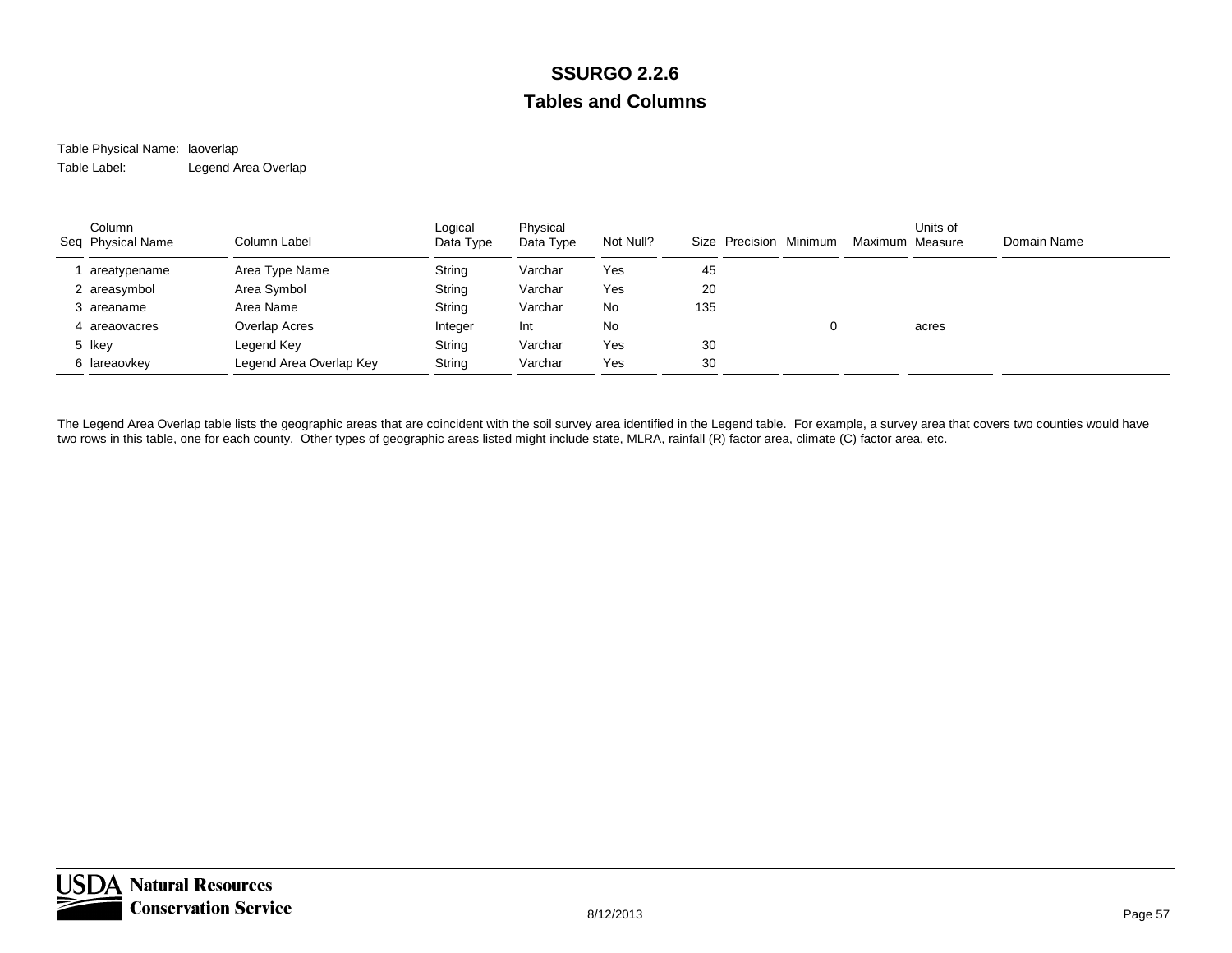#### Table Physical Name: legend Table Label:Legend

| Column<br>Seq Physical Name | Column Label                       | Logical<br>Data Type | Physical<br>Data Type | Not Null? |     | Size Precision Minimum |   | Maximum Measure | Units of | Domain Name                 |
|-----------------------------|------------------------------------|----------------------|-----------------------|-----------|-----|------------------------|---|-----------------|----------|-----------------------------|
| areatypename                | Area Type Name                     | String               | Varchar               | Yes       | 45  |                        |   |                 |          |                             |
| 2 areasymbol                | Area Symbol                        | String               | Varchar               | Yes       | 20  |                        |   |                 |          |                             |
| 3 areaname                  | Area Name                          | String               | Varchar               | No        | 135 |                        |   |                 |          |                             |
| 4 areaacres                 | Area Acres                         | Integer              | Int                   | No        |     |                        | 0 |                 | acres    |                             |
| 5 mlraoffice                | <b>MLRA Office</b>                 | Choice               | Varchar               | No        | 254 |                        |   |                 |          | mlra_office                 |
| 6 legenddesc                | <b>Legend Description</b>          | String               | Varchar               | No        | 60  |                        |   |                 |          |                             |
| 7 ssastatus                 | <b>Survey Status</b>               | Choice               | Varchar               | No        | 254 |                        |   |                 |          | soil_survey_area_status     |
| 8 mouagncyresp              | <b>MOU Agency Responsible</b>      | Choice               | Varchar               | No        | 254 |                        |   |                 |          | mou_agency_responsible      |
| 9 projectscale              | Project Scale                      | Integer              | Int                   | No        |     |                        |   |                 |          |                             |
| 10 cordate                  | <b>Correlation Date</b>            | Date/Time            | Datetime              | <b>No</b> |     |                        |   |                 |          |                             |
| 11 ssurgoarchived           | <b>SSURGO Archived</b>             | Date/Time            | Datetime              | No        |     |                        |   |                 |          |                             |
| 12 legendsuituse            | Geographic Applicability           | Choice               | Varchar               | No        | 254 |                        |   |                 |          | legend_suitability_for_use  |
| 13 legendcertstat           | <b>Legend Certification Status</b> | Choice               | Varchar               | No        | 254 |                        |   |                 |          | legend_certification_status |
| 14 Ikey                     | Legend Key                         | String               | Varchar               | Yes       | 30  |                        |   |                 |          |                             |

The Legend table identifies the soil survey area that the legend is related to, and related information about that legend.

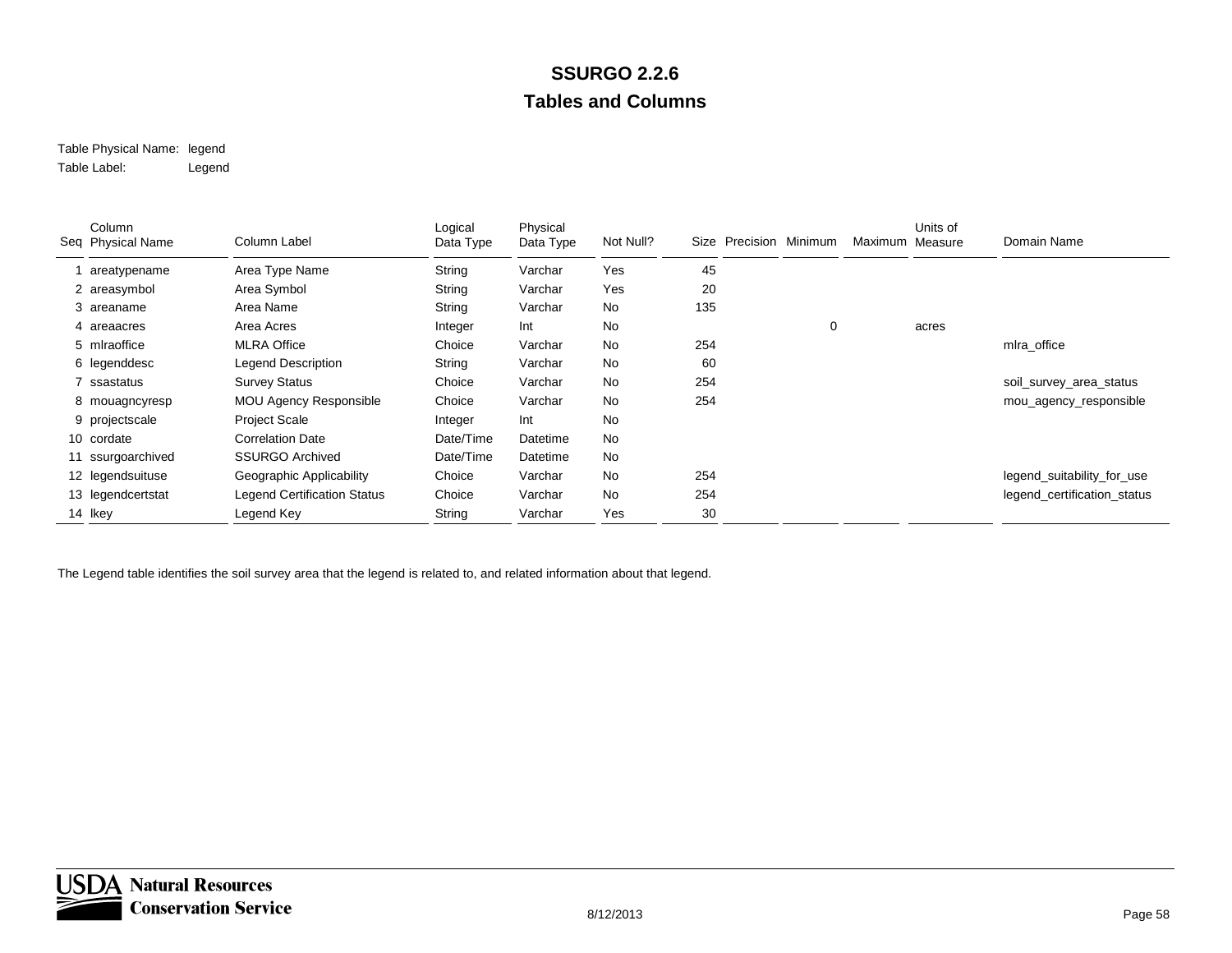#### Table Physical Name: legendtext Table Label:Legend Text

| Column<br>Seq Physical Name | Column Label    | Logical<br>Data Type | Physical<br>Data Type | Not Null? | Size Precision Minimum | Maximum Measure | Units of | Domain Name      |
|-----------------------------|-----------------|----------------------|-----------------------|-----------|------------------------|-----------------|----------|------------------|
| recdate                     | Date            | Date/Time            | Datetime              | No        |                        |                 |          |                  |
| 2 legendtextkind            | Kind            | Choice               | Varchar               | No        | 254                    |                 |          | legend_text_kind |
| 3 textcat                   | Category        | String               | Varchar               | No        | 20                     |                 |          |                  |
| 4 textsubcat                | Subcategory     | String               | Varchar               | No        | 20                     |                 |          |                  |
| 5 text                      | Text            | Narrative<br>Text    | Varchar(max No        |           |                        |                 |          |                  |
| 6 Ikey                      | Legend Key      | String               | Varchar               | Yes       | 30                     |                 |          |                  |
| legtextkey                  | Legend Text Key | String               | Varchar               | Yes       | 30                     |                 |          |                  |

The Legend Text table contains notes and narrative descriptions related to the referenced legend. Legend text is optional. In many cases, this table is empty.

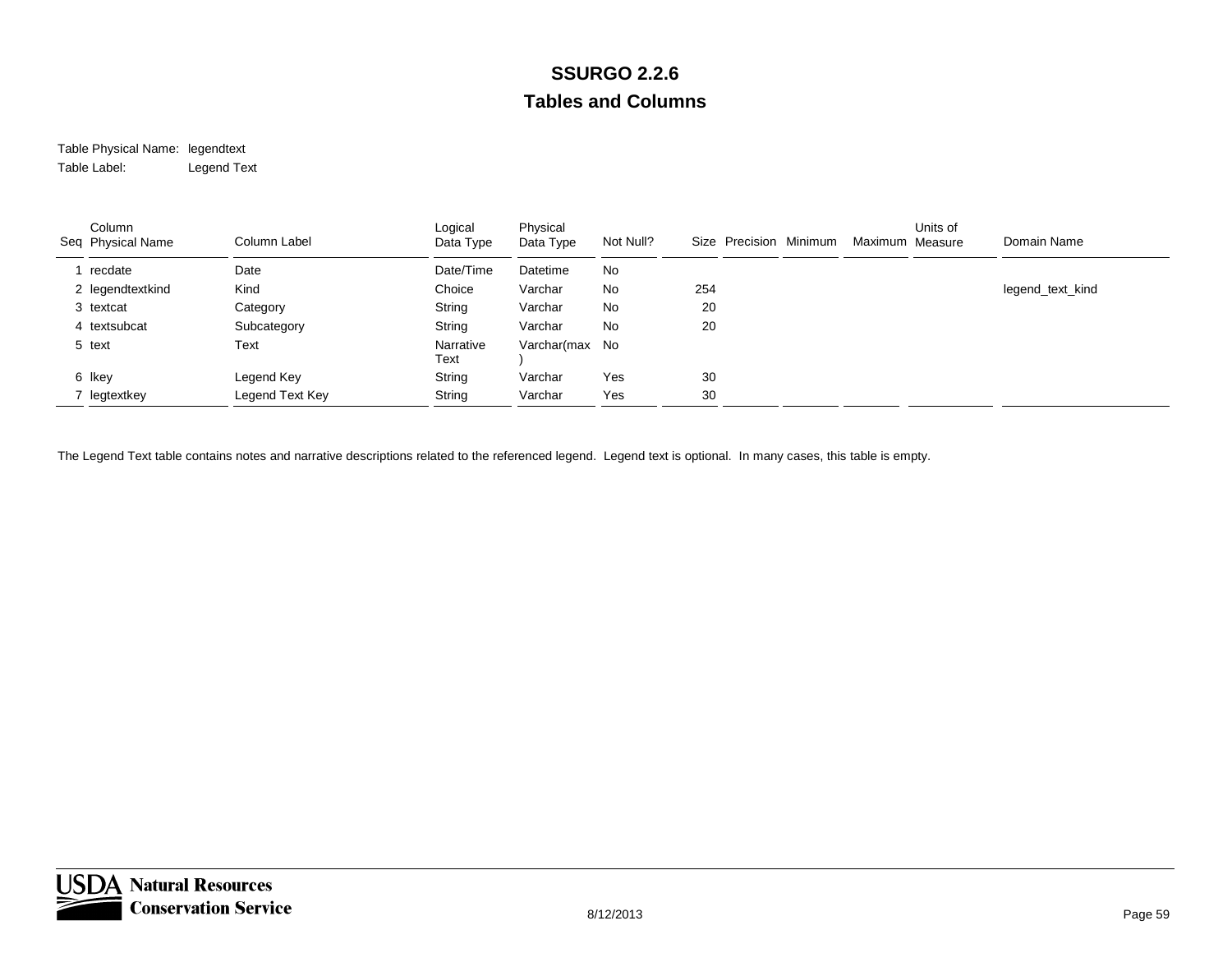#### Table Physical Name: mapunit Table Label:Mapunit

| Column<br>Seq Physical Name | Column Label                  | Logical<br>Data Type | Physical<br>Data Type | Not Null? |     | Size Precision Minimum |             | Maximum Measure | Units of | Domain Name                        |
|-----------------------------|-------------------------------|----------------------|-----------------------|-----------|-----|------------------------|-------------|-----------------|----------|------------------------------------|
| 1 musym                     | Mapunit Symbol                | String               | Varchar               | Yes       | 6   |                        |             |                 |          |                                    |
| 2 muname                    | Mapunit Name                  | String               | Varchar               | No        | 175 |                        |             |                 |          |                                    |
| 3 mukind                    | Kind                          | Choice               | Varchar               | No        | 254 |                        |             |                 |          | mapunit_kind                       |
| 4 mustatus                  | <b>Status</b>                 | Choice               | Varchar               | No        | 254 |                        |             |                 |          | mapunit_status                     |
| 5 muacres                   | <b>Total Acres</b>            | Integer              | Int                   | No        |     |                        | $\Omega$    |                 | acres    |                                    |
| 6 mapunitlfw_l              | Low                           | Integer              | Smallint              | <b>No</b> |     |                        |             |                 | meters   |                                    |
| 7 mapunitlfw_r              | <b>RV</b>                     | Integer              | Smallint              | <b>No</b> |     |                        |             |                 | meters   |                                    |
| 8 mapunitlfw_h              | High                          | Integer              | Smallint              | No        |     |                        |             |                 | meters   |                                    |
| 9 mapunitpfa                | Low                           | Float                | Real                  | <b>No</b> |     |                        | 0.1         |                 | 10 acres |                                    |
| 10 mapunitpfa_r             | <b>RV</b>                     | Float                | Real                  | <b>No</b> |     |                        | 0.1         |                 | 10 acres |                                    |
| 11 mapunitpfa_h             | High                          | Float                | Real                  | No        |     |                        | 0.1         |                 | 10 acres |                                    |
| 12 farmIndcl                | <b>Farm Class</b>             | Choice               | Varchar               | <b>No</b> | 254 |                        |             |                 |          | farmland classification            |
| 13 muhelcl                  | <b>HEL</b>                    | Choice               | Varchar               | <b>No</b> | 254 |                        |             |                 |          | mapunit_hel_class                  |
| 14 muwathelcl               | <b>HEL Water</b>              | Choice               | Varchar               | No        | 254 |                        |             |                 |          | mapunit_hel_class                  |
| 15 muwndhelcl               | <b>HEL Wind</b>               | Choice               | Varchar               | <b>No</b> | 254 |                        |             |                 |          | mapunit_hel_class                  |
| 16 interpfocus              | Interpretive Focus            | String               | Varchar               | <b>No</b> | 30  |                        |             |                 |          |                                    |
| 17 invesintens              | Order of Mapping              | Choice               | Varchar               | No        | 254 |                        |             |                 |          | investigation_intensity            |
| 18 iacornsr                 | <b>IA CSR</b>                 | Integer              | Smallint              | <b>No</b> |     |                        | 5           | 100             |          |                                    |
| 19 nhiforsoigrp             | NH Forest Soil Grp            | Choice               | Varchar               | No        | 254 |                        |             |                 |          | nh_important_forest_soil_gro<br>up |
| 20 nhspiagr                 | NH SPI Agr                    | Float                | Float                 | No        |     |                        | $\mathbf 0$ | 100             |          |                                    |
| 21 vtsepticsyscl            | VT Septic System              | Choice               | Varchar               | No        | 254 |                        |             |                 |          | vt_septic_system_class_200         |
| 22 mucertstat               | Map Unit Certification Status | Choice               | Varchar               | No        | 254 |                        |             |                 |          | mapunit_certification_status       |
| 23 lkey                     | Legend Key                    | String               | Varchar               | Yes       | 30  |                        |             |                 |          |                                    |
| 24 mukey                    | Mapunit Key                   | String               | Varchar               | Yes       | 30  |                        |             |                 |          |                                    |

The Mapunit table identifies the map units included in the referenced legend. Data related the map unit as a whole are also given.

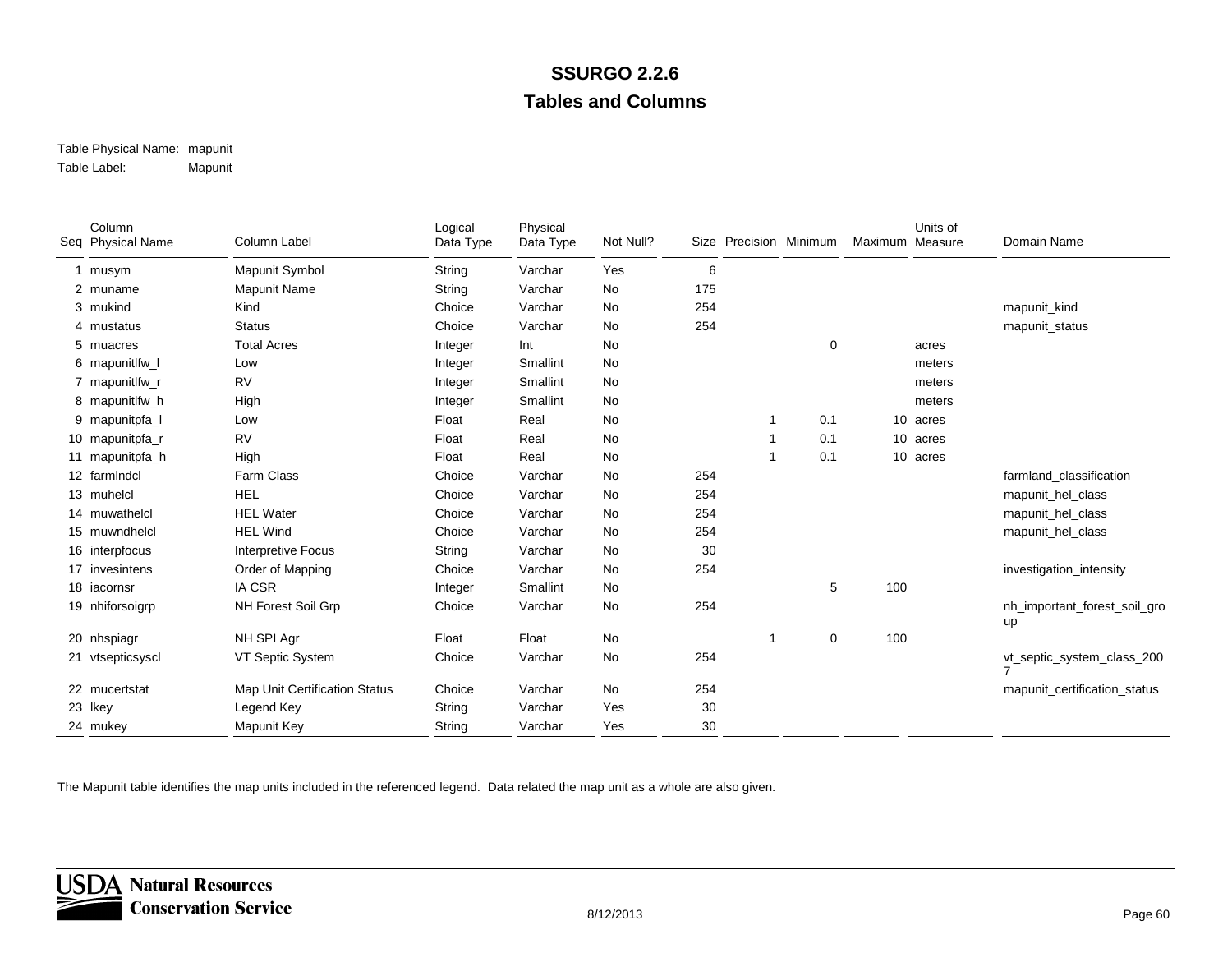#### Table Physical Name: mdstatdomdet Table Label:Domain Detail Static Metadata

| Column<br>Seq Physical Name | Column Label              | Logical<br>Data Type | Physical<br>Data Type | Not Null? |     | Size Precision Minimum | Maximum Measure | Units of | Domain Name |
|-----------------------------|---------------------------|----------------------|-----------------------|-----------|-----|------------------------|-----------------|----------|-------------|
| domainname                  | Domain Name               | String               | Varchar               | Yes       | 40  |                        |                 |          |             |
| 2 choicesequence            | <b>Choice Sequence</b>    | Integer              | Smallint              | Yes       |     |                        |                 |          |             |
| 3 choice                    | Choice                    | String               | Varchar               | Yes       | 254 |                        |                 |          |             |
| 4 choicedesc                | <b>Choice Description</b> | Narrative<br>Text    | Varchar(max No        |           |     |                        |                 |          |             |
| 5 choiceobsolete            | <b>Obsolete Choice?</b>   | <b>Boolean</b>       | Char                  | Yes       | 3   |                        |                 |          |             |

The Domain Detail Static Metadata table records the individual domain members for all domains associated with the tabular data set. Each record in this table represents one member of a particular domain.

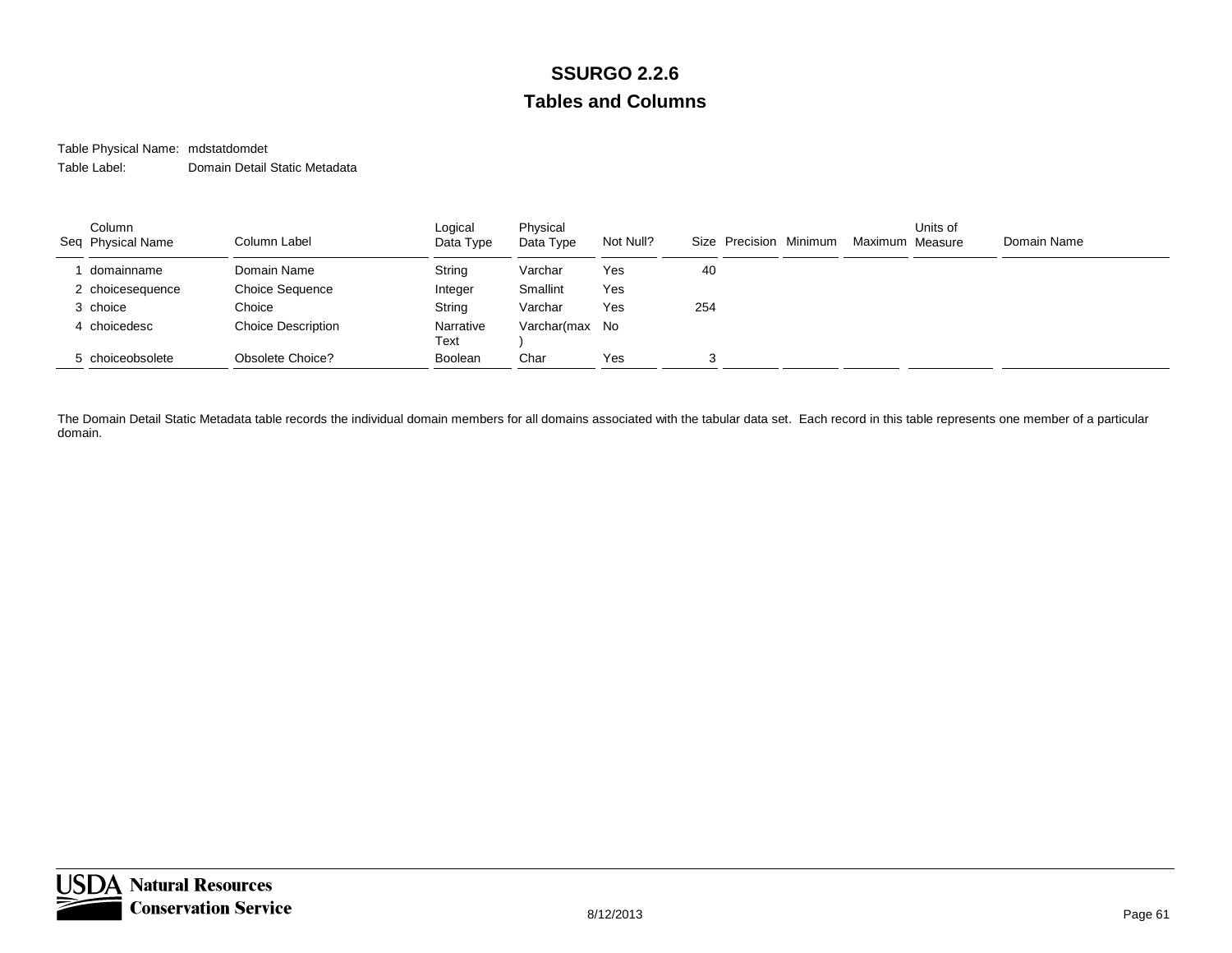Table Physical Name: mdstatdommas Table Label:Domain Master Static Metadata

| Column<br>Seq Physical Name  | Column Label                         | Logical<br>Data Type | Physical<br>Data Type | Not Null?  | Size Precision Minimum | Maximum Measure | Units of | Domain Name |
|------------------------------|--------------------------------------|----------------------|-----------------------|------------|------------------------|-----------------|----------|-------------|
| domainname<br>! domainmaxlen | Domain Name<br>Domain Maximum Length | String<br>Integer    | Varchar<br>Smallint   | Yes<br>Yes | 40                     | 254             |          |             |

The Domain Master Static Metadata table records the metadata that pertains to a domain as a whole, for all domains associated with the tabular data set. A domain is a fixed set of choices to which a column's value is restricted. Each column in the Table Column Static Metadata table whose logical data type is "choice", has a corresponding domain. Each record in this table represents a particular domain. A particular domain may serve as the domain for more than one column. Information about the members that make up a particular domain is found in the Domain Detail Static Metadata table.

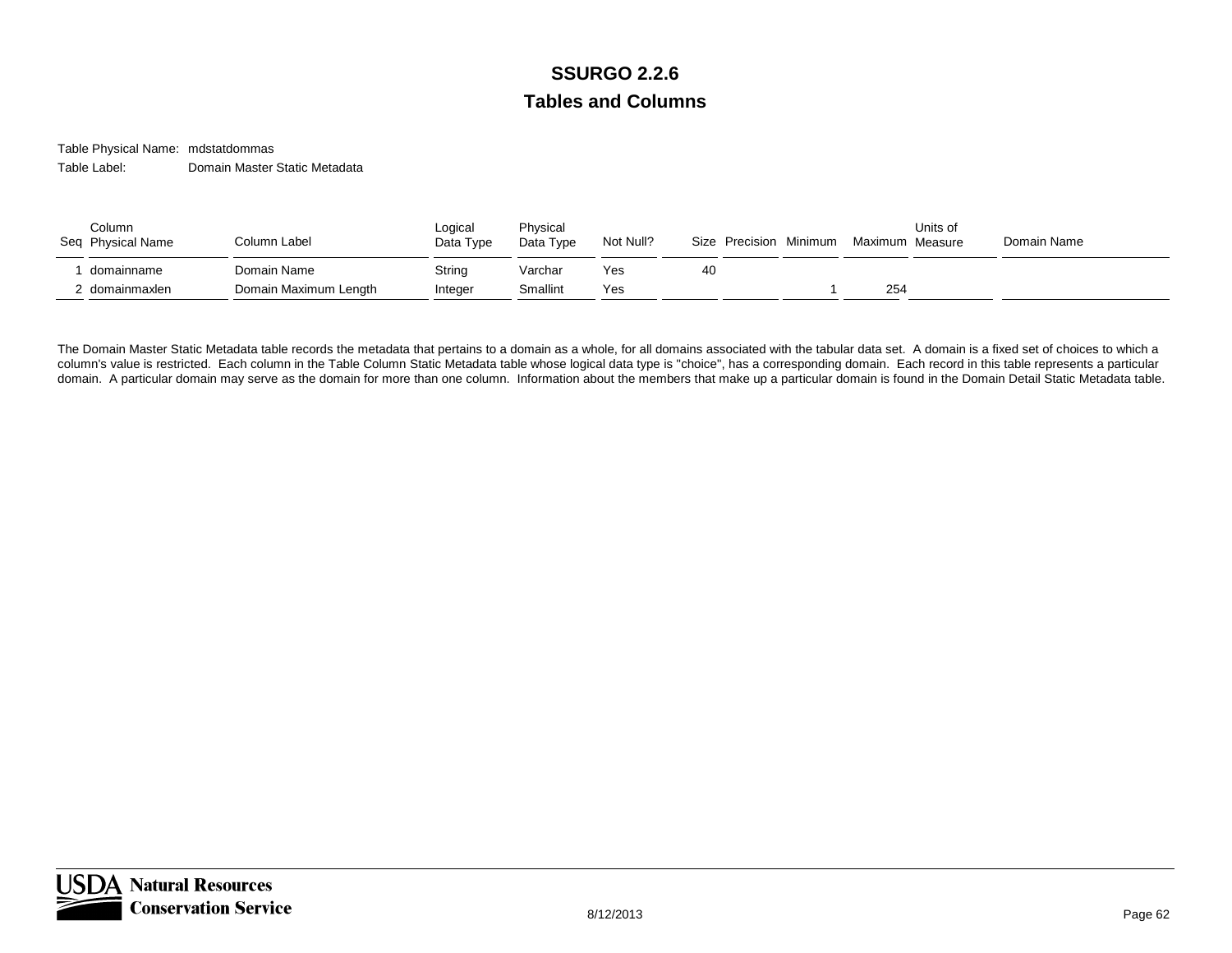#### Table Physical Name: mdstatidxdet Table Label:Index Detail Static Metadata

| Column<br>Seq Physical Name | Column Label          | Logical<br>Data Type | Physical<br>Data Type | Not Null? |    | Size Precision | Minimum | Maximum Measure | Units of | Domain Name |
|-----------------------------|-----------------------|----------------------|-----------------------|-----------|----|----------------|---------|-----------------|----------|-------------|
| tabphyname                  | Table Physical Name   | String               | Varchar               | Yes       | 30 |                |         |                 |          |             |
| 2 idxphyname                | Index Physical Name   | String               | Varchar               | Yes       | 30 |                |         |                 |          |             |
| 3 idxcolsequence            | Index Column Sequence | Integer              | Smallint              | Yes       |    |                |         |                 |          |             |
| 4 colphyname                | Column Physical Name  | String               | Varchar               | Yes       | 30 |                |         |                 |          |             |

The Index Detail Static Metadata table records what columns of a table make up a particular index. Each record in this table represents one column of a particular index.

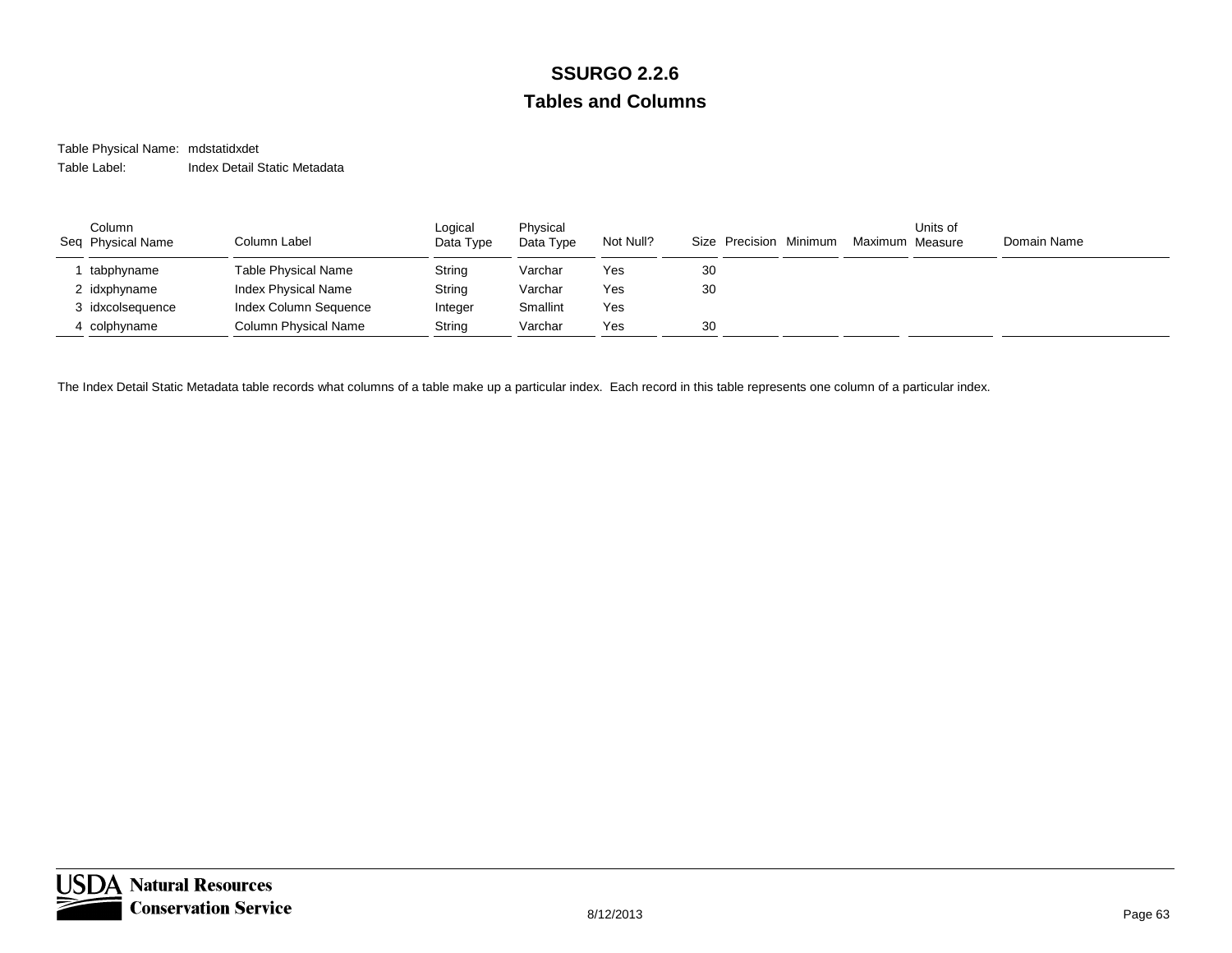#### Table Physical Name: mdstatidxmas Table Label:Index Master Static Metadata

| Column<br>Seq Physical Name | Column Label        | Logical<br>Data Type | Physical<br>Data Type | Not Null? | Size Precision Minimum | Maximum Measure | Units of | Domain Name |
|-----------------------------|---------------------|----------------------|-----------------------|-----------|------------------------|-----------------|----------|-------------|
| tabphyname                  | Table Physical Name | String               | Varchar               | Yes       | 30                     |                 |          |             |
| 2 idxphyname                | Index Physical Name | String               | Varchar               | Yes       | 30                     |                 |          |             |
| 3 uniqueindex               | Unique Index?       | Boolean              | Char                  | Yes       |                        |                 |          |             |

The Index Master Static Metadata table records the metadata that pertains to an index, as a whole, for all indexes defined for the tabular data set. Each record in this table represents one index for a particular table. An index is based on one or more columns from a particular table. Information about the columns that make up an index is found in the Index Detail Static Metadata table.

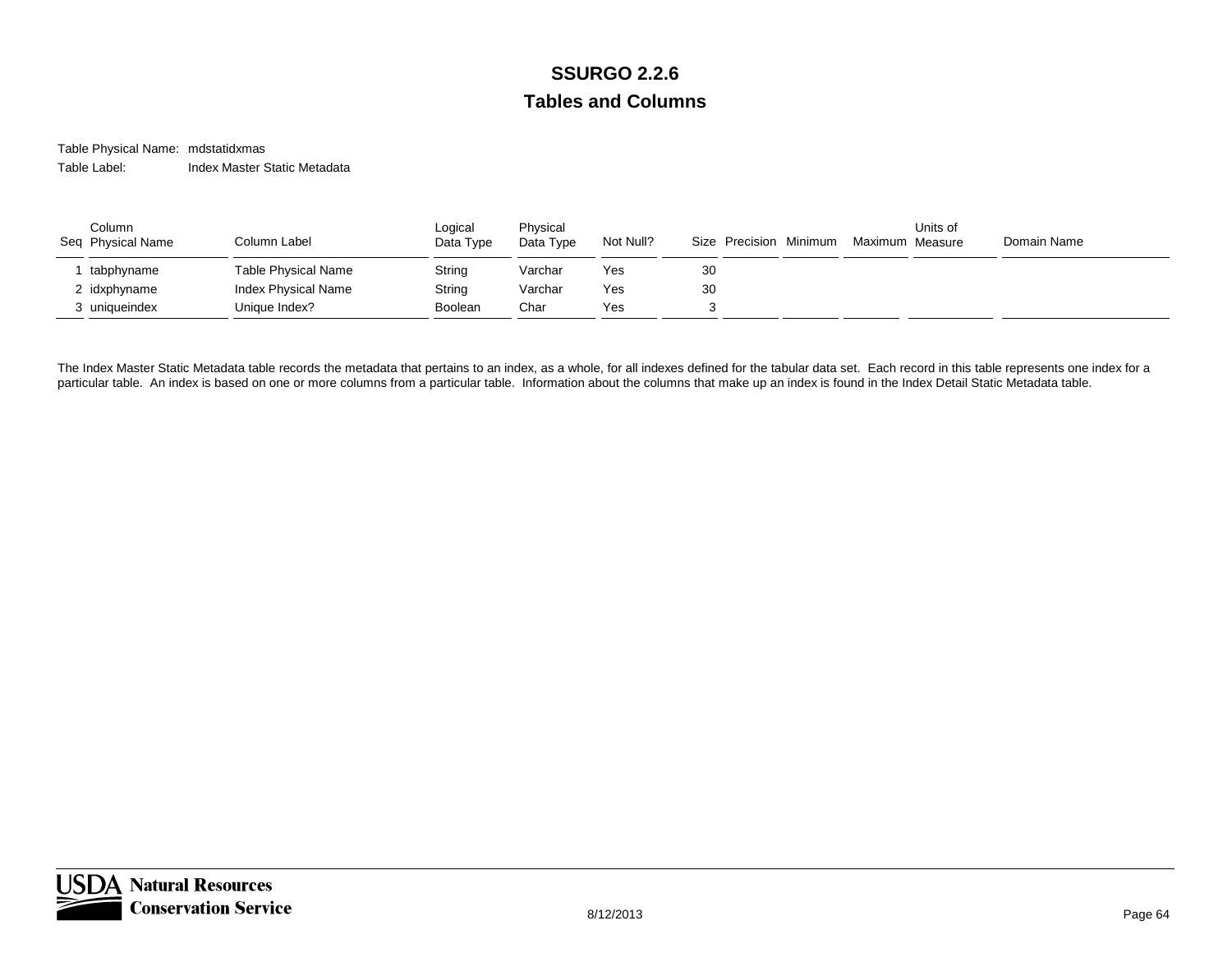Table Physical Name: mdstatrshipdet Table Label:Relationship Detail Static Metadata

| Column<br>Seq Physical Name | Column Label                               | Logical<br>Data Type | Physical<br>Data Type | Not Null? |    | Size Precision Minimum | Maximum Measure | Units of | Domain Name |
|-----------------------------|--------------------------------------------|----------------------|-----------------------|-----------|----|------------------------|-----------------|----------|-------------|
| Itabphyname                 | Left Table Physical Name                   | String               | Varchar               | Yes       | 30 |                        |                 |          |             |
| 2 rtabphyname               | <b>Right Table Physical Name</b>           | String               | Varchar               | Yes       | 30 |                        |                 |          |             |
| 3 relationshipname          | <b>Relationship Name</b>                   | String               | Varchar               | Yes       | 30 |                        |                 |          |             |
| 4 Itabcolphyname            | Left Table Column Physical Name            | Strina               | Varchar               | Yes       | 30 |                        |                 |          |             |
| 5 rtabcolphyname            | <b>Right Table Column Physical</b><br>Name | String               | Varchar               | Yes       | 30 |                        |                 |          |             |

The Relationship Detail Static Metadata table records the pairs of join columns that define a particular relationship. Each record in this table represents one pair of join columns for a particular relationship.

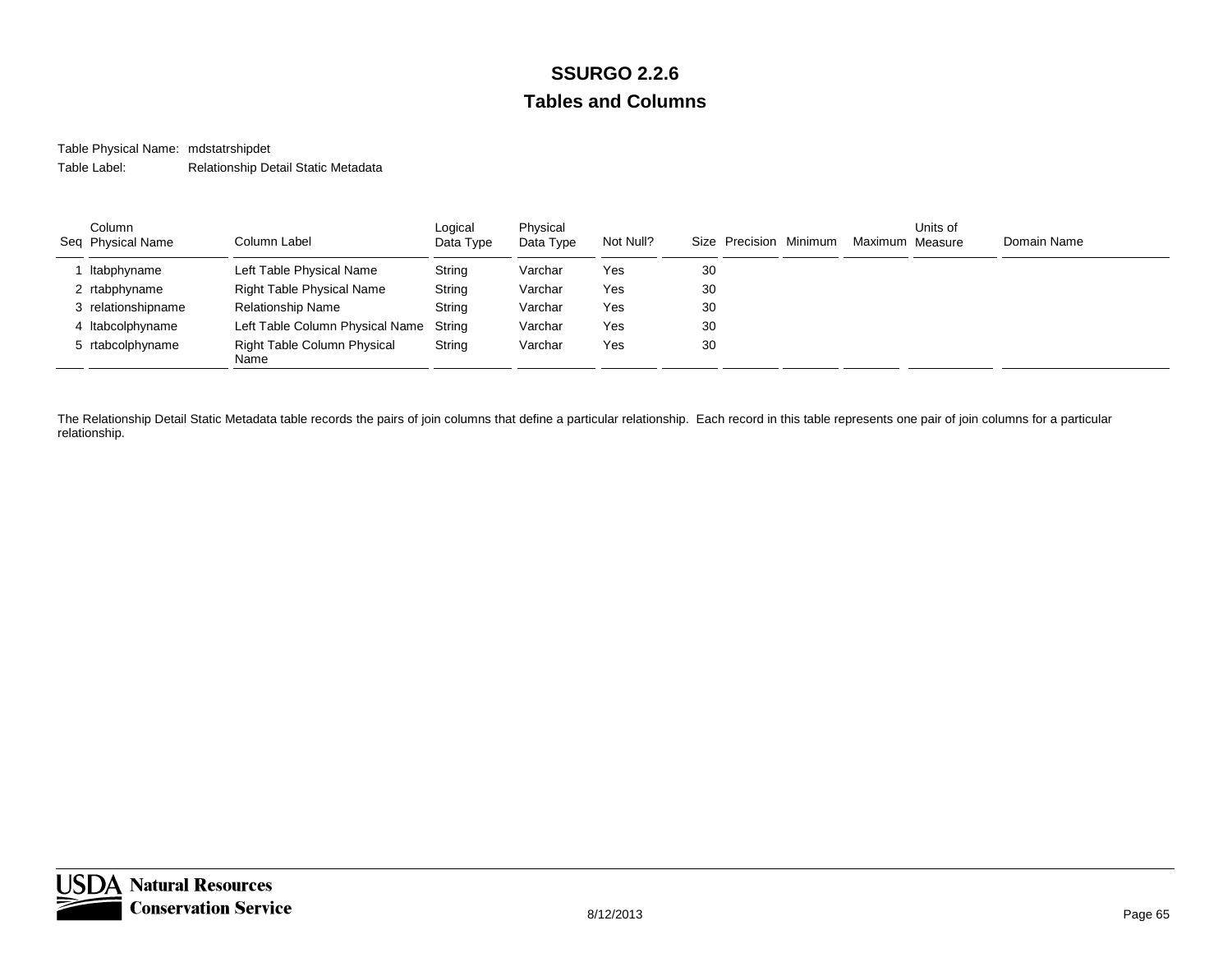Table Physical Name: mdstatrshipmas Table Label:Relationship Master Static Metadata

| Column<br>Seq Physical Name | Column Label                     | Logical<br>Data Type | Physical<br>Data Type | Not Null? |     | Size Precision Minimum | Maximum Measure | Units of | Domain Name |
|-----------------------------|----------------------------------|----------------------|-----------------------|-----------|-----|------------------------|-----------------|----------|-------------|
| Itabphyname                 | Left Table Physical Name         | String               | Varchar               | Yes       | 30  |                        |                 |          |             |
| 2 rtabphyname               | <b>Right Table Physical Name</b> | String               | Varchar               | Yes       | 30  |                        |                 |          |             |
| 3 relationshipname          | <b>Relationship Name</b>         | String               | Varchar               | Yes       | 30  |                        |                 |          |             |
| 4 cardinality               | Cardinality                      | Choice               | Varchar               | Yes       | 254 |                        |                 |          | cardinality |
| 5 mandatory                 | Mandatory?                       | Boolean              | Char                  | Yes       |     |                        |                 |          |             |

The Relationship Master Static Metadata table records the metadata that pertains to a relationship, as a whole, for all relationships defined for the tabular data set. Each record in this table represents one particular relationship between two related tables. A relationship involves one or more pairs of join columns, and more than one relationship may exist between the same two tables. Information about the join columns involved in a relationship is found in the Relationship Detail Static Metadata table.

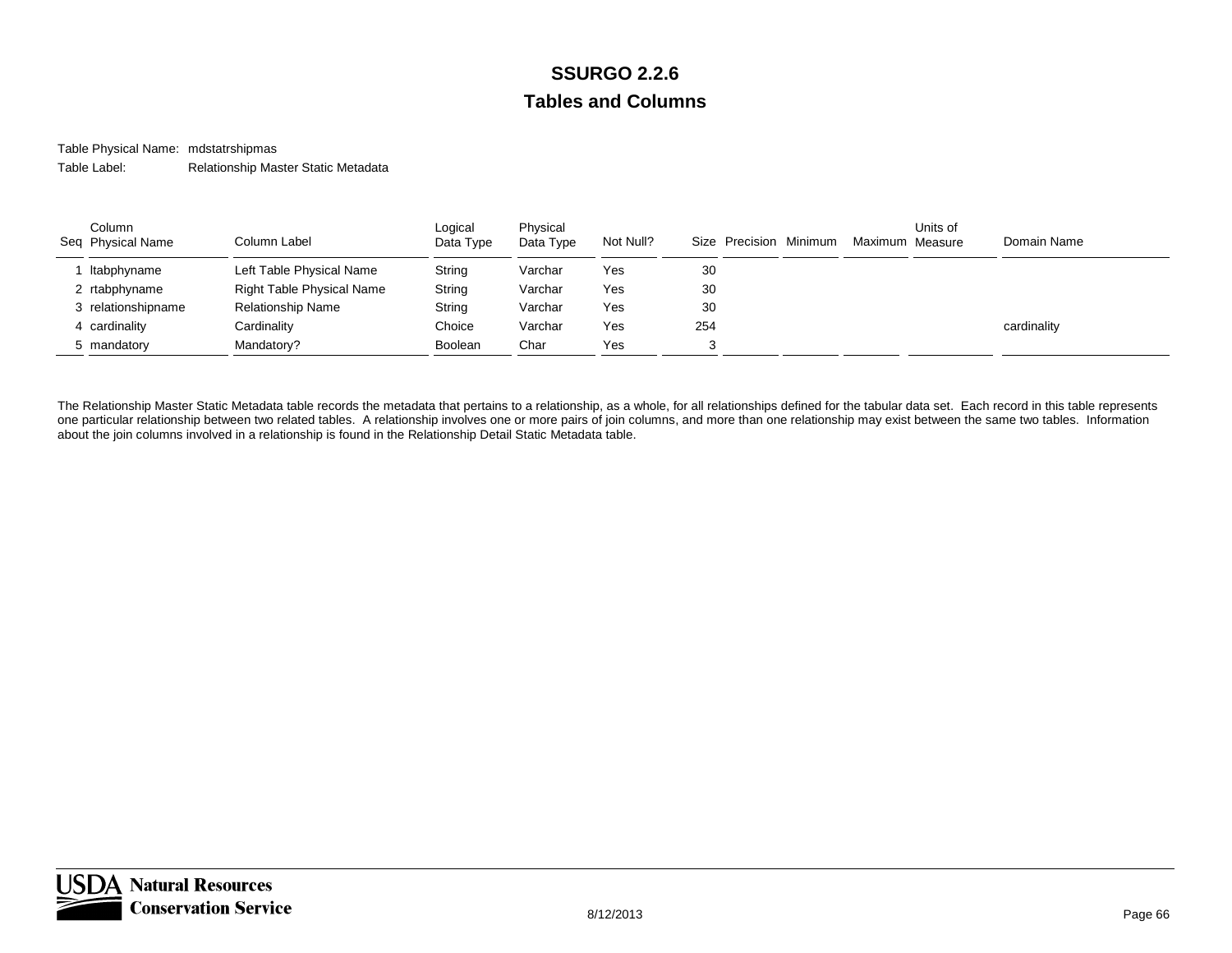#### Table Physical Name: mdstattabcols

Table Label:Table Column Static Metadata

| Column<br>Seq Physical Name | Column Label               | Logical<br>Data Type | Physical<br>Data Type | Not Null? |     |                | Size Precision Minimum | Maximum Measure | Units of | Domain Name              |
|-----------------------------|----------------------------|----------------------|-----------------------|-----------|-----|----------------|------------------------|-----------------|----------|--------------------------|
| tabphyname                  | <b>Table Physical Name</b> | String               | Varchar               | Yes       | 30  |                |                        |                 |          |                          |
| 2 colsequence               | Column Sequence            | Integer              | Smallint              | Yes       |     |                |                        |                 |          |                          |
| 3 colphyname                | Column Physical Name       | String               | Varchar               | Yes       | 30  |                |                        |                 |          |                          |
| 4 collogname                | Column Logical Name        | String               | Varchar               | Yes       | 30  |                |                        |                 |          |                          |
| 5 collabel                  | Column Label               | String               | Varchar               | Yes       | 80  |                |                        |                 |          |                          |
| 6 logicaldatatype           | Logical Data Type          | Choice               | Varchar               | Yes       | 254 |                |                        |                 |          | logical_data_type_ssurgo |
| 7 notnull                   | Not Null?                  | Boolean              | Char                  | Yes       | 3   |                |                        |                 |          |                          |
| 8 fieldsize                 | <b>Field Size</b>          | Integer              | Smallint              | No        |     |                |                        |                 |          |                          |
| 9 precision                 | Precision                  | Integer              | Smallint              | <b>No</b> |     |                |                        |                 |          |                          |
| 10 minimum                  | Minimum                    | Float                | Float                 | No        |     | $\overline{2}$ |                        |                 |          |                          |
| 11 maximum                  | Maximum                    | Float                | Float                 | No        |     | 2              |                        |                 |          |                          |
| 12 uom                      | Unit of Measure            | String               | Varchar               | No        | 60  |                |                        |                 |          |                          |
| 13 domainname               | Domain Name                | String               | Varchar               | <b>No</b> | 40  |                |                        |                 |          |                          |
| 14 coldesc                  | <b>Column Description</b>  | Narrative<br>Text    | Varchar(max           | Yes       |     |                |                        |                 |          |                          |

The Table Column Static Metadata table records the metadata for all columns of all tables that make up the tabular data set. Each record in this table represents one column of a particular table.

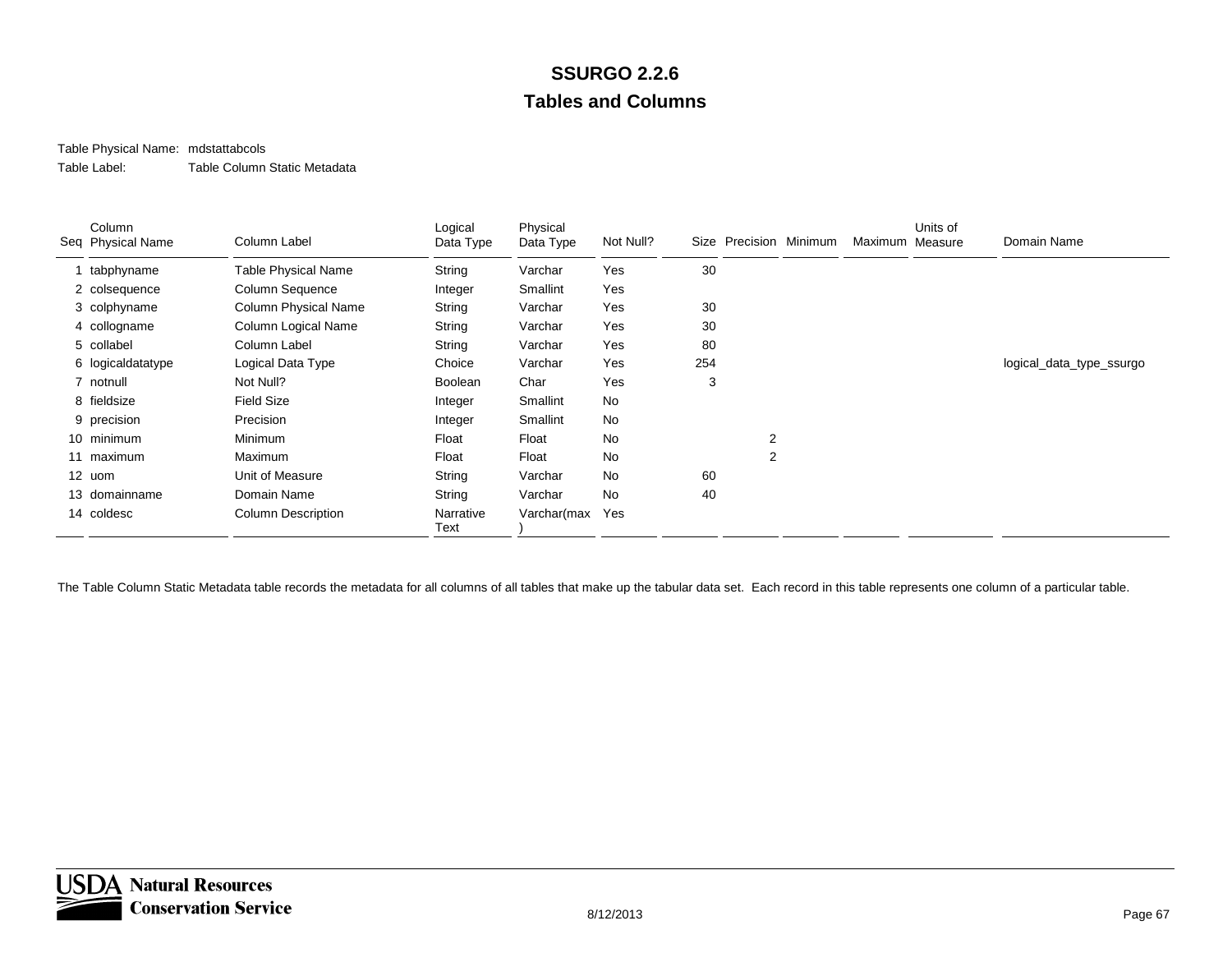#### Table Physical Name: mdstattabs Table Label:Table Static Metadata

| Column<br>Seq Physical Name | Column Label               | Logical<br>Data Type | Physical<br>Data Type | Not Null? | Size Precision Minimum | Maximum Measure | Units of | Domain Name |
|-----------------------------|----------------------------|----------------------|-----------------------|-----------|------------------------|-----------------|----------|-------------|
| tabphyname                  | <b>Table Physical Name</b> | String               | Varchar               | Yes       | 30                     |                 |          |             |
| 2 tablogname                | Table Logical Name         | String               | Varchar               | Yes       | 30                     |                 |          |             |
| 3 tablabel                  | <b>Table Label</b>         | String               | Varchar               | Yes       | 80                     |                 |          |             |
| 4 tabdesc                   | <b>Table Description</b>   | Narrative<br>Text    | Varchar(max           | Yes       |                        |                 |          |             |
| 5 iefilename                | Import/Export File Name    | String               | Varchar               | Yes       | 30                     |                 |          |             |

The Table Static Metadata table records metadata about the tables that make up the tabular data set. Each record in this table represents one table.

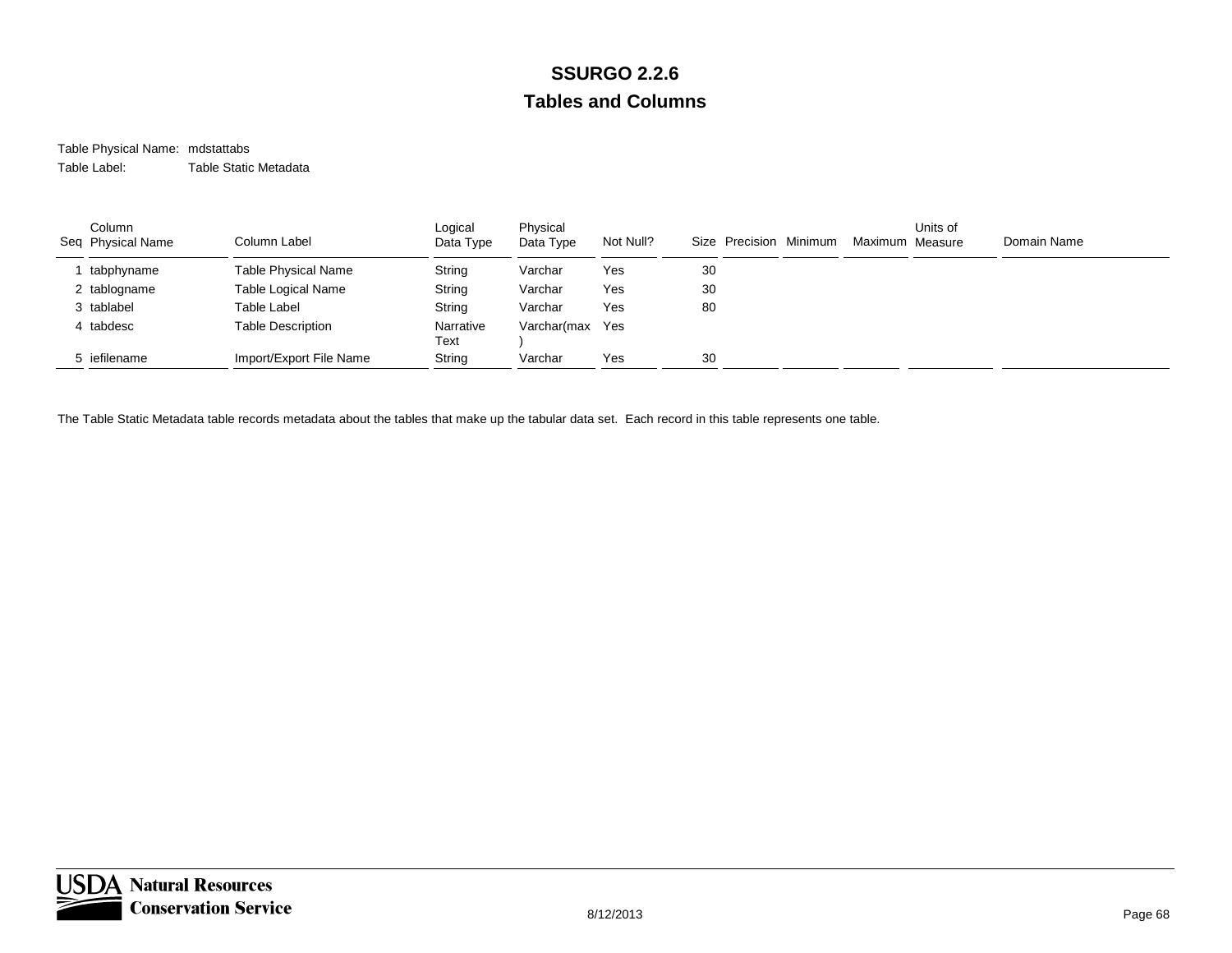Table Physical Name: month Table Label:Month

| Column<br>Seq Physical Name | Column Label      | Logical<br>Data Type | Physical<br>Data Type | Not Null? | Size Precision Minimum | Maximum Measure | Units of | Domain Name            |
|-----------------------------|-------------------|----------------------|-----------------------|-----------|------------------------|-----------------|----------|------------------------|
| monthseg                    | Month Sequence    | Integer              | Smallint              | Yes       |                        | 12              |          |                        |
| : monthname                 | <b>Month Name</b> | String               | Varchar               | Yes       |                        |                 |          | flooding_ponding_month |

This is a lookup table for months of the year.

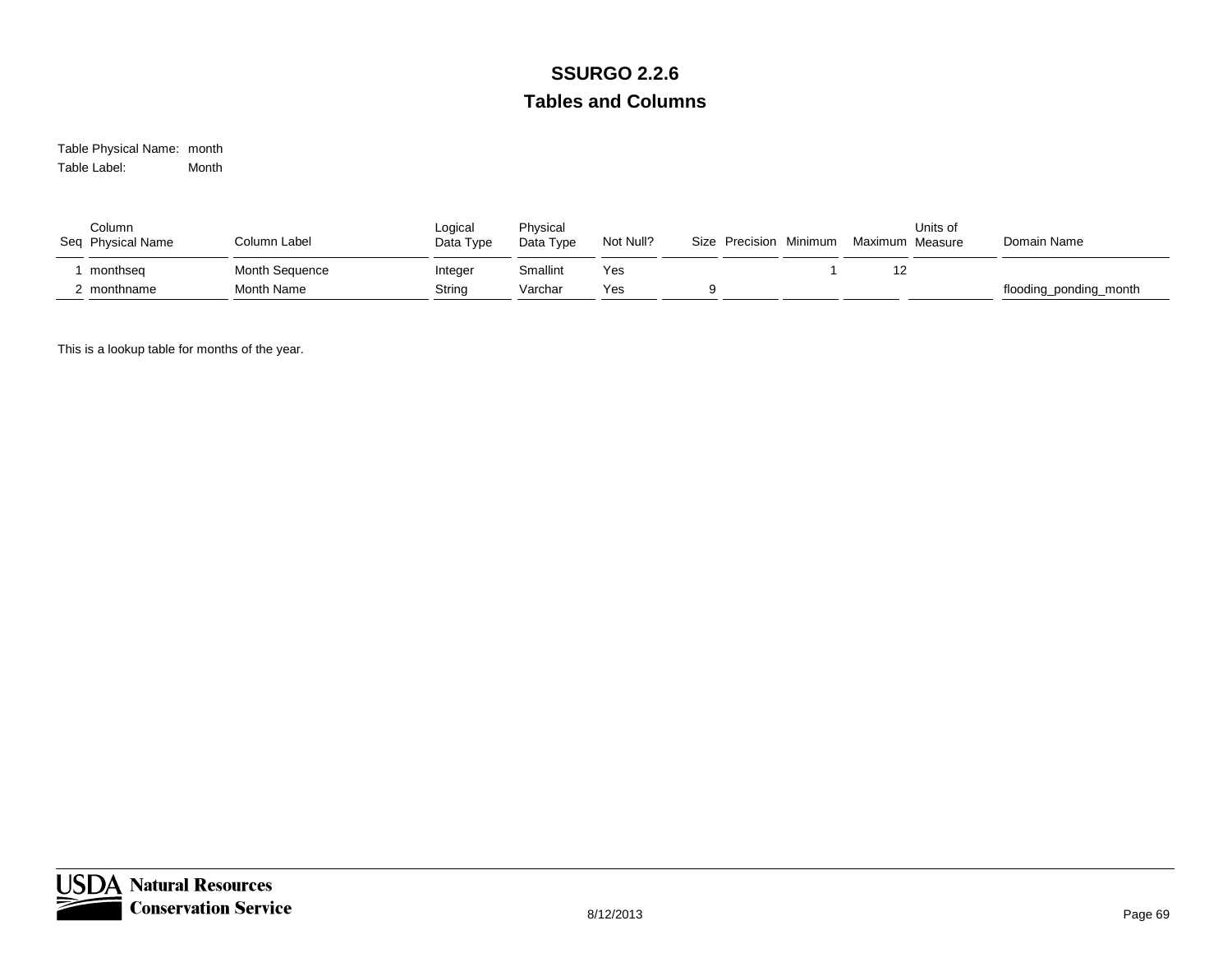#### Table Physical Name: muaggatt

Table Label:Mapunit Aggregated Attribute

| Column<br>Seq Physical Name      | Column Label                                                            | Logical<br>Data Type | Physical<br>Data Type | Not Null? |     | Size Precision Minimum |             | Maximum Measure | Units of | Domain Name                      |
|----------------------------------|-------------------------------------------------------------------------|----------------------|-----------------------|-----------|-----|------------------------|-------------|-----------------|----------|----------------------------------|
| 1 musym                          | Mapunit Symbol                                                          | String               | Varchar               | Yes       | 6   |                        |             |                 |          |                                  |
| 2 muname                         | Mapunit Name                                                            | String               | Varchar               | No        | 175 |                        |             |                 |          |                                  |
| 3 mustatus                       | <b>Status</b>                                                           | Choice               | Varchar               | No.       | 254 |                        |             |                 |          | mapunit_status                   |
| 4 slopegraddcp                   | Slope Gradient - Dominant<br>Component                                  | Float                | Real                  | <b>No</b> |     | $\overline{1}$         |             |                 | percent  |                                  |
| 5 slopegradwta                   | Slope Gradient - Weighted<br>Average                                    | Float                | Real                  | No        |     | $\overline{1}$         |             |                 | percent  |                                  |
| 6 brockdepmin                    | Bedrock Depth - Minimum                                                 | Integer              | <b>Smallint</b>       | No.       |     |                        |             |                 | cm       |                                  |
| 7 wtdepannmin                    | Water Table Depth - Annual -<br>Minimum                                 | Integer              | Smallint              | No        |     |                        |             |                 | cm       |                                  |
| 8 wtdepaprjunmin                 | Water Table Depth - April - June -<br>Minimum                           | Integer              | Smallint              | No        |     |                        |             |                 | cm       |                                  |
| 9 flodfregdcd                    | Flooding Frequency - Dominant<br>Condition                              | Choice               | Varchar               | No        | 254 |                        |             |                 |          | flooding_frequency_class         |
| 10 flodfregmax                   | Flooding Frequency - Maximum                                            | Choice               | Varchar               | No.       | 254 |                        |             |                 |          | flooding_frequency_class         |
| 11 pondfreqprs                   | Ponding Frequency - Presence                                            | Choice               | Varchar               | No        | 254 |                        |             |                 |          | ponding_frequency_map_leg<br>end |
| 12 aws025wta                     | Available Water Storage 0-25<br>cm - Weighted Average                   | Float                | Real                  | No        |     | $\overline{2}$         |             |                 | cm       |                                  |
| 13 aws050wta                     | Available Water Storage 0-50<br>cm - Weighted Average                   | Float                | Real                  | No        |     | $\overline{2}$         |             |                 | cm       |                                  |
| 14 aws0100wta                    | Available Water Storage 0-100<br>cm - Weighted Average                  | Float                | Real                  | No        |     | $\overline{2}$         |             |                 | cm       |                                  |
| 15 aws0150wta                    | Available Water Storage 0-150<br>cm - Weighted Average                  | Float                | Real                  | No.       |     | $\overline{2}$         |             |                 | cm       |                                  |
| 16 drclassdcd                    | Drainage Class - Dominant<br>Condition                                  | Choice               | Varchar               | No        | 254 |                        |             |                 |          | drainage_class                   |
| 17 drclasswettest                | Drainage Class - Wettest                                                | Choice               | Varchar               | No        | 254 |                        |             |                 |          | drainage_class                   |
| 18 hydgrpdcd                     | Hydrologic Group - Dominant<br>Conditions                               | Choice               | Varchar               | No.       | 254 |                        |             |                 |          | hydrologic_group                 |
| 19 iccdcd                        | Irrigated Capability Class -<br><b>Dominant Condition</b>               | Choice               | Varchar               | No        | 254 |                        |             |                 |          | capability_class                 |
| 20 iccdcdpct                     | Irrigated Capability Class -<br>Dominant Condition Aggregate<br>Percent | Integer              | Smallint              | No        |     |                        | $\mathbf 0$ | 100             |          |                                  |
| 21 niccdcd                       | Non-Irrigated Capability Class -<br><b>Dominant Condition</b>           | Choice               | Varchar               | No        | 254 |                        |             |                 |          | capability_class                 |
| USDA<br><b>Natural Resources</b> | Conservation Service                                                    |                      |                       |           |     |                        |             |                 |          |                                  |

**Conservation Service**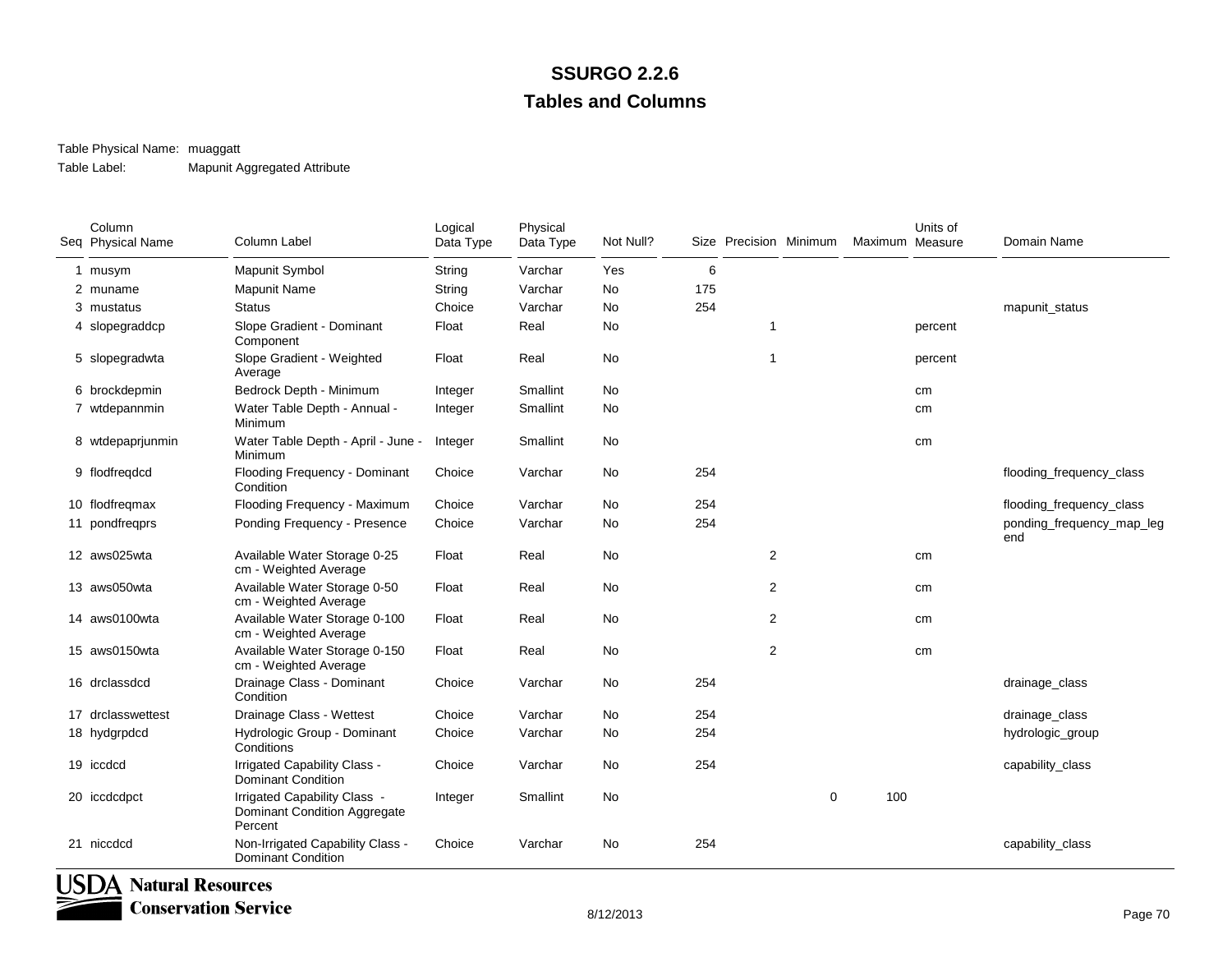#### Table Physical Name: muaggatt

Table Label:Mapunit Aggregated Attribute

| Column<br>Seq Physical Name | Column Label                                                                       | Logical<br>Data Type | Physical<br>Data Type | Not Null? |     |   | Size Precision Minimum | Maximum Measure | Units of | Domain Name                          |
|-----------------------------|------------------------------------------------------------------------------------|----------------------|-----------------------|-----------|-----|---|------------------------|-----------------|----------|--------------------------------------|
| 22 niccdcdpct               | Non-Irrigated Capability Class -<br><b>Dominant Condition Aggregate</b><br>Percent | Integer              | Smallint              | No        |     |   | $\mathbf 0$            | 100             |          |                                      |
| 23 engdwobdcd               | ENG - Dwellings W/O<br><b>Basements - Dominant Condition</b>                       | String               | Varchar               | No        | 254 |   |                        |                 |          |                                      |
| 24 engdwbdcd                | <b>ENG - Dwellings with</b><br><b>Basements - Dominant Condition</b>               | String               | Varchar               | No        | 254 |   |                        |                 |          |                                      |
| 25 engdwbll                 | ENG - Dwellings with<br>Basements - Least Limiting                                 | String               | Varchar               | No        | 254 |   |                        |                 |          |                                      |
| 26 engdwbml                 | ENG - Dwellings with<br>Basements - Most Limiting                                  | String               | Varchar               | No        | 254 |   |                        |                 |          |                                      |
| 27 engstafdcd               | <b>ENG - Septic Tank Absorption</b><br><b>Fields - Dominant Condition</b>          | String               | Varchar               | No        | 254 |   |                        |                 |          |                                      |
| 28 engstafll                | <b>ENG - Septic Tank Absorption</b><br>Fields - Least Limiting                     | String               | Varchar               | <b>No</b> | 254 |   |                        |                 |          |                                      |
| 29 engstafml                | <b>ENG - Septic Tank Absorption</b><br>Fields - Most Limiting                      | String               | Varchar               | No        | 254 |   |                        |                 |          |                                      |
| 30 engsldcd                 | ENG - Sewage Lagoons -<br><b>Dominant Condition</b>                                | String               | Varchar               | No        | 254 |   |                        |                 |          |                                      |
| 31 engsldcp                 | ENG - Sewage Lagoons -<br><b>Dominant Component</b>                                | String               | Varchar               | No        | 254 |   |                        |                 |          |                                      |
| 32 englrsdcd                | ENG - Local Roads and Streets -<br><b>Dominant Condition</b>                       | String               | Varchar               | No        | 254 |   |                        |                 |          |                                      |
| 33 engcmssdcd               | <b>ENG - Construction Materials;</b><br>Sand Source - Dominant<br>Condition        | String               | Varchar               | No        | 254 |   |                        |                 |          |                                      |
| 34 engcmssmp                | <b>ENG - Construction Materials:</b><br>Sand Source - Most Probable                | String               | Varchar               | No        | 254 |   |                        |                 |          |                                      |
| 35 urbrecptdcd              | URB/REC - Paths and Trails -<br><b>Dominant Condition</b>                          | String               | Varchar               | No        | 254 |   |                        |                 |          |                                      |
| 36 urbrecptwta              | URB/REC - Paths and Trails -<br><b>Weighted Average</b>                            | Float                | Real                  | No        |     | 2 |                        |                 |          |                                      |
| 37 forpehrtdcp              | FOR - Potential Erosion Hazard<br>(Road/Trail) - Dominant<br>Component             | String               | Varchar               | No        | 254 |   |                        |                 |          |                                      |
| 38 hydclprs                 | Hydric Classification - Presence                                                   | Choice               | Varchar               | No        | 254 |   |                        |                 |          | hydric_classification_map_le<br>gend |

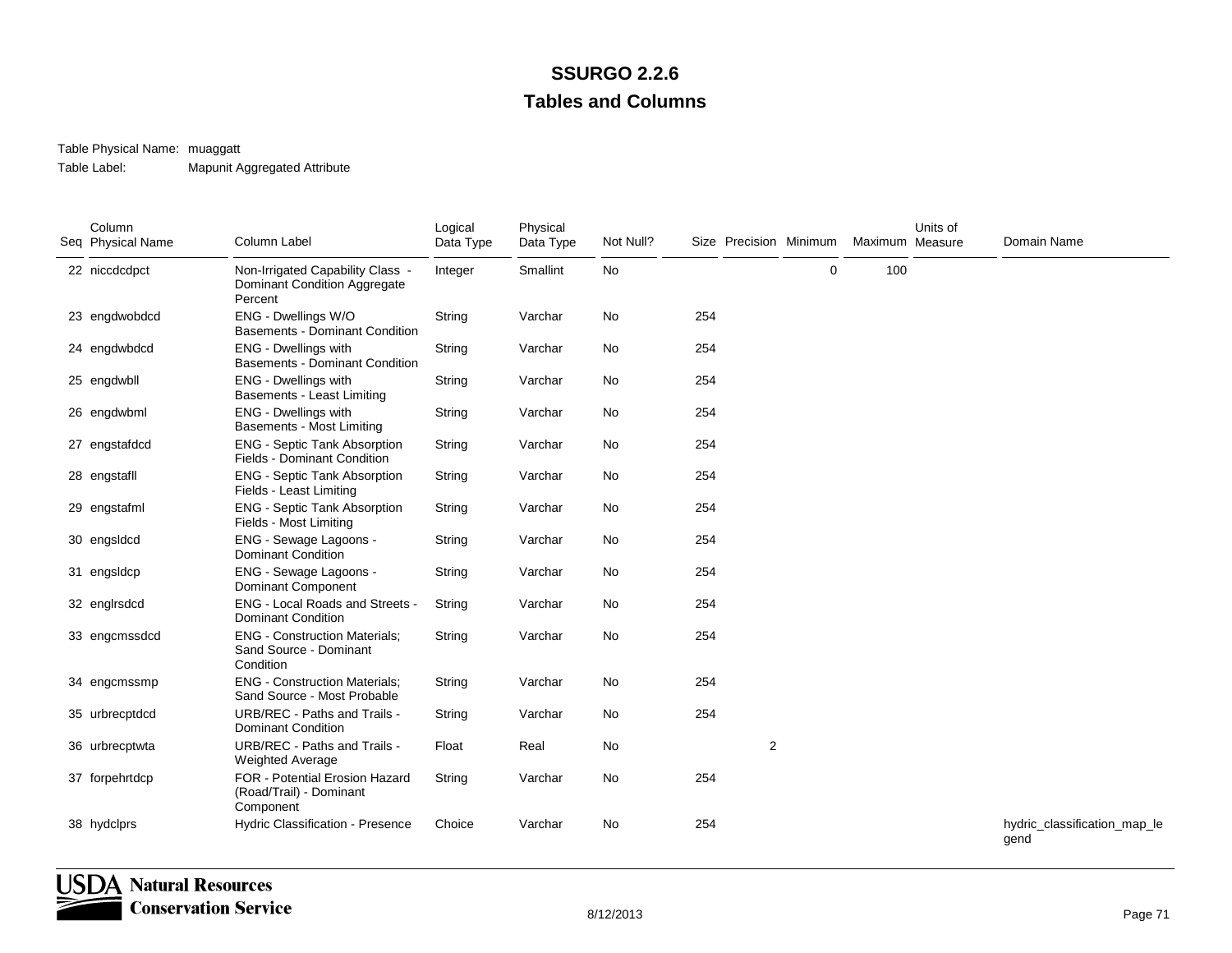Table Physical Name: muaggatt Table Label:Mapunit Aggregated Attribute

| Column<br>Seq Physical Name | Column Label                                                    | Logical<br>Data Type | Physical<br>Data Type | Not Null? | Size Precision Minimum | Maximum Measure | Units of | Domain Name |
|-----------------------------|-----------------------------------------------------------------|----------------------|-----------------------|-----------|------------------------|-----------------|----------|-------------|
| 39 awmmfpwwta               | AWM - Manure and Food<br>Processing Waste - Weighted<br>Average | Float                | Real                  | No        | ∼                      |                 |          |             |
| 40 mukey                    | Mapunit Key                                                     | String               | Varchar               | Yes       | 30                     |                 |          |             |

The Mapunit Aggregated Attribute table records a variety of soil attributes and interpretations that have been aggregated from the component level to a single value at the map unit level. They have been aggregated by one or more appropriate means in order to express a consolidated value or interpretation for the map unit as a whole.

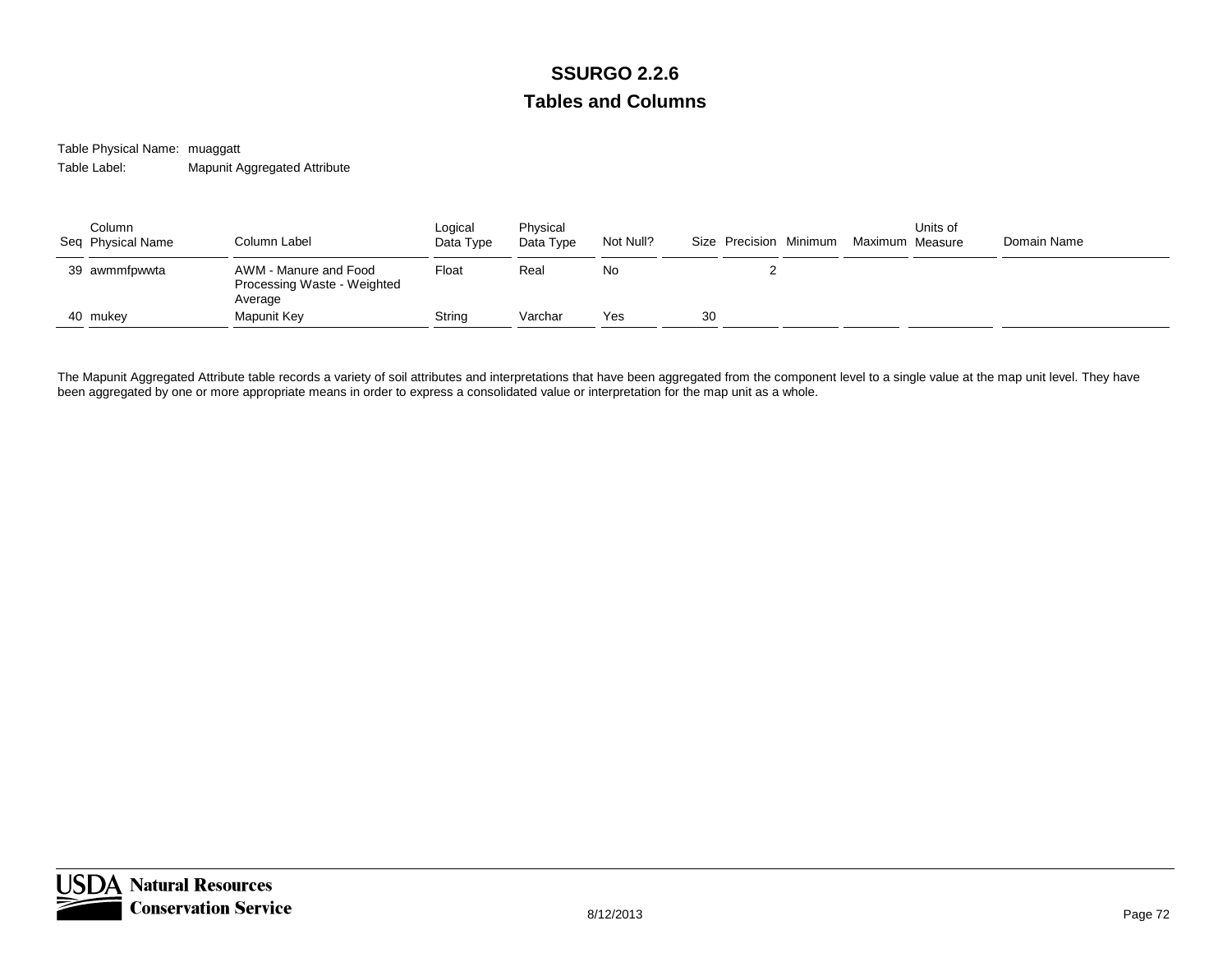Table Physical Name: muaoverlap Table Label:Mapunit Area Overlap

| Column<br>Seq Physical Name | Column Label             | Logical<br>Data Type | Physical<br>Data Type | Not Null? | Size Precision Minimum |  | Units of<br>Maximum Measure | Domain Name |
|-----------------------------|--------------------------|----------------------|-----------------------|-----------|------------------------|--|-----------------------------|-------------|
| areaovacres                 | Overlap Acres            | Integer              | Int                   | No        |                        |  | acres                       |             |
| 2 lareaovkey                | Legend Area Overlap Key  | String               | Varchar               | Yes       | 30                     |  |                             |             |
| 3 mukey                     | Mapunit Key              | String               | Varchar               | Yes       | 30                     |  |                             |             |
| 4 muareaovkey               | Mapunit Area Overlap Key | String               | Varchar               | Yes       | 30                     |  |                             |             |

The Mapunit Area Overlap table lists the map units that exist in the overlap between the entire soil survey area and the referenced geographic area in the Legend Area Overlap table.

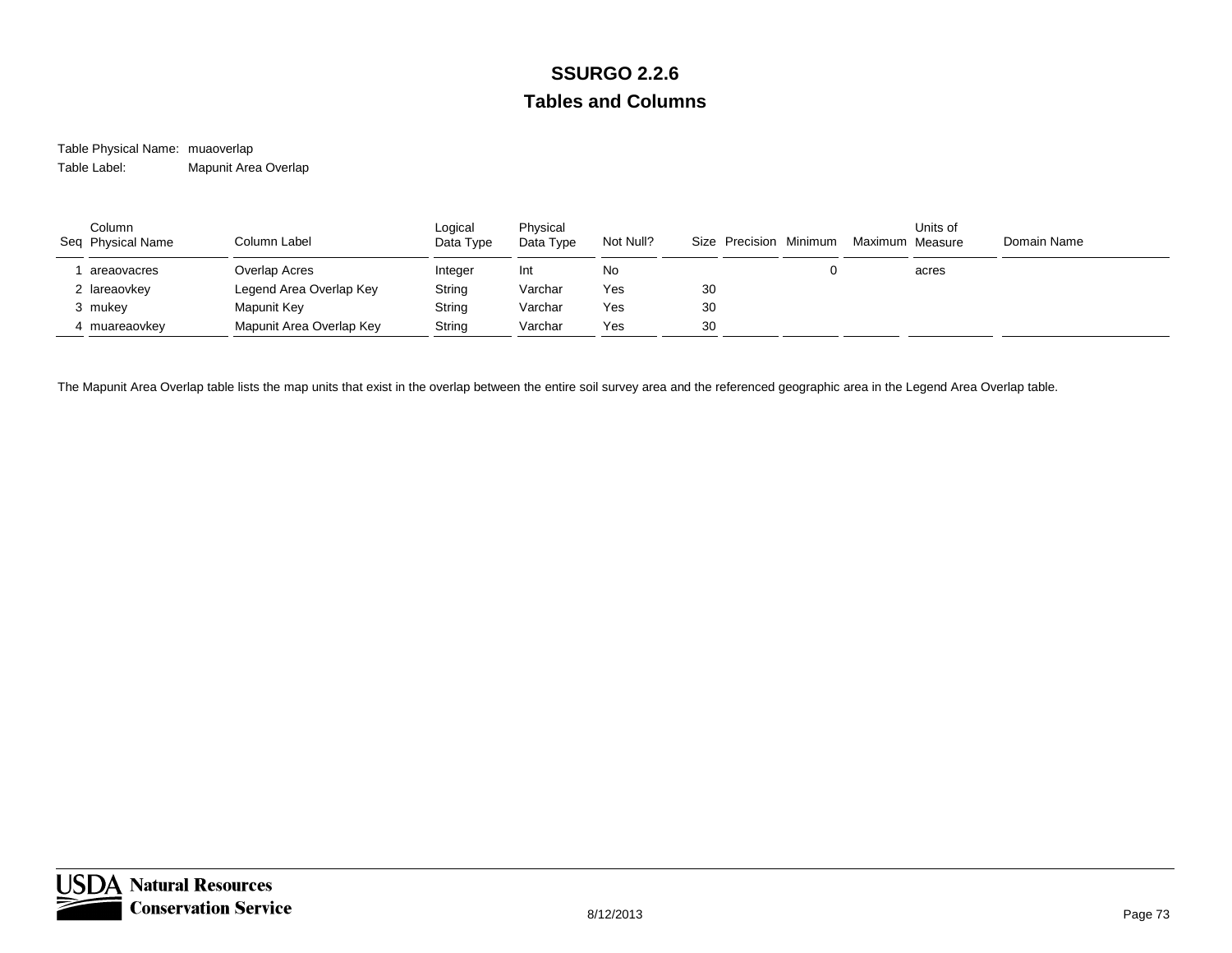### Table Physical Name: mucropyld Table Label:Mapunit Crop Yield

| Column<br>Seq Physical Name | Column Label           | Logical<br>Data Type | Physical<br>Data Type | Not Null? |     | Size Precision Minimum |          | Maximum Measure | Units of | Domain Name      |
|-----------------------------|------------------------|----------------------|-----------------------|-----------|-----|------------------------|----------|-----------------|----------|------------------|
| cropname                    | Crop Name              | Choice               | Varchar               | No        | 254 |                        |          |                 |          | crop_name        |
| 2 yldunits                  | Units                  | Choice               | Varchar               | No        | 254 |                        |          |                 |          | crop_yield_units |
| 3 nonirryield_l             | Low                    | Float                | Real                  | No        |     | 2                      |          | 9999.99         |          |                  |
| 4 nonirryield_r             | <b>RV</b>              | Float                | Real                  | No        |     | $\overline{2}$         | $\Omega$ | 9999.99         |          |                  |
| 5 nonirryield_h             | High                   | Float                | Real                  | No        |     | $\overline{2}$         | $\Omega$ | 9999.99         |          |                  |
| 6 irryield_l                | Low                    | Float                | Real                  | No        |     | $\overline{2}$         |          | 9999.99         |          |                  |
| 7 irryield_r                | <b>RV</b>              | Float                | Real                  | No        |     | 2                      |          | 9999.99         |          |                  |
| 8 irryield h                | High                   | Float                | Real                  | No        |     | $\overline{2}$         | $\Omega$ | 9999.99         |          |                  |
| 9 mukey                     | Mapunit Key            | String               | Varchar               | Yes       | 30  |                        |          |                 |          |                  |
| 10 mucrpyldkey              | Mapunit Crop Yield Key | String               | Varchar               | Yes       | 30  |                        |          |                 |          |                  |

The Mapunit Crop Yield table lists commonly grown crops and their expected yields for the referenced map unit as a whole. Yields for individual map unit components are given in the Component Crop Yield table.

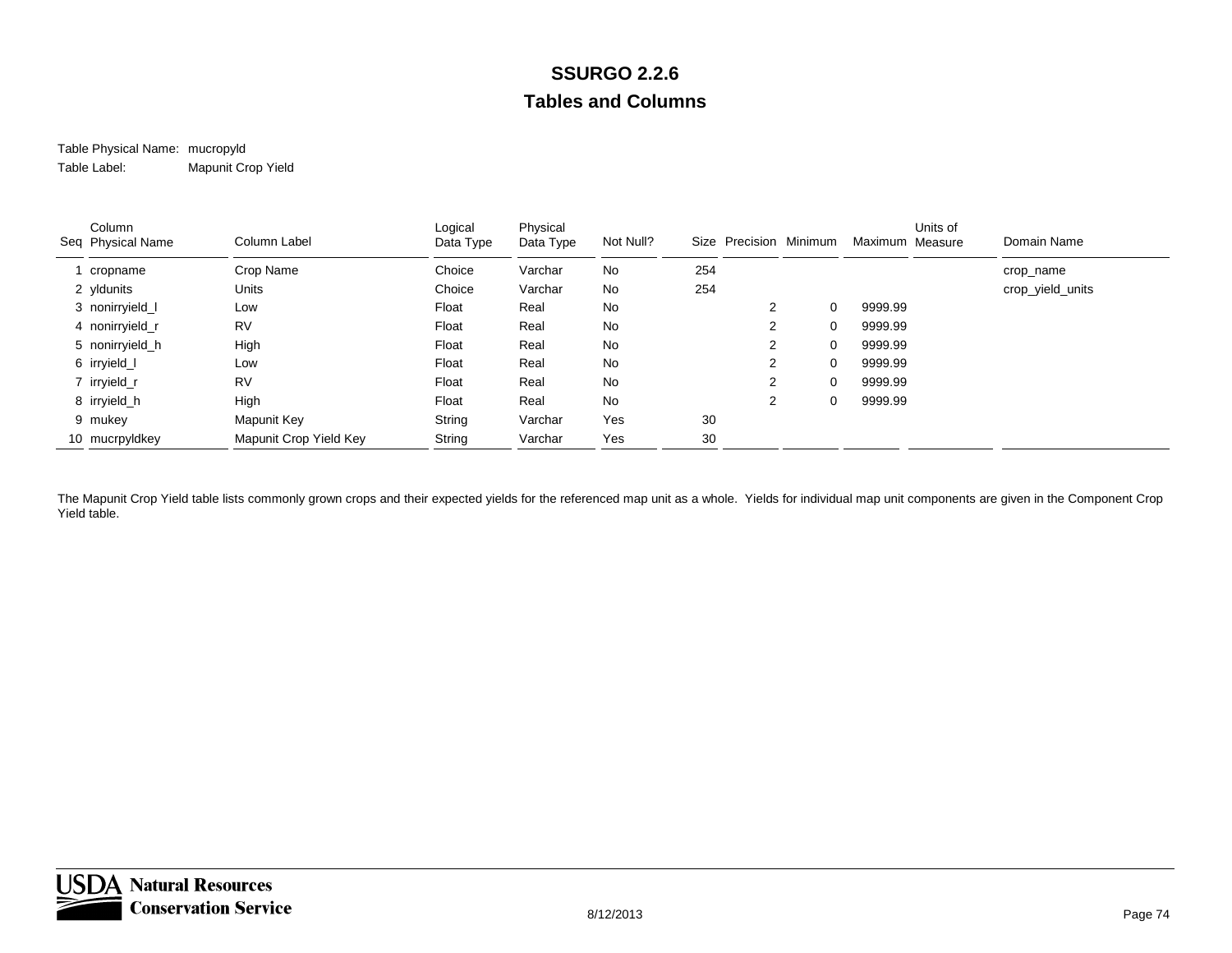Table Physical Name: muline Table Label:Mapunit Line

| Column<br>Seq Physical Name | Column Label           | Logical<br>Data Type | Physical<br>Data Type | Not Null? | Size Precision Minimum | Maximum Measure | Units of | Domain Name |
|-----------------------------|------------------------|----------------------|-----------------------|-----------|------------------------|-----------------|----------|-------------|
| areasymbol                  | Area Symbol            | String               | Varchar               | Yes       | 20                     |                 |          |             |
| 2 spatialversion            | <b>Spatial Version</b> | Integer              | Int                   | Yes       |                        |                 |          |             |
| 3 musym                     | Mapunit Symbol         | String               | Varchar               | Yes       |                        |                 |          |             |
| mukev                       | Mapunit Key            | String               | Varchar               | Yes       | 30                     |                 |          |             |

This table records all of the soil map units of a soil survey area that are represented as one or more lines. This table is not like other tabular data tables that are delivered as ASCII delimited files. How the information is delivered depends on the spatial format that was requested at the time the corresponding soil survey area was exported. Spatial information is typically delivered in GIS vendor specific format, and more than one output file may be produced when the information for this spatial entity is exported. Consequently, no spatially oriented columns are shown, because the name and number of columns necessary to portray spatial characteristics vary depending on spatial format.

This table is documented in order to show attributes that will always be available when working with the corresponding spatial entity in a GIS. These attributes have two purposes. One purpose is to identify each instance of the corresponding spatial entity. The other purpose is to identify each instance of the corresponding tabular entity. The tabular entity corresponding to a map unit line is represented by a record in the Map Unit table.

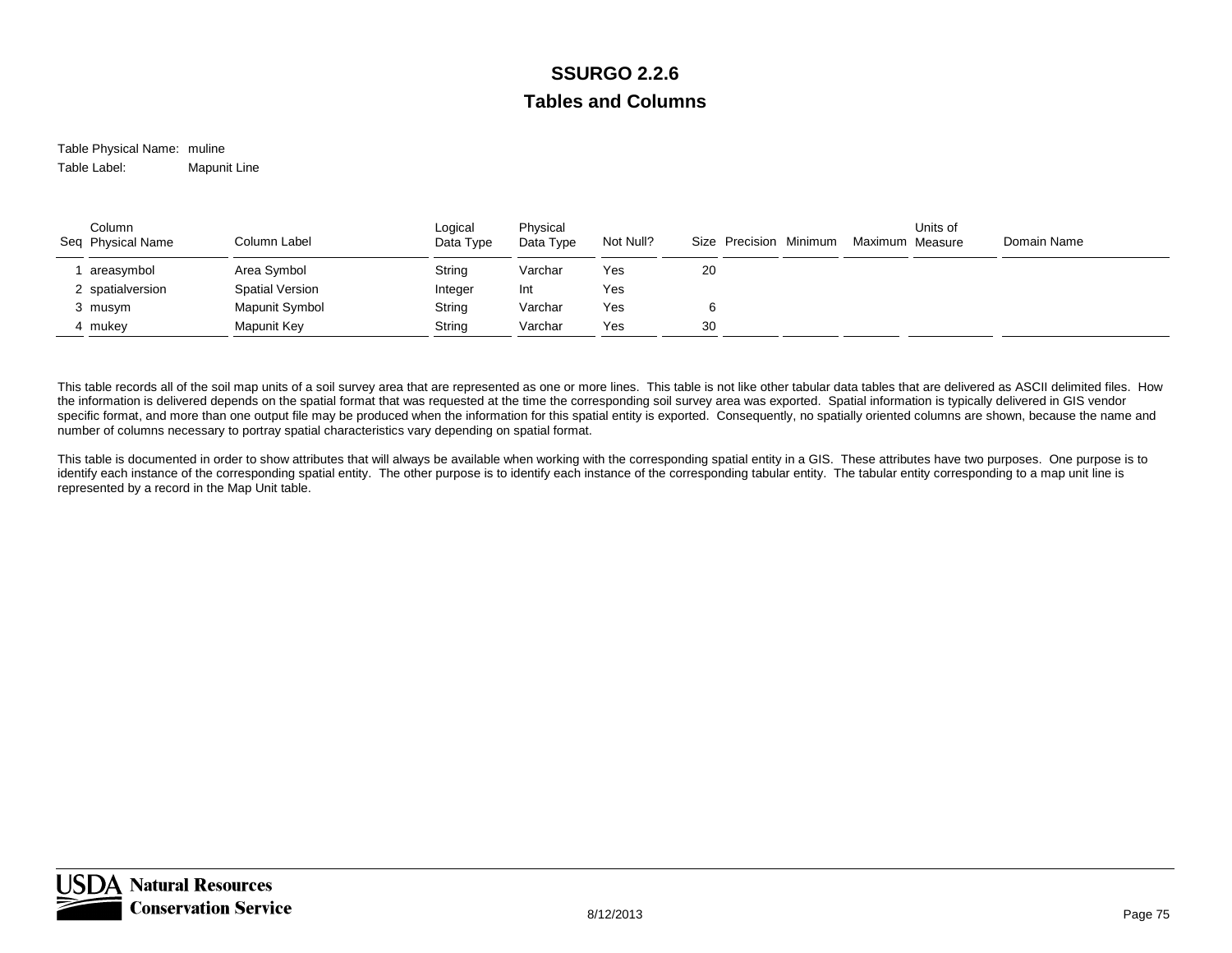Table Physical Name: mupoint Table Label:Mapunit Point

| Column<br>Seq Physical Name | Column Label           | Logical<br>Data Type | Physical<br>Data Type | Not Null? | Size Precision Minimum | Maximum Measure | Units of | Domain Name |
|-----------------------------|------------------------|----------------------|-----------------------|-----------|------------------------|-----------------|----------|-------------|
| areasymbol                  | Area Symbol            | String               | Varchar               | Yes       | 20                     |                 |          |             |
| 2 spatialversion            | <b>Spatial Version</b> | Integer              | Int                   | Yes       |                        |                 |          |             |
| 3 musym                     | Mapunit Symbol         | String               | Varchar               | Yes       |                        |                 |          |             |
| mukev                       | Mapunit Key            | String               | Varchar               | Yes       | 30                     |                 |          |             |

This table records all of the soil map units of a soil survey area that are represented as one or more points. This table is not like other tabular data tables that are delivered as ASCII delimited files. How the information is delivered depends on the spatial format that was requested at the time the corresponding soil survey area was exported. Spatial information is typically delivered in GIS vendor specific format, and more than one output file may be produced when the information for this spatial entity is exported. Consequently, no spatially oriented columns are shown, because the name and number of columns necessary to portray spatial characteristics vary depending on spatial format.

This table is documented in order to show attributes that will always be available when working with the corresponding spatial entity in a GIS. These attributes have two purposes. One purpose is to identify each instance of the corresponding spatial entity. The other purpose is to identify each instance of the corresponding tabular entity. The tabular entity corresponding to a map unit point is represented by a record in the Map Unit table.

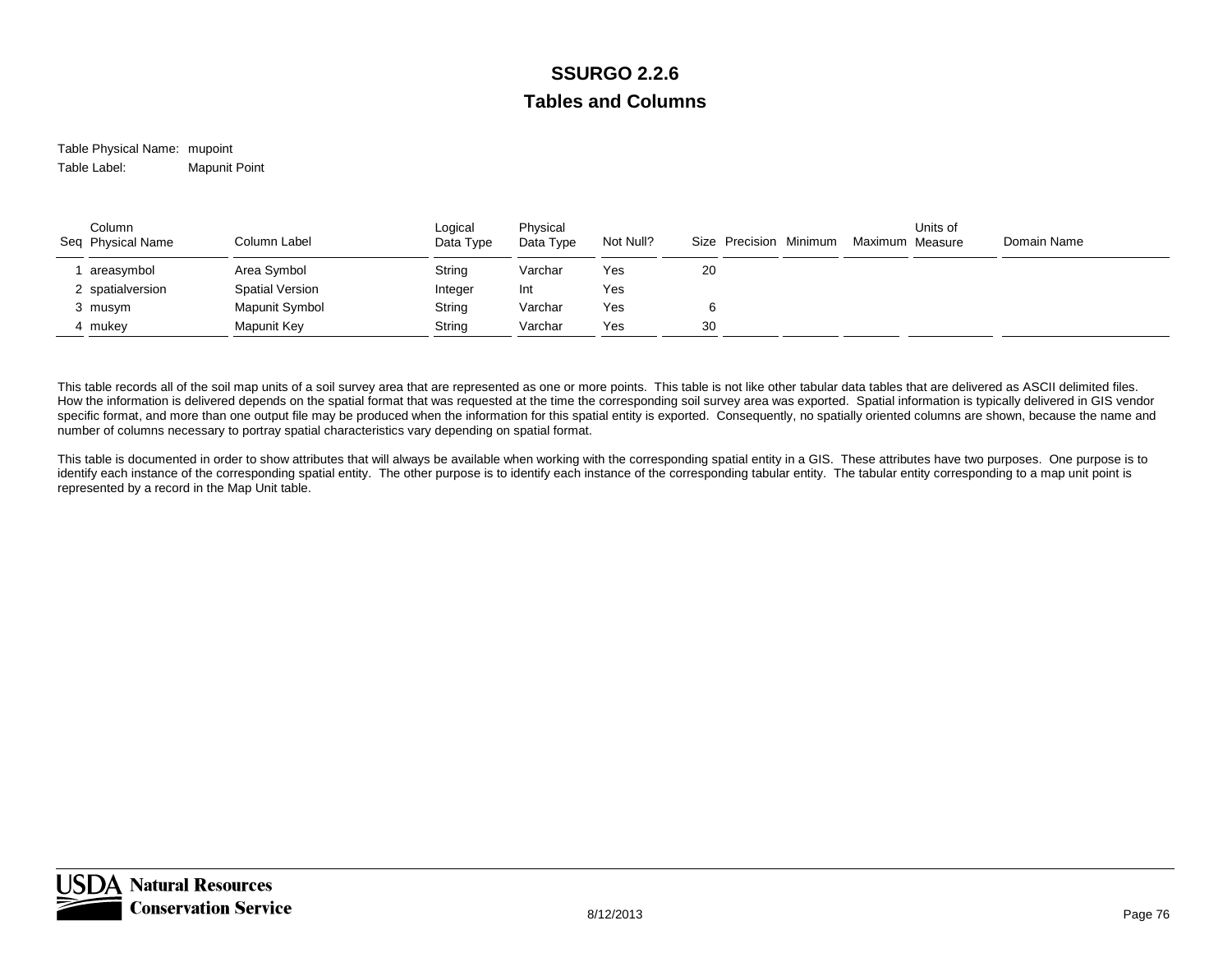### Table Physical Name: mupolygon Table Label:Mapunit Polygon

| Column<br>Seq Physical Name | Column Label           | Logical<br>Data Type | Physical<br>Data Type | Not Null? | Size Precision Minimum | Maximum Measure | Units of | Domain Name |
|-----------------------------|------------------------|----------------------|-----------------------|-----------|------------------------|-----------------|----------|-------------|
| areasymbol                  | Area Symbol            | String               | Varchar               | Yes       | 20                     |                 |          |             |
| 2 spatialversion            | <b>Spatial Version</b> | Integer              | Int                   | Yes       |                        |                 |          |             |
| 3 musym                     | Mapunit Symbol         | String               | Varchar               | Yes       |                        |                 |          |             |
| mukev                       | Mapunit Key            | String               | Varchar               | No        | 30                     |                 |          |             |

This table records all of the soil map units of a soil survey area that are represented as one or more polygons. This table is not like other tabular data tables that are delivered as ASCII delimited files. How the information is delivered depends on the spatial format that was requested at the time the corresponding soil survey area was exported. Spatial information is typically delivered in GIS vendor specific format, and more than one output file may be produced when the information for this spatial entity is exported. Consequently, no spatially oriented columns are shown, because the name and number of columns necessary to portray spatial characteristics vary depending on spatial format.

This table is documented in order to show attributes that will always be available when working with the corresponding spatial entity in a GIS. These attributes have two purposes. One purpose is to identify each instance of the corresponding spatial entity. The other purpose is to identify each instance of the corresponding tabular entity. The tabular entity corresponding to a map unit polygon is represented by a record in the Map Unit table.

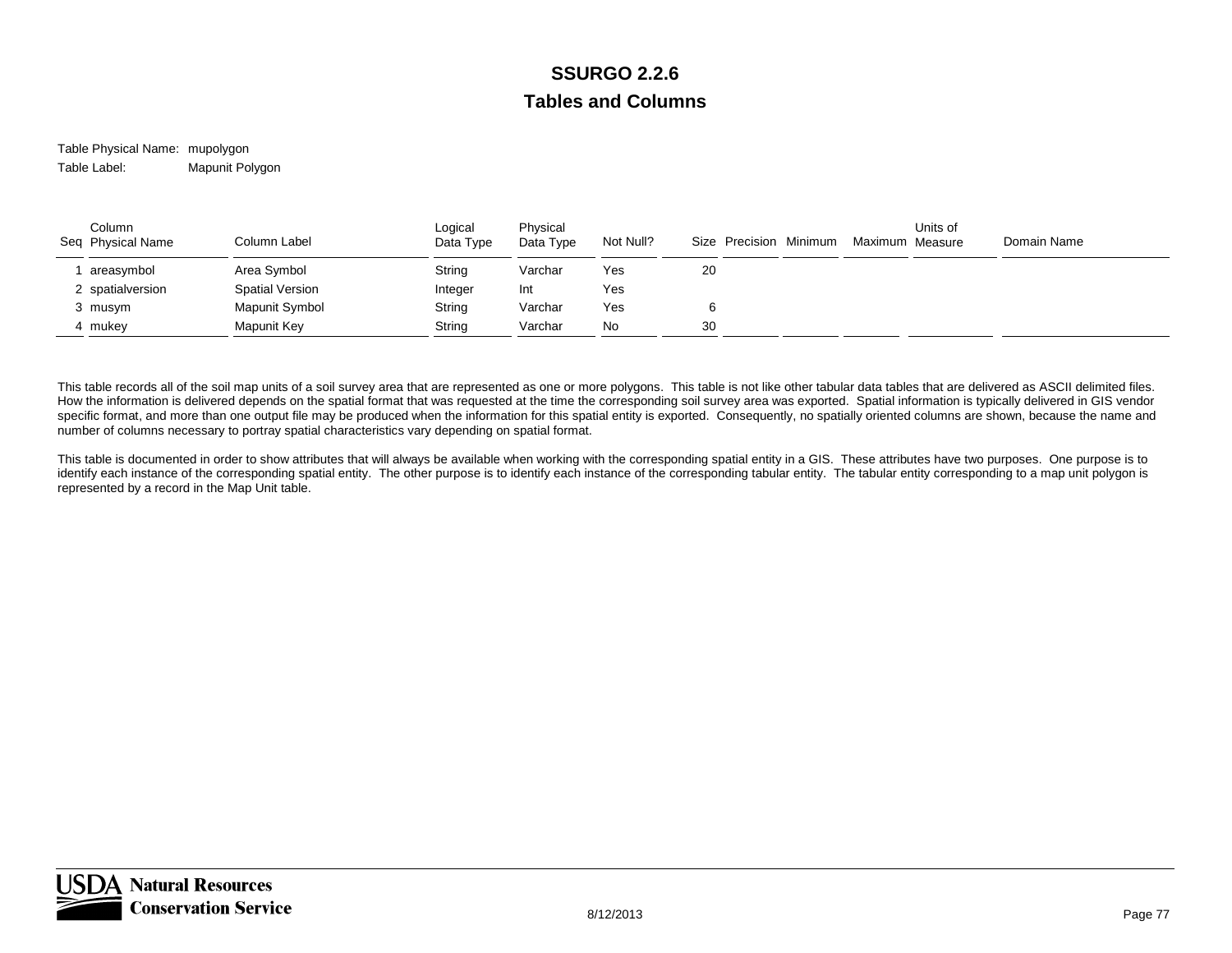### Table Physical Name: mutext Table Label:Mapunit Text

| Column<br>Seq Physical Name | Column Label     | Logical<br>Data Type | Physical<br>Data Type | Not Null? | Size Precision Minimum | Maximum Measure | Units of | Domain Name       |
|-----------------------------|------------------|----------------------|-----------------------|-----------|------------------------|-----------------|----------|-------------------|
| recdate                     | Date             | Date/Time            | Datetime              | No        |                        |                 |          |                   |
| 2 mapunittextkind           | Kind             | Choice               | Varchar               | No        | 254                    |                 |          | mapunit_text_kind |
| 3 textcat                   | Category         | String               | Varchar               | No        | 20                     |                 |          |                   |
| 4 textsubcat                | Subcategory      | String               | Varchar               | No        | 20                     |                 |          |                   |
| 5 text                      | Text             | Narrative<br>Text    | Varchar(max           | No.       |                        |                 |          |                   |
| 6 mukey                     | Mapunit Key      | String               | Varchar               | Yes       | 30                     |                 |          |                   |
| mutextkey                   | Mapunit Text Key | String               | Varchar               | Yes       | 30                     |                 |          |                   |

The Mapunit Text table contains notes and narrative descriptions related to the referenced map unit.

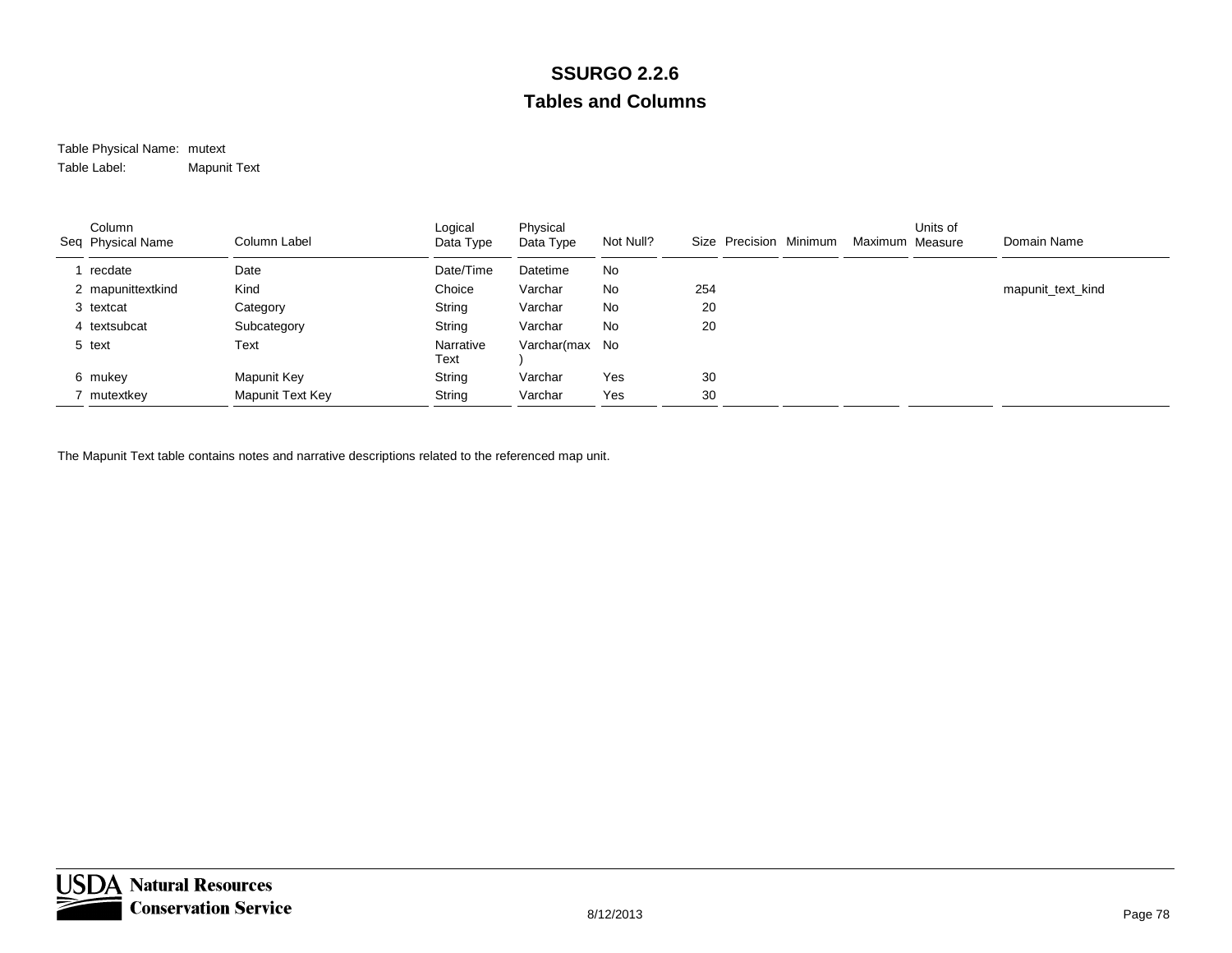### Table Physical Name: sacatalog Table Label:Survey Area Catalog

| Column<br>Seq Physical Name | Column Label                                       | Logical<br>Data Type | Physical<br>Data Type | Not Null? | Size | Precision Minimum | Maximum Measure | Units of | Domain Name                 |
|-----------------------------|----------------------------------------------------|----------------------|-----------------------|-----------|------|-------------------|-----------------|----------|-----------------------------|
| areasymbol                  | Area Symbol                                        | String               | Varchar               | Yes       | 20   |                   |                 |          |                             |
| 2 areaname                  | Area Name                                          | String               | Varchar               | Yes       | 135  |                   |                 |          |                             |
| 3 saversion                 | Survey Area Version                                | Integer              | Int                   | Yes       |      |                   |                 |          |                             |
| 4 saverest                  | Survey Area Version Established                    | Date/Time            | Datetime              | Yes       |      |                   |                 |          |                             |
| 5 tabularversion            | Tabular Version                                    | Integer              | Int                   | Yes       |      |                   |                 |          |                             |
| 6 tabularverest             | Tabular Version Established                        | Date/Time            | Datetime              | Yes       |      |                   |                 |          |                             |
| tabnasisexportdate          | <b>Tabular NASIS Export Date</b>                   | Date/Time            | Datetime              | Yes       |      |                   |                 |          |                             |
| 8 tabcertstatus             | <b>Tabular Certification Status</b>                | Choice               | Varchar               | No        | 254  |                   |                 |          | export_certification_status |
| 9 tabcertstatusdesc         | <b>Tabular Certification Status</b><br>Description | Narrative<br>Text    | Varchar(max No        |           |      |                   |                 |          |                             |
| 10 fgdcmetadata             | <b>FGDC</b> Metadata                               | Narrative<br>Text    | Varchar(max           | Yes       |      |                   |                 |          |                             |
| sacatalogkey                | Survey Area Catalog Key                            | String               | Varchar               | Yes       | 30   |                   |                 |          |                             |

This table records the primary dynamic cetadata associated with a soil survey area. This includes such things as survey area version, tabular data version, etc. The remaining dynamic metadata, which soil interpretations were generated for the corresponding soil survey area, is recorded in the Survey Area Interpretation table.

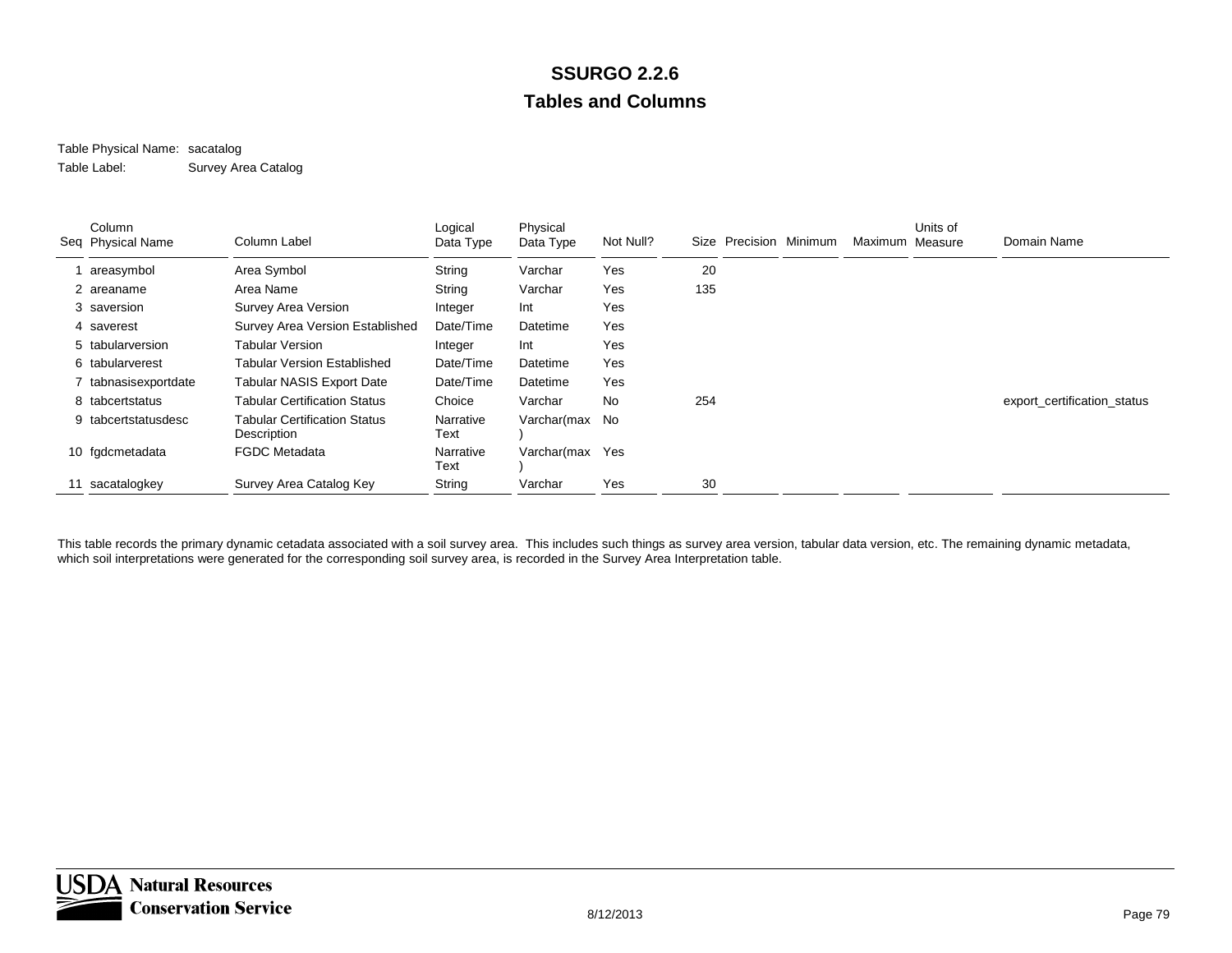## Table Physical Name: sainterp

Table Label:Survey Area Interpretation

| Column<br>Seq Physical Name | Column Label                   | Logical<br>Data Type | Physical<br>Data Type | Not Null? | Size Precision Minimum |   | Maximum Measure | Units of | Domain Name |
|-----------------------------|--------------------------------|----------------------|-----------------------|-----------|------------------------|---|-----------------|----------|-------------|
| areasymbol                  | Area Symbol                    | String               | Varchar               | Yes       | 20                     |   |                 |          |             |
| 2 interpname                | <b>Interpretation Name</b>     | String               | Varchar               | Yes       | 60                     |   |                 |          |             |
| 3 interptype                | Interpretation Type            | Choice               | Varchar               | Yes       | 254                    |   |                 |          | rule_design |
| 4 interpdesc                | Interpretation Description     | Narrative<br>Text    | Varchar(max No        |           |                        |   |                 |          |             |
| 5 interpdesigndate          | Interpretation Design Date     | Date/Time            | Datetime              | Yes       |                        |   |                 |          |             |
| 6 interpgendate             | Interpretation Generation Date | Date/Time            | Datetime              | Yes       |                        |   |                 |          |             |
| interpmaxreasons            | Interpretation Maximum Reasons | Integer              | Smallint              | No        |                        | 0 |                 |          |             |
| 8 sacatalogkey              | Survey Area Catalog Key        | String               | Varchar               | Yes       | 30                     |   |                 |          |             |
| 9 sainterpkey               | Survey Area Interpretation Key | String               | Varchar               | Yes       | 30                     |   |                 |          |             |

This table records information about the soil interpretations that were generated for a soil survey area.

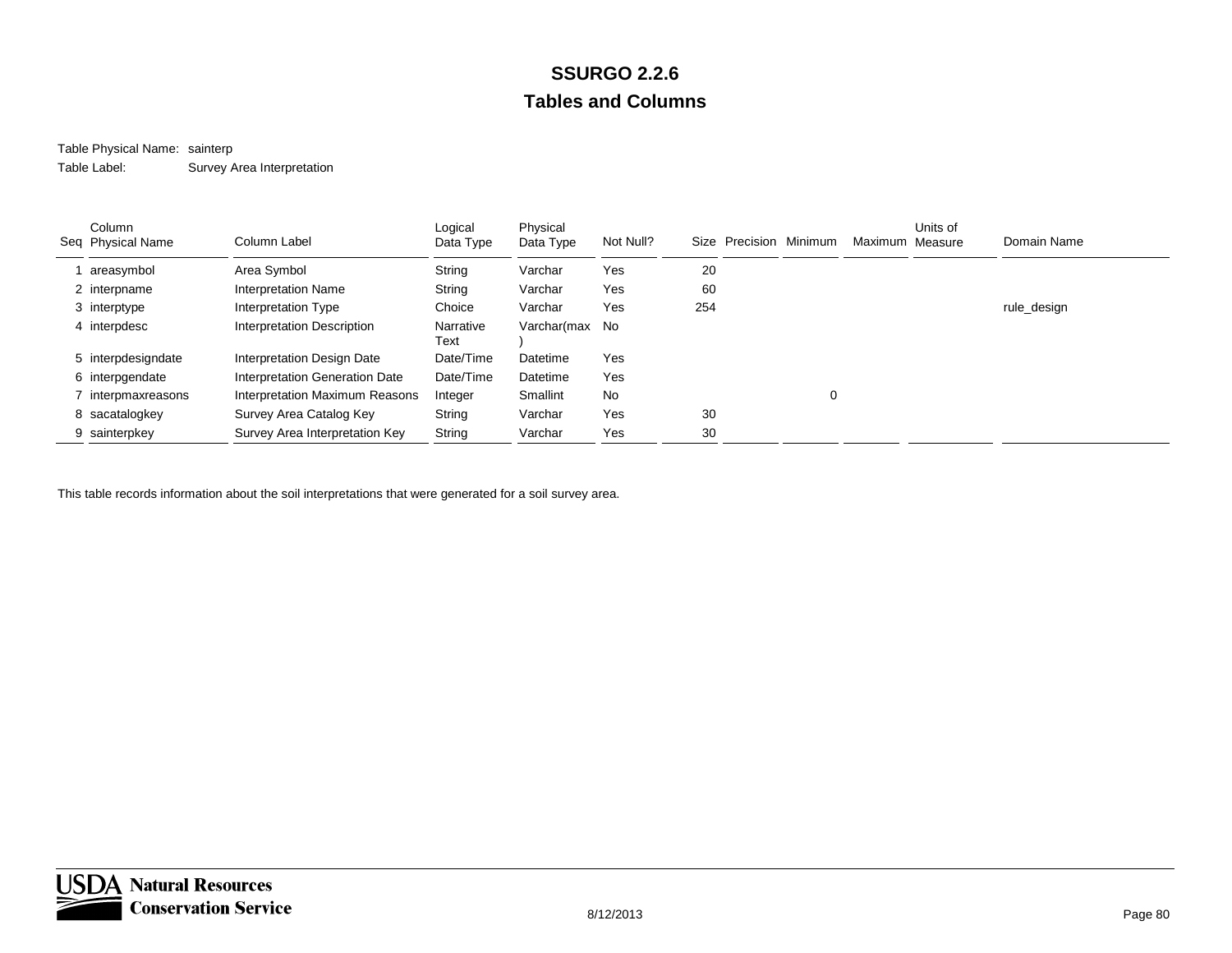Table Physical Name: sapolygon Table Label:Survey Area Polygon

| Column<br>Seq Physical Name | Column Label    | Logical<br>Data Type | Physical<br>Data Type | Not Null? | Size Precision Minimum | Maximum Measure | Units of | Domain Name |  |
|-----------------------------|-----------------|----------------------|-----------------------|-----------|------------------------|-----------------|----------|-------------|--|
| areasymbol                  | Area Symbol     | String               | Varchar               | Yes       | 20                     |                 |          |             |  |
| spatialversion              | Spatial Version | Integer              | Int                   | Yes       |                        |                 |          |             |  |
| 3 Ikey                      | Legend Key      | String               | Varchar               | Yes       | 30                     |                 |          |             |  |

This table records the set of polygons that make up a soil survey area boundary. The table is not like other tabular data tables that are delivered as ASCII delimited files. How the information in this table is delivered depends of the spatial format that was requested at the time the corresponding soil survey area data was exported. Spatial information is typically delivered in GIS vendor specific format, and more than one output file may be produced when the information for this spatial entity is exported. Consequently, no spatially oriented columns are shown, because the name and number of columns necessary to portray spatial characteristics vary depending on spatial format.

This table is documented in order to show attributes that will always be available when working with the corresponding spatial entity in a GIS. These attributes have two purposes. One purpose is to identify each instance of the corresponding spatial entity. The other purpose is to identify each instance of the corresponding tabular entity. The tabular entity corresponding to the survey area boundary is represented by a record in the Legend table.

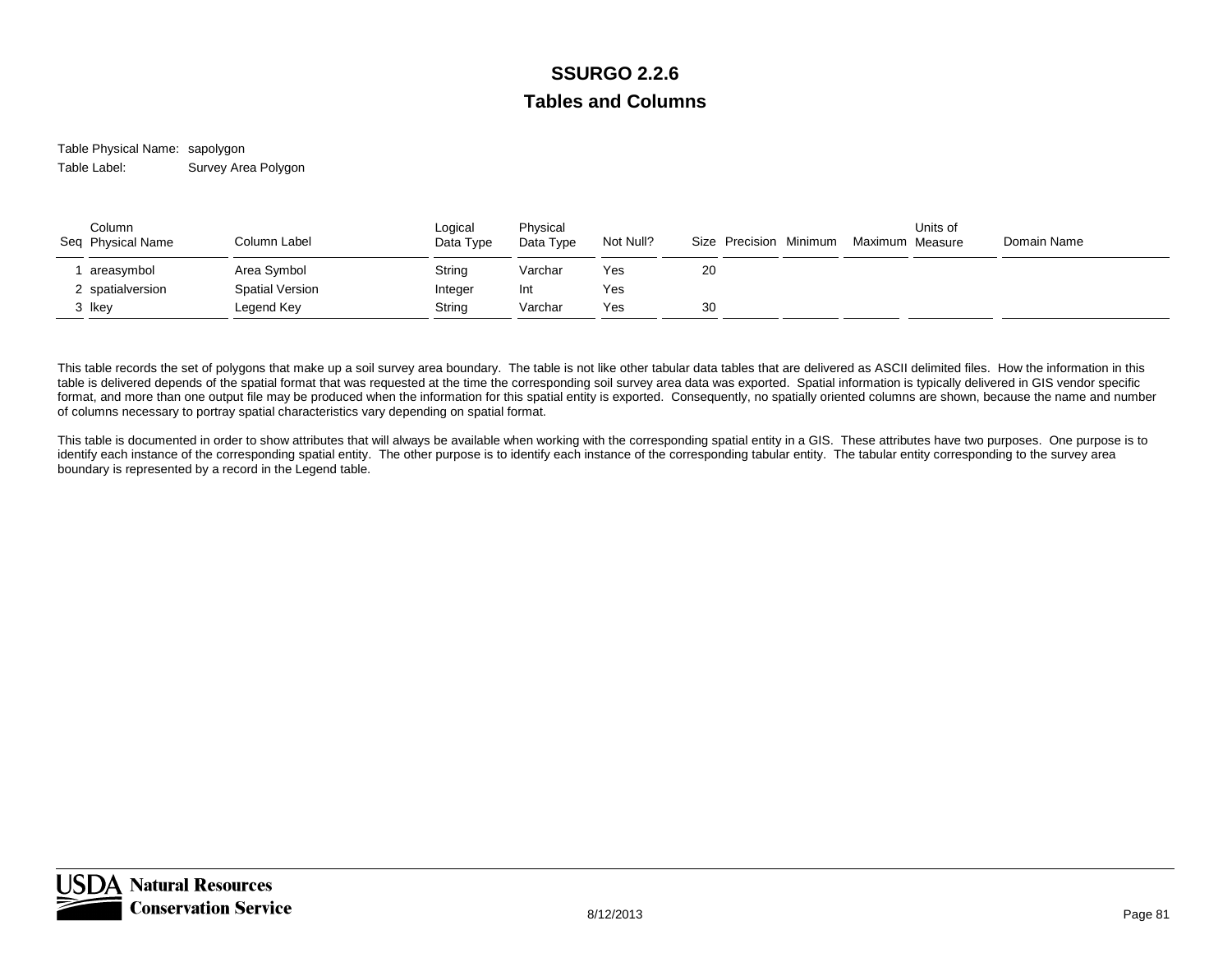Table Physical Name: sdvalgorithm Table Label:SDV Algorithm

| Column<br>Seq Physical Name | Column Label          | Logical<br>Data Type | Physical<br>Data Type | Not Null? | Size Precision Minimum | Maximum Measure | Units of | Domain Name |
|-----------------------------|-----------------------|----------------------|-----------------------|-----------|------------------------|-----------------|----------|-------------|
| algorithmsequence           | Algorithm Sequence    | Integer              | Smallint              | Yes       |                        |                 |          |             |
| 2 algorithmname             | Algorithm Name        | String               | Varchar               | Yes       | 50                     |                 |          | algorithm   |
| 3 algorithminitials         | Algorithm Initials    | String               | Varchar               | Yes       |                        |                 |          |             |
| 4 algorithmdescription      | Algorithm Description | Narrative<br>Text    | Varchar(max           | Yes       |                        |                 |          |             |

This lookup table records the valid algorithms for aggregating soil property values or soil interpretation results to the map unit level.

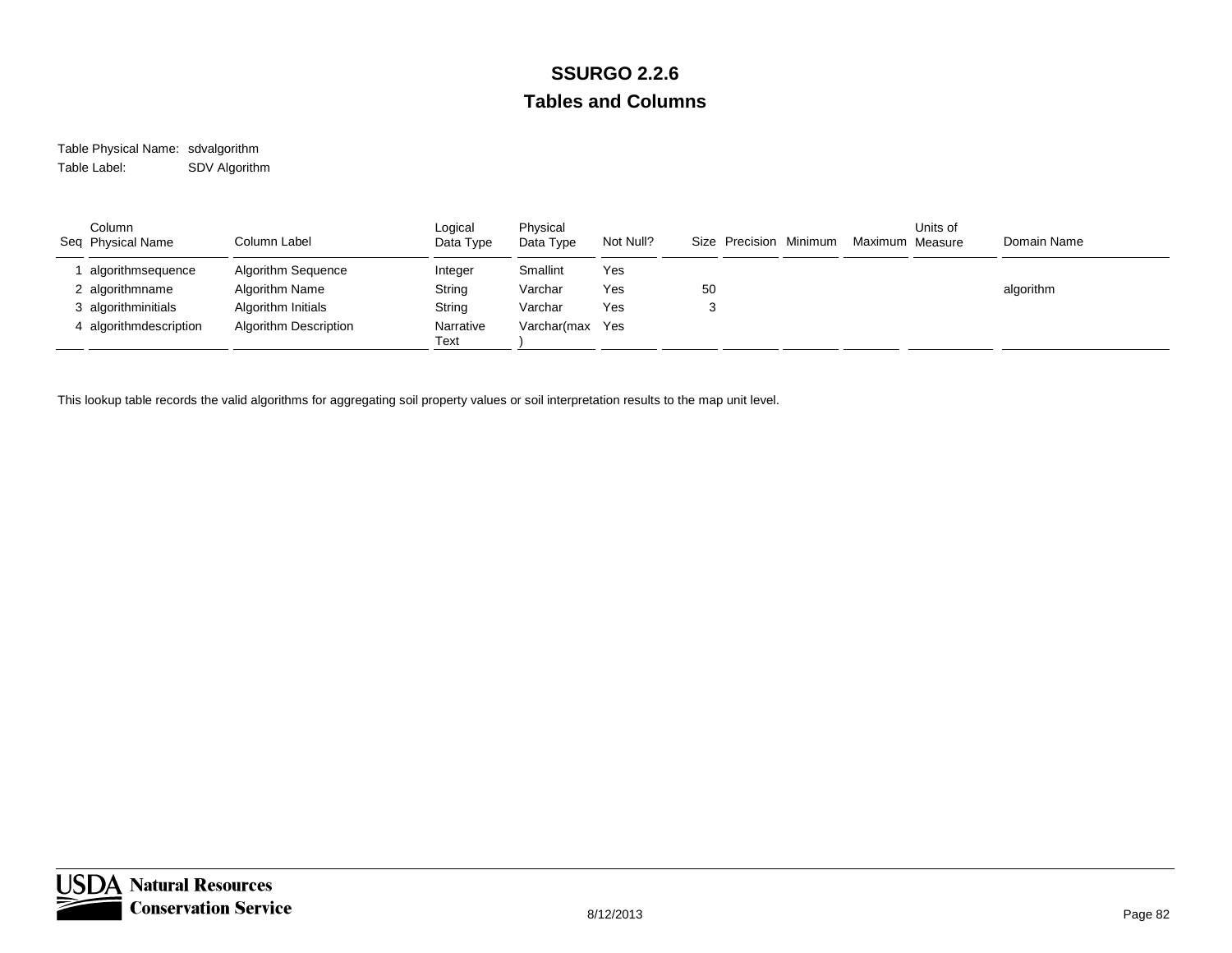### Table Physical Name: sdvattribute Table Label:SDV Attribute

|    | Column<br>Seq Physical Name | Column Label                                          | Logical<br>Data Type | Physical<br>Data Type | Not Null? |     | Size Precision Minimum | Maximum Measure | Units of | Domain Name                         |
|----|-----------------------------|-------------------------------------------------------|----------------------|-----------------------|-----------|-----|------------------------|-----------------|----------|-------------------------------------|
|    | 1 attributekey              | <b>Attribute Key</b>                                  | Integer              | Int                   | Yes       |     | 1                      |                 |          |                                     |
| 2  | attributename               | <b>Attribute Name</b>                                 | String               | Varchar               | Yes       | 60  |                        |                 |          |                                     |
| 3  | attributetablename          | <b>Attribute Table Name</b>                           | String               | Varchar               | Yes       | 30  |                        |                 |          |                                     |
| 4  | attributecolumnname         | <b>Attribute Column Name</b>                          | String               | Varchar               | Yes       | 30  |                        |                 |          |                                     |
|    | 5 attributelogicaldatatype  | Attribute Logical Data Type                           | String               | Varchar               | Yes       | 20  |                        |                 |          | sdv_attribute_logical_data_ty<br>pe |
|    | 6 attributefieldsize        | <b>Attribute Field Size</b>                           | Integer              | Smallint              | <b>No</b> |     | 1                      | 255             |          |                                     |
|    | 7 attributeprecision        | <b>Attribute Precision</b>                            | Integer              | Smallint              | No        |     | 1                      | 6               |          |                                     |
|    | 8 attributedescription      | <b>Attribute Description</b>                          | Narrative<br>Text    | Varchar(max           | Yes       |     |                        |                 |          |                                     |
|    | 9 attributeuom              | <b>Attribute Units of Measure</b>                     | String               | Varchar               | No        | 60  |                        |                 |          |                                     |
|    | 10 attributeuomabbrev       | <b>Attribute Units of Measure</b><br>Abbreviation     | String               | Varchar               | No        | 30  |                        |                 |          |                                     |
|    | 11 attributetype            | <b>Attribute Type</b>                                 | String               | Varchar               | Yes       | 20  |                        |                 |          | attributetype                       |
|    | 12 nasisrulename            | <b>NASIS Rule Name</b>                                | String               | Varchar               | <b>No</b> | 60  |                        |                 |          |                                     |
|    | 13 ruledesign               | Rule Design                                           | Integer              | Smallint              | No        |     |                        |                 |          | rule_design                         |
|    | 14 notratedphrase           | <b>Not Rated Phrase</b>                               | String               | Varchar               | No        | 254 |                        |                 |          |                                     |
|    | 15 mapunitlevelattribflag   | Map Unit Level Attribute Flag                         | Boolean              | Smallint              | Yes       |     |                        |                 |          |                                     |
|    | 16 complevelattribilag      | Component Level Attribute Flag                        | Boolean              | Smallint              | Yes       |     |                        |                 |          |                                     |
|    | 17 cmonthlevelattribflag    | <b>Component Month Level Attribute</b><br>Flag        | Boolean              | Smallint              | Yes       |     |                        |                 |          |                                     |
|    | 18 horzlevelattribflag      | Horizon Level Attribute Flag                          | Boolean              | Smallint              | Yes       |     |                        |                 |          |                                     |
|    | 19 tiebreakdomainname       | Tie Break Domain Name                                 | String               | Varchar               | No        | 40  |                        |                 |          |                                     |
|    | 20 tiebreakruleoptionflag   | Tie Break Rule Option Flag                            | Boolean              | Smallint              | Yes       |     |                        |                 |          |                                     |
|    | 21 tiebreaklowlabel         | Tie Break Low Label                                   | String               | Varchar               | <b>No</b> | 20  |                        |                 |          |                                     |
|    | 22 tiebreakhighlabel        | Tie Break High Label                                  | String               | Varchar               | <b>No</b> | 20  |                        |                 |          |                                     |
|    | 23 tiebreakrule             | <b>Tie Break Rule</b>                                 | Integer              | Smallint              | Yes       |     |                        |                 |          | tiebreakrule                        |
|    | 24 resultcolumnname         | <b>Result Column Name</b>                             | String               | Varchar               | Yes       | 10  |                        |                 |          |                                     |
|    | 25 sqlwhereclause           | <b>SQL Where Clause</b>                               | String               | Varchar               | <b>No</b> | 255 |                        |                 |          |                                     |
| 26 | primaryconcolname           | Primary Constraint Column Name                        | String               | Varchar               | <b>No</b> | 30  |                        |                 |          |                                     |
|    | 27 pcclogicaldatatype       | <b>Primary Constraint Column</b><br>Logical Data Type | String               | Varchar               | No        | 20  |                        |                 |          | sdv_attribute_logical_data_ty<br>pe |
|    | 28 primaryconstraintlabel   | <b>Primary Constraint Label</b>                       | String               | Varchar               | <b>No</b> | 30  |                        |                 |          |                                     |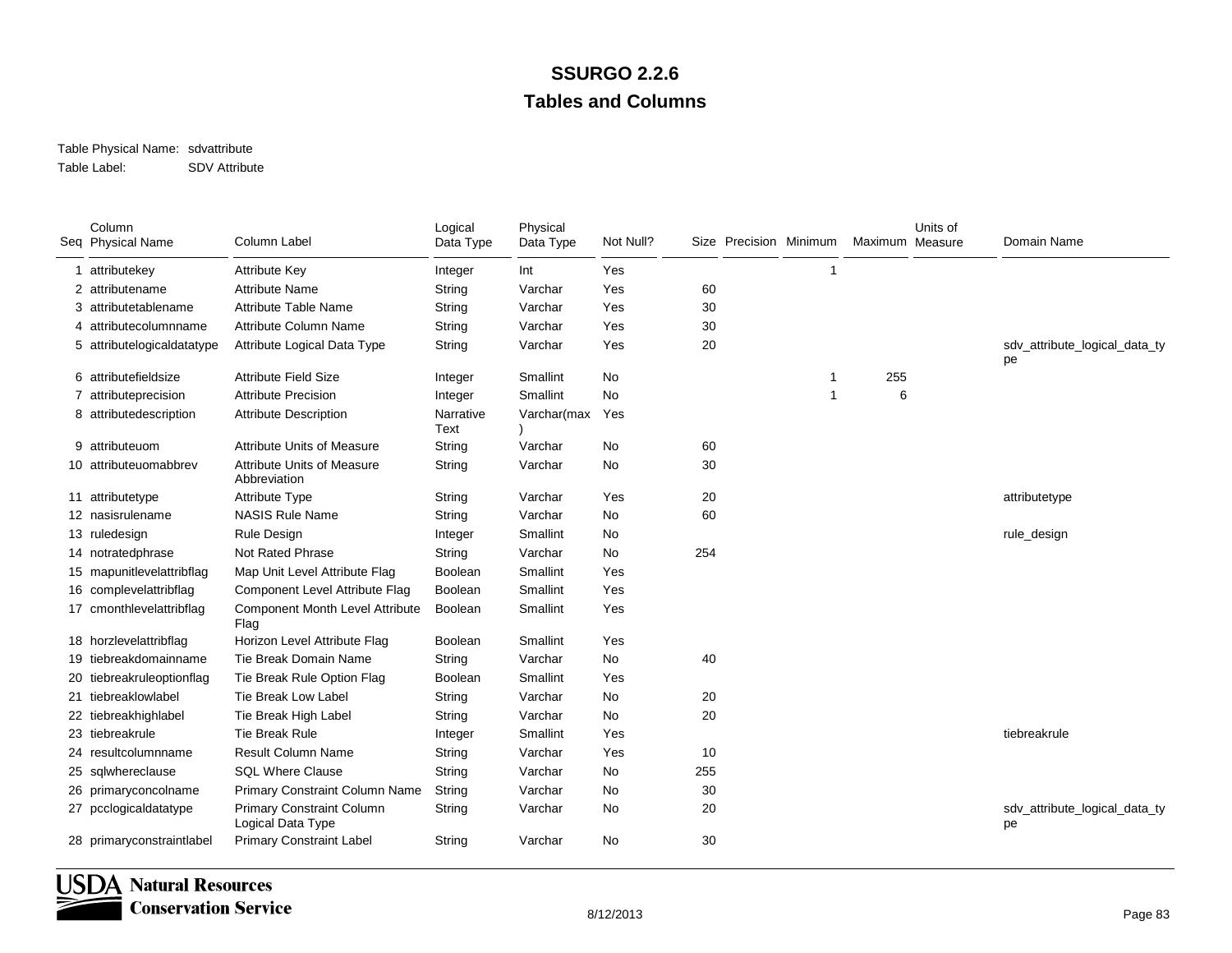### Table Physical Name: sdvattribute Table Label:SDV Attribute

|    | Column<br>Seq Physical Name        | Column Label                                     | Logical<br>Data Type | Physical<br>Data Type | Not Null? |     | Size Precision Minimum |                | Maximum Measure | Units of | Domain Name                         |
|----|------------------------------------|--------------------------------------------------|----------------------|-----------------------|-----------|-----|------------------------|----------------|-----------------|----------|-------------------------------------|
|    | 29 secondaryconcolname             | Secondary Constraint Column<br>Name              | String               | Varchar               | No        | 30  |                        |                |                 |          |                                     |
|    | 30 scclogicaldatatype              | Secondary Constraint Column<br>Logical Data Type | String               | Varchar               | No        | 20  |                        |                |                 |          | sdv_attribute_logical_data_ty<br>pe |
|    | 31 secondaryconstraintlabe         | <b>Secondary Constraint Label</b>                | String               | Varchar               | No        | 30  |                        |                |                 |          |                                     |
| 32 | dqmodeoptionflag                   | Depth Qualifier Mode Option Flag                 | <b>Boolean</b>       | Smallint              | Yes       |     |                        |                |                 |          |                                     |
|    | depthqualifiermode                 | Depth Qualifier Mode                             | String               | Varchar               | <b>No</b> | 20  |                        |                |                 |          | depthqualmode                       |
|    | 34 layerdepthtotop                 | Layer Depth to Top                               | Float                | Real                  | No        |     | 1                      | 0              | 9999            |          |                                     |
|    | 35 layerdepthtobottom              | Layer Depth to Bottom                            | Float                | Real                  | No        |     | $\mathbf{1}$           | $\mathbf 0$    | 9999            |          |                                     |
| 36 | layerdepthuom                      | Layer Depth UOM                                  | String               | Varchar               | <b>No</b> | 20  |                        |                |                 |          | depthuom                            |
| 37 | monthrangeoptionflag               | Month Range Option Flag                          | <b>Boolean</b>       | Smallint              | Yes       |     |                        |                |                 |          |                                     |
|    | 38 beginningmonth                  | <b>Beginning Month</b>                           | String               | Varchar               | <b>No</b> | 9   |                        |                |                 |          | flooding_ponding_month              |
| 39 | endingmonth                        | <b>Ending Month</b>                              | String               | Varchar               | <b>No</b> | 9   |                        |                |                 |          | flooding_ponding_month              |
|    | 40 horzaggmeth                     | Horizon Aggregation Method                       | Choice               | Varchar               | Yes       | 30  |                        |                |                 |          | horizon_aggregation_method          |
|    | 41 interpnullsaszerooptionfl<br>ag | Interpret Nulls as Zero Option Flag              | Boolean              | Smallint              | Yes       |     |                        |                |                 |          |                                     |
|    | 42 interpnullsaszeroflag           | Interpret Nulls as Zero Flag                     | <b>Boolean</b>       | Smallint              | Yes       |     |                        |                |                 |          |                                     |
|    | 43 nullratingreplacementval<br>ue  | <b>Null Rating Replacement Value</b>             | String               | Varchar               | No        | 254 |                        |                |                 |          |                                     |
|    | 44 basicmodeflag                   | Basic Mode Flag                                  | Boolean              | Smallint              | Yes       |     |                        |                |                 |          |                                     |
|    | 45 maplegendkey                    | Map Legend Key                                   | Integer              | Int                   | Yes       |     |                        | 1              |                 |          |                                     |
|    | maplegendclasses                   | Map Legend Classes                               | Integer              | Smallint              | No        |     |                        | $\overline{2}$ | 100             |          |                                     |
|    | 47 maplegendxml                    | Map Legend XML                                   | Narrative<br>Text    | Varchar(max           | Yes       |     |                        |                |                 |          |                                     |
|    | 48 nasissiteid                     | <b>NASIS Site ID</b>                             | Integer              | Int                   | Yes       |     |                        |                |                 |          |                                     |
| 49 | wlupdated                          | Last Updated                                     | Date/Time            | Datetime              | Yes       |     |                        |                |                 |          |                                     |
|    | algorithmname                      | Algorithm Name                                   | String               | Varchar               | Yes       | 50  |                        |                |                 |          | algorithm                           |
| 51 | componentpercentcutoff             | <b>Component Percent Cutoff</b>                  | Integer              | Smallint              | No        |     |                        | 0              | 100             |          |                                     |
|    | 52 readytodistribute               | Ready to Distribute                              | Boolean              | Smallint              | Yes       |     |                        |                |                 |          |                                     |
|    | 53 effectivelogicaldatatype        | <b>Effective Logical Data Type</b>               | Choice               | Varchar               | Yes       | 20  |                        |                |                 |          | sdv_attribute_logical_data_ty<br>pe |

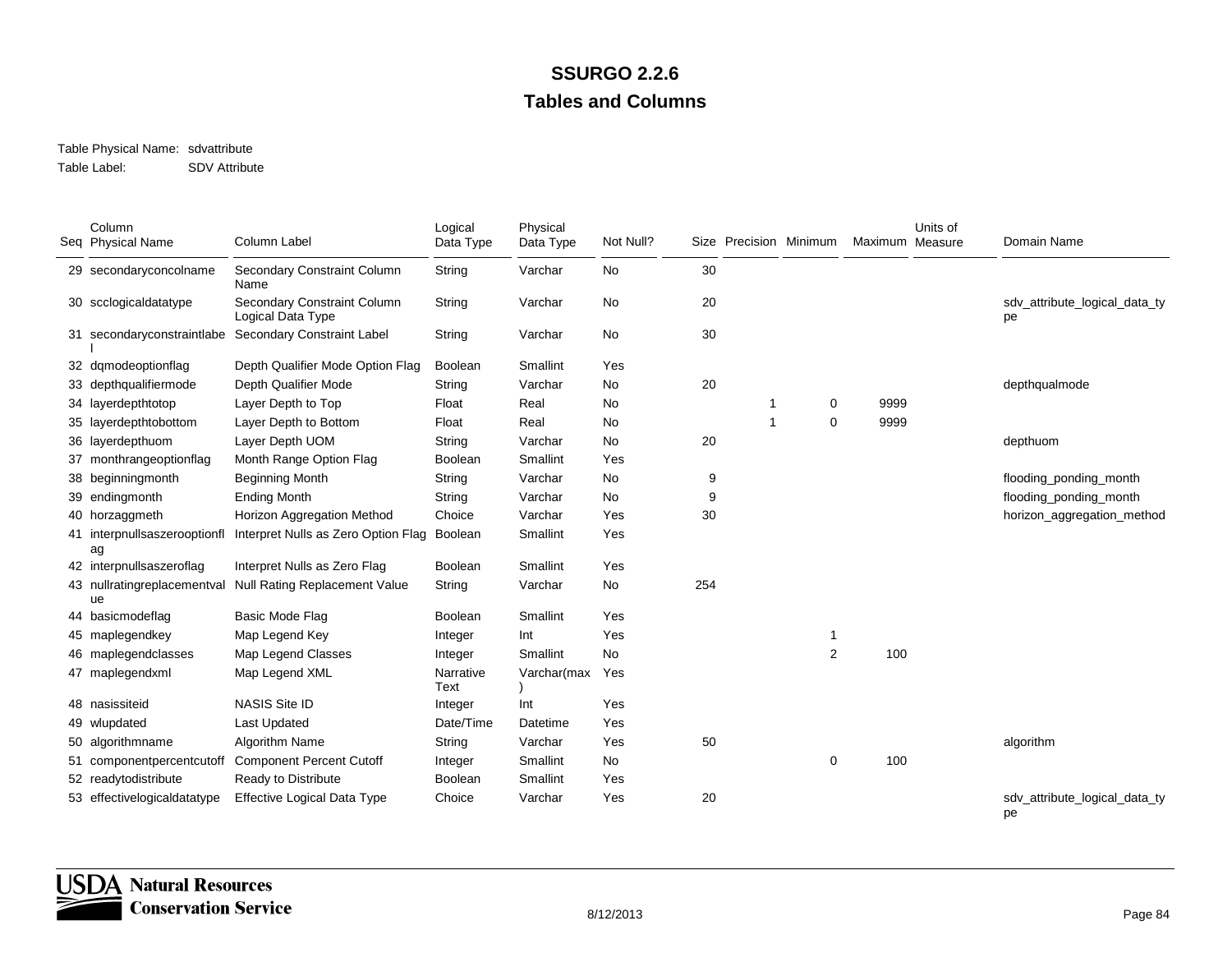Table Physical Name: sdvattribute Table Label:SDV Attribute

| Column<br>Seq Physical Name<br>Column Label | Logica<br>Data Type | Physical<br>Data Type | Not Null? | Minimum<br>Size Precision | Units of<br>Maximum Measure | Domain Name |  |
|---------------------------------------------|---------------------|-----------------------|-----------|---------------------------|-----------------------------|-------------|--|
|---------------------------------------------|---------------------|-----------------------|-----------|---------------------------|-----------------------------|-------------|--|

Each record in this table corresponds to either an intrinsic soil property or a soil interpretation that is available in the Soil Data Viewer application. A record in this table is also referred to as an "SDV rule". A rule provides most of the information necessary for the Soil Data Viewer application to be able to create a thematic map for the corresponding soil attribute. Some additional information needed in order to be able to create a thematic map may be collected at run time.

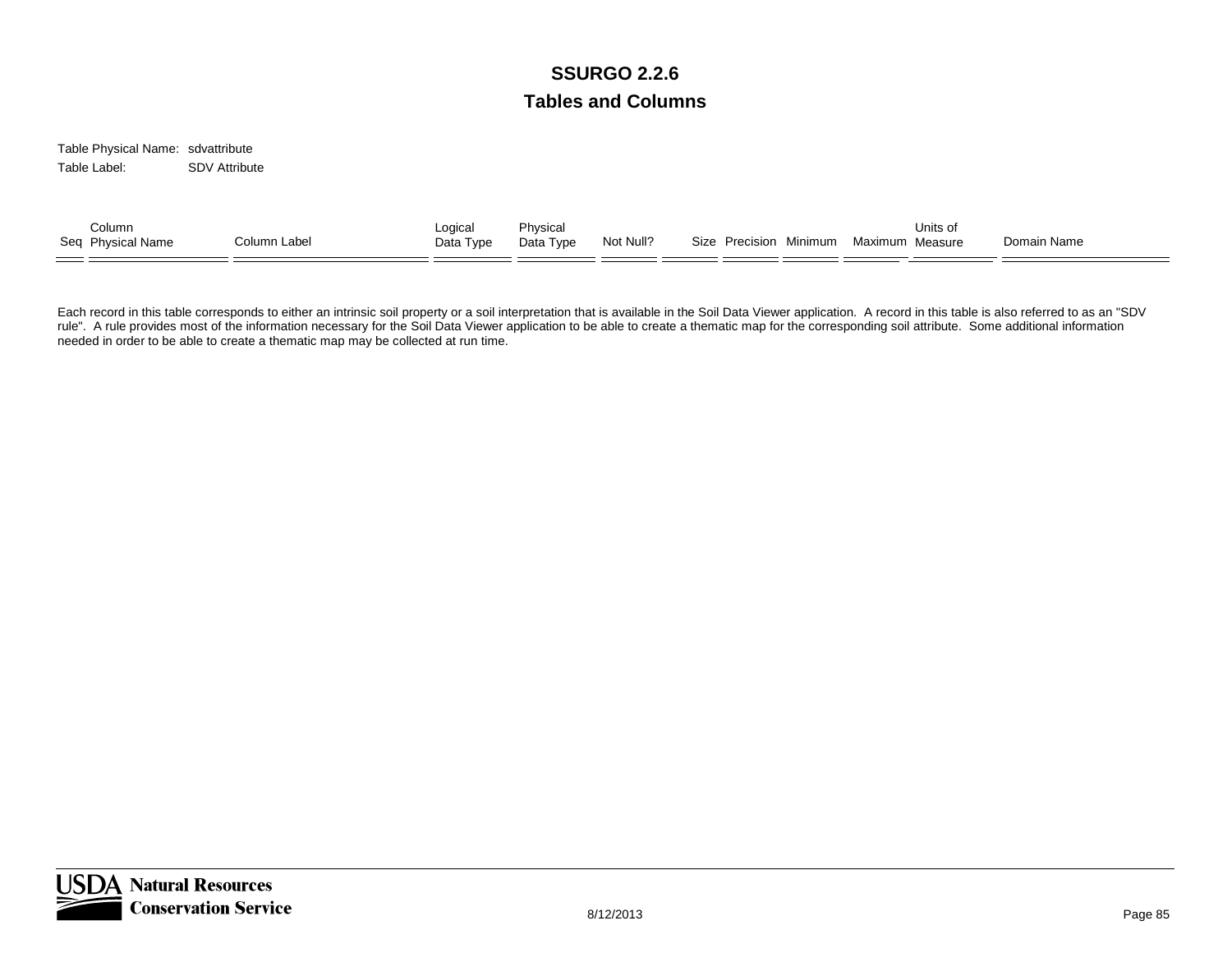Table Physical Name: sdvfolder Table Label:SDV Folder

| Column<br>Seq Physical Name | Column Label              | Logical<br>Data Type | Physical<br>Data Type | Not Null? | Size Precision Minimum | Maximum Measure | Units of | Domain Name |
|-----------------------------|---------------------------|----------------------|-----------------------|-----------|------------------------|-----------------|----------|-------------|
| foldersequence              | <b>Folder Sequence</b>    | Integer              | Smallint              | Yes       |                        |                 |          |             |
| 2 foldername                | Folder Name               | String               | Varchar               | Yes       | 80                     |                 |          |             |
| 3 folderdescription         | <b>Folder Description</b> | Narrative<br>Text    | Varchar(max           | Yes       |                        |                 |          |             |
| 4 folderkey                 | Folder Key                | Integer              | Int                   | Yes       |                        |                 |          |             |
| 5 parentfolderkey           | Parent Folder Key         | Integer              | Int                   | No        |                        |                 |          |             |
| 6 wlupdated                 | Last Updated              | Date/Time            | Datetime              | Yes       |                        |                 |          |             |

The records in this table represent the folders and subfolders by which soil attributes (SDV rules) are grouped and displayed in the Soil Data Viewer application. One record in this table may be related to another record in this table, i.e. a subfolder must identify its corresponding parent folder.